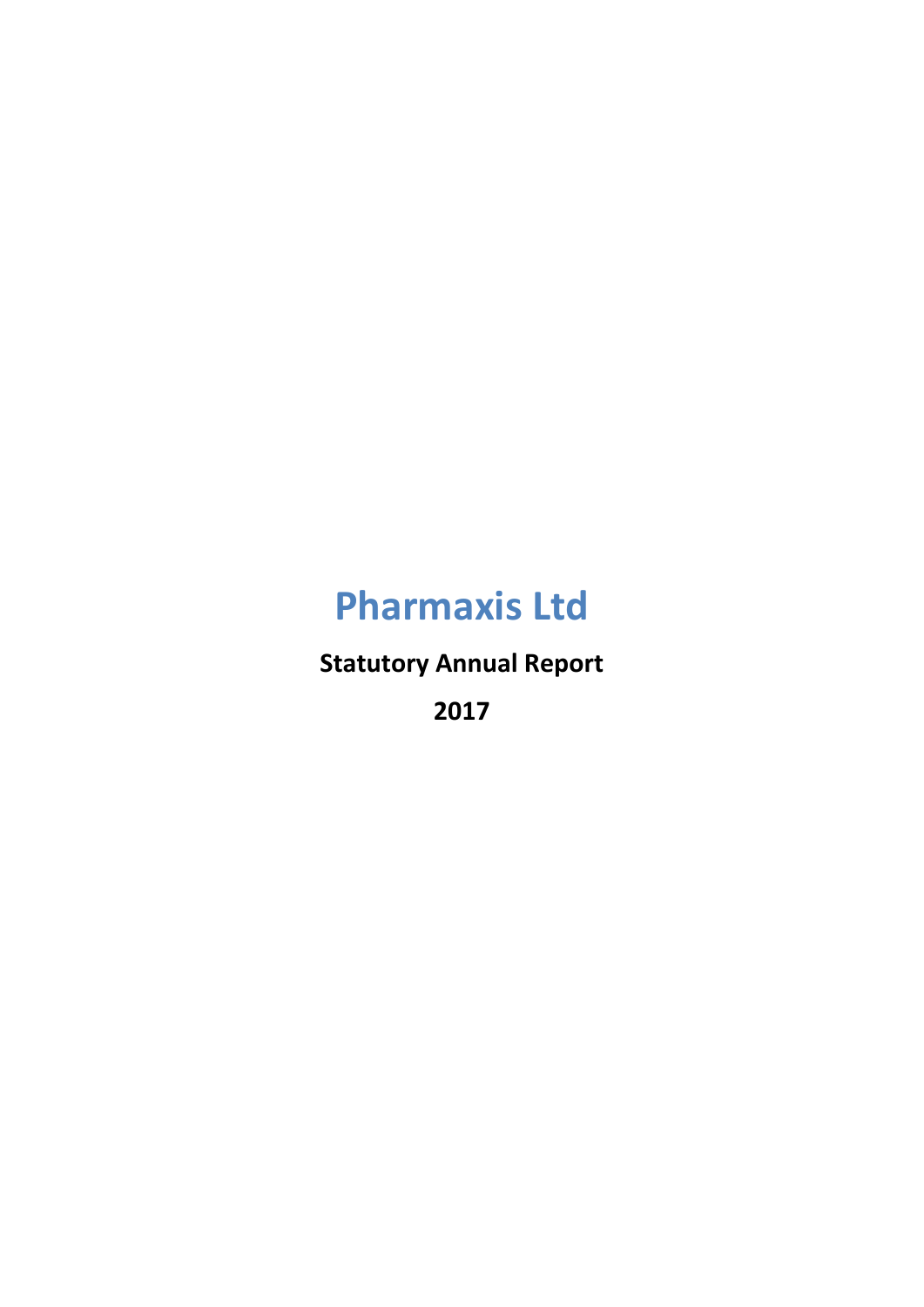### **IMPORTANT INFORMATION**

This Statutory Annual Report will be lodged with the Australian Securities Exchange and the Australian Securities and Investments Commission and is available from the Pharmaxis website www.pharmaxis.com.au.

Information contained in or otherwise accessible through the websites mentioned in this Statutory Annual Report does not form part of the report unless specifically stated to incorporate the information by reference thereby forming part of the report. All other references in this report to websites are inactive textual references and the information contained therein is not incorporated by reference into this report.

In this Statutory Annual Report, the terms "we", "our", "us", "Pharmaxis", "Group" and "Company" refer to Pharmaxis Ltd ABN 75 082 811 630 and its subsidiaries unless the context clearly means just Pharmaxis Ltd.

#### **Forward Looking Statements**

This Statutory Annual Report contains statements that constitute forward‐looking statements. Forward‐looking statements appear in a number of places in this Statutory Annual Report. In some cases, you can identify forward‐looking statements by terminology such as "may", "will", "should", "expects", "plans", "anticipates," "believes", "estimates", "predicts", "potential", or "continue", or the negative of these terms or other comparable terminology. These statements are only current predictions and are subject to known and unknown risks, uncertainties and other factors that may cause our or our industry's actual results, levels of activity, performance or achievements to be materially different from those anticipated by the forward‐looking statements.

Although we believe that the expectations reflected in the forward‐looking statements are reasonable, we cannot guarantee future results, levels of activity, performance or achievements. Except as required by law, we are under no duty to update or revise any of our forward‐looking statements, whether as a result of new information, future events or otherwise, after the date of this Statutory Annual Report.

### **Currency of Presentation**

We publish our consolidated financial statements in Australian dollars. In this Statutory Annual Report, unless otherwise stated or the context otherwise requires, references to 'dollar amounts', '\$', 'AUD' or 'A\$' are to Australian dollars.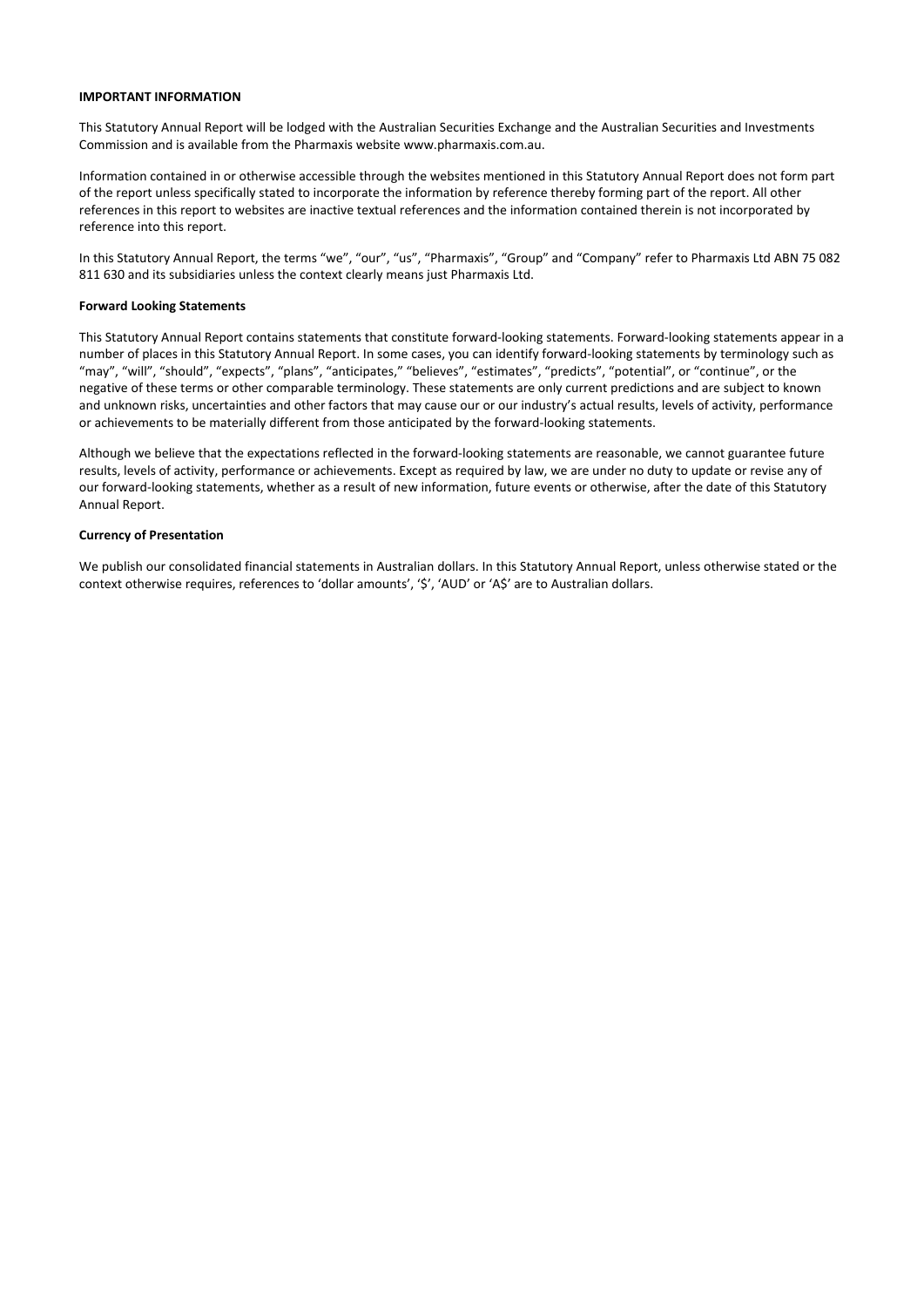## **Contents**

| 1. |      | DIRECTORS' REPORT<br>2                                                                                                |    |
|----|------|-----------------------------------------------------------------------------------------------------------------------|----|
|    | 1.1  | <b>Information on Directors</b>                                                                                       | 2  |
|    | 1.2  | <b>Meetings of Directors</b>                                                                                          | 3  |
|    | 1.3  | Indemnification and Insurance of Directors                                                                            | 3  |
|    | 1.4  | <b>Company Secretary</b>                                                                                              | 3  |
|    | 1.5  | <b>Principal Activities</b>                                                                                           | 4  |
|    | 1.6  | Review and Results of Operations                                                                                      | 4  |
|    | 1.7  | Remuneration Report, Shares under option and Shares issued<br>on the exercise of options                              | 4  |
|    | 1.8  | <b>Dividends</b>                                                                                                      | 4  |
|    | 1.9  | Significant Changes in the State of Affairs                                                                           | 4  |
|    | 1.10 | Matters Subsequent to the End of the Financial Year                                                                   | 4  |
|    | 1.11 | Likely Developments and Expected Results of Operations                                                                | 4  |
|    | 1.12 | <b>Environmental Regulation</b>                                                                                       | 4  |
|    | 1.13 | Rounding                                                                                                              | 4  |
|    | 1.14 | Non-Audit Services                                                                                                    | 4  |
|    | 1.15 | Auditor's Independence Declaration                                                                                    | 5  |
|    | 1.16 | Auditor                                                                                                               | 6  |
|    | 1.17 | Resolution of the Board                                                                                               | 7  |
| 2. |      |                                                                                                                       |    |
|    | 2.1  | Principles Used to Determine the Nature and Amount of<br>Remuneration Paid to Directors and Senior Executive Officers | 8  |
|    | 2.2  | Details of Remuneration Paid to Directors and Senior<br><b>Executive Officers</b>                                     | 11 |
|    | 2.3  | Service Agreements with Senior Executive Officers                                                                     | 13 |
|    | 2.4  | Share-Based Compensation Paid to Directors and Senior<br><b>Executive Officers</b>                                    | 14 |
|    | 2.5  | Additional Information on Compensation Paid to Directors<br>and Senior Executive Officers                             | 15 |
|    | 2.6  | <b>Equity Remuneration</b>                                                                                            | 18 |
| з. |      |                                                                                                                       |    |
| 4. |      |                                                                                                                       |    |
| 5. |      | <b>OPERATING AND FINANCIAL REVIEW AND PROSPECTS  20</b>                                                               |    |
|    | 5.1  | Review of 2017 Operations                                                                                             | 20 |
|    | 5.2  | <b>Results of Operations</b>                                                                                          | 22 |
|    | 5.3  | Liquidity and Capital Resources                                                                                       | 24 |

| 6. | FINANCIAL STATEMENTS<br>25                                                                                           |    |
|----|----------------------------------------------------------------------------------------------------------------------|----|
|    | Consolidated income statement                                                                                        | 26 |
|    | Consolidated statement of comprehensive income                                                                       | 27 |
|    | Consolidated balance sheet                                                                                           | 28 |
|    | Consolidated statement of changes in equity                                                                          | 29 |
|    | Consolidated statement of cash flows                                                                                 | 30 |
|    | Notes to the financial statements                                                                                    | 31 |
|    | 1. Summary of significant accounting policies                                                                        | 31 |
|    | 2. Segment information                                                                                               | 37 |
|    | 3a. Revenue                                                                                                          | 40 |
|    | 3b. Other income                                                                                                     | 40 |
|    | 4. Expenses                                                                                                          | 40 |
|    | 5. Income tax expense                                                                                                | 41 |
|    | 6. Current assets - Cash and cash equivalents                                                                        | 41 |
|    | 7. Current assets - Trade and other receivables                                                                      | 41 |
|    | 8. Current assets - Inventories                                                                                      | 42 |
|    | 9. Non-current assets - Receivables                                                                                  | 42 |
|    | 10. Non-current assets - Property, plant and equipment                                                               | 43 |
|    | 11. Non-current assets - Intangible assets                                                                           | 44 |
|    | 12. Current liabilities - Trade and other payables                                                                   | 44 |
|    | 13. Current liabilities - Borrowings                                                                                 | 45 |
|    | 14. Current liabilities - Other liabilities                                                                          | 45 |
|    | 15. Current liabilities - Provisions                                                                                 | 45 |
|    | 16. Non-current liabilities - Borrowings                                                                             | 45 |
|    | 17. Non-current liabilities - Other liabilities                                                                      | 45 |
|    | 18. Non-current liabilities - Provisions                                                                             | 46 |
|    | 19. Contributed equity                                                                                               | 46 |
|    | 20. Reserves and accumulated losses                                                                                  | 47 |
|    | 21. Remuneration of auditors                                                                                         | 48 |
|    | 22. Contingent liabilities                                                                                           | 48 |
|    | 23. Commitments                                                                                                      | 49 |
|    | 24. Related party transactions                                                                                       | 50 |
|    | 25. Subsidiaries                                                                                                     | 50 |
|    | 26. Events occurring after the balance sheet date                                                                    | 50 |
|    | 27. Reconciliation of profit / (loss) after income tax to net cash<br>inflows / (outflows) from operating activities | 51 |
|    | 28. Earnings per share                                                                                               | 51 |
|    | 29. Financial risk management                                                                                        | 52 |
|    | 30. Share-based payments                                                                                             | 54 |
|    | 31. Parent entity financial information                                                                              | 59 |
|    | 6.2<br>DIRECTORS' DECLARATION                                                                                        | 60 |
|    | <b>INDEPENDENT AUDITOR'S REPORT</b><br>6.3                                                                           | 61 |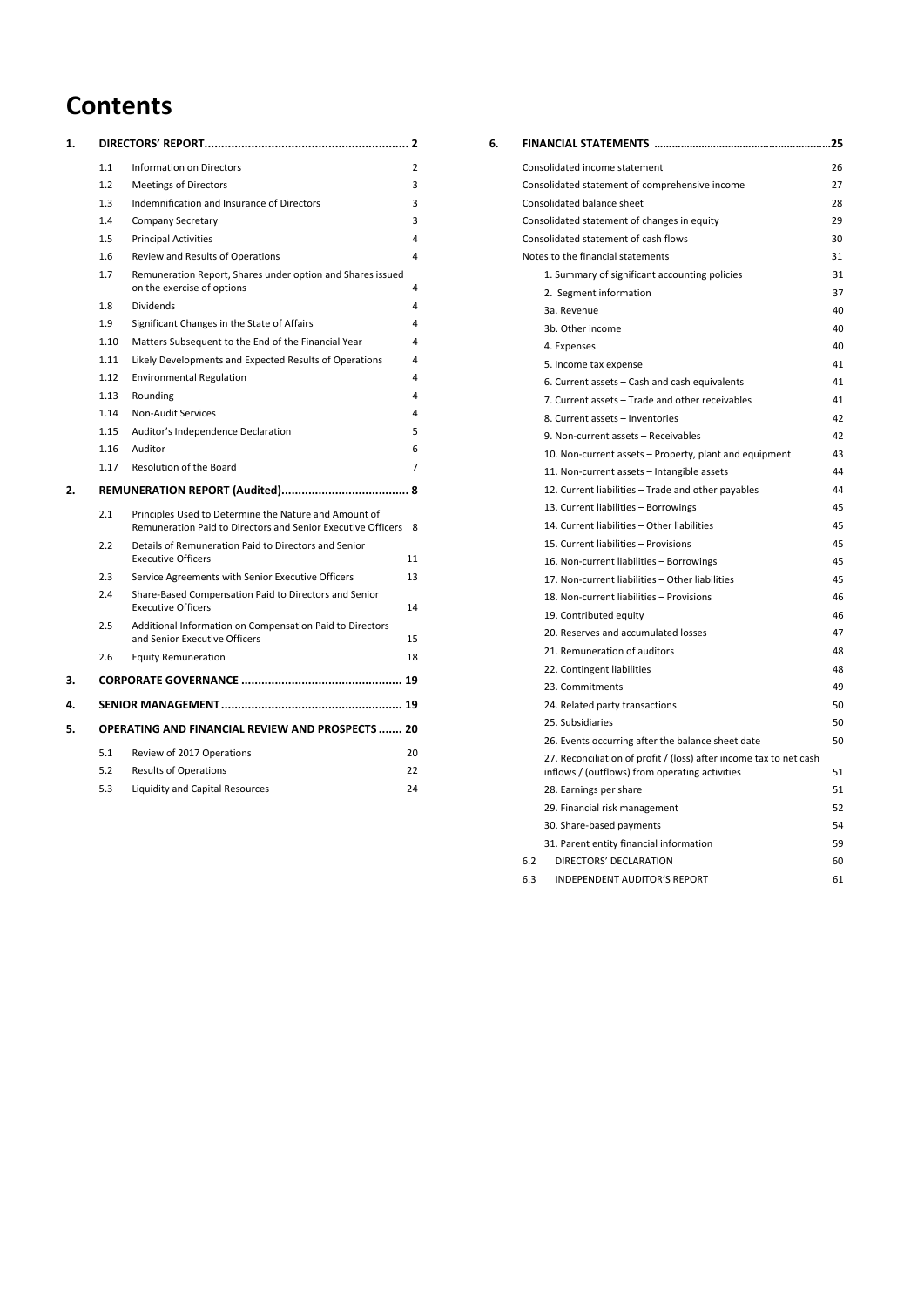### **1. DIRECTORS' REPORT**

The Directors present their report on the consolidated entity (referred to hereafter as the Group) consisting of Pharmaxis Ltd and the entities it controlled at the end of, or during, the year ended 30 June 2017.

### **1.1 Information on Directors**

The following persons were Directors of Pharmaxis Ltd during the financial year and up to the date of this report.

*Malcolm J. McComas* (age 62) has been a member of the Board of Directors since July 2003 and was appointed Chairman of the Board on 1 May 2012. Malcolm McComas is a company director and a former investment banker and commercial lawyer. Mr McComas is the principal of McComas Capital and was previously a consultant and a director of Grant Samuel, the investment banking and funds management group, from 1999 to 2009. Mr McComas previously served for 10 years as Managing Director of Investment Banking at County NatWest and its successor organization Salomon Smith Barney (now Citigroup) and in various executive roles with Morgan Grenfell (now Deutsche Bank) in Melbourne, Sydney and London.

Mr McComas has worked with many high growth companies across various industry sectors and has experience in equity and debt finance, acquisitions and divestments and privatisations. Mr McComas has led more than 50 initial public offerings and significant secondary offerings for companies, institutions and governments. Mr McComas is a director of Saunders International Limited, Royalco Resources Limited, Australasian Leukaemia and Lymphoma Group, Chairman of Fitzroy River Corporation Limited and a former director of BC Iron Limited and Consolidated Minerals Limited. Mr McComas has been a member of the Remuneration and Nomination Committee since May 2012, its chairman from May 2012 to December 2016, and is a member of the Audit Committee, its chairman until May 2012.

*Gary J. Phillips* (aged 56) was appointed Chief Executive Officer and became a member of the Board of Directors on 12th March 2013. Prior to this he was the Chief Operating Officer since June 2008, having previously served as Commercial Director from his joining the Company in December 2003. Mr. Phillips has more than 30 years of operational management experience in the pharmaceutical and healthcare industry in Europe, Asia and Australia. From 1994 to 1998, he was Chief Executive Officer at Ciba Geigy in Hungary (Merged to form Novartis in 1996) where he led the successful launch of a portfolio of new products. After a period of 3 years as an Area Manager for Novartis responsible for 9 countries in Asia Pacific in 2001 he joined Novartis Australia as Group Company Head and Chief Executive Officer of its Pharmaceutical Division, successfully launching leading oncology and ophthalmology products. Mr Phillips holds a B. Pharm. in Pharmacy with honors from Nottingham University in the UK, an MBA from Henley Management College and is a Graduate of the Australian Institute of Company Directors.

*William L. Delaat AM* (age 66) has been a member of the Board of Directors since June 2008. Mr Delaat has over 40 years' experience in the global pharmaceutical industry, most recently as the managing director of the Australian subsidiary of Merck & Co., a position he held from 1997 until his retirement in 2008. During his career Mr Delaat has held executive positions in both Europe and Australia for Merck and AstraZeneca. Mr Delaat is experienced in sales and marketing and has been responsible for international product launches and commercialisation of respiratory products. Mr Delaat was chairman of Medicines Australia, and the Pharmaceuticals Industry Council from 2008 to 2012. He is also the former Chairman of EnGeneIC Ltd, an unlisted Australian biotech company, and a member of other Government appointed Councils and Not-for-Profit Boards. Mr Delaat holds a Bachelor of Science, Physiology & Chemistry from the University of London and is a Graduate of the Australian Institute of Company Directors. Mr Delaat is a member of the Audit Committee and has been its chairman since 1 May 2012.

*Simon H.W. Buckingham PhD, GAICD* (age 55) has been a member of the Board of Directors since 25 July 2012. Dr Buckingham has over 25 years' experience in the global pharmaceutical industry across a range of functions and a variety of therapeutic areas. Now based in Sydney, he is currently a non‐executive director of several companies, as well as a Global Advisor / Consultant to Swiss biotech Idorsia Pharmaceuticals Ltd.

Dr Buckingham was President, Global Corporate and Business Development at Actelion from 2005‐2011, a position which spanned licensing, M&A, alliance management and corporate strategic planning. He served as President, North America and Asia‐Pacific at Actelion from 2000‐2005, with responsibility for all commercial operations in the region. He was the founding President of Actelion Pharmaceuticals US. From 1998‐2000 he worked in sales and marketing for Parke‐Davis (now part of Pfizer) in the US and prior to that served in roles in sales, marketing and development at Roche, both in Switzerland and Australia, for 9 years. Dr Buckingham is currently also a non-executive director of Admedus Ltd (ASX listed), a global healthcare company that develops and commercialises next generation medical technologies, specialising in tissue scaffolds for cardiovascular repair and reconstruction; Vaxxilon AG, a European based start-up, founded by the Max Planck Society and Actelion, dedicated to the discovery, development and commercialisation of innovative synthetic carbohydrate vaccines; Owkin Inc (Paris and New York), an Artificial Intelligence company aimed at improving medical predictions and patient care; and the Can Too Foundation, a non-profit organisation focused on health and wellbeing, as well as raising funds for cancer research.

He holds a Bachelor of Veterinary Science degree from the University of Sydney (1984), a PhD from the University of Melbourne (1988), a Graduate Management Qualification from the AGSM, University of NSW (1990) and is a Graduate of the Australian Institute of Company Directors. Dr Buckingham is a member of the Audit Committee and the Remuneration and Nomination Committee, its chairman since December 2016.

*Dr Kathleen M. Metters* (age 60) was appointed to the Board of Directors on 7th June 2017. Dr. Kathleen Metters has over 25 years of experience in the discovery and development of novel therapies for treatment of serious diseases. She is currently working as an independent biopharma consultant and as senior advisor for New York‐based Bridge Medicines. From 2011‐2014 Dr Metters was President and Chief Executive officer for Lycera Corp., a biopharmaceutical company pioneering innovative approaches to novel oral medicines for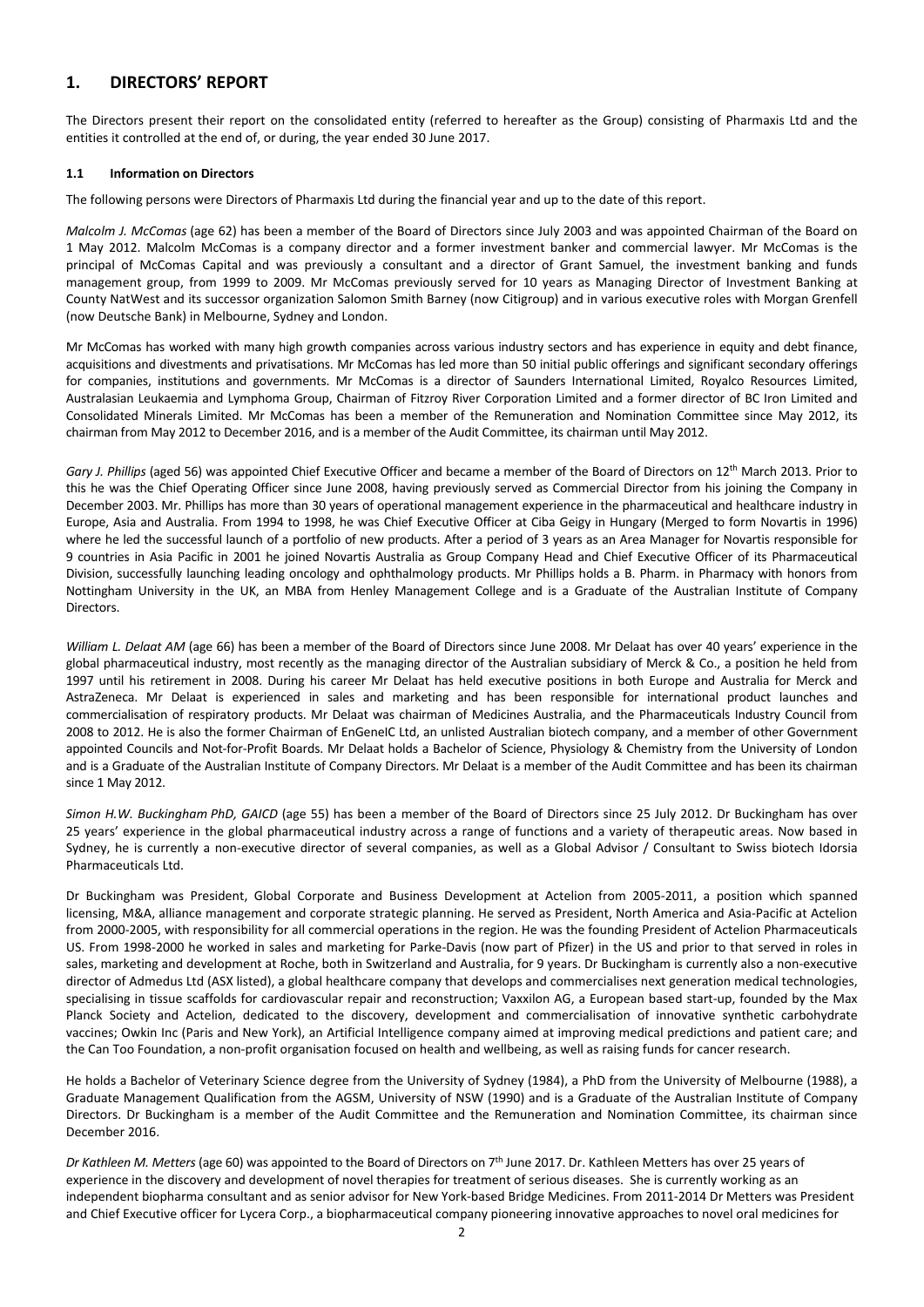treatment of autoimmune diseases and cancer. Under her leadership, Lycera developed a robust pipeline of proprietary and partnered immune modulator programs which led, in June 2015, to an exclusive global collaboration with Celgene Corporation.

From 1988 to 2011 Dr Metters was employed by Merck & Co. In 2009 she was appointed to design and establish External Discovery and Preclinical Sciences, created to expand Merck's scientific network to the greater research community in academia, biotechnology, and government, building partnerships in life sciences, medicine, engineering, and information technology. From 2005 to 2009 Dr Metters was head of Worldwide Basic Research for Merck & Co. In this role, she had oversight of all research activities at major sites around the globe; across all therapeutic modalities and all therapeutic areas. From 2002 to 2005 Dr Metters was head of Merck Frosst which under her leadership, additional compounds were moved into clinical development for treatment of respiratory, cardiovascular and bone disorders. During this time, she was the Basic Research Therapeutic Area Head for the Respiratory Franchise and from 2003‐2005 was chair of the Respiratory Worldwide Business Strategy Team, reporting directing to the CEO, with responsibility for the discovery, development and commercialization strategy for all respiratory products. Prior to that Dr Metters worked in research focused on the arachidonic acid cascade which resulted in the development of SINGULAIR®, a once‐daily oral therapy for asthma and allergic rhinitis. For her work on SINGULAIR®, she was one of the team of scientists who won the Prix Galien Canada 2000 for excellence in innovative research.

Dr Metters graduated with a B.S. in biochemistry from the University of Manchester Institute for Science and Technology, and a Ph.D. from Imperial College of Science and Technology in London. She completed post-doctoral training at the Centre National de la Recherche Scientifique in France and at the Clinical Research Institute of Montréal.

There are no family relationships between any Senior Executive Officers or Directors.

### **1.2 Meetings of Directors**

The number of meetings of the Company's Board of Directors and of each Board committee held during the year ended 30 June 2017, and the number of meetings attended by each Director was:

|                       |                 | <b>Board</b> |   |       | <b>Meetings of committees</b>                  |   |  |
|-----------------------|-----------------|--------------|---|-------|------------------------------------------------|---|--|
|                       | <b>Meetings</b> |              |   | Audit | <b>Remuneration &amp;</b><br><b>Nomination</b> |   |  |
|                       | A               | B            | A | B     | A                                              | В |  |
| MJ McComas            | 12              | 12           | 4 | 4     | 3                                              | 3 |  |
| <b>GJ Phillips</b>    | 12              | 12           |   |       |                                                |   |  |
| <b>WL Delaat</b>      | 12              | 11           | 4 | 4     |                                                |   |  |
| <b>SHW Buckingham</b> | 12              | 12           | 4 | 4     |                                                |   |  |
| <b>KM Metters</b>     |                 |              |   |       |                                                |   |  |

A = Number of meetings held during the time the Director held office or was a member of the committee during the year *B = Number of meetings attended*

#### **1.3 Indemnification and Insurance of Directors**

The Pharmaxis Constitution provides that, except to the extent prohibited by the Corporations Act 2001, each of our officers shall be indemnified out of Company funds against any liability incurred by such person in his or her capacity as an officer.

The Company has entered into Deeds of Access to Documents and Indemnity to indemnify Directors and certain executive officers in addition to the indemnification provided for in the Constitution. These provisions and agreements are necessary to attract and retain qualified directors and executive officers.

At present, there is no pending litigation or proceeding involving any Directors, officers, employees or agents where indemnification by the Company will be required or permitted, and the Company is not aware of any threatened litigation or proceeding that may result in a claim for such indemnification.

Directors' and officers' liability insurance is provided for the indemnification of Directors and officers against certain liabilities incurred as a director or officer, including costs and expenses associated in successfully defending legal proceedings. This insurance will be maintained in the future. During the financial year, a premium of \$57,261 was paid to insure the directors and officers of the Group for the policy year ended 26 September 2017. The liabilities insured are legal costs that may be incurred in defending civil or criminal proceedings that may be brought against the officers in their capacity as officers of the Group, and any other payments arising from liabilities incurred by the officers in connection with such proceedings. Policy exclusions include: liabilities that arise out of conduct involving a willful breach of duty by the officers or the improper use by the officers of their position or of information to gain advantage for themselves or someone else or to cause detriment to the Group; pollution that could reasonably be known to management; and, bodily injury and property damage. It is not possible to apportion the premium between amounts relating to the insurance against legal costs and those relating to other liabilities.

### **1.4 Company Secretary**

The Company Secretary is Mr David M McGarvey, CA ANZ, GAICD, who was appointed to the position of Company Secretary in 2002. Before joining Pharmaxis Ltd he held similar positions with both listed and unlisted companies, including Memtec Limited, which was listed on the Australian Securities Exchange, NASDAQ and the New York Stock Exchange.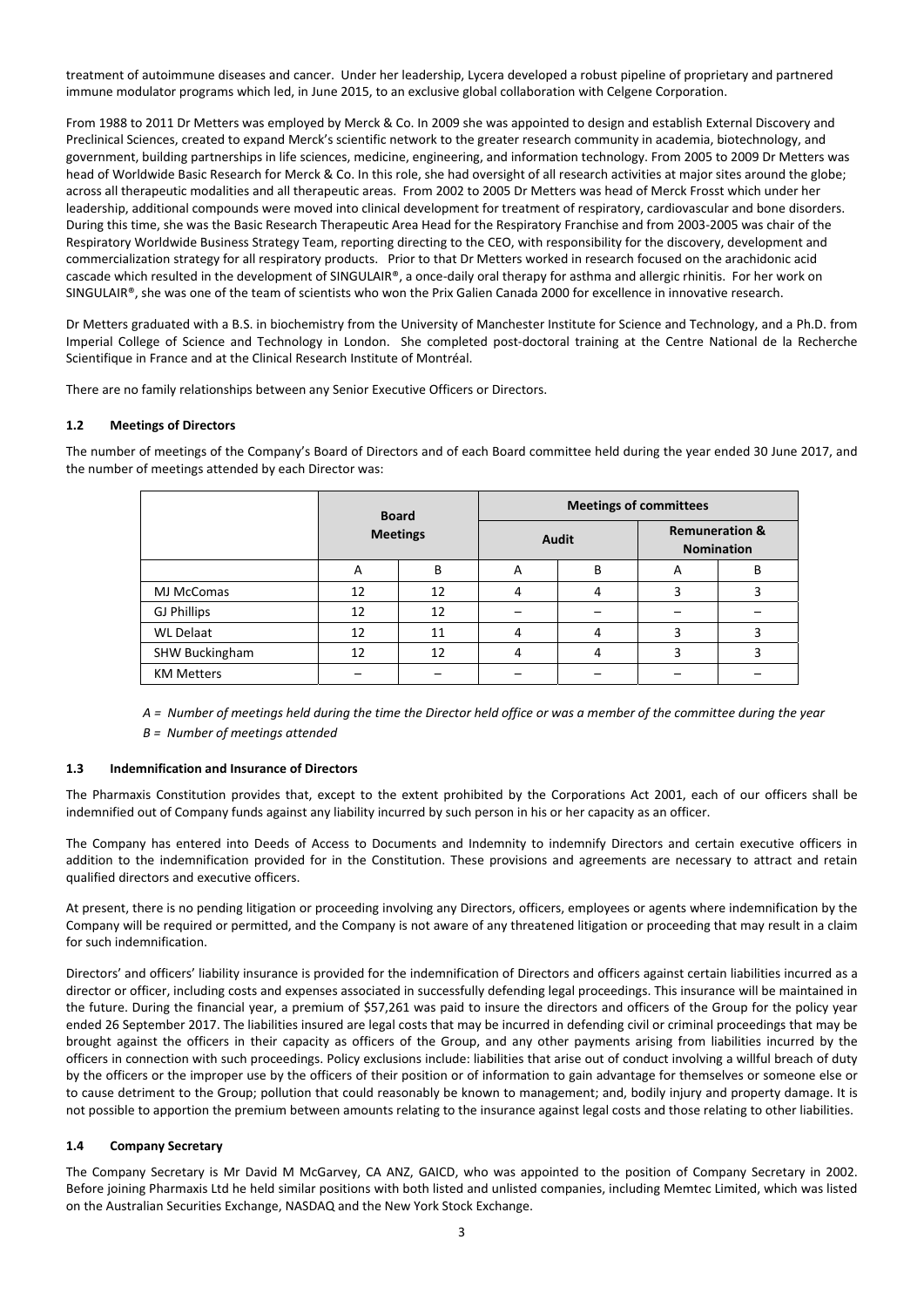### **1.5 Principal Activities**

During the year the principal continuing activities of the Group consisted of the research, development and commercialisation of human healthcare products for the treatment and management of fibrotic and inflammatory diseases.

### **1.6 Review and Results of Operations**

A review of the operations of the Group for the financial year ended 30 June 2017 is set out in Section 5 of this Statutory Annual Report.

### **1.7 Remuneration Report, Shares under option and Shares issued on the exercise of options**

Refer to Section 2 of this Statutory Annual Report.

### **1.8 Dividends**

No dividends were paid during the year and the Directors have not recommended the payment of a dividend.

The Company has never declared or paid any cash dividends on ordinary shares and does not anticipate paying a cash dividend in the foreseeable future.

### **1.9 Significant Changes in the State of Affairs**

Refer to Section 5 of this Statutory Annual Report.

### **1.10 Matters Subsequent to the End of the Financial Year**

No matter or circumstance has arisen since 30 June 2017 that has significantly affected, or may significantly affect:

- (a) the Group's operations in future financial years, or
- (b) the results of those operations in future financial years, or
- (c) the Group's state of affairs in future financial years.

### **1.11 Likely Developments and Expected Results of Operations**

Information on likely developments in the operations of the Group and the expected results of operations is included in Section 5 of this Statutory Annual Report to the extent it does not prejudice the interests of the Group.

### **1.12 Environmental Regulation**

The Group is subject to environmental regulation in respect of its manufacturing activities including the Clean Air Act 1961, Clean Waters Act 1970, Pollution Control Act 1970, Noise Control Act 1975 and Waste Minimisation & Management Act 1995. Pharmaxis Ltd has been granted consent to discharge industrial trade wastewater from Sydney Water Corporation.

### **1.13 Rounding**

The Group is of a kind referred to in ASIC Corporations (Rounding in the Financial/Directors' Reports) Instrument 2016/191, issued by the Australian Securities and Investments Commission, relating to the ''rounding off'' of amounts in the Directors' Report. Amounts in the Directors' Report have been rounded off in accordance with that Instrument to the nearest thousand dollars, or in certain cases, to the nearest dollar.

#### **1.14 Non‐Audit Services**

The Group may decide to employ the auditor on assignments additional to their statutory audit duties where the auditors' expertise and experience with the Group are important.

Details of the amounts paid to the auditor (PricewaterhouseCoopers) for audit and non-audit services provided during the year are set out in note 21 to the Annual Financial Report included in Section 6 of this Statutory Annual Report.

The Board of Directors have considered the position and, in accordance with the advice received from the Audit Committee, is satisfied that the provision of the non‐audit services is compatible with the general standard of independence for auditors imposed by the Corporations Act 2001. The Directors are satisfied that the provision of non‐audit services by the auditor did not compromise the auditor independence requirements of the Corporations Act 2001 for the following reasons:

- all non-audit services have been reviewed by the Audit Committee to ensure they do not impact the integrity and objectivity of the auditor; and
- none of the services undermine the general principles relating to auditor independence as set out in APES 110 Code of Ethics for Professional Accountants.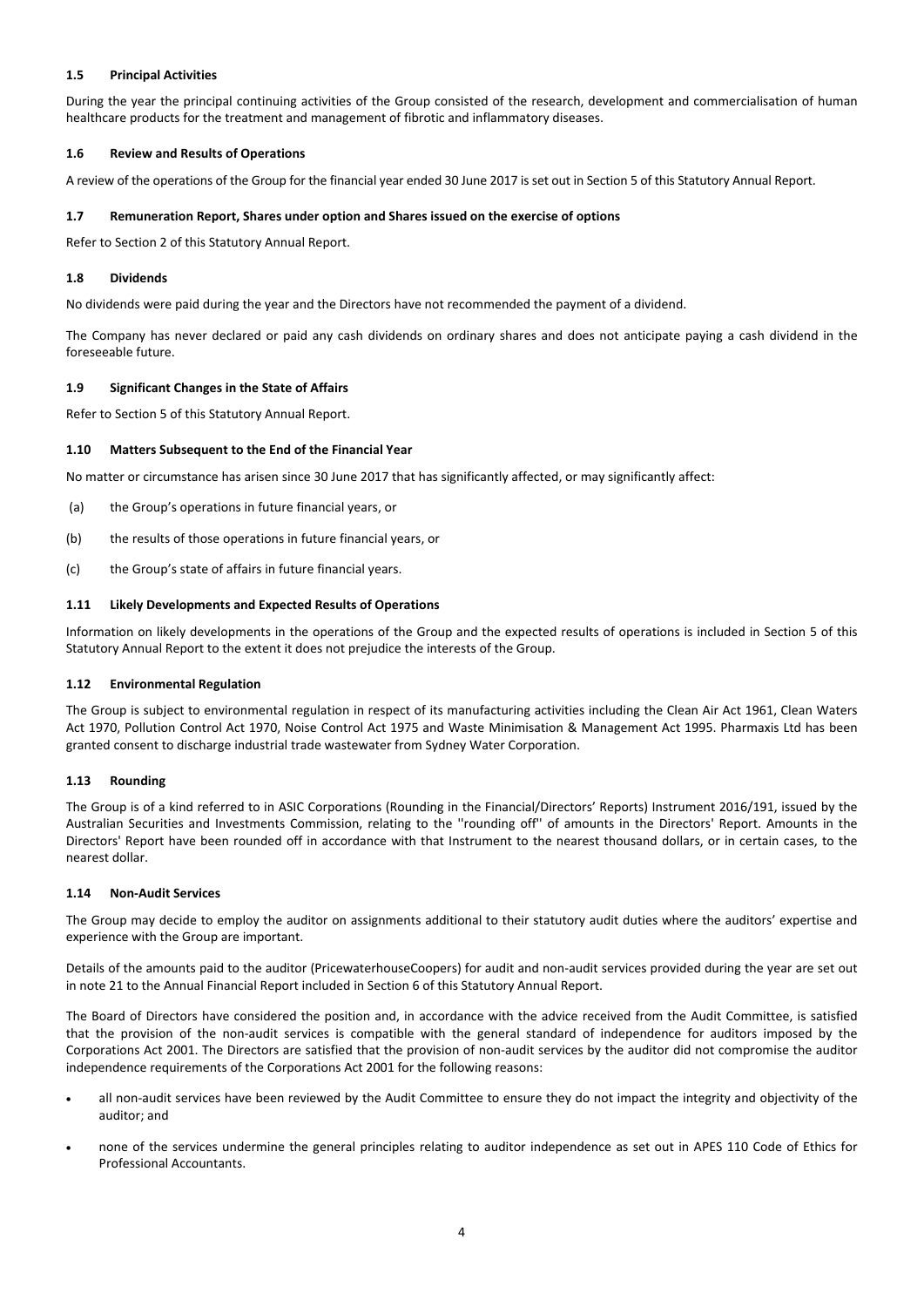### **1.15 Auditor's Independence Declaration**

A copy of the auditors' independence declaration as required under section 307C of the Corporations Act 2001 is on the following page.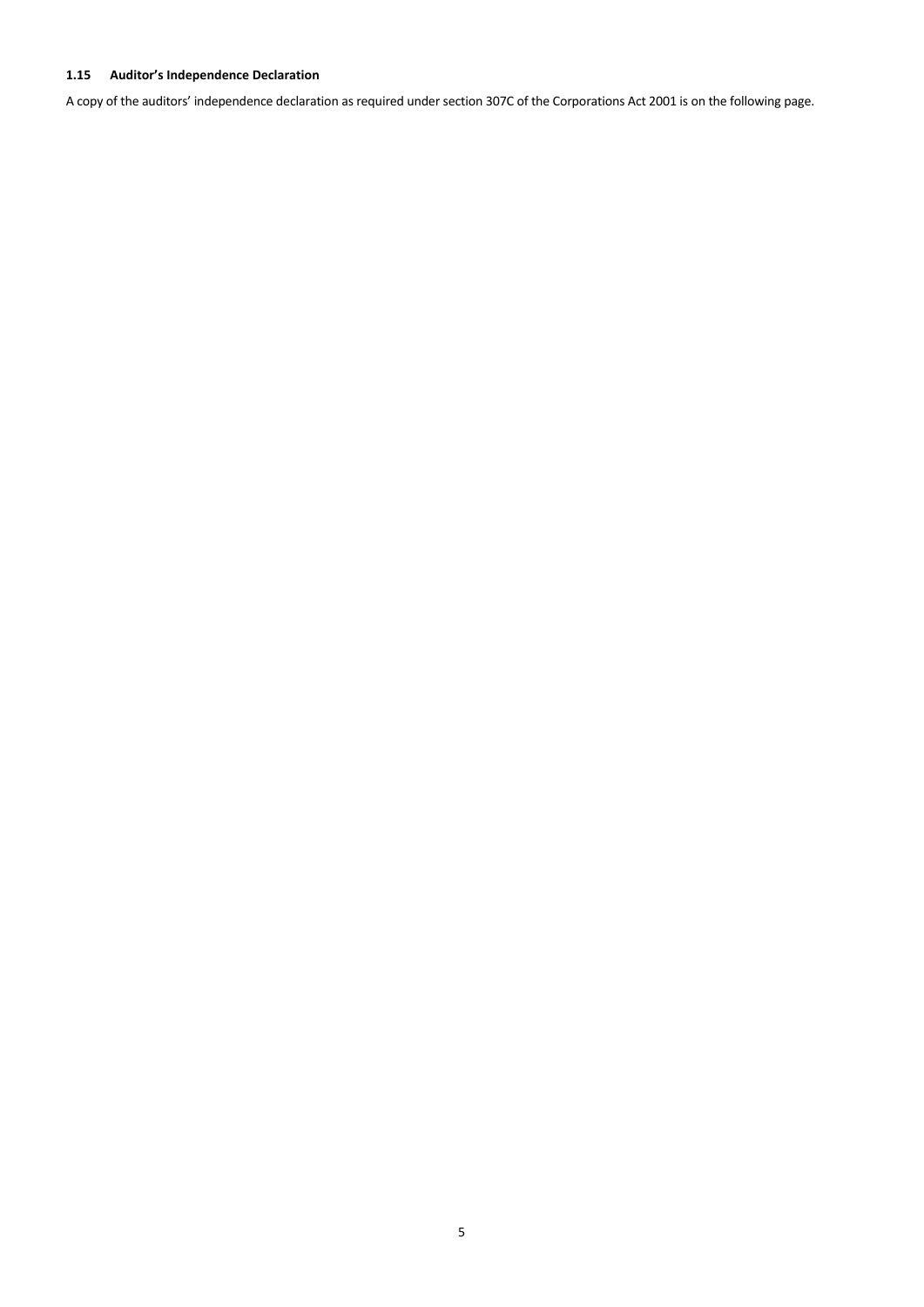

## **Auditor's Independence Declaration**

As lead auditor for the audit of Pharmaxis Ltd for the year ended 30 June 2017, I declare that to the best of my knowledge and belief, there have been:

- (a) no contraventions of the auditor independence requirements of the *Corporations Act 2001* in relation to the audit; and
- (b) no contraventions of any applicable code of professional conduct in relation to the audit.

This declaration is in respect of Pharmaxis Ltd and the entities it controlled during the period.

 $164$ 

Mark Dow Sydney Partner PricewaterhouseCoopers

10 August 2017

Liability limited by a scheme approved under Professional Standards Legislation.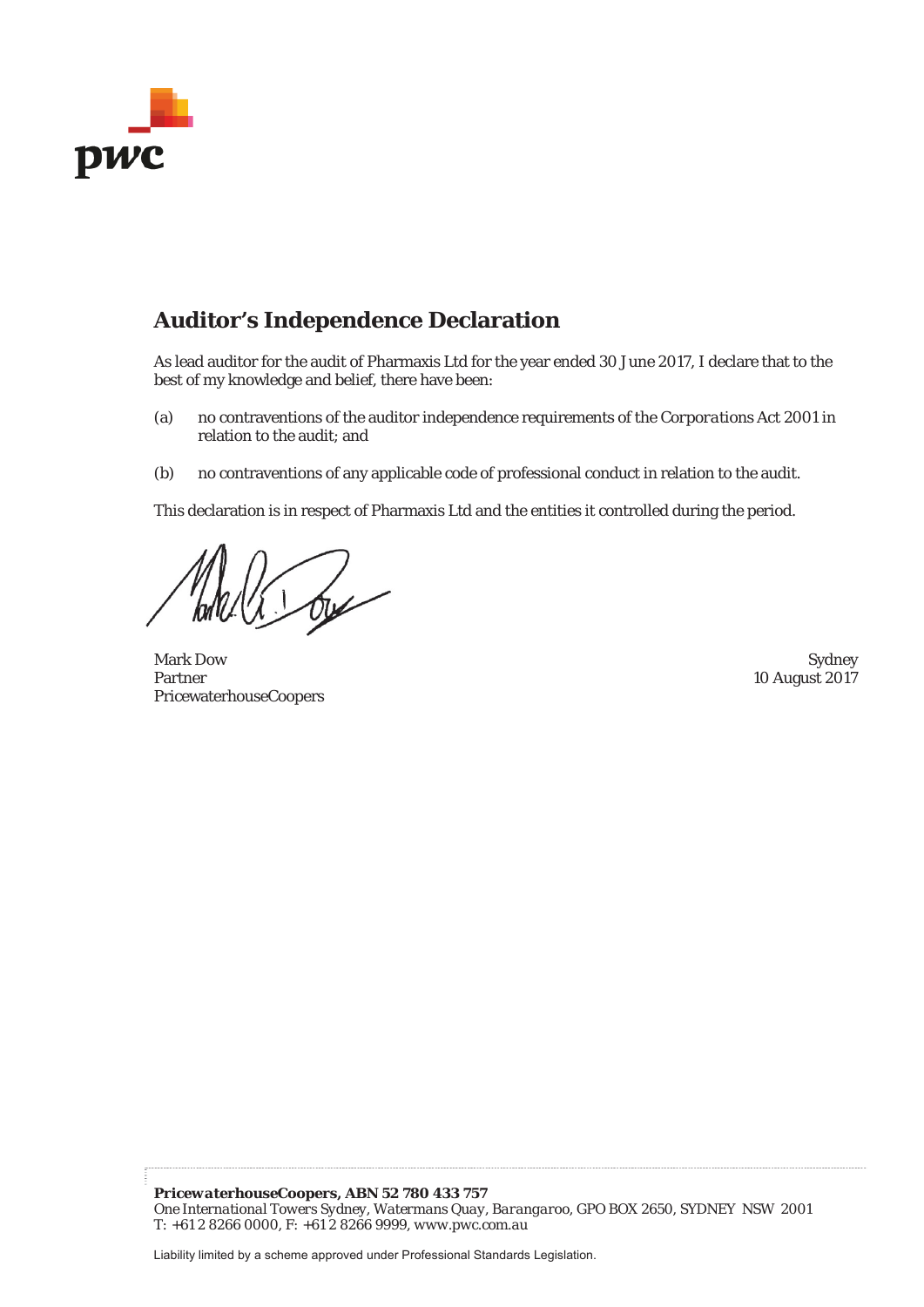### **1.16 Auditor**

PricewaterhouseCoopers continue in office in accordance with section 327 of the Corporations Act 2001.

### **1.17 Resolution of the Board**

This report is made in accordance with a resolution of directors.

Gazy Phili- $\overline{)}$ Ĩ.

**Gary J Phillips**

Director Sydney 10 August 2017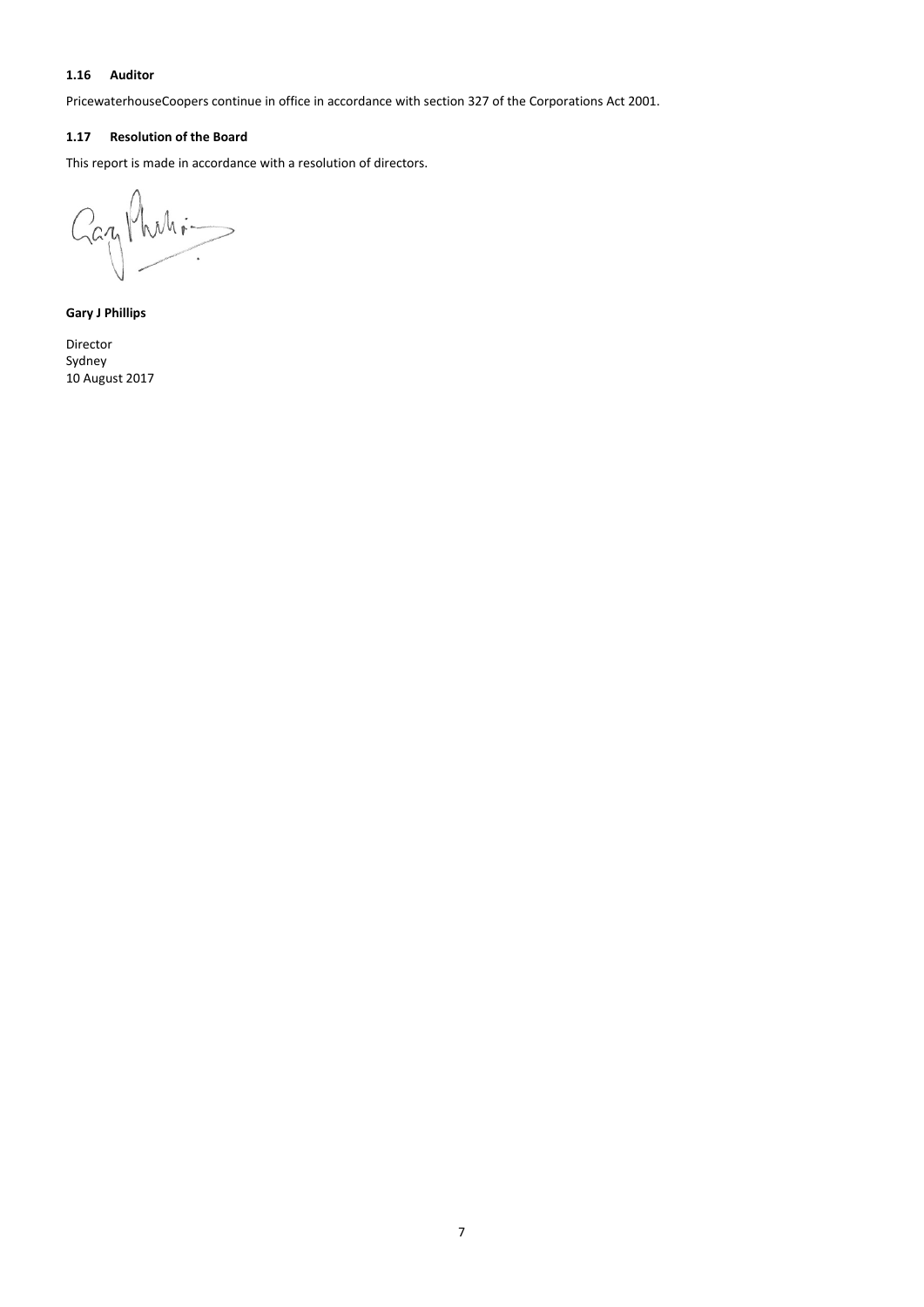### **2 REMUNERATION REPORT (Audited)**

### **Remuneration Report**

The remuneration report is set out under the following main headings:

- 2.1 Principles Used to Determine the Nature and Amount of Remuneration Paid to Directors and Senior Executive Officers
- 2.2 Details of Remuneration Paid to Directors and Senior Executive Officers
- 2.3 Service Agreements with Senior Executive Officers
- 2.4 Share‐Based Compensation Paid to Directors and Senior Executive Officers
- 2.5 Additional Information on Compensation Paid to Directors and Senior Executive Officers
- 2.6 Equity Remuneration.

#### 2.1 Principles Used to Determine the Nature and Amount of Remuneration Paid to Directors and Senior Executive Officers

### *Introduction:*

Pharmaxis requires a board and senior management team with both technical capability and importantly, relevant international pharmaceutical company experience. Competitive remuneration practices are required to attract, retain and incentivise such executives and directors. To assist its deliberations, the Directors make use of surveys of Australian companies in the life science area and advice of recruiters and consultants who provide their analysis and understanding of the broader Australian healthcare and general listed company markets.

In order to obtain the experience required, it has historically been necessary to recruit both directors and management from the international marketplace.

Senior Executive Officer remuneration includes a mix of short and long-term components. Remuneration of the Executive Director and Senior Executive Officers includes a meaningful proportion that varies with Group and individual performance. Variable cash incentives are subject to performance assessment by the Remuneration and Nomination Committee. Performance targets in the main relate to objectives and milestones from the Group's annual business plan. The business plan is designed to build a business that generates sustainable earnings, in turn generating long term shareholder value through share price appreciation and distributions to shareholders. Individual and Group performance targets are agreed by the Remuneration and Nomination Committee and the full Board each year. The annual performance of Senior Executive Officers is reviewed by the Remuneration and Nomination Committee and the Board each year.

In the event that misconduct by the Chief Executive Officer and/or Chief Financial Officer results in the financial statements for any year not complying with financial reporting requirements, all bonuses and incentive payments made to the Chief Executive Officer and Chief Financial Officer in relation to the relevant years are repayable in full.

Non‐Executive Directors do not have a variable component of their remuneration.

#### *Equity Remuneration:*

Equity remuneration is an important component of attracting and retaining talented individuals while staying within the fiscal constraints of a developing company.

Equity Remuneration Granted to Non‐Executive Directors

Non‐executive directors do not receive equity remuneration.

Equity Remuneration Granted to Senior Executive Officers

In 2010 the Board established two equity remuneration plans to provide for the long term reward, incentive and retention of all employees in the Group:

- The Pharmaxis Performance Rights Plan enables the grant of employee options with a zero grant price and a zero exercise price, known commonly as "Performance Rights" to eligible employees of the Group. Senior Executive Officers and other eligible employees are invited by the Remuneration and Nomination Committee to participate in this plan.
- The Pharmaxis Share Plan grants up to \$1,000 of fully paid Pharmaxis ordinary shares to eligible employees of the Group. For employees outside of Australia, depending upon local laws, Pharmaxis may grant \$1,000 of zero exercise price options in place of ordinary shares. Senior Executive Officers do not participate in this plan.

Performance rights plans and share plans are both widely accepted in the Australian context to provide equity remuneration to management and employees of listed companies. Performance rights plans typically provide lower potential returns when compared to traditional options, but by also reducing the risk for employees they provide a stable equity remuneration instrument to reward and retain employees over the longer term. Each year the Board determines whether to grant shares and performance rights. Performance rights have been granted in the 2010, 2013, 2016 and 2017 financial years.

Key features of the Pharmaxis Performance Rights Plan are as follows:

- Grant price and exercise price of zero, with a life of 10 years from grant date.
- The number of performance rights to be granted is determined by the Board, taking into account the employee's position and responsibility, corporate performance in meeting annual business plan objectives, the employee's performance in meeting annual objectives, the employee's salary, and the Pharmaxis share price.
- The vesting of performance rights is set by the Board at an appropriate future date or dates and vesting will only occur if the employee remains an employee of the Group. The Board adopts vesting terms and conditions to suit the business conditions in the year of grant.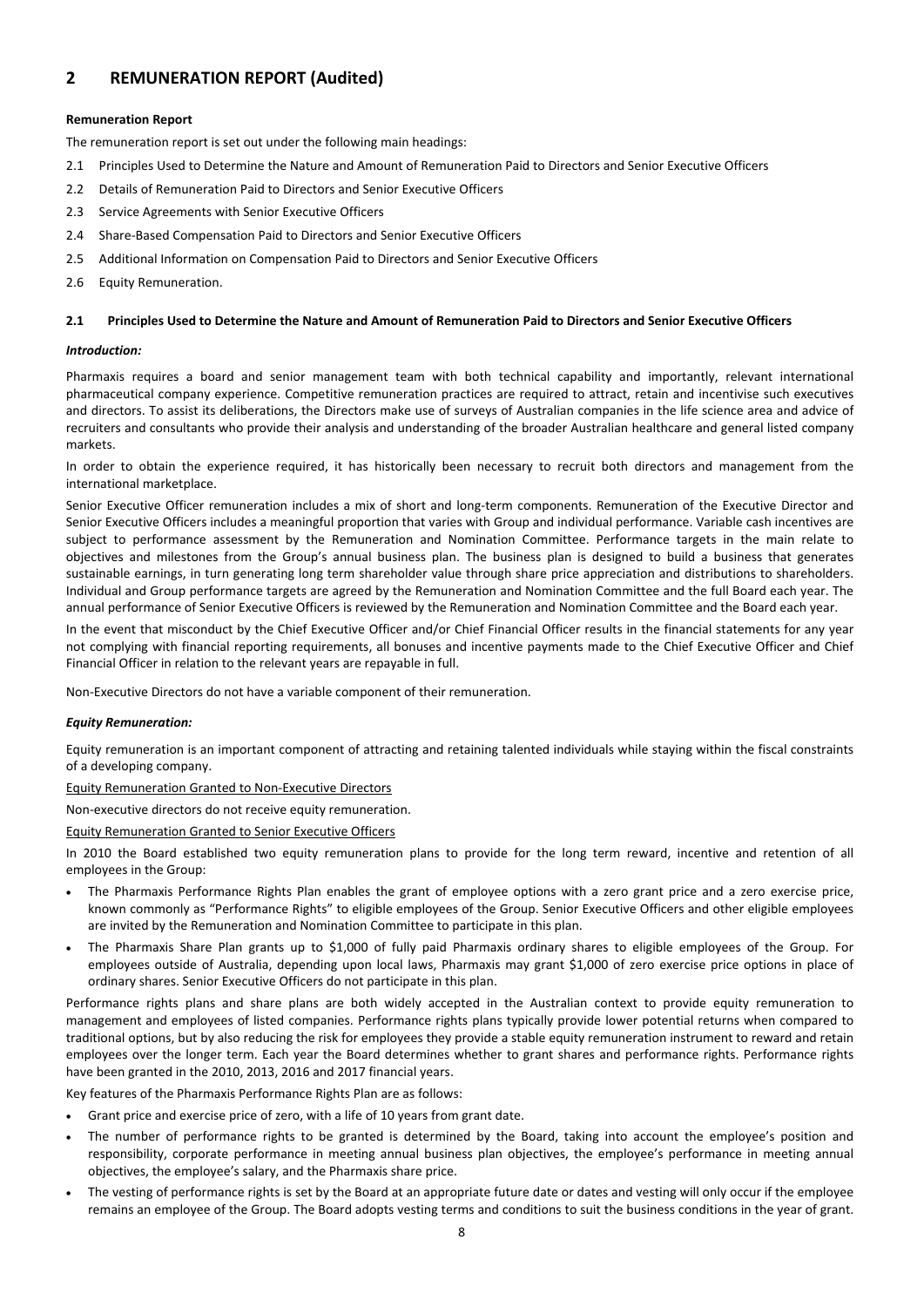The performance rights lapse in the event the employee ceases to be an employee before the vesting date.

- $\triangleright$  In 2010 the Board set the vesting term as the third anniversary of the grant date. For subsequent grants of performance rights, other than 2013 (see next bullet point) the Board determined to vest half the performance rights two years from the grant date and the other half to vest three years from the grant date.
- $\triangleright$  On each occasion other than in 2013, the Board considered but did not impose performance criteria at the point of vesting. Performance rights are granted at the end of the financial year and performance during the year is one factor considered by the Board in determining the quantum of grants. Additional performance criteria at the point of vesting were not considered to be appropriate given the stage of the Company's development, the Company's market valuation and the requirement for agility in adapting corporate objectives in response to the drug development process. The Board considers that the interests of shareholders are better served by a conservative approach to the quantum of performance rights granted, a relative balanced vesting period and by imposing restrictions on resale as discussed below.
- $\triangleright$  The vesting terms of performance rights granted in 2013 were developed in conjunction with a restructuring of the business announced in May 2013. The performance rights vested in three instalments. Thirty percent vested on 31 January 2014 with no performance criteria and were designed to provide a retention incentive to Senior Executives and other key employees over what was a particularly challenging time. Thirty five percent vested on 31 July 2014 and the remaining thirty five percent vested on 31 July 2015. The 2013 grant covered performance for both the 2014 and 2015 financial years and as such no grant was made in in the 2015 financial year.
- ▶ The performance rights granted 26 July 2016 vest over a three year period, fifty percent vests at 30 June 2018 and fifty percent at 30 June 2019.
- $\triangleright$  The performance rights granted 18 July 2017 vest over a three year period, fifty percent vests at 30 June 2019 and fifty percent at 30 June 2020.
- Shares issued upon exercise of performance rights are restricted from sale by the employee as follows:
	- $\triangleright$  for performance rights granted in 2010 shares issued upon exercise were restricted from sale for four years from grant date.
	- $\triangleright$  For subsequent grants of performance rights other than in 2013, shares issued upon exercise are restricted from sale for three years from grant date.
	- $\triangleright$  For performance rights granted in 2013 shares issued upon exercise were not subject to any sale restriction. The Directors utilised the 2013 grant of performance rights as a (non-cash) retention and performance incentive closely tied to the revised business plan and therefore chose not to impose any sale restrictions other than as described immediately below.
	- $\triangleright$  Shares issued upon exercise of performance rights to Senior Executive Officers are restricted from sale by the officer as long as they are employed by the Group, without prior approval of the Board. The guidelines under which the Board will determine whether to give its approval include the progress of the Group in achieving its stated goals over the period since grant, the impact of a sale on the market in the Group's shares, the Pharmaxis share price, and whether it is an appropriate time for such a sale, amongst other criteria.

### *Non‐Executive Directors:*

Fees and payments to Non-Executive Directors reflect the demands that are made on, and the responsibilities of, the Non-Executive Directors. Non‐Executive Directors' fees and payments are reviewed annually by the Remuneration and Nomination Committee of the Board. The fees were last altered in the 2014 financial year at which time the fees were reduced. The fees are as follows:

- a flat annual fee of \$100,000 for the Chairman with no additional payments for serving on Board committees, and including any applicable statutory superannuation; and
- a base fee of \$70,000 is paid to Non‐Executive Directors other than the Chairman, with no additional payments for serving on Board committees, and including any applicable statutory superannuation.

Non‐Executive directors do not receive equity remuneration.

Non‐Executive Directors' fees (including statutory superannuation) are determined within an aggregate directors' fee pool limit, any changes to which require approval by shareholders. The shareholder approved pool currently stands at a maximum of \$600,000 per annum in total.

### *Retirement Allowances for Directors*

Termination payments apply only to Executive Directors, as discussed below.

### *Executive Directors and Senior Executive Officers:*

There are four components to the remuneration of Executive Directors and Senior Executive Officers:

- a base salary paid in cash or packaged at the executive's discretion within Australia Fringe Benefit's Tax guidelines as a total cost package. Base salaries are reviewed by the Remuneration and Nomination Committee effective 1 January each year;
- superannuation of 9.5 percent of base salary;
- a variable cash incentive component payable annually dependent upon achievement of performance targets set and approved by the Remuneration and Nomination Committee and Board. Individual and overall performance targets are set by reference to the components of the Group's annual business plan. The Directors believe the Group's approach to variable cash incentive is consistent with the Group's industry sector; and
- equity remuneration as discussed above.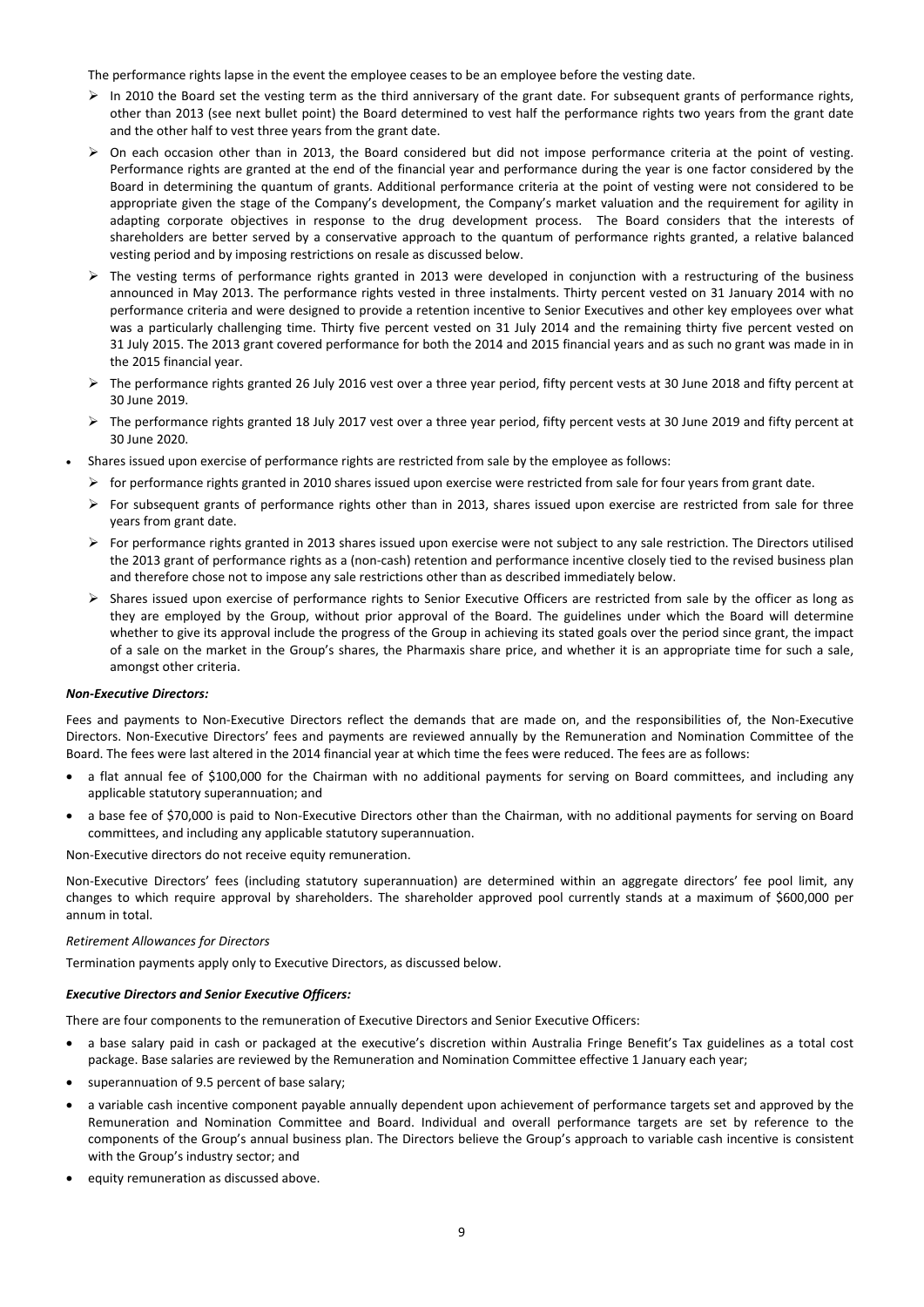Base pay for Senior Executive Officers is reviewed annually to ensure the executive's pay is commensurate with the responsibilities and contribution of the executive. An executive's pay is also reviewed on promotion. The typical increase in base salary at 1 January 2017 was 1.7%, compared to 1.9% at 1 January 2016.

In establishing the 2017 target variable cash incentives, the Board determined the following percentage of base salary as the appropriate quantum:

|                                | Percentage of base salary   |                            |  |  |  |
|--------------------------------|-----------------------------|----------------------------|--|--|--|
|                                | <b>Corporate objectives</b> | <b>Personal objectives</b> |  |  |  |
| <b>Chief Executive Officer</b> | 30%                         |                            |  |  |  |
| Other Senior Executives        | 10%                         | 10%                        |  |  |  |

Corporate objectives are based on the Group's 2017 business plan. Corporate and individual personal objectives are each weighted when objectives are set at the beginning of the financial year and at the end of the financial year performance is assessed on each objective individually.

Corporate objectives for 2017 included:

- Progressing the Company's early stage drug candidates through their development programs. Specific drug discovery objectives included progressing one compound to be phase 1 ready and one compound to the commencement of formal pre‐clinical development
- Confirmed interest from pharmaceutical companies in certain drug development programs of the Company.
- Top line reporting of the clinical trial of Bronchitol for the US market (CF303) and transfer of various technical streams to the Company's US partner Chiesi.
- Specific commercial objectives in relation to the approval, reimbursement and sale of Bronchitol and Aridol in various international markets and net cost reduction initiatives.
- Management of cash funds within budget.
- Engagement with existing and potential Australian and overseas institutional investors.

The Board assessed overall performance in achieving the 2017 corporate objectives at 90%. The assessed individual performance of individual Other Senior Executive's performance varied between 84% and 94%.

#### *Termination payments*

Termination payments do not apply to Non‐Executive Directors. The employment contract for the Chief Executive Officer can be terminated immediately by the Board for serious misconduct and with six months' notice without cause by either party. Employment contracts for Other Senior Executive Officers can be terminated immediately by the Board for serious misconduct and with a maximum of three months' notice without cause by either party. Unless otherwise required by law, no additional payments are required to be paid on termination.

#### *Equity Remuneration*

Information on the Equity Remuneration is set out in Note 30 to the Annual Financial Report included in Section 6 of this Statutory Annual Report. In assessing performance for the purposes of granting equity remuneration the Remuneration and Nomination Committee considers performance and progress in the current year in context of the Group's longer term business plan objectives.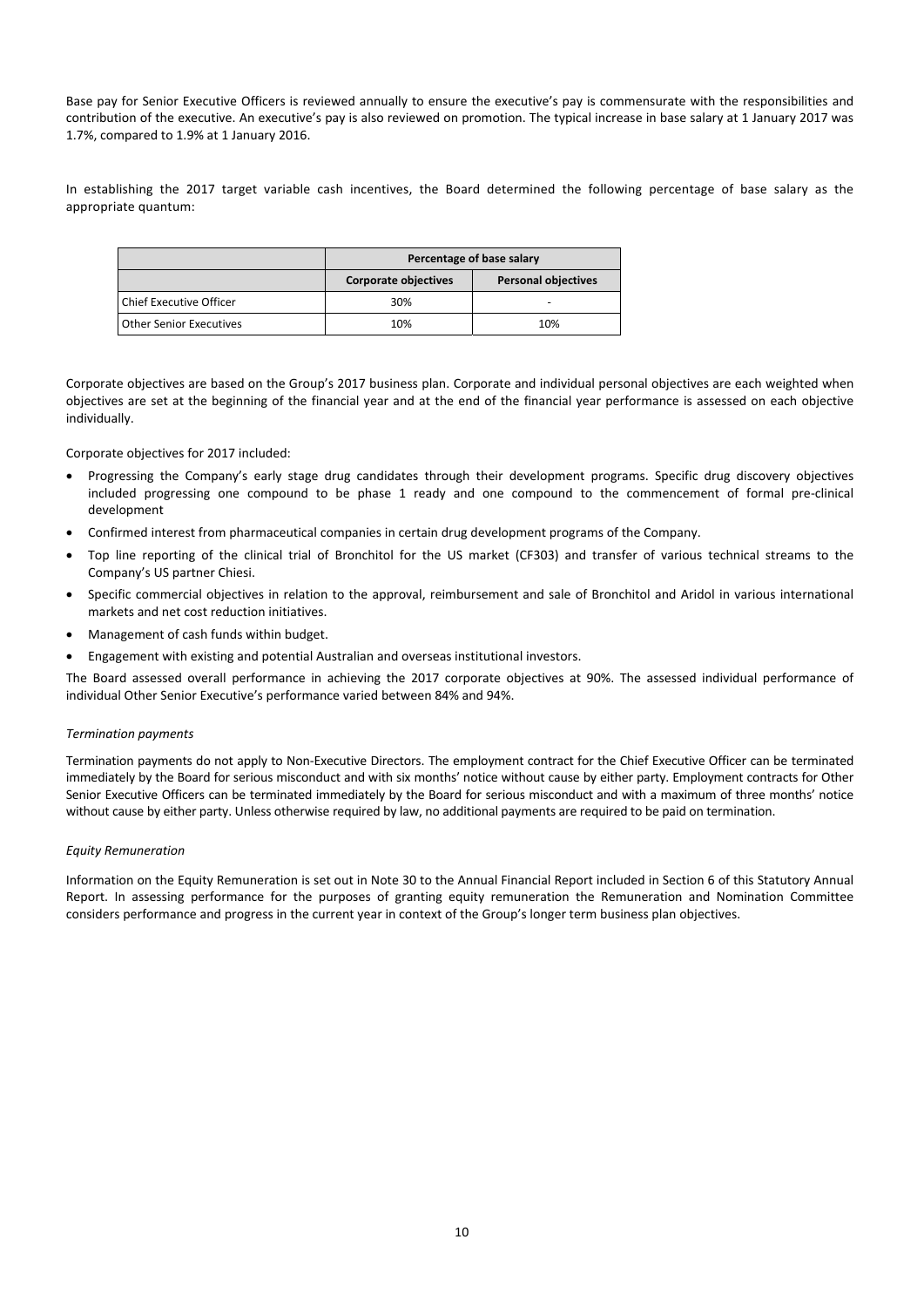### **2.2 Details of Remuneration Paid to Directors and Senior Executive Officers**

Details of the remuneration of the Directors and the Senior Executive Officers ("key management personnel" as defined in AASB 124 Related Party Disclosures) of Pharmaxis Ltd and the Group are set out in the following tables.

The Chief Executive Officer and Senior Executive Officers of the Group and the entity are:

| <u>Name</u>                   | Position                                      | <b>Employer</b>      |
|-------------------------------|-----------------------------------------------|----------------------|
| <b>Gary Jonathan Phillips</b> | <b>Chief Executive Officer</b>                | <b>Pharmaxis Ltd</b> |
| <b>Brett Charlton</b>         | <b>Medical Director</b>                       | <b>Pharmaxis Ltd</b> |
| Wolfgang Jarolimek            | Head of Drug Discovery                        | <b>Pharmaxis Ltd</b> |
| David Morris McGarvey         | Chief Financial Officer and Company Secretary | <b>Pharmaxis Ltd</b> |
| Kristen Morgan                | Alliance Management                           | Pharmaxis Ltd        |

Included in the above are the four highest remunerated Group and entity executives.

The payment of cash bonuses to Senior Executive Officers is dependent on the satisfaction of performance conditions as discussed in Section 2.1 of this Statutory Annual Report. Performance Rights are not granted, and for components of the 2013 grant were not vested, unless approved by the Remuneration & Nomination Committee. Other elements of remuneration are not directly related to performance.

| 2017                                        | <b>Short term benefits</b>           |                             | Post-<br>employment<br>benefits | <b>Total Cash</b><br>Remuneration | Leave<br>Entitlements <sup>(1)</sup> | <b>Share based</b><br>payment | <b>Total</b> |
|---------------------------------------------|--------------------------------------|-----------------------------|---------------------------------|-----------------------------------|--------------------------------------|-------------------------------|--------------|
| <b>Name</b>                                 | Cash<br>salary or<br>Directors' fees | Cash<br>bonus/<br>incentive | Superannuation                  |                                   |                                      | Value<br>(3)                  |              |
|                                             | A\$                                  | A\$                         | A\$                             | A\$                               | A\$                                  | A\$                           | A\$          |
| <b>Non executive Directors</b>              |                                      |                             |                                 |                                   |                                      |                               |              |
| MJ McComas Chairman                         | 100,000                              | $\qquad \qquad -$           | -                               | 100,000                           | -                                    | -                             | 100,000      |
| <b>WL Delaat</b>                            | 70,000                               | $\qquad \qquad -$           | -                               | 70,000                            | -                                    | -                             | 70,000       |
| <b>SHW Buckingham</b>                       | 63,927                               | $\overline{\phantom{0}}$    | 6,073                           | 70,000                            | -                                    | -                             | 70,000       |
| <b>KM Metters</b>                           | 4,603                                | $\overline{\phantom{0}}$    | -                               | 4,603                             | -                                    | -                             | 4,603        |
| Sub total Non-executive<br><b>Directors</b> | 238,530                              | -                           | 6,073                           | 244,603                           | -                                    | -                             | 244,603      |
| <b>Executive Director</b>                   |                                      |                             |                                 |                                   |                                      |                               |              |
| <b>GJ Phillips</b>                          | 423,200                              | 113,506                     | 39,603                          | 576,309                           | 2,535                                | 219,817                       | 798,661      |
| Senior Executive Officers                   |                                      |                             |                                 |                                   |                                      |                               |              |
| <b>B</b> Charlton                           | 331,382                              | 58,815                      | 31,481                          | 421,678                           | 4,082                                | 111,147                       | 536,907      |
| <b>WG Jarolimek</b>                         | 314,438                              | 60,987                      | 33,932                          | 409,357                           | 28,343                               | 161,079                       | 598,779      |
| DM McGarvey                                 | 347,287                              | 62,607                      | 32,767                          | 442,661                           | 6,829                                | 154,309                       | 603,799      |
| K Morgan                                    | 148,710                              | 26,052                      | 16,602                          | 191,364                           | 7,308                                | 63,473                        | 262,145      |
| <b>Totals</b>                               | 1,803,547                            | 321,967                     | 160,458                         | 2,285,972                         | 49,097                               | 709,825                       | 3,044,894    |

(1) Represents net movement in entitlements to annual leave and long service leave.

(2) There were no non‐monetary benefits provided.

(3) The value of share based payments was calculated on the date of each grant of equity using the Black‐Scholes option pricing model and amortised as share based remuneration over the vesting period.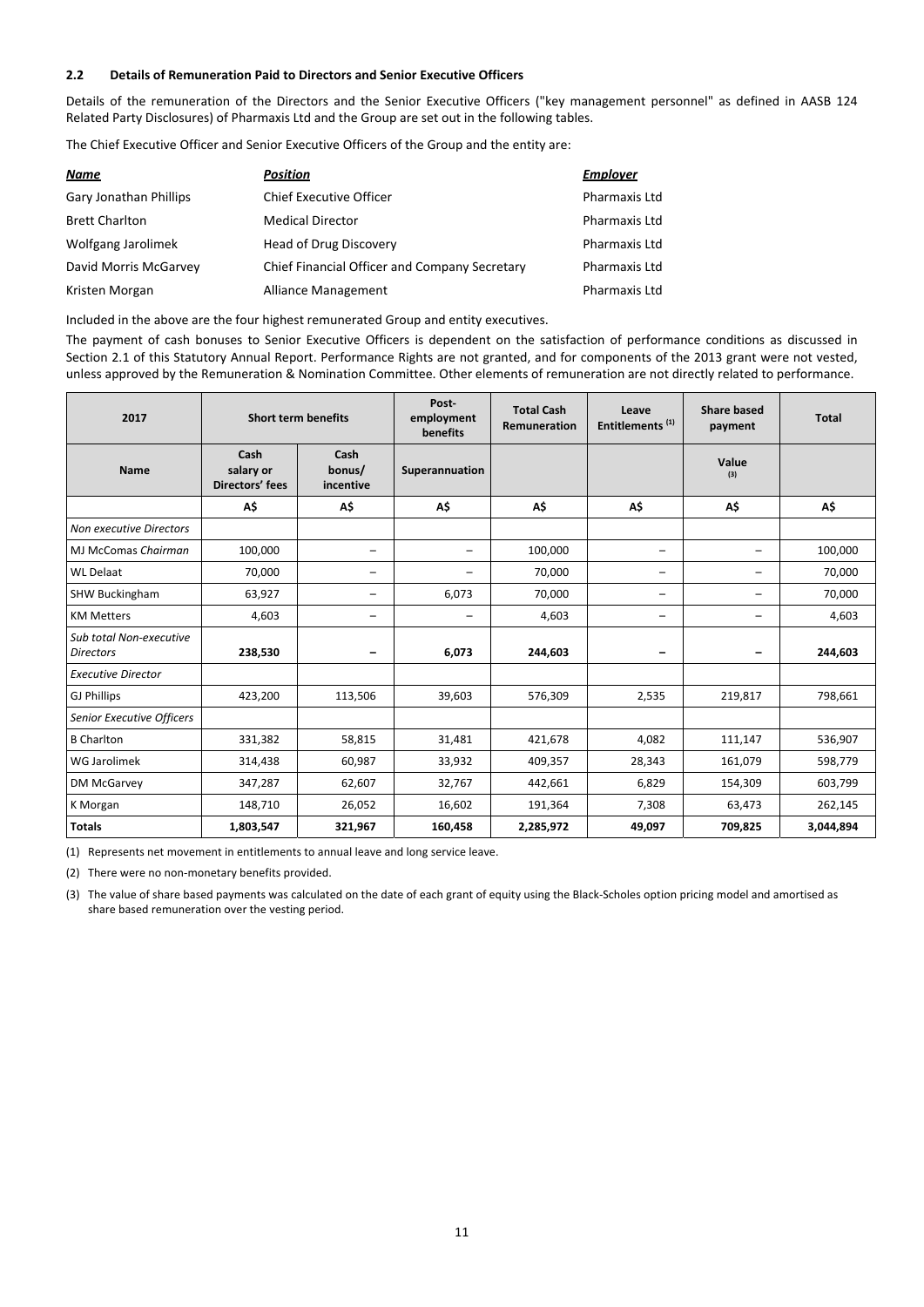| 2016                                        | <b>Short term benefits</b>           |                             | Post-<br>employment<br>benefits | <b>Total Cash</b><br>Remuneration | Leave<br>Entitlements <sup>(1)</sup> | <b>Share based</b><br>payment | <b>Total</b> |
|---------------------------------------------|--------------------------------------|-----------------------------|---------------------------------|-----------------------------------|--------------------------------------|-------------------------------|--------------|
| <b>Name</b>                                 | Cash<br>salary or<br>Directors' fees | Cash<br>bonus/<br>incentive | Superannuation                  |                                   |                                      | Value<br>(3)                  |              |
|                                             | A\$                                  | A\$                         | A\$                             | A\$                               | A\$                                  | A\$                           | A\$          |
| <b>Non executive Directors</b>              |                                      |                             |                                 |                                   |                                      |                               |              |
| MJ McComas Chairman                         | 100,000                              | -                           | -                               | 100,000                           | $\qquad \qquad -$                    | -                             | 100,000      |
| <b>WL Delaat</b>                            | 70,000                               | -                           |                                 | 70,000                            | -                                    | -                             | 70,000       |
| <b>SHW Buckingham</b>                       | 63,927                               | -                           | 6,073                           | 70,000                            | -                                    | Ξ.                            | 70,000       |
| Sub total Non-executive<br><b>Directors</b> | 233,927                              | -                           | 6,073                           | 240,000                           | -                                    | $\qquad \qquad \blacksquare$  | 240,000      |
| <b>Executive Director</b>                   |                                      |                             |                                 |                                   |                                      |                               |              |
| <b>GJ Phillips</b>                          | 409,510                              | 100,757                     | 38,141                          | 548,408                           | 12,300                               | 191,416                       | 752,124      |
| <b>Senior Executive Officers</b>            |                                      |                             |                                 |                                   |                                      |                               |              |
| <b>B</b> Charlton                           | 325,526                              | 54,628                      | 30,925                          | 411,079                           | 8,775                                | 73,836                        | 493,690      |
| WG Jarolimek                                | 282,660                              | 47,434                      | 26,853                          | 356,947                           | 20,108                               | 158,543                       | 535,598      |
| DM McGarvey                                 | 338,817                              | 56,858                      | 32,188                          | 427,863                           | (4,893)                              | 190,137                       | 613,107      |
| K Morgan                                    | 128,360                              | 25,209                      | 12,194                          | 165,763                           | 6,800                                | 13,406                        | 185,969      |
| <b>Totals</b>                               | 1,718,800                            | 284,886                     | 146,374                         | 2,150,060                         | 43,090                               | 627,338                       | 2,820,488    |

(1) Represents net movement in entitlements to annual leave and long service leave.

(2) There were no non‐monetary benefits provided.

(3) The value of share based payments was calculated on the date of each grant of equity using the Black‐Scholes option pricing model and amortised as share based remuneration over the vesting period.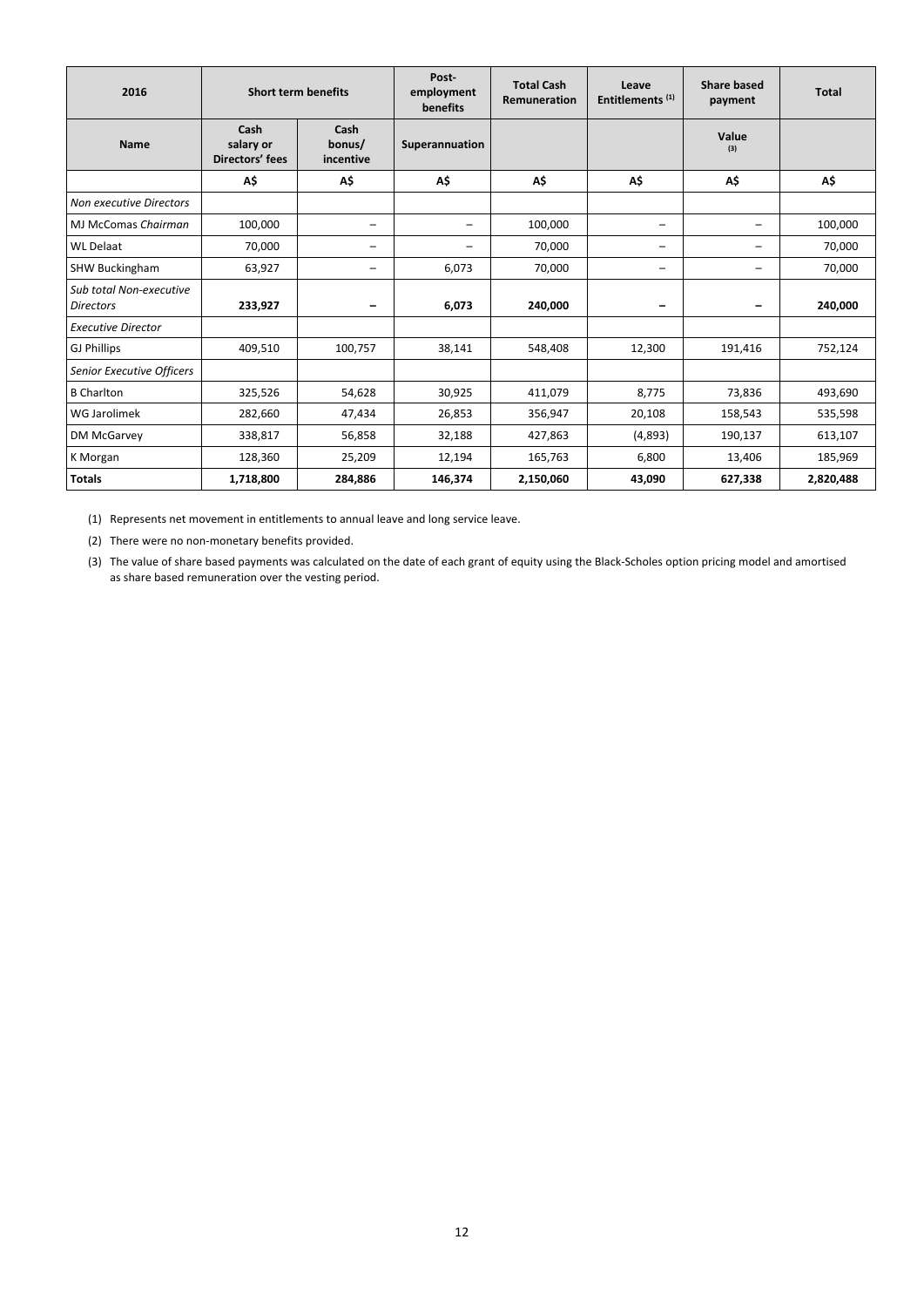### *Remuneration subject to risk*

Of the total amount of remuneration paid to the Chief Executive Officer and Other Senior Executive Officers, both the payment of the bonus and the granting and vesting of options (excluding sign on options) are subject to Group and individual employee performance. Section 2.5 of the Remuneration Report highlights the risk associated with the bonus this year.

The following table shows the relative proportions of remuneration that are linked to performance and those that are fixed, based on the amounts disclosed as statutory remuneration expense in the above tables.

*Relative proportions of fixed vs variable remuneration expense*

|                           | <b>Fixed Remuneration</b> |      | At risk - STI |                          | At risk $-$ LTI $(1)$ |      |
|---------------------------|---------------------------|------|---------------|--------------------------|-----------------------|------|
| <b>Name</b>               | 2017                      | 2016 | 2017          | 2016                     | 2017                  | 2016 |
| Non executive Directors   |                           |      |               |                          |                       |      |
| MJ McComas Chairman       | 100%                      | 100% | -             | -                        | -                     |      |
| <b>WL Delaat</b>          | 100%                      | 100% | -             | -                        | -                     |      |
| <b>SHW Buckingham</b>     | 100%                      | 100% | -             | -                        | -                     |      |
| <b>KM Metters</b>         | 100%                      | -    | -             | $\overline{\phantom{0}}$ | -                     |      |
| <b>Executive Director</b> |                           |      |               |                          |                       |      |
| <b>GJ Phillips</b>        | 58%                       | 61%  | 14%           | 13%                      | 28%                   | 26%  |
| Senior Executive Officers |                           |      |               |                          |                       |      |
| <b>B</b> Charlton         | 68%                       | 74%  | 11%           | 11%                      | 21%                   | 15%  |
| WG Jarolimek              | 63%                       | 61%  | 10%           | 9%                       | 27%                   | 30%  |
| DM McGarvey               | 64%                       | 60%  | 10%           | 9%                       | 26%                   | 31%  |
| K Morgan                  | 66%                       | 79%  | 10%           | 14%                      | 24%                   | 7%   |

(1) Since the long‐term incentives are provided exclusively by way of options, the percentages disclosed also reflect the value of remuneration consisting of options, based on the value of options expensed during the year. Where applicable, the expenses include negative amounts for expenses reversed during the year due to a failure to satisfy the vesting conditions.

#### **2.3 Service Agreements with Senior Executive Officers**

In addition to their respective base salaries, each of the following Senior Executive Officers may be awarded an annual performance bonus upon satisfaction of certain milestones upon the sole discretion of the Remuneration and Nomination Committee. Other material terms of each of these agreements are identified below.

| Senior Executive Officer <sup>(3)</sup>                                         | <b>Annual Base Salary</b><br>Effective 1 July 2017 $(1)$<br>5 | Superannuation<br>Contributions <sup>(2)</sup><br>Ş |
|---------------------------------------------------------------------------------|---------------------------------------------------------------|-----------------------------------------------------|
| Gary J Phillips, Chief Executive Officer and<br><b>Managing Director</b>        | 420,391                                                       | 39,937                                              |
| Brett Charlton, Ph.D., Medical Director                                         | 334,175                                                       | 31,747                                              |
| Wolfgang G Jarolimek<br><b>Head of Drug Discovery</b>                           | 334,175                                                       | 31,747                                              |
| David M McGarvey, C.A., Chief Financial<br><b>Officer and Company Secretary</b> | 347,819                                                       | 33,043                                              |
| Kristen Morgan <sup>(4)</sup><br>Alliance Management                            | 152,492                                                       | 14,487                                              |

(1) Annual base salaries may be subject to increase upon review annually by the Remuneration and Nomination Committee; and

(2) The Company makes superannuation fund contributions equal to 9.5% of the annual base salary per year for the benefit of the Senior Executive Officers.

(3) The employment contracts for all Senior Executive Officers are evergreen in nature.

(4) Part time position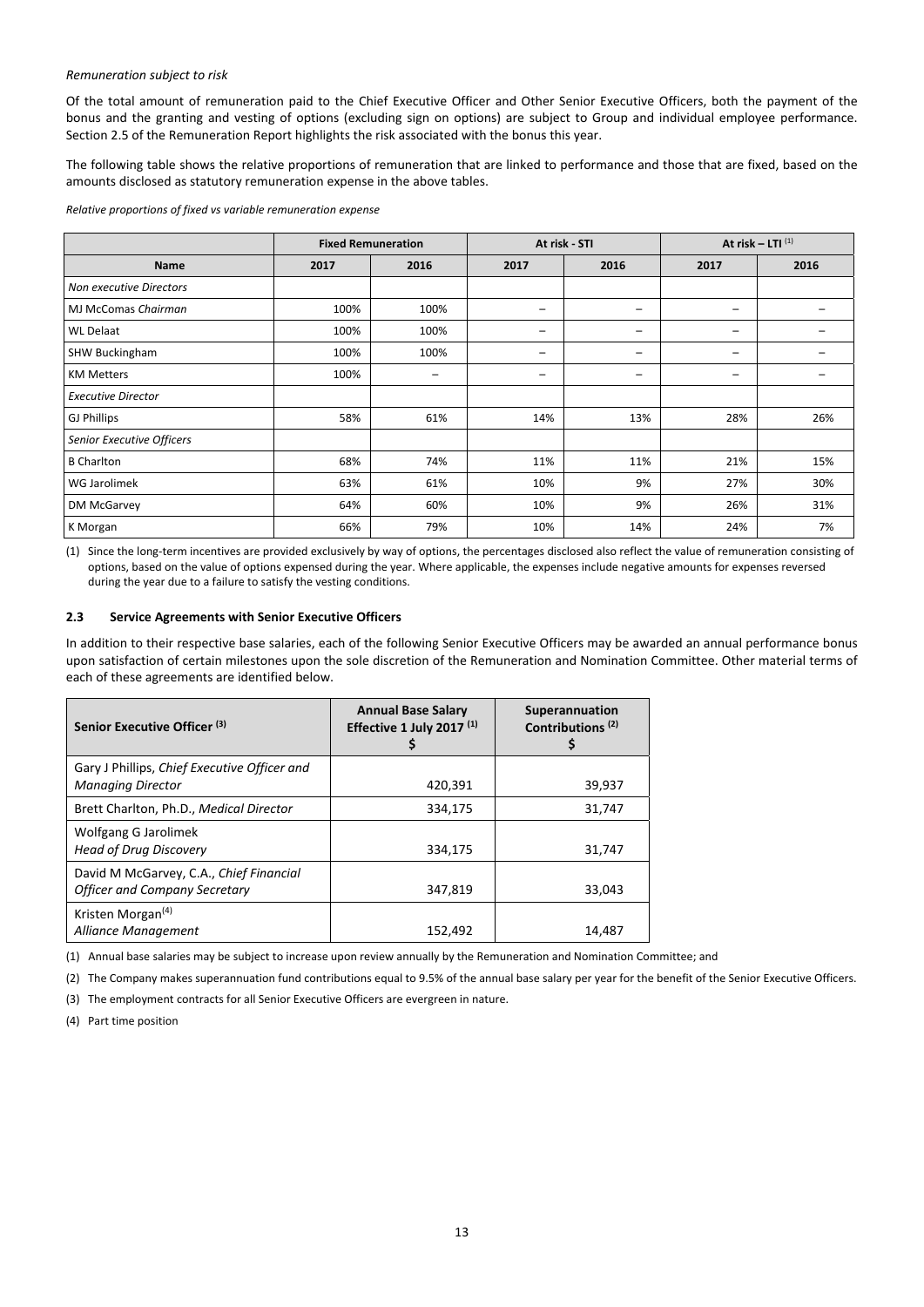### **2.4 Share‐Based Compensation Paid to Directors and Senior Executive Officers**

### *Prior Year Grants of Equity to Non‐Executive Director*

The terms and conditions of each grant of equity affecting remuneration of Non-Executive Directors in this or future reporting periods are as follows:

Subsequent to receipt of shareholder approval on 18 October 2012, the Group granted 30,000 zero consideration, zero exercise priced options to Dr Simon Buckingham on the following terms:

| Grant date                                                | 18 October 2012                                                                                                   |
|-----------------------------------------------------------|-------------------------------------------------------------------------------------------------------------------|
| Number of zero consideration, zero exercise price options | 30.000                                                                                                            |
| <b>Grant consideration</b>                                | Nil                                                                                                               |
| Exercise price                                            | Nil                                                                                                               |
| Vesting                                                   | The third anniversary of grant provided the Director is still in office                                           |
| Restrictions                                              | Shares issued on exercise of the options are restricted from sale by<br>the Director without prior Board approval |

### Grants of Equity under the Employee Performance Rights Plan to Senior Executive Officers and nominated employees

The terms and conditions of each grant of performance rights affecting remuneration of Directors and Senior Executive Officers in this or future reporting periods are as follows. For vesting conditions refer to 2.1 above:

| <b>Vesting Date</b><br>(1)                     | <b>Number</b><br>of option<br>grantees | Number of<br>performance<br>rights granted | Value per<br>performance right at<br>grant date | <b>Exercise</b><br>price | <b>Expiry date</b> | <b>Grant date</b> |
|------------------------------------------------|----------------------------------------|--------------------------------------------|-------------------------------------------------|--------------------------|--------------------|-------------------|
| 50% at 30 June 2017 and<br>50% at 30 June 2018 | 4                                      | 1,269,000                                  | \$0.225                                         | \$ Nil                   | 30 June 2025       | 31 July 2015      |
| 50% at 30 June 2017 and<br>50% at 30 June 2018 |                                        | 811,000                                    | \$0.230                                         | \$ Nil                   | 30 June 2025       | 31 July 2015      |
| 50% at 30 June 2018 and<br>50% at 30 June 2019 | 4                                      | 1,737,000                                  | \$0.282                                         | \$ Nil                   | 30 June 2026       | 26 July 2016      |
| 50% at 30 June 2018 and<br>50% at 30 June 2019 |                                        | 827.000                                    | \$0.266                                         | \$ Nil                   | 30 June 2026       | 29 November 2016  |

(1) Shares issued upon exercise of performance rights to Senior Executive Officers are restricted from sale by the officer as long as they are employed by the Group, without prior approval of the Board.

No option holder has any right under the options to participate in any other share issue of the Company or of any other entity. The Pharmaxis Corporate Governance Framework prohibits Directors and Senior Executive Officers from trading in Pharmaxis derivatives.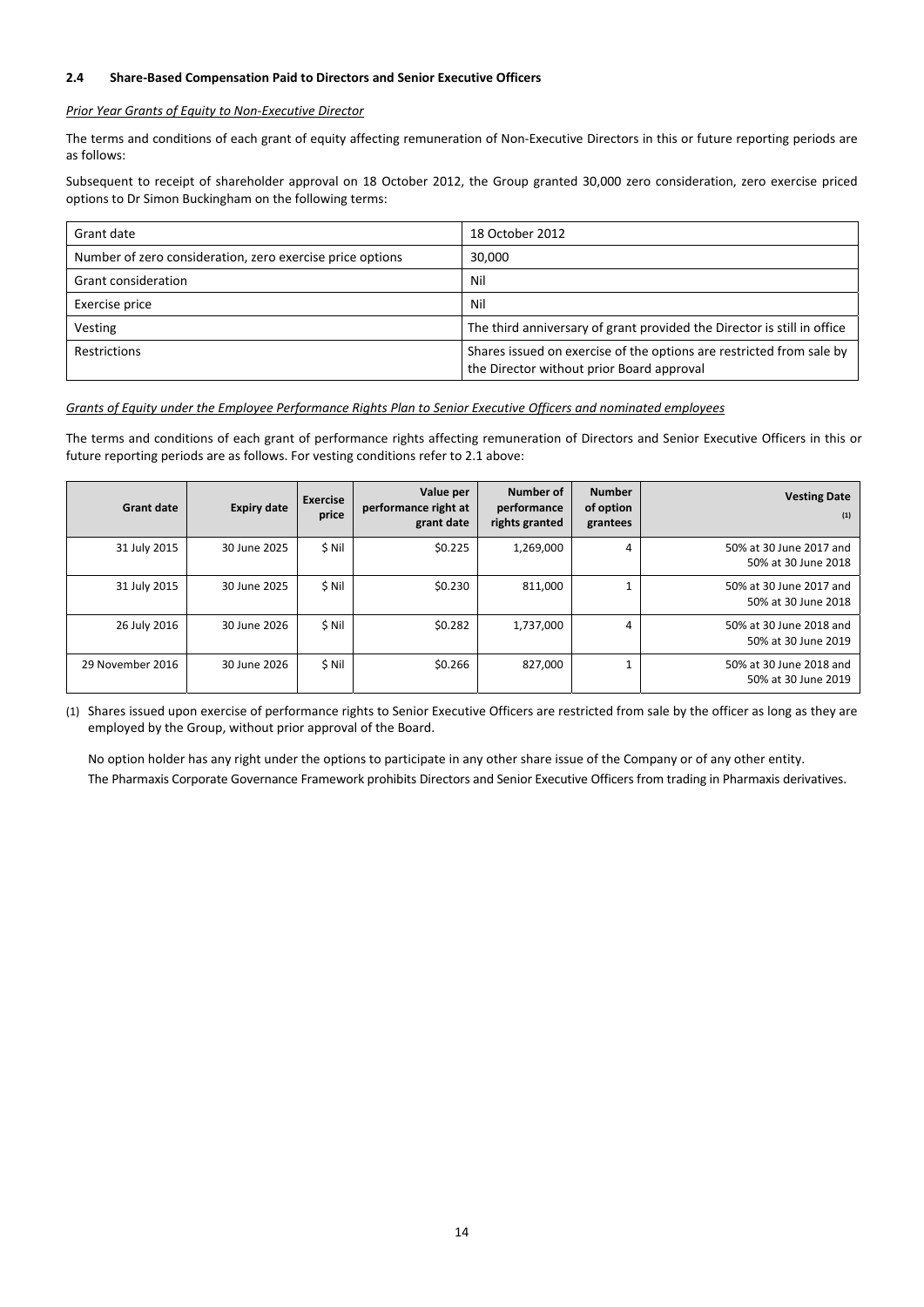### *Equity Grants in 2016 to Directors and Senior Executive Officers*

### *Options*

The granting of market priced options under the Employee Option Plan was discontinued from October 2009. Further information on these options is set out in this Remuneration Report (Equity Granted to Directors and Senior Executive Officers above) and in Note 30 to the Annual Financial Report in Section 6 of this Statutory Annual Report.

### *Performance Rights*

Details of performance rights over ordinary shares provided as remuneration to each Director and each Senior Executive Officer is set out below. When exercisable, each performance right is convertible into one ordinary share. Performance rights are issued at a zero purchase price. Vesting details are set out in the subsequent table. Further information on the performance rights is set out in this Remuneration Report (Equity Granted to Directors and Senior Executive Officers above) and in Note 30 to the Annual Financial Report in Section 6 of this Statutory Annual Report. The assessed fair value at grant date of performance rights granted to the individuals is allocated equally over the period from grant date to vesting date, and the amount is included in the remuneration tables below. Fair value at grant date is assessed using the closing share price on the date of grant.

| <b>Name</b>                                   |                        | Performance rights granted during the year |                          | Number of rights vested during the year |         |           |  |  |  |
|-----------------------------------------------|------------------------|--------------------------------------------|--------------------------|-----------------------------------------|---------|-----------|--|--|--|
|                                               |                        | 2017                                       |                          | 2016                                    | 2017    | 2016      |  |  |  |
|                                               | <b>Expiration Date</b> | <b>Exercise Price</b>                      | <b>Number</b>            | <b>Number</b>                           |         |           |  |  |  |
| <b>Directors of Pharmaxis Ltd</b>             |                        |                                            |                          |                                         |         |           |  |  |  |
| MJ McComas Chairman                           | -                      | -                                          | -                        | $\qquad \qquad$                         | -       |           |  |  |  |
| <b>GJ Phillips</b><br>Chief Executive Officer | 29 November 2026       | $\overline{\phantom{0}}$                   | 827,000                  | 1,626,000                               | 405,500 | 1,515,000 |  |  |  |
| <b>WL Delaat</b>                              | -                      | $\overline{\phantom{0}}$                   | -                        | -                                       | -       |           |  |  |  |
| <b>SHW Buckingham</b>                         | -                      | $\overline{\phantom{0}}$                   | $\overline{\phantom{0}}$ | -                                       | -       | 30,000    |  |  |  |
| <b>KM Metters</b>                             | -                      | -                                          | $\overline{\phantom{m}}$ | -                                       | -       |           |  |  |  |
| <b>Senior Executive Officers</b>              |                        |                                            |                          |                                         |         |           |  |  |  |
| <b>B</b> Charlton                             | 30 June 2026           |                                            | 394,000                  | 547,000                                 | 193,500 | 431,250   |  |  |  |
| WG Jarolimek                                  | 30 June 2026           | -                                          | 571,000                  | 896,000                                 | 168,000 | 742,000   |  |  |  |
| DM McGarvey                                   | 30 June 2026           | -                                          | 547,000                  | 1,073,000                               | 201,500 | 950,000   |  |  |  |
| K Morgan                                      | 30 June 2026           | -                                          | 225,000                  | 143,000                                 | 71,500  | 2,450     |  |  |  |

#### *Shares Issued on Exercise of Remuneration Options*

| Name                                   | Date of grant of options<br>Amount paid per share |             |                          | Ordinary shares issued on exercise of options during the year |
|----------------------------------------|---------------------------------------------------|-------------|--------------------------|---------------------------------------------------------------|
|                                        |                                                   | on exercise | 2017                     | 2016                                                          |
| Senior Executive Officers of the Group |                                                   |             |                          |                                                               |
| <b>GJ Phillips</b>                     | 29 June 2012                                      | \$ Nil      | -                        | 75,000                                                        |
| <b>GJ Phillips</b>                     | 29 November 2013                                  | \$ Nil      | $\overline{\phantom{0}}$ | 700,000                                                       |
| <b>GJ Phillips</b>                     | 20 November 2015                                  | \$ Nil      | 815,000                  |                                                               |
| <b>B</b> Charlton                      | 7 June 2013                                       | \$ Nil      | $\overline{\phantom{0}}$ | 271,250                                                       |
| WG Jarolimek                           | 15 November 2010                                  | \$ Nil      | -                        | 9,000                                                         |
| WG Jarolimek                           | 29 June 2012                                      | \$ Nil      | -                        | 75,000                                                        |
| WG Jarolimek                           | 7 June 2013                                       | \$ Nil      | $\overline{\phantom{0}}$ | 182,000                                                       |
| DM McGarvey                            | 7 June 2013                                       | \$ Nil      | $\overline{\phantom{0}}$ | 280,000                                                       |
| DM McGarvey                            | 31 July 2015                                      | \$ Nil      | 550,000                  |                                                               |

### **2.5 Additional Information on Compensation Paid to Directors and Senior Executive Officers**

### *Details of Director and Senior Executive Officer Remuneration: Cash Bonuses and Performance Rights*

For each cash bonus and grant of performance rights included in the tables above, the percentage of the available bonus or grant that was paid, or that vested, in the financial year, and the percentage that was forfeited because the person did not meet the service and performance criteria is set out below. No part of the bonuses is payable in future years.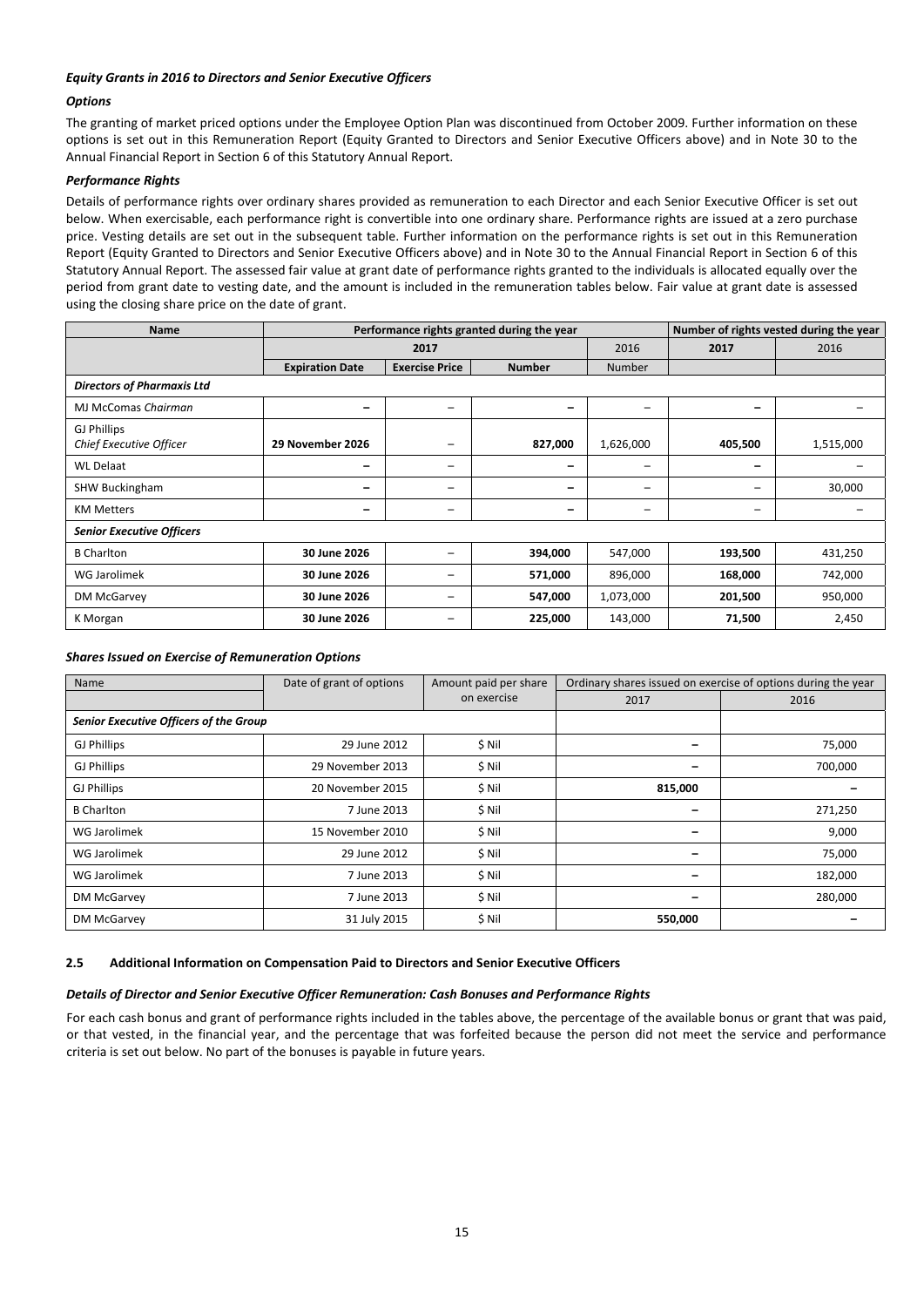Performance rights granted in 2012, 2015 and 2016 vest 50% two years from the date of grant and 50% three years from the date of grant provided the Senior Executive Officer remained an employee of the Group at the relevant vesting date. Performance rights granted 2013 vested in three instalments. Thirty percent vested on 31st January 2014. Subject to achievement of set performance criteria, a maximum of thirty five percent vested on 31st July 2014 and a maximum of 35% vested on 31st July 2015. Unvested performance rights lapse in the event the Senior Executive Officer ceases to be an employee before the relevant vesting date. In relation to the component of performance rights potentially vesting at 31 July 2014, 45% vested based on performance in the 2014 financial year, 35% failed to vest based on performance in the 2014 financial year and 20% lapsed due to the employee no longer being employed by the group. In relation to the component of performance rights potentially vesting on 31 July 2015, 100% vested.

|                                | <b>Cash Bonus</b> |                          | <b>Performance Rights</b> |                          |                          |                                              |                                                            |                                                            |
|--------------------------------|-------------------|--------------------------|---------------------------|--------------------------|--------------------------|----------------------------------------------|------------------------------------------------------------|------------------------------------------------------------|
| Name                           | Payable<br>%      | Forfeited<br>%           | Year granted              | <b>Vested</b><br>%       | <b>Forfeited</b><br>%    | Financial years in which<br>options may vest | <b>Minimum total</b><br>value of grant<br>yet to vest<br>S | <b>Maximum total</b><br>value of grant yet<br>to vest<br>S |
| <b>Non-executive Directors</b> |                   |                          |                           |                          |                          |                                              |                                                            |                                                            |
| MJ McComas                     | -                 | -                        | $\qquad \qquad$           | $\overline{\phantom{0}}$ |                          | -                                            | $\qquad \qquad$                                            |                                                            |
| <b>WL Delaat</b>               | -                 | $\overline{\phantom{0}}$ | -                         | $\qquad \qquad$          | $\overline{\phantom{0}}$ | -                                            |                                                            |                                                            |
| SHW Buckingham                 | -                 | -                        |                           |                          | -                        |                                              |                                                            |                                                            |
| <b>KM Metters</b>              | -                 | -                        | -                         | $\overline{\phantom{0}}$ | -                        | -                                            | -                                                          | $\qquad \qquad$                                            |
| <b>Executive Director</b>      |                   |                          |                           |                          |                          |                                              |                                                            |                                                            |
| <b>GJ Phillips</b>             | 90%               | 10%                      | 2016                      | 75                       | -                        | 2017, 2018                                   |                                                            | 93,265                                                     |
|                                |                   |                          | 2017                      |                          |                          | 2018, 2019                                   |                                                            | 219,817                                                    |
| Senior Executive Officers      |                   |                          |                           |                          |                          |                                              |                                                            |                                                            |
| <b>B</b> Charlton              | 88%               | 12%                      | 2016                      | 65                       |                          | 2017, 2018                                   |                                                            | 43,538                                                     |
|                                |                   |                          | 2017                      |                          |                          | 2018, 2019                                   |                                                            | 111,147                                                    |
| WG Jarolimek                   | 91.25%            | 8.75%                    | 2016                      | 81                       |                          | 2017, 2018                                   |                                                            | 37,800                                                     |
|                                |                   |                          | 2017                      |                          |                          | 2018, 2019                                   |                                                            | 161,079                                                    |
| DM McGarvey                    | 90%               | 10%                      | 2016                      | 89                       |                          | 2017, 2018                                   |                                                            | 27,675                                                     |
|                                |                   |                          | 2017                      | -                        |                          | 2018, 2019                                   |                                                            | 154,309                                                    |
| K Morgan                       | 86.88%            | 13.12%                   | 2016                      | 50                       |                          | 2017, 2018                                   |                                                            | 16,088                                                     |
|                                |                   |                          | 2017                      |                          |                          | 2018, 2019                                   |                                                            | 63,473                                                     |

### *Share‐Based Compensation Paid to Directors and Senior Executive Officers*

Further details relating to options and performance rights granted to, exercised by or lapsed, for Directors and Senior Executive Officers during the financial year ended 30 June 2017 are set out below

|                           | A                                            | B                   |                        | D                                             |  |
|---------------------------|----------------------------------------------|---------------------|------------------------|-----------------------------------------------|--|
| <b>Name</b>               | <b>Remuneration consisting</b><br>of options | Value at grant date | Value at exercise date | Value at lapse date<br>(Granted 2012 to 2013) |  |
|                           |                                              |                     |                        |                                               |  |
| <b>Performance Rights</b> |                                              |                     |                        |                                               |  |
| <b>GJ Phillips</b>        | 40%                                          | 219,817             | 222,006                |                                               |  |
| <b>B</b> Charlton         | 26%                                          | 111,147             |                        |                                               |  |
| WG Jarolimek              | 40%                                          | 161,079             |                        |                                               |  |
| DM McGarvey               | 35%                                          | 154,309             | 153,738                |                                               |  |
| K Morgan                  | 33%                                          | 63,473              |                        |                                               |  |

A = The percentage of the value of remuneration consisting of options, based on the value at grant date as set out in column B.

B = The value at grant date calculated in accordance with AASB 2 *Share‐based Payment* of options granted during the year as part of remuneration.

C = The difference between the market price of shares and the exercise price of options at exercise date that were granted in prior years as part of remuneration and were exercised during the year.

D = The value at lapse date of options that were granted as part of remuneration and that lapsed during the year because a vesting condition was not satisfied. The value is determined at the time of lapsing, but assuming the condition was satisfied.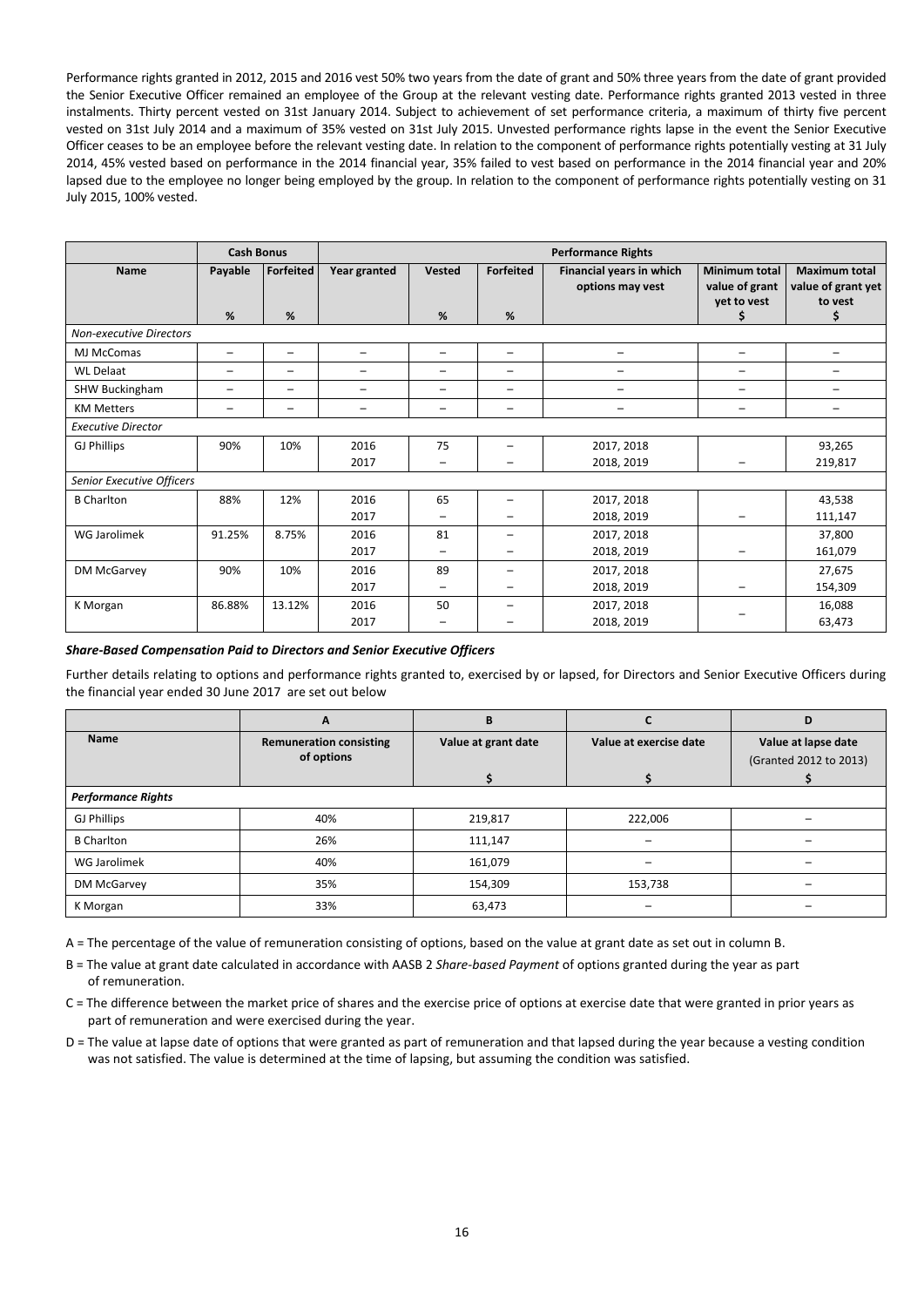### *Share Holdings of Directors and Senior Executive Officers*

The numbers of shares in the company held during the financial year by each director of Pharmaxis Ltd and other key management personnel of the Group, including their close family members, are set out below. (Close members of the family of an individual are those family members who may be expected to influence, or be influenced by, that individual in their dealings with the entity).

| 2017<br><b>Name</b>                         | <b>Balance at the start of</b><br>the year | Received during the year<br>on the exercise of options | Other changes<br>during the year | Balance at the end of<br>the year |  |  |  |  |
|---------------------------------------------|--------------------------------------------|--------------------------------------------------------|----------------------------------|-----------------------------------|--|--|--|--|
| <b>Directors of Pharmaxis Ltd</b>           |                                            |                                                        |                                  |                                   |  |  |  |  |
| <b>Ordinary shares</b>                      |                                            |                                                        |                                  |                                   |  |  |  |  |
| MJ McComas                                  | 339,999                                    | -                                                      | 200,000                          | 539,999                           |  |  |  |  |
| <b>GJ Phillips</b>                          | 1,865,000                                  | 815,000                                                | (400,000)                        | 2,280,000                         |  |  |  |  |
| W Delaat                                    | 33,334                                     | -                                                      | -                                | 33,334                            |  |  |  |  |
| <b>SHW Buckingham</b>                       | 200,000                                    | -                                                      | -                                | 200,000                           |  |  |  |  |
| <b>KM Metters</b>                           | -                                          | -                                                      | -                                |                                   |  |  |  |  |
| Other key management personnel of the Group |                                            |                                                        |                                  |                                   |  |  |  |  |
| <b>Ordinary shares</b>                      |                                            |                                                        |                                  |                                   |  |  |  |  |
| <b>B</b> Charlton                           | 602,214                                    | -                                                      | -                                | 602,214                           |  |  |  |  |
| WG Jarolimek                                | 621,550                                    | -                                                      | -                                | 621,550                           |  |  |  |  |
| DM McGarvey                                 | 900,127                                    | 550,000                                                | (550,000)                        | 900,127                           |  |  |  |  |
| K Morgan                                    | 51,340                                     |                                                        | (43, 480)                        | 7,860                             |  |  |  |  |

| 2016<br><b>Name</b>                         | <b>Balance at the start of</b><br>the year | Received during the year<br>on the exercise of options | Other changes<br>during the year | Balance at the end of<br>the year |  |  |  |  |
|---------------------------------------------|--------------------------------------------|--------------------------------------------------------|----------------------------------|-----------------------------------|--|--|--|--|
| <b>Directors of Pharmaxis Ltd</b>           |                                            |                                                        |                                  |                                   |  |  |  |  |
| <b>Ordinary shares</b>                      |                                            |                                                        |                                  |                                   |  |  |  |  |
| MJ McComas                                  | 339,999                                    |                                                        |                                  | 339,999                           |  |  |  |  |
| <b>GJ Phillips</b>                          | 1,090,000                                  | 775,000                                                | -                                | 1,865,000                         |  |  |  |  |
| W Delaat                                    | 33,334                                     | -                                                      |                                  | 33,334                            |  |  |  |  |
| <b>SHW Buckingham</b>                       | 200,000                                    | -                                                      | -                                | 200,000                           |  |  |  |  |
| Other key management personnel of the Group |                                            |                                                        |                                  |                                   |  |  |  |  |
| <b>Ordinary shares</b>                      |                                            |                                                        |                                  |                                   |  |  |  |  |
| <b>B</b> Charlton                           | 330,964                                    | 271,250                                                |                                  | 602,214                           |  |  |  |  |
| WG Jarolimek                                | 355,850                                    | 266,000                                                | (300)                            | 621,550                           |  |  |  |  |
| DM McGarvey                                 | 620,127                                    | 280,000                                                | -                                | 900,127                           |  |  |  |  |
| K Morgan                                    | 51,340                                     | -                                                      | -                                | 51,340                            |  |  |  |  |

### **Other transactions with key management personnel**

There were no other transactions with key management personnel during the year ended 30 June 2017.

### **Loans to Directors and executives**

Nil. Not permitted under Pharmaxis corporate governance framework.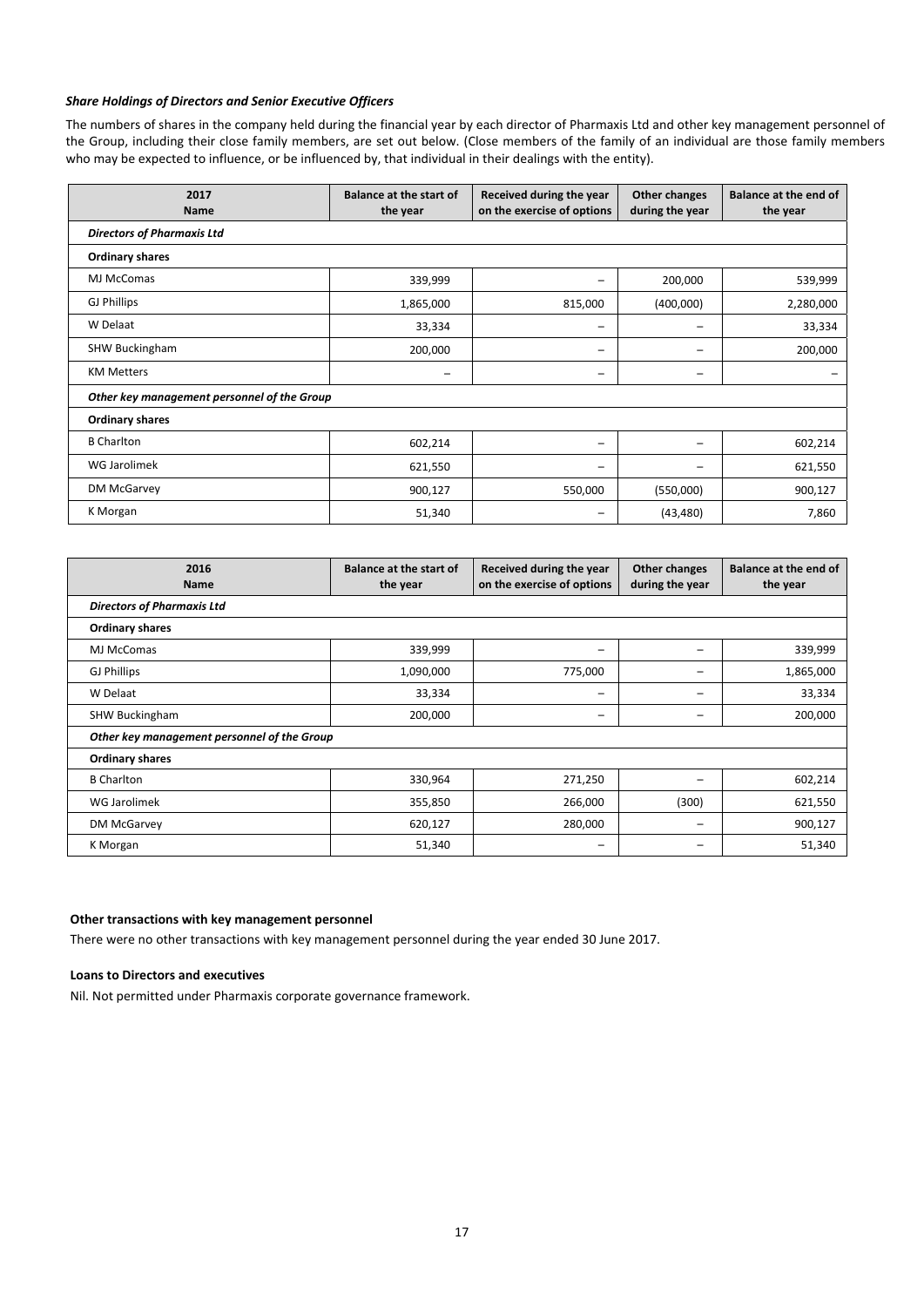### **2.6 Equity Remuneration**

### *Shares Under Equity Plans*

Total unissued ordinary shares under equity plans at the date of this report are as follows:

| <b>Equity Plan movement</b>                                                                                                                                        | Number     |
|--------------------------------------------------------------------------------------------------------------------------------------------------------------------|------------|
| Total unissued ordinary shares under plans at 30 June 2017 – refer Note 30 to the Annual Financial Report included in Section<br>6 of this Statutory Annual Report | 10,103,750 |
| Options lapsed during the period from 1 July 2017 to 10 August 2017 (Granted in 2007)                                                                              | (17,000)   |
| Performance rights granted on 18 July 2017                                                                                                                         | 3,142,000  |
|                                                                                                                                                                    | 13,228,750 |

No option or performance right holder has any right to participate in any other share issue of the Company or any other entity.

### *Shares issued on the exercise of options*

There were no ordinary shares issued during the year ended 30 June 2017 on the exercise of options granted under the Employee Option Plan.

### *Shares issued on the exercise of performance rights and zero exercise priced share plan*

The following ordinary shares were issued during the year ended 30 June 2017 on the exercise of performance rights granted under the Performance Rights Plan or zero exercise priced option share plan. No amounts are unpaid on any of the shares.

| Date performance rights granted | Issue price of shares | Number of shares issued |
|---------------------------------|-----------------------|-------------------------|
| 7 September 2010                | \$ Nil                | 7,000                   |
| 29 June 2012                    | \$ Nil                | 30,000                  |
| 7 June 2013                     | \$ Nil                | 368,387                 |
| 31 July 2015                    | \$ Nil                | 550,000                 |
| 20 November 2015                | \$ Nil                | 815,000                 |
|                                 |                       | 1,770,387               |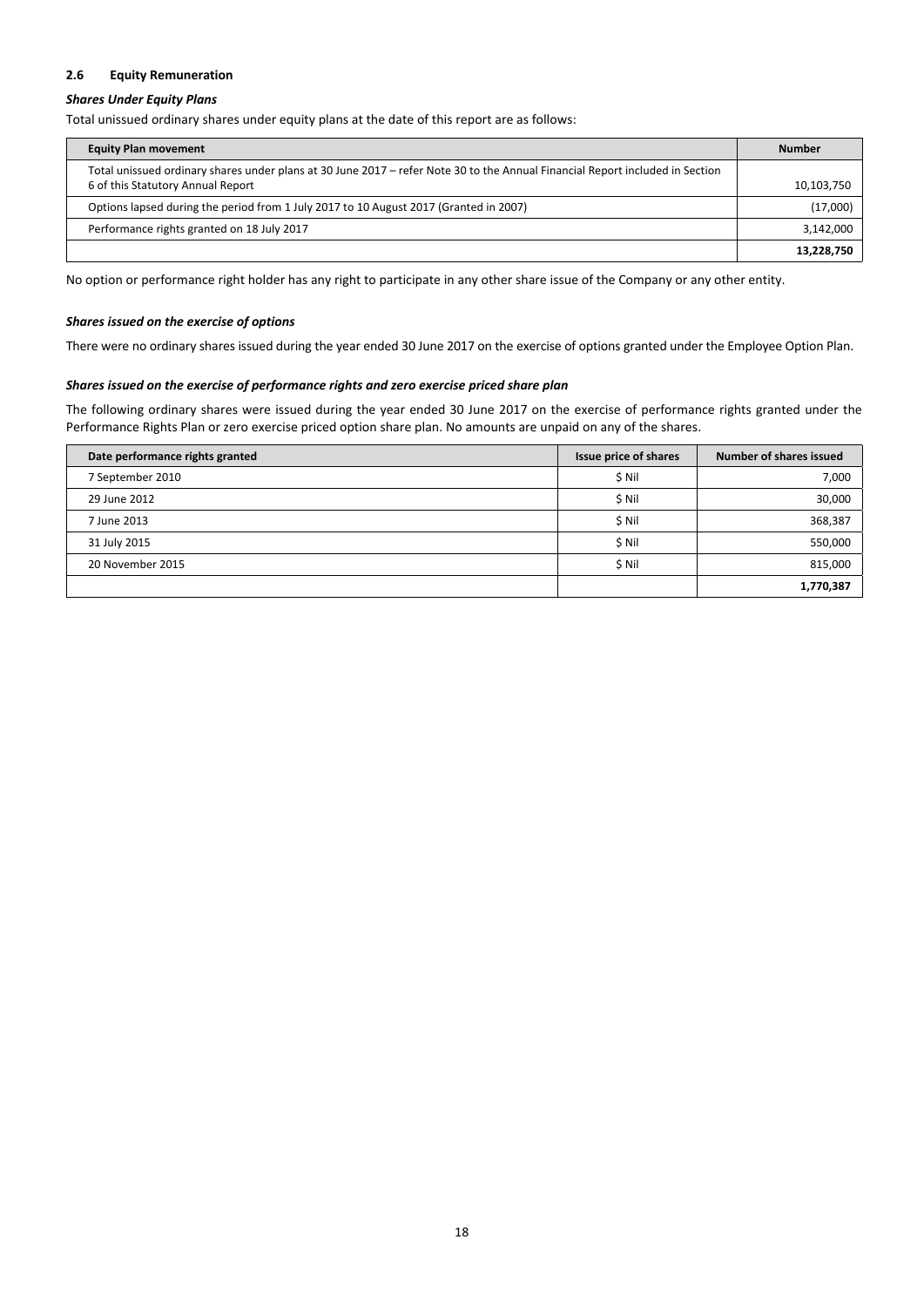### **3. CORPORATE GOVERNANCE**

Pharmaxis has developed a corporate governance framework including supporting policies and practices consistent with the Corporate Governance Principles and Recommendations 3rd Edition ("ASX Governance Principles").

The Board reviews and updates the corporate governance framework as required.

A description of the Pharmaxis corporate governance framework, supporting policies and required ASX corporate governance disclosures may be found in the corporate governance section on the Pharmaxis website at www.pharmaxis.com/investor centre/corporate governance. The Company has filed Appendix 4G with the ASX, providing a key to where our corporate governance disclosures can be located.

### **4. SENIOR MANAGEMENT**

### **Executive Director and Senior Executive Officers**

Information about Executive Director and Senior Executive Officers as of 10<sup>th</sup> August 2017.

*Gary J. Phillips.,* Refer to Directors' Report.

*Brett Charlton, Ph.D.,* (aged 61) is a co‐founder of Pharmaxis and has been Medical Director and was a member of the Board of Directors from June 1998 to March 2006. Dr Charlton is the author of more than 60 scientific papers and has over 16 years of experience in clinical trial design and management. Dr Charlton was founding Medical Director of the National Health Sciences Centre and established its Clinical Trials Unit. Prior to joining us, Dr Charlton held various positions with the Australian National University, Stanford University, the Baxter Centre for Medical Research, Royal Melbourne Hospital, and the Walter and Eliza Hall Institute. Dr Charlton holds an M.B.B.S. with honors from the University of New South Wales and a Ph.D. from the University of New South Wales.

*Wolfgang G. Jarolimek, Ph.D.,* (aged 53) joined Pharmaxis in September 2010 as Manager in vitro Pharmacology and was appointed Head of Drug Discovery in August 2012. Dr Jarolimek has more than 15 years' experience in pharmaceutical drug discovery and has published more than 20 peer reviewed articles. From 2002 to 2010 Dr Jarolimek was Director of Assay Development and Compound Profiling at the GlaxoSmithKline Center of Excellence in Drug Discovery in Verona, Italy. In addition to chairing early drug discovery efforts locally he also had global responsibilities for ion channel screening and implementing safety‐related screening. From 1998 to 2002 Dr Jarolimek worked at the Neuroscience Center of Merck, Sharp and Dohme in Harlow, England, as Senior Research Scientist in the electrophysiology group. Prior to joining pharma companies he spent 8 years as post-doc at the Max-Plank Institute in Munich, Germany: Baylor College of Medicine, Houston, Texas; Rammelkamp Center, Cleveland Ohio; and University of Heidelberg, Germany. Dr Wolfgang Jarolimek holds a B.Sc. in Pharmacy and a PhD from the University of Saarbrücken, Germany. In 1997 he became Assistant Professor in Physiology at the University of Heidelberg, Germany.

*David M. McGarvey, C.A. ANZ, C.P.A. GAICD,* (aged 61) has been Chief Financial Officer and Company Secretary since December 2002. Mr McGarvey has twenty six years' experience in overseeing the financial affairs of different Australian companies. From 1998 to 2002, Mr McGarvey served as Chief Financial Officer of the Filtration and Separations Group of U.S. Filter. From 1985 to 1997, Mr McGarvey served as Chief Financial Officer of Memtec Limited. While at Memtec, Mr McGarvey oversaw the U.S. listing of Memtec on the Nasdaq Global Market and the New York Stock Exchange and managed numerous international merger and acquisition transactions. From 1975 to 1985, Mr McGarvey held various positions at PricewaterhouseCoopers. Mr McGarvey holds a B.A. in Accounting from Macquarie University and was admitted to Chartered Accountants ANZ in 1981, to the membership of CPA Australia in 1993 and is a Graduate of the Australian Institute of Company Directors

*Kristen Morgan BSc, PGDipBusAdmin, MMedSc* (aged 45) has responsibility for Alliance Management and Medical and Regulatory Affairs. Ms Morgan joined Pharmaxis in August 2008 as Head of Medical Affairs and has 19 years experience in the pharmaceutical industry. Ms Morgan previously held a senior role in Medical Affairs at Sanofi‐aventis, and held a commercial/sales role at GSK. Ms Morgan holds a B.Sc from Queensland University (major in pharmacology), a Postgraduate Diploma of Business Administration from Queensland University of Technology and a Masters of Medical Science (Drug Development) from University of New South Wales.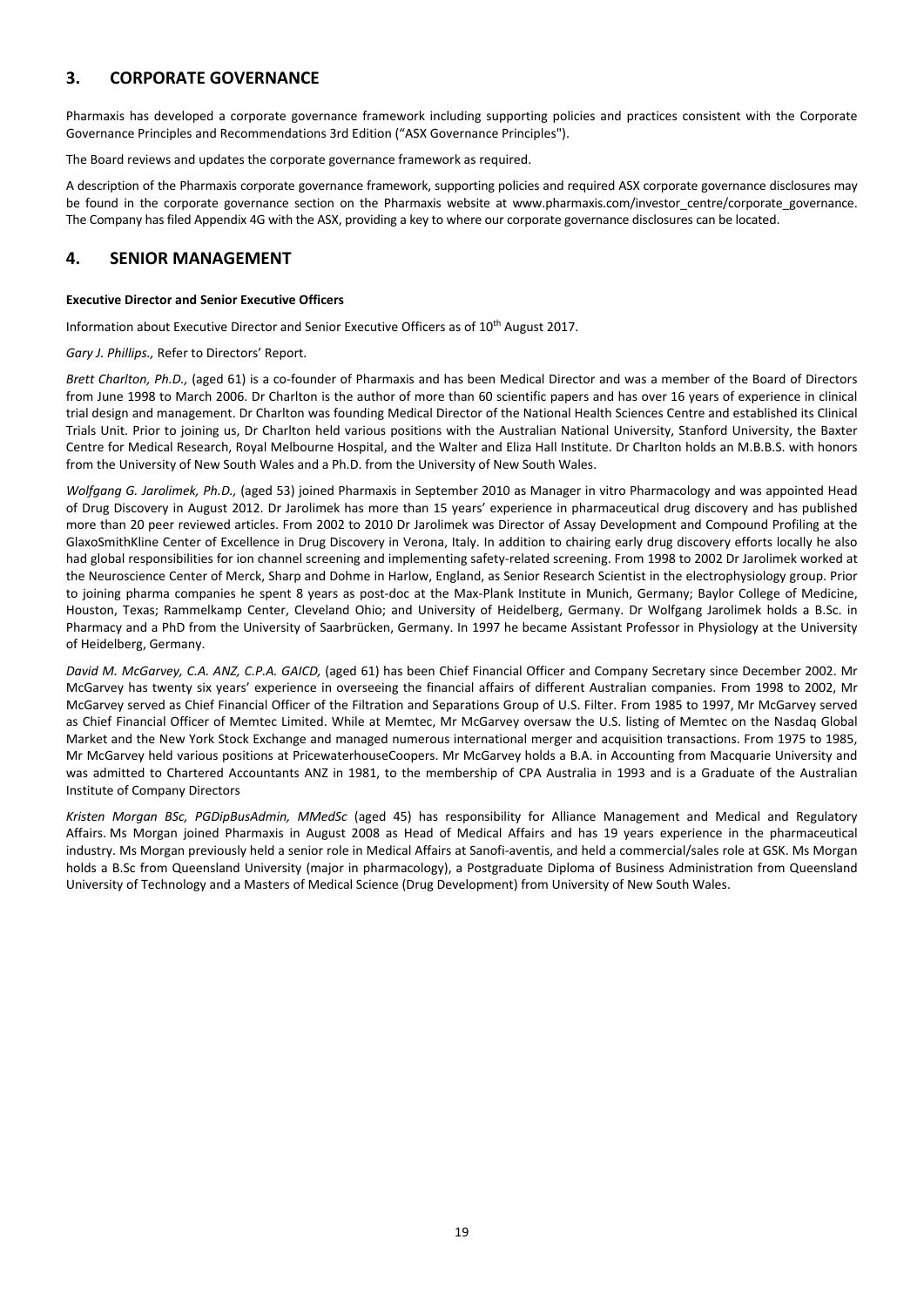### **5 OPERATING AND FINANCIAL REVIEW AND PROSPECTS**

The following discussion and analysis should be read in conjunction with the financial statements and related notes included elsewhere in *this report. The Company's financial year ends on 30 June.*

### **5.1 Review of 2017 Operations**

Pharmaxis is an Australian pharmaceutical research company focused on inflammation and fibrosis with a portfolio of products at various stages of development and approval.

Established in 1998 and listed on the Australian Securities Exchange in 2003 the Company's head office, manufacturing and research facilities are located in Sydney, Australia.

The Company's development pipeline is centred on its expertise in amine oxidase chemistry and includes a series of Lysyl Oxidase Inhibitors that will enter clinical development in 2017 targeting fibrotic diseases of the heart, kidney, liver and lung. In May 2015, Boehringer Ingelheim acquired the Pharmaxis investigational drug PXS‐4728A, a potent inhibitor of Semicarbazide‐Sensitive Amine Oxidase (SSAO), to develop it for the treatment of the liver‐related condition Non‐alcoholic Steatohepatitis (NASH) and other inflammatory diseases.

Pharmaxis manufacture and exports its approved products from a purpose built manufacturing facility in Sydney.

- Bronchitol®, an inhaled dry powder for the treatment of cystic fibrosis, has been the subject of two large scale global clinical trials conducted by Pharmaxis. The product is marketed in Europe, Russia and Australia and a third large multicentre clinical trial aiming to secure approval in the United States was reported in June 2017.
- Aridol® a lung function test for asthma was also the subject of a clinical trial program run by Pharmaxis and is approved and sold in Europe, Australia and Asia.

The management and Board of Directors have significant relevant experience in drug discovery and pharmaceutical marketing.

### **New drug development**

During the current year the Company made substantial progress in its drug development pipeline including:

### Anti‐inflammatory drug PXS‐4728A

This drug was sold to Boehringer Ingelheim in May 2015. Under the terms of our agreement Boehringer has total responsibility for the development program and is required to make milestone payments to Pharmaxis as PXS‐4728A progresses towards approval as well as other sales related payments post approval. Boehringer has recently reported that:

- the phase 2 trial in NASH has commenced recruiting subjects and the first dose will be administered in the third quarter of 2017, triggering a milestone payment to Pharmaxis of €18 million (approximately A\$26 million).
- it has opened an IND in the US and Fast Track Designation has been granted by the FDA, allowing for more frequent interactions with the FDA to discuss study design and further clinical development towards registration.
- it is developing PXS‐4728A for a second indication which is scheduled to commence a phase 2 study in the second half of calendar 2017. The disease indication remains confidential until the commencement of the trial. Under our agreement with Boehringer Pharmaxis will receive €10 million (approximately A\$14 million) on commencement of a phase 2 study in a second indication. Total milestones through to approval for a second indication are the same as for the first indication (€195 million for each indication) but weighted more towards the approval than the development milestones.

### Anti‐fibrotic program targeting the LOXL2 enzyme

The Pharmaxis drug discovery group has developed a small number of selective inhibitors to the lysyl oxidase type 2 enzyme (LOXL2) utilising the amine oxidase platform that delivered PXS‐4728A. LOXL2 is important in NASH, kidney fibrosis, the fatal lung disease idiopathic pulmonary fibrosis (IPF) and also plays a role in some solid cancers. During the year the Company completed lead optimisation work and preclinical toxicology studies for two compounds. The Company is now working with its collaborator, UK biotechnology company Synairgen plc (LSE: SNG) to select which drug candidates to take forward into the clinic for IPF and/or NASH. Once final toxicology study reports are available the program will be in a position to commence phase 1 studies in the second half of calendar 2017.

As the LOXL2 program approaches the clinic, Pharmaxis and Synairgen continue to engage with a number of large pharma companies at the twice yearly US industry conferences and individually. The role of LOXL2 in fibrotic diseases such as NASH and pulmonary fibrosis is of significant interest to many of the big companies who are keen to understand our scientific progress and timing of planned partnering.

#### Other research initiatives

Other earlier stage drug development programs involving lesser levels of investment include:

- The LOX inhibitor program which has potential anti‐fibrotic application in scarring and Pharmaxis is working together with the University of Western Australia, the Fiona Wood Foundation and the Royal Perth Hospital Burns Unit. The research is currently focused on formulation and is scheduled to commence formal preclinical toxicology studies in the second half of 2017. Research work is also exploring other severe fibrotic indications where the Company's LOX inhibitor may also have application.
- The SSAO/MPO program which is developing a dual inhibitor with potential anti-inflammatory application in respiratory and cardiovascular disease. The research is currently focused on fully profiling the drugs under development and identifying the appropriate indications to pursue.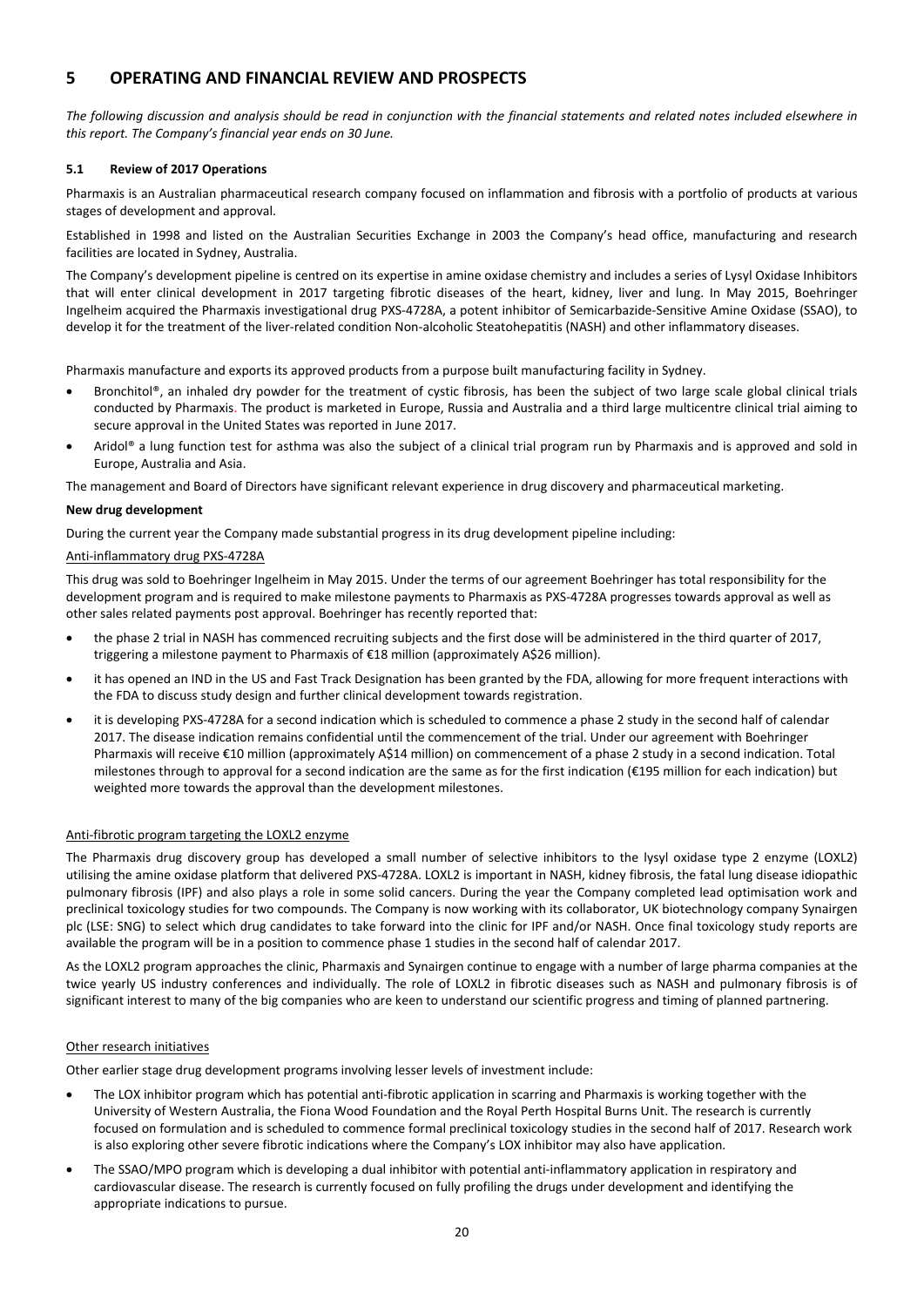- The SSAO/MAOB inhibitor program has potential anti-inflammatory application in a number of indications. Further investment in this project has been postponed whilst awaiting the results from a number of academic collaborators focusing on identifying the appropriate indication.
- The Company has research collaborations with a number of leading universities and academics assessing the above programs as well as the utility of its LOXL2 inhibitors in oral cancer, bone marrow myelofibrosis, NASH and wound scarring.

During the year the Company added two new members to its scientific advisory board ‐ Professor Andrew Boyle who is Head of the Cardiovascular Medicine at the University of Newcastle, and Professor Carol Pollock who is Chair of the NSW Cardiovascular Research Network and Chairs the Research Advisory Committee of the Australian and New Zealand Society of Nephrology. Full details of the Company's scientific advisory board are available on the Pharmaxis website.

### **Approved products – Bronchitol and Aridol**

### Bronchitol for cystic fibrosis

Bronchitol is an inhaled dry powder for the treatment of cystic fibrosis. The product is approved and marketed in Europe, Russia and Australia and a third large multicentre clinical trial is aiming to secure approval in the United States reported in June 2017.

- Pharmaxis has partnered its work on Bronchitol for the United States with Chiesi Group (Chiesi), a global pharmaceutical company headquartered in Parma, Italy. Chiesi USA, the American affiliate of Chiesi Group is responsible for completing and filing the updated Bronchitol NDA with the FDA. In June 2017, Pharmaxis announced that its international Phase 3 trial of Bronchitol (mannitol) in adults with cystic fibrosis (CF) had met its primary endpoint. The study demonstrated the superiority of Bronchitol versus the comparator on the primary endpoint (FEV1 change from baseline over 26 week treatment period), with an effect of 54 ml (p=0.020). The study had recruited adult CF patients with all grades of disease that were already on the best standard of care. The improvement in lung function of 2.2% (p=0.025) was less than that seen in the adult CF population in previously reported phase 3 studies. No statistically significant differences between treatment groups in secondary endpoints were recorded, although a trend was observed in favour of Bronchitol for another lung function parameter (FVC). Bronchitol had a good safety profile with similar rates of adverse events seen compared to control. Pharmaxis and its US partner Chiesi believe the results are sufficient to underpin a resubmission of the Bronchitol New Drug Application to the FDA which is expected to occur in 2018. Chiesi funded US\$22 million of the clinical trial, the total cost of which is approximately US\$26 million. Under the terms of the agreement Chiesi has responsibility for completing the New Drug Application with the FDA and the commercialisation of Bronchitol in the United States. The Company continues to work closely with Chiesi on all aspects of securing US marketing approval for Bronchitol.
- In the EU, Pharmaxis has appointed Chiesi as its exclusive distributor for the markets of the UK and Germany. In May 2017 Chiesi was also appointed exclusive distributor for the Italian market and expects to launch Bronchitol in the second half of calendar 2017. During the 2016 financial year Chiesi built up its initial inventory levels of Bronchitol and in the 2017 financial year allowed these levels to reduce, resulting in decreased sales recorded by Pharmaxis in 2017. The Company expects consistent inventory levels to be now held in the distribution channel and therefore annual sales to show less fluctuations. Unit sales of Bronchitol by Chiesi in the UK and Germany for the 2017 financial year were 3% higher than 2016.
- In September 2017, Pharmaxis received marketing approval of Bronchitol in Russia for the treatment of both paediatric and adult CF patients. Russia is the largest market accessed to date for Bronchitol. The announcement carried extra significance because Bronchitol was the first medicine to be processed under new Russian laws to provide patients access to innovative medicines. The new orphan drug legislation was announced by the Russian Ministry of Health in January 2016, and Bronchitol was designated as an orphan drug the following month. There are approximately 7,400 CF patients on the Russian Cystic Fibrosis Registry, but it is estimated there are between 3,000 and 6,000 CF patients living in rural regions not currently included on the registry. Last year the Russian market for CF drugs to deal with mucus clearance was approximately US\$29 million. The first Russian shipment (\$643,000) was delivered during the first quarter of calendar 2017. A decision by Russian regulatory authorities in relation to the reimbursement of Bronchitol is expected in the second half of calendar 2017.

#### Aridol

Aridol is designed to identify twitchy or hyper‐responsive airways and to assist in diagnosing and managing asthma. It is a simple‐to‐use airways inflammation test administered as a dry powder in a hand‐held inhaler.

Aridol is approved and sold in Australia, South Korea and a number of European countries.

Sales of Aridol kits for the 2017 year increased 17 percent for Australia, 7 percent for Europe, and by 13 percent for South Korea over 2016.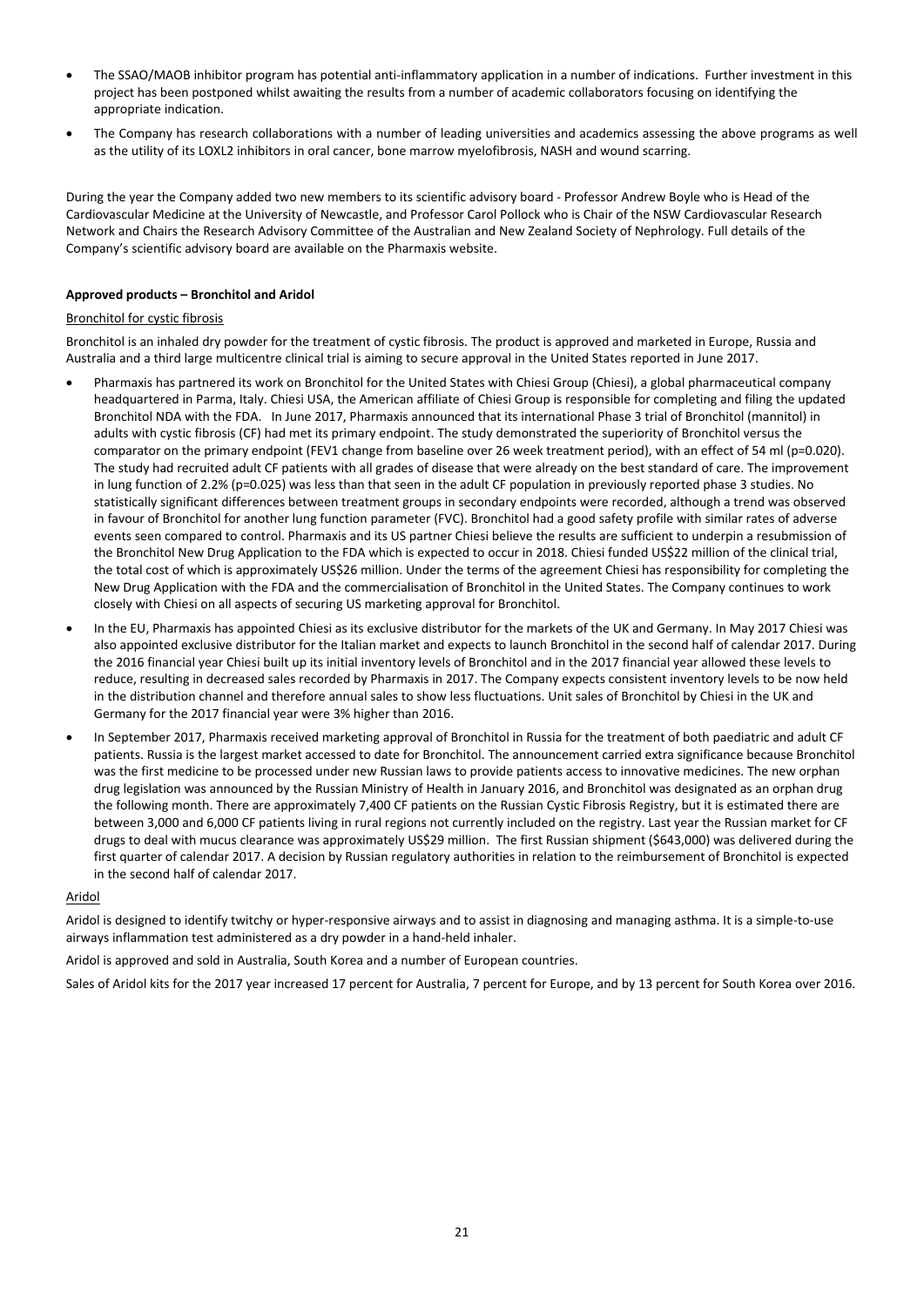### **5.2 Results of Operations**

### **Sales**

Sales for the year ended 30 June 2017 of \$4.8 million (2016: \$6.1 million) included Bronchitol sales of \$2.8 million (2016: \$4.3 million) and Aridol sales of \$2.0 million (2016: \$1.8 million). Aridol sales grew in all three regions – Europe, Australia and Asia.

| Bronchitol sales by region are as follows: | 2017   | 2016   |
|--------------------------------------------|--------|--------|
|                                            | \$'000 | \$'000 |
| Australia                                  | 736    | 693    |
| Western Europe                             | 1,128  | 3,561  |
| Eastern Europe                             | 278    | 48     |
| Russia                                     | 643    | ۰      |
|                                            | 2,785  | 4,302  |

Approximately 90% of sales in Western Europe are through our exclusive distributor Chiesi that took over the territories of UK and Germany in June 2015. Chiesi built inventory levels in the 2016 financial year such that lower levels of purchases from Pharmaxis were required in the 2017 financial year. Going forward the Company expects a more normalized level of sales to Chiesi for the UK and Germany at about twice the sales of 2017. Sales to Eastern Europe were exclusively to our Turkish distributor in 2017 but other countries in the region are expected to launch in the 2018 financial year. Sales to the Company's Russian distributor commenced in the 2017 financial year. A reimbursement decision is expected to be received in the 2018 financial year.

### **Other revenue**

Other revenue for the year ended 30 June 2017 was \$9.3 million (2016: \$9.4 million) and includes:

- (a) Clinical trial cost reimbursement ‐ \$8.4 million (2016: \$8.2 million). These amounts represent clinical trial cost reimbursements by our US partner Chiesi in relation to the recently reported phase 3 clinical trial of Bronchitol. Under our agreement, Chiesi was responsible for the first US\$22 million of costs. The revenue recognised each period represents clinical trial costs invoiced to Chiesi reduced by a revenue deferral designed to recognise Pharmaxis' expected funding requirement at the end of the trial (approximately US\$ 4 million) over the term of the trial. The total deferred revenue at 30 June 2017 is \$1.1 million (2016: \$3.7 million).
- (b) Interest income ‐ \$0.7 million (2016: \$1.2 million). The decrease in interest income was driven by a lower average balance of cash and cash equivalents available for investment during the period.

#### **Other income**

Other income for the year ended 30 June 2017 was \$3.9 million (2016: \$3.5 million). The components to this income group include:

- (a) R&D tax incentive credits ‐ \$3.2 million (2016: \$2.1 million). The R&D Tax Incentive scheme in Australia enables a 43.5 per cent refundable tax offset to eligible entities with an aggregated turnover of less than \$20 million per annum.
- (b) Drug discovery service fee ‐ \$328,000 (2016: \$925,000). This item represents amounts charged to Synairgen under our research collaboration agreement, predominantly related to the provision of chemistry services.

#### **Employee costs**

Employee related expenses were \$11.1 million in 2017 compared to \$10.5 million in 2016, an increase of 5.7%. Employee costs include share based payments (non‐cash) totaling \$0.9 million (2016: \$0.9 million).

The Company employed 62 FTEs at 30 June 2017 of which approximately 20% were engaged in new drug discovery, 8% in corporate, 8% in clinical services, 52% in the manufacturing of Bronchitol and Aridol, and the remainder in sales and medical/regulatory support of Bronchitol and Aridol.

#### **Administration & corporate**

Administration and corporate expenses include accounting & IT, legal & compliance, public company costs, patent portfolio and insurance costs. Administration expenses were \$1.9 million in 2017 compared to \$2.1 million in 2016, a decrease of 6.5%.

#### **Clinical trials**

Clinical trials expenses were \$10.0 million in 2017 compared to \$12.0 million in 2016. The clinical trials expenses relate to the external costs incurred and are predominately driven by fees paid to the clinical research organisations contracted to manage the trials in multiple jurisdictions, and costs paid to participating site investigators. Clinical trial costs in 2017 relate to the phase 3 clinical trial in cystic fibrosis which were reimbursed by Chiesi in the amount of US\$22 million. Costs in 2016 were predominantly in relation to the phase 3 cystic fibrosis trial and also included \$645,000 in relation to a phase 2 paediatric trial conducted in Europe that completed and reported in the 2016 year and a \$109,000 in relation to a phase 1 trial for drug candidate PXS‐4728A which was substantially completed in the 2015 financial year.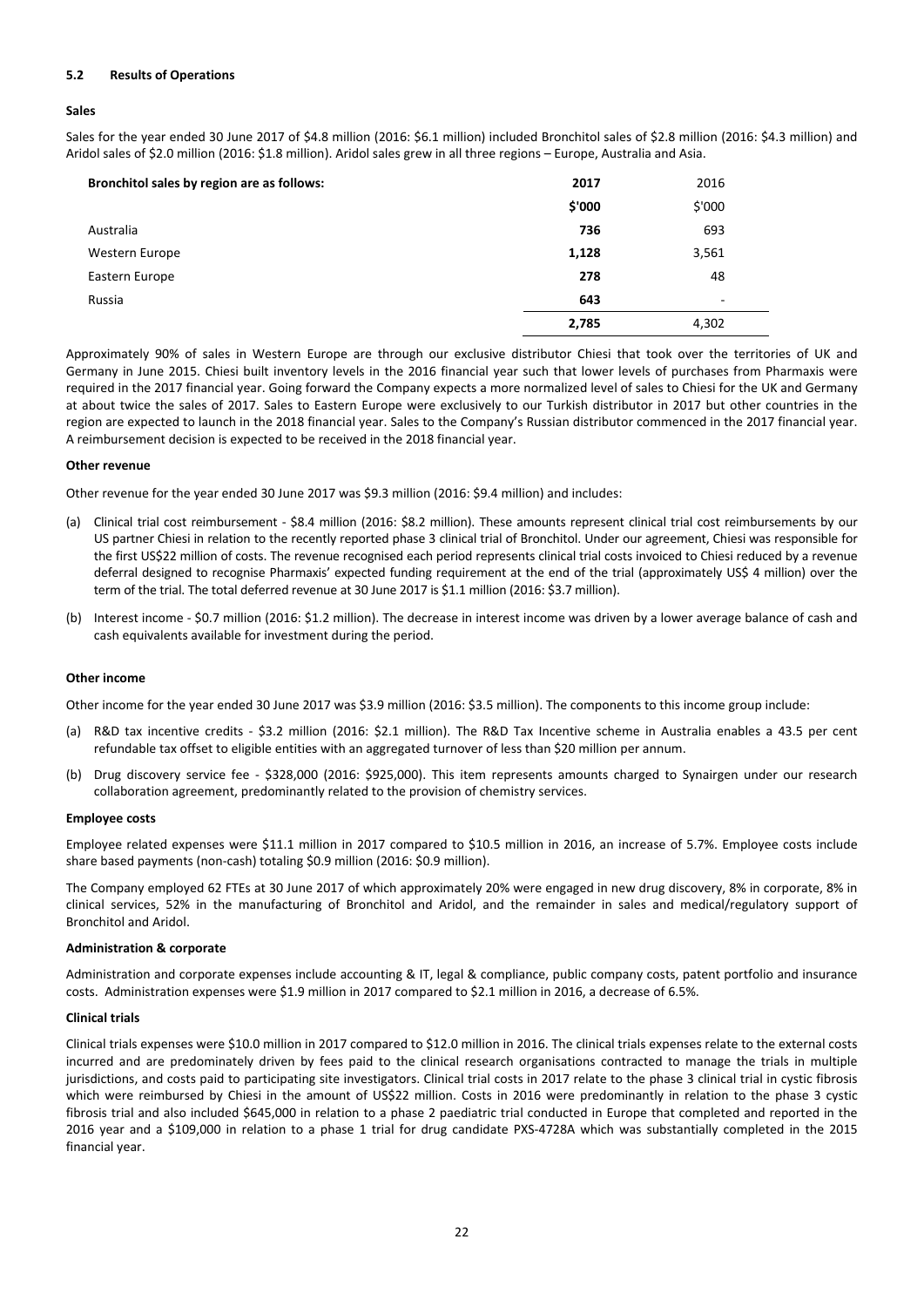### **Drug development**

Drug development expenses were \$5.1 million in 2017 compared to \$2.9 million in 2016. The drug development expenses relate to the external costs incurred in running the Company's research programs (and excludes any allocation of lease and utilities), selecting and then progressing drug candidates through the pre‐clinical development path. In both the 2017 and 2016 financial years the predominant drug discovery expense related to the Company's LOXL2 program, and in 2017 the Company increased expenditure in relation to its LOX and SSAO/MPO programs. The LOXL2 program is being conducted in collaboration with Synairgen plc.

### **Sales, marketing & distribution**

Sales & marketing expenses are primarily focused on external costs incurred in selling Bronchitol globally, in support of the Company's exclusive distributors. Limited resources are directed at the sale of Aridol. Sales & marketing expenses for the current year were \$1.1 million compared to \$1.1 million in 2016. The expenses in both years included costs associated in applying for pricing reimbursements.

#### **Safety, medical and regulatory affairs**

Safety, medical and regulatory affairs expenses relate to external costs directed at monitoring and reporting product safety to regulatory agencies, reviewing material provided to clinicians and patients by the Company and obtaining and maintaining product approvals. This category of expenses was \$1.4 million in 2017 and \$1.7 million in 2016. Included in these expenses are costs relating to satisfying the requirement of the Company's EU Bronchitol approval to undertake a prospective observational safety study of Bronchitol in adult cystic fibrosis patients over a 5 year period. The costs of this study in 2017 were \$0.54 million (2016: \$0.48 million). This study will complete in the first quarter of the 2018 financial year.

#### **Manufacturing purchases**

Manufacturing purchases were \$1.3 million in 2017 compared to \$1.9 million in 2016. This group of costs includes raw material and consumable purchases, external costs associated with running the production and quality control processes and repair & maintenance costs associated with manufacturing equipment and our manufacturing facility. In addition to manufacture and supply of commercial product, purchases also related to the manufacture of clinical trial material for the Phase 3 clinical trial in cystic fibrosis which completed dosing subjects during the 2017 financial year.

### **Other**

Other expenses were \$0.4 million in 2017 compared to \$0.4 million in 2016. This category encompasses royalties, corporate travel related costs, shared office administration costs, and other costs as well as the net transfer of manufacturing labour and overhead to and/or from inventory.

#### **Depreciation & amortisation**

Depreciation and amortisation expense was \$3.1 million in 2017 compared to \$3.0 million in 2016.

#### **Foreign currency exchange gains and losses**

Foreign currency exchange gains and losses includes an unrealised gain of \$804,000 (2016: \$911,000 loss) in relation to the financing agreement with NovaQuest.

#### **Finance expenses**

Finance expenses were \$0.6 million in 2017 compared to a credit totalling \$2.5 million in 2016. There are two components to this group of expenses.

- (a) Finance charges associated with the capitalised finance lease of our corporate manufacturing facility at French's Forest, Sydney totalling \$0.6 million (2016: \$0.7 million).
- (b) In 2016 a finance expense related to the NovaQuest financing agreement. The Company revised the assumptions on which the financing liability is calculated including the quantum and timing of forecast sales on which future payments are expected to be made and expected foreign currency rates used to forecast sales. As a result the liability was reduced by A\$3.1 million with a corresponding reduction in finance expense.

### **Impairment expenses**

There were no restructure and impairment expenses in 2017. In 2016, \$0.2 million related to the write down of several patent families following a re‐assessment of their recoverability.

#### **Income tax expense**

Income tax expense in 2016 relates to tax on the income generated by the group's subsidiaries which are reimbursed for their expenditures on a cost plus basis, upon which tax is payable.

### **Profit/(Loss)**

The Company recorded a loss of \$18.3 million in 2017 compared to a loss in 2016 of \$16.5 million.

### **Basic and diluted net profit / (loss) per share**

Basic and diluted net loss per share was \$0.058 in 2017 compared to a net loss per share of \$0.052 in 2016.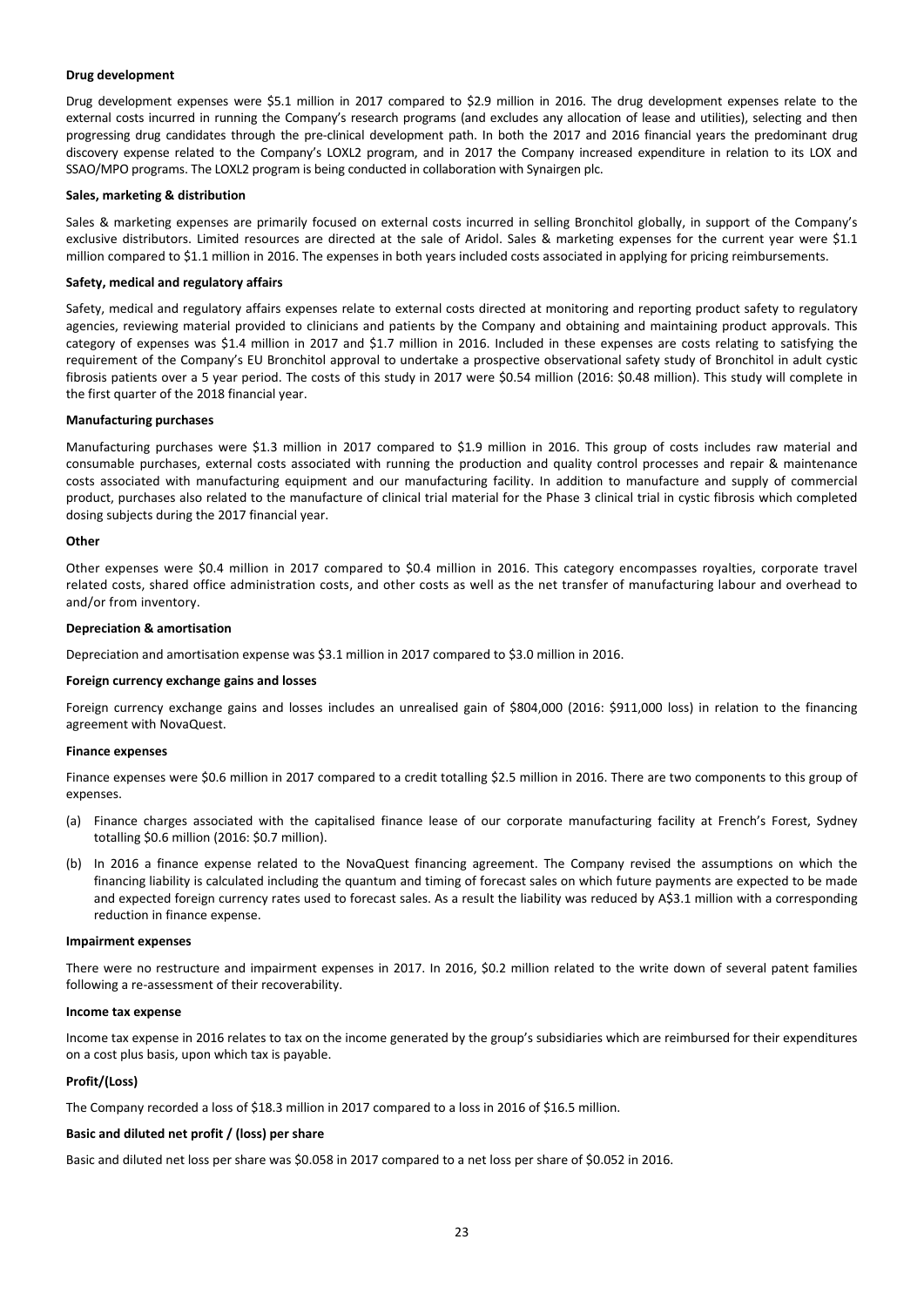### **5.3 Liquidity and Capital Resources**

As at 30 June 2017 Pharmaxis had cash and cash equivalents of \$21.5 million as compared to \$39.2 million at 30 June 2016. The components of the Company's cash flow during 2016 were as follows:

- Net cash outflows from operating activities of \$15.3 million. This consisted of a net loss for the year of \$18.1 million, which included \$3.1 million of non-cash depreciation and amortisation, net non-cash finance & foreign exchange charges of \$0.2 million, non-cash stock option charges of \$0.9 million, and other negative working capital movements of \$0.8 million.
- Net cash outflows from investing activities were \$723,000 which included new patent applications in relation to the LOXL2 program of \$104,000, and equipment and software that predominantly related to new analytical equipment for drug discovery.
- Net cash outflows from financing activities were \$1.7 million related to facility finance lease repayments of \$1.5 million and financing agreement repayments of \$0.2 million.

The Company's cash resources will be increased when the Boehringer Ingelheim milestone of €18 million (approximately A\$26m) is received in the second half of calendar 2017, as discussed above.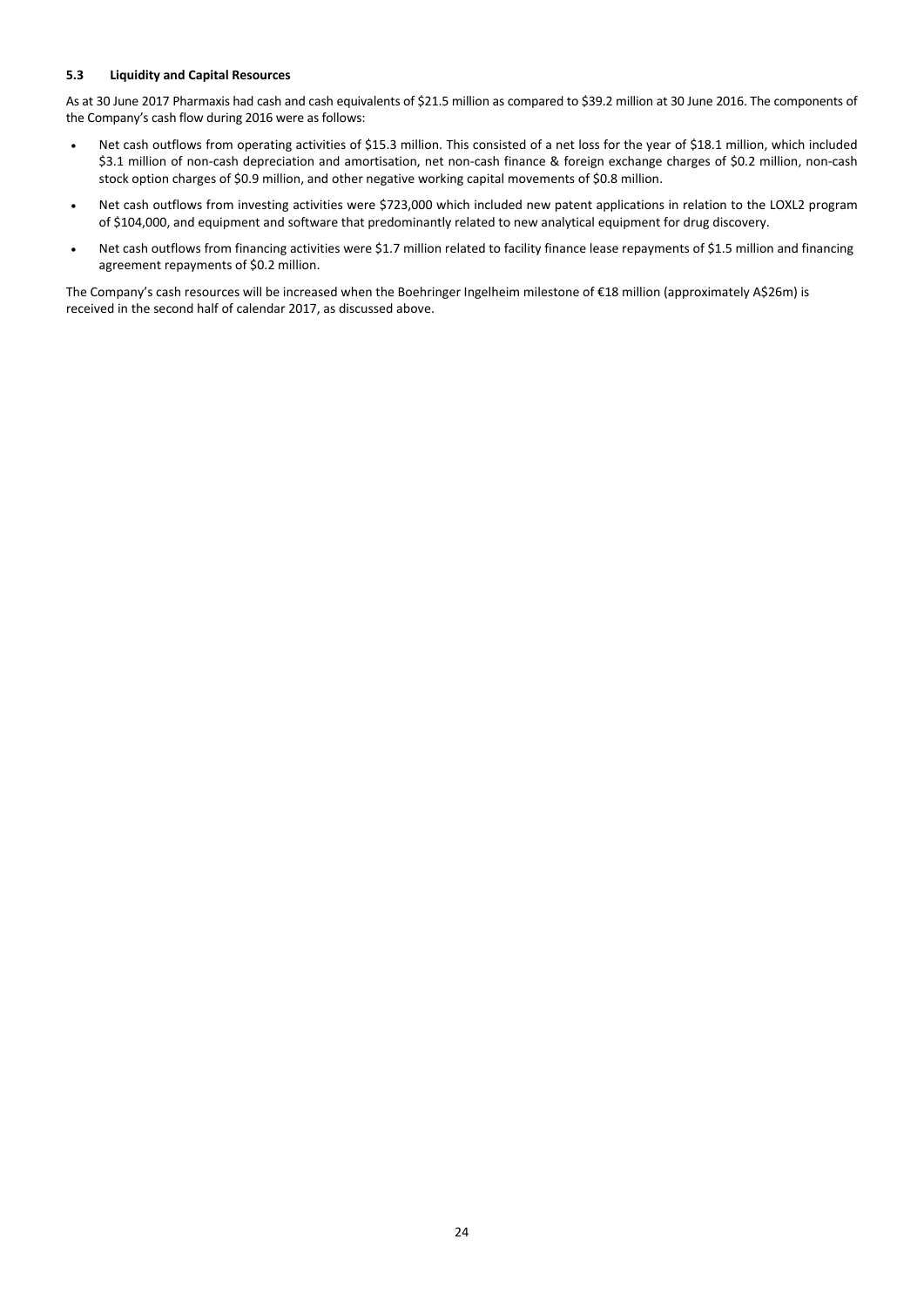### **6 FINANCIAL STATEMENTS**

This financial report covers Pharmaxis Ltd as the consolidated entity consisting of Pharmaxis Ltd and its subsidiaries. The financial report is presented in the Australian currency.

Pharmaxis Ltd is a company limited by shares, incorporated and domiciled in Australia. Its registered office and principal place of business is:

Pharmaxis Ltd 20 Rodborough Road Frenchs Forest, NSW Australia 2086

A description of the nature of the consolidated entity's operations and its principal activities is included in the review of operations and activities in the directors' report which is not part of this financial report.

The financial report was authorised for issue by the directors on 10 August 2017. The company has the power to amend and reissue the financial report.

Through the use of the internet, we have ensured that our corporate reporting is timely, complete, and available globally at minimum cost to the company. Press releases, financial reports and other information are available at our website: www.pharmaxis.com.au.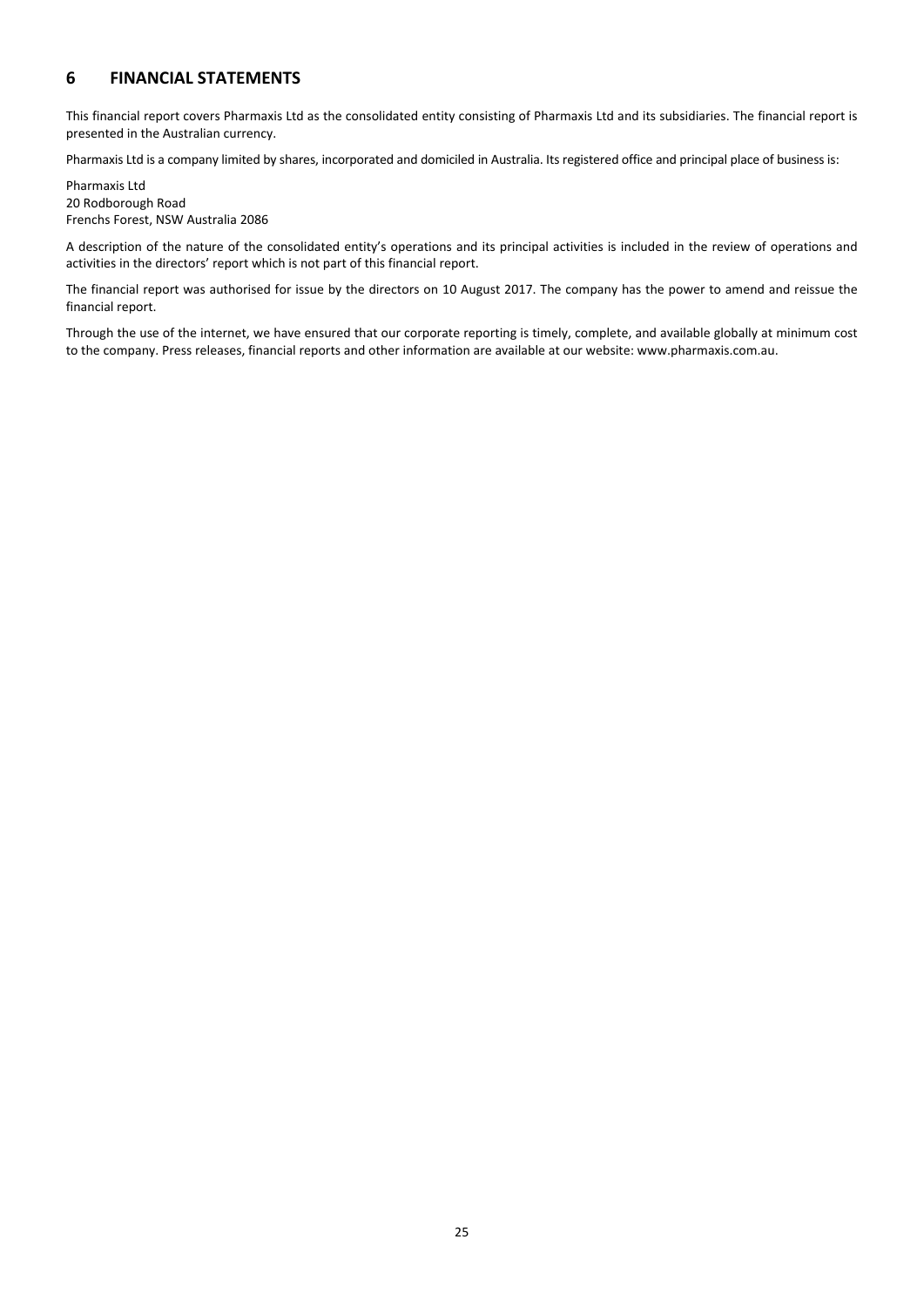### **Consolidated income statement**

For the year ended 30 June 2017

|                                        |                | 2017      | 2016      |
|----------------------------------------|----------------|-----------|-----------|
|                                        | Notes          | \$'000    | \$'000    |
| Revenue from continuing operations     |                |           |           |
| Revenue from sale of goods             | 3a             | 4,823     | 6,135     |
| Other revenue                          | 3a             | 9,327     | 9,413     |
| Other income                           | 3 <sub>b</sub> | 3,851     | 3,472     |
|                                        |                | 18,001    | 19,020    |
| Other expenses from ordinary           |                |           |           |
| activities                             | 4              |           |           |
| Employee costs                         |                | (11,063)  | (10, 529) |
| Administration & corporate             |                | (1, 947)  | (2,082)   |
| Rent, occupancy & utilities            |                | (1, 148)  | (1,296)   |
| <b>Clinical trials</b>                 |                | (10, 017) | (11, 955) |
| Drug development                       |                | (5,068)   | (2,910)   |
| Sales, marketing & distribution        |                | (1,061)   | (1, 101)  |
| Safety, medical and regulatory affairs |                | (1, 379)  | (1,707)   |
| Manufacturing purchases                |                | (1, 326)  | (1,928)   |
| Other                                  |                | (437)     | (382)     |
| Depreciation & amortisation            |                | (3,059)   | (3,028)   |
| Foreign exchange gains & losses        |                | 781       | (843)     |
| Finance costs                          |                | (623)     | 2,459     |
| Impairment expenses                    |                |           | (174)     |
|                                        |                | (36, 347) | (35, 476) |
| Loss before income tax                 |                | (18, 346) | (16, 456) |
| Income tax expense                     | 5              |           | (7)       |
| Loss for the year                      |                | (18, 346) | (16, 463) |
| Earnings per share:                    |                | Cents     | Cents     |
| Basic loss per share                   | 28             | (5.8)     | (5.2)     |
| Diluted loss per share                 | 28             | (5.8)     | (5.2)     |

*The above consolidated income statement should be read in conjunction with the accompanying notes.*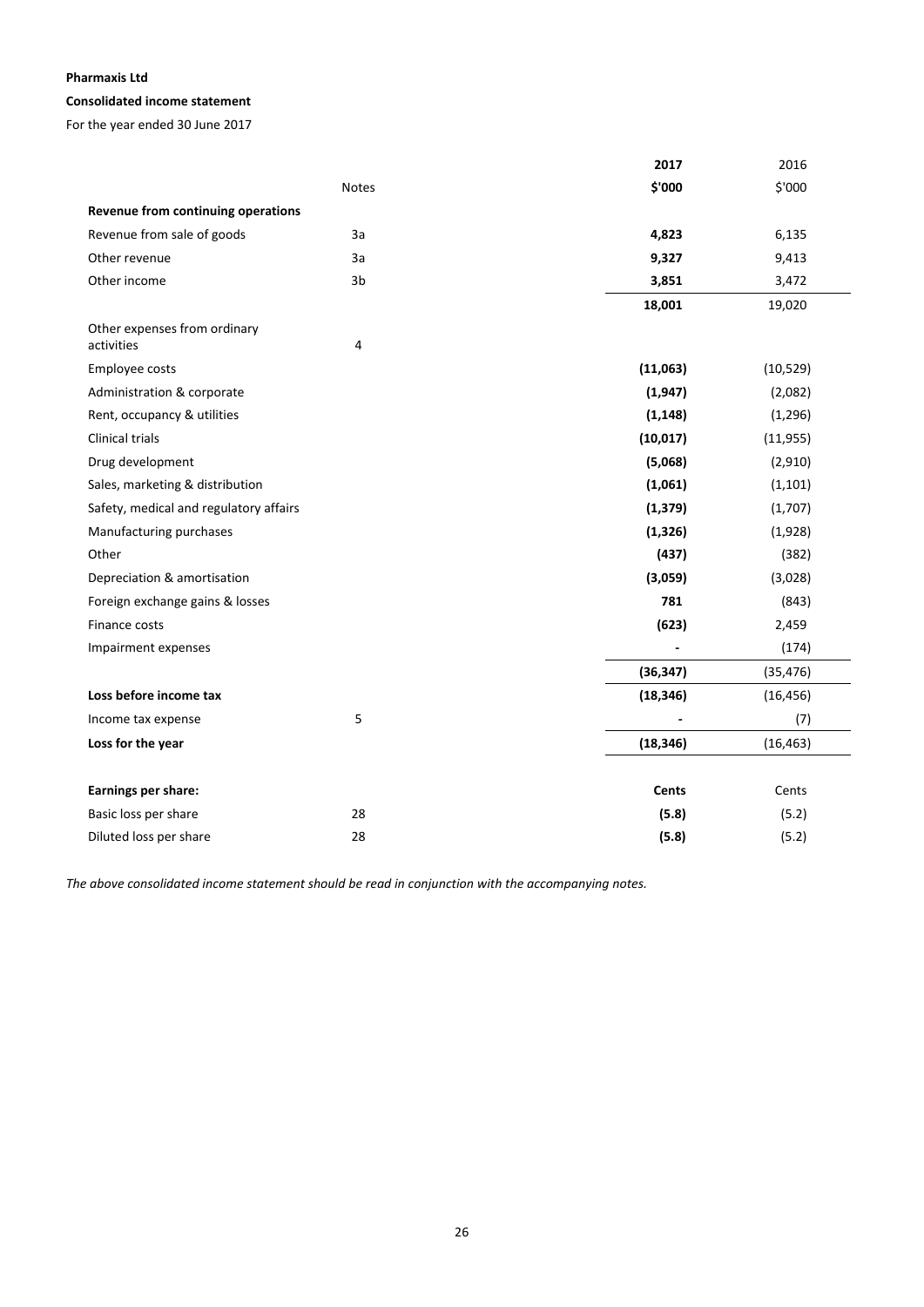### **Consolidated statement of comprehensive income**

For the year ended 30 June 2017

|                                                               | 2017      | 2016      |
|---------------------------------------------------------------|-----------|-----------|
|                                                               | \$'000    | \$'000    |
| Loss for the financial year                                   | (18, 346) | (16,463)  |
| Other comprehensive income                                    |           |           |
| Items that may be reclassified subsequently to profit or loss |           |           |
| Exchange differences on translation of foreign operations     |           | 153       |
| Other comprehensive income for the year, net of tax           |           | 153       |
| Total comprehensive loss for the year                         | (18, 346) | (16, 310) |
|                                                               |           |           |
| Total comprehensive loss for the year is attributable to:     |           |           |
| Owners of Pharmaxis Ltd                                       | (18, 346) | (16, 310) |

The above consolidated statement of comprehensive income should be read in conjunction with the accompanying notes.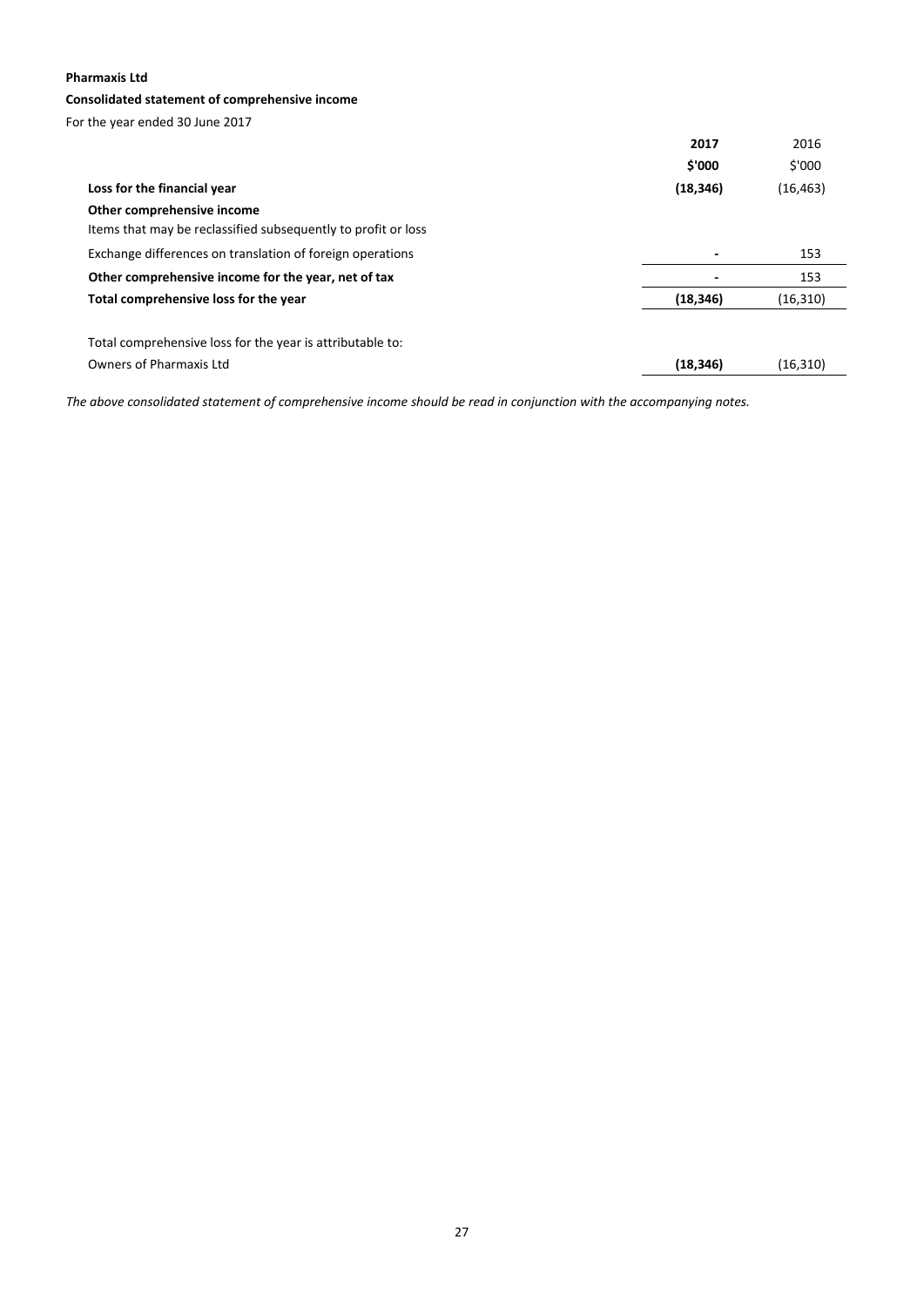### **Pharmaxis Ltd Consolidated balance sheet**

As at 30 June 2017

|                                  |                | 2017       | 2016       |
|----------------------------------|----------------|------------|------------|
|                                  | <b>Notes</b>   | \$'000     | \$'000     |
| <b>ASSETS</b>                    |                |            |            |
| <b>Current assets</b>            |                |            |            |
| Cash and cash equivalents        | 6              | 21,504     | 39,209     |
| Trade and other receivables      | $\overline{7}$ | 4,569      | 4,995      |
| Inventories                      | 8              | 2,570      | 2,213      |
| Total current assets             |                | 28,643     | 46,417     |
| <b>Non-current assets</b>        |                |            |            |
| Receivables                      | 9              | 1,428      | 1,297      |
| Property, plant and equipment    | 10             | 14,860     | 17,793     |
| Intangible assets                | 11             | 503        | 146        |
| Total non-current assets         |                | 16,791     | 19,236     |
| <b>Total assets</b>              |                | 45,434     | 65,653     |
| <b>LIABILITIES</b>               |                |            |            |
| <b>Current liabilities</b>       |                |            |            |
| Trade and other payables         | 12             | 6,818      | 5,022      |
| Borrowings                       | 13             | 981        | 864        |
| <b>Other liabilities</b>         | 14             | 2,040      | 4,588      |
| Provisions                       | 15             | 682        | 538        |
| <b>Total current liabilities</b> |                | 10,521     | 11,012     |
| <b>Non-current liabilities</b>   |                |            |            |
| Borrowings                       | 16             | 8,270      | 9,258      |
| <b>Other liabilities</b>         | 17             | 22,862     | 24,190     |
| Provisions                       | 18             | 260        | 267        |
| Total non-current liabilities    |                | 31,392     | 33,715     |
| <b>Total liabilities</b>         |                | 41,913     | 44,727     |
| <b>Net assets</b>                |                | 3,521      | 20,926     |
| <b>EQUITY</b>                    |                |            |            |
| Contributed equity               | 19             | 344,623    | 344,623    |
| Reserves                         | 20(a)          | 19,512     | 18,571     |
| <b>Accumulated losses</b>        | 20(b)          | (360, 614) | (342, 268) |
| <b>Total equity</b>              |                | 3,521      | 20,926     |
|                                  |                |            |            |

*The above consolidated balance sheet should be read in conjunction with the accompanying notes.*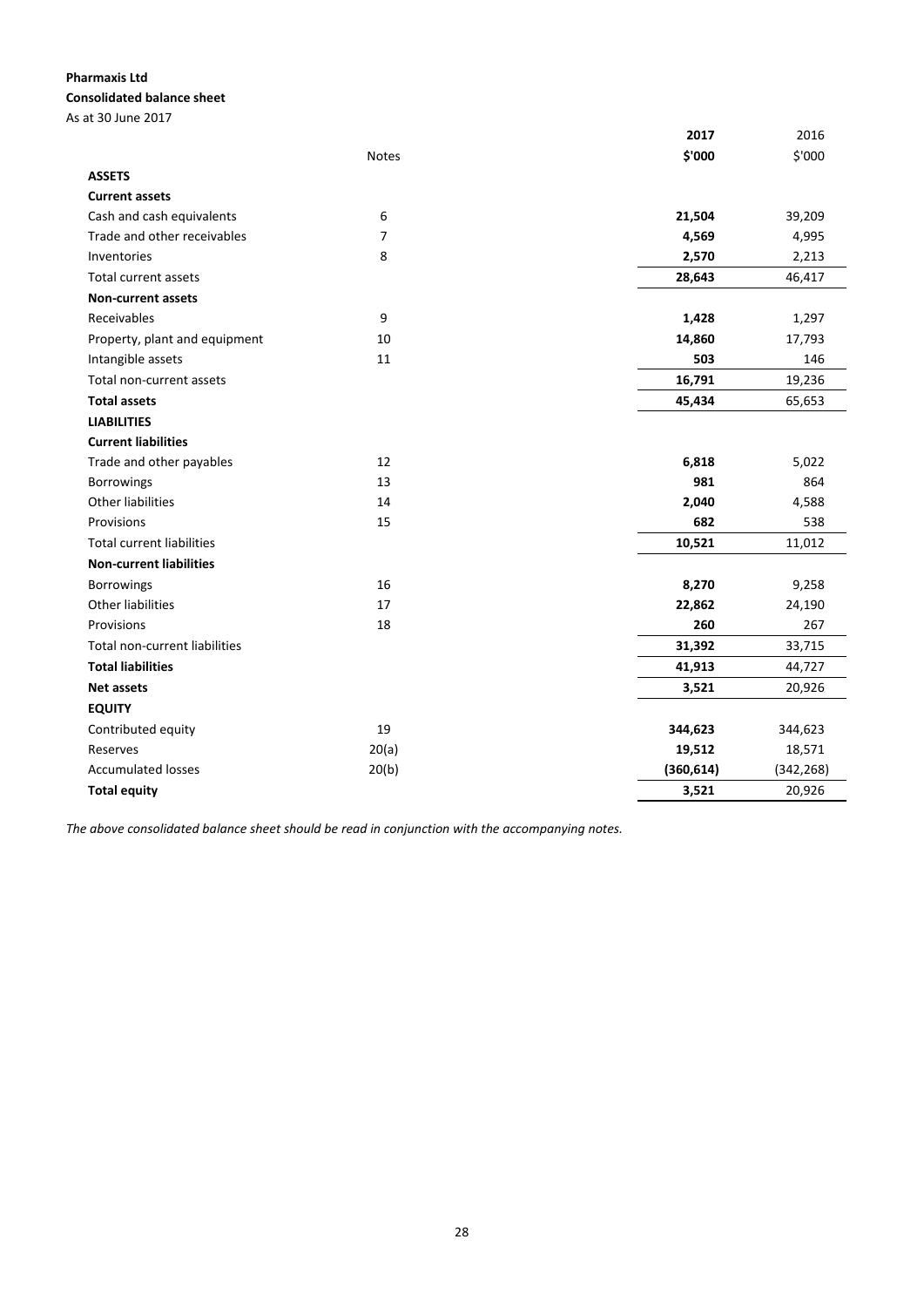### **Consolidated statement of changes in equity**

For the year ended 30 June 2017

|                                                            |              | <b>Contributed</b><br>equity | <b>Reserves</b> | <b>Accumulated</b><br>losses | <b>Total</b> |
|------------------------------------------------------------|--------------|------------------------------|-----------------|------------------------------|--------------|
|                                                            | <b>Notes</b> | \$'000                       | \$'000          | \$'000                       | \$'000       |
| Balance at 30 June 2015                                    |              | 344,623                      | 17,503          | (325, 805)                   | 36,321       |
| Profit for the year                                        |              | -                            |                 | (16, 463)                    | (16, 463)    |
| Other comprehensive income                                 |              |                              | 153             |                              | 153          |
| <b>Total comprehensive income</b><br>/ (loss) for the year |              |                              | 153             | (16, 463)                    | (16, 310)    |
| Transactions with owners in their<br>capacity as owners    |              |                              |                 |                              |              |
| Contributions of equity, net of<br>transaction costs       | 19(a)        |                              |                 |                              |              |
| Employee share options                                     | 20(a)        |                              | 915             |                              | 915          |
|                                                            |              |                              | 915             |                              | 915          |
| Balance at 30 June 2016                                    |              | 344,623                      | 18,571          | (342, 268)                   | 20,926       |
| Loss for the year                                          |              |                              |                 | (18, 346)                    | (18, 346)    |
| Other comprehensive income                                 |              |                              |                 |                              |              |
| Total comprehensive loss for the<br>year                   |              |                              |                 | (18, 346)                    | (18, 346)    |
| Transactions with owners in their<br>capacity as owners    |              |                              |                 |                              |              |
| Contributions of equity, net of<br>transaction costs       | 19(a)        |                              |                 |                              |              |
| Employee share options                                     | 20(a)        |                              | 941             |                              | 941          |
|                                                            |              |                              | 941             |                              | 941          |
| Balance at 30 June 2017                                    |              | 344,623                      | 19,512          | (360, 614)                   | 3,521        |

The above consolidated statement of changes in equity should be read in conjunction with the accompanying notes.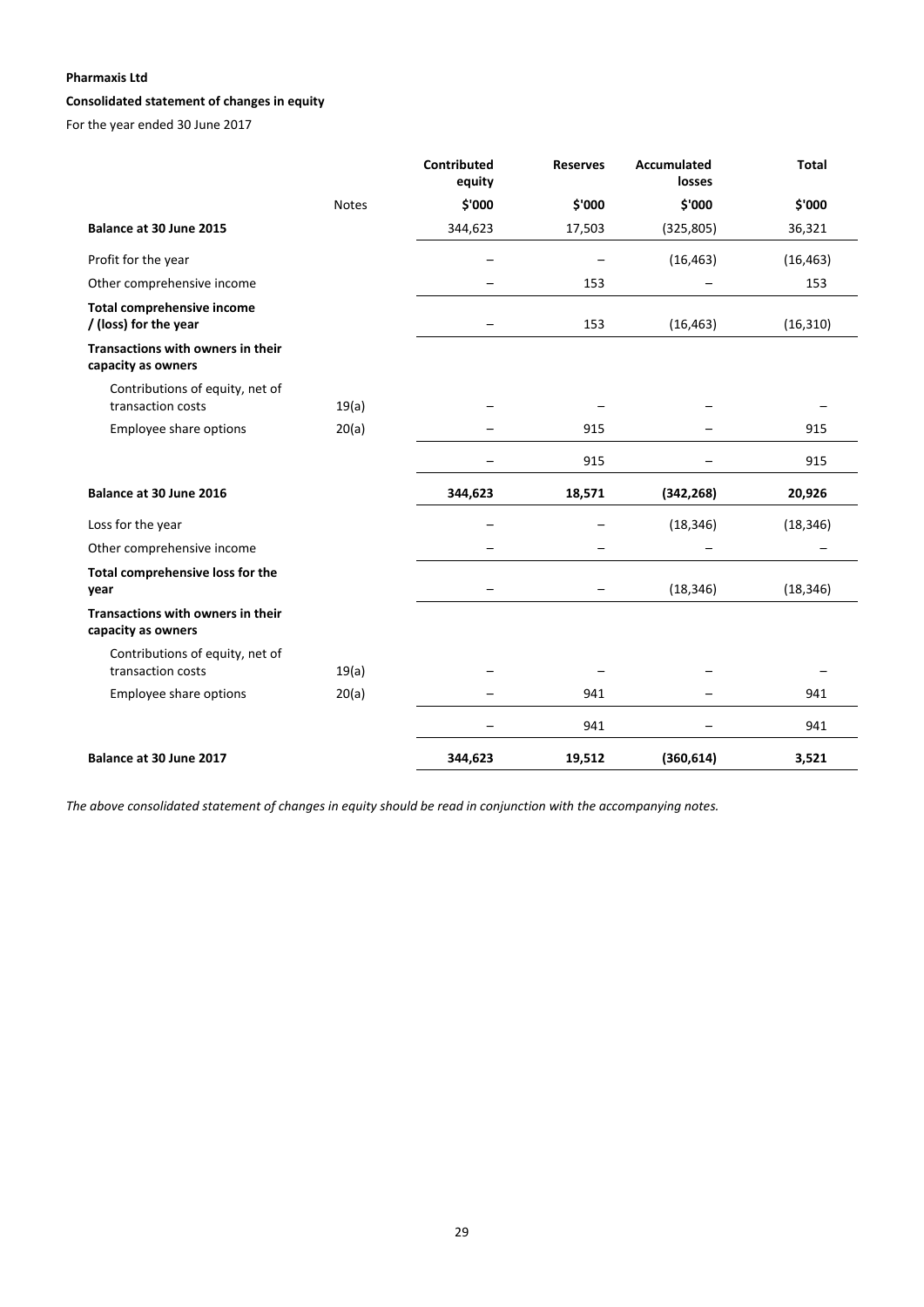### **Consolidated statement of cash flows**

For the year ended 30 June 2017

|                                                                     |              | 2017         | 2016           |
|---------------------------------------------------------------------|--------------|--------------|----------------|
|                                                                     | <b>Notes</b> | \$'000       | \$'000         |
| Cash flows from operating activities                                |              |              |                |
| Receipts from customers (inclusive of<br>goods and services tax)    |              | 13,396       | 18,854         |
| Payments to suppliers and employees                                 |              |              |                |
| (inclusive of goods and services tax)                               |              | (31,521)     | (32,034)       |
|                                                                     |              | (18, 125)    | (13, 180)      |
| Grant receipts from government                                      |              | 2,160        |                |
| Interest received                                                   |              | 703          | 1,213          |
| Income tax paid                                                     |              |              | (22)           |
| Net cash outflow from operating<br>activities                       | 27           | (15, 262)    | (11,989)       |
| Cash flows from investing activities                                |              |              |                |
| Payments for property, plant<br>and equipment                       |              | (313)        | (1, 372)       |
| Proceeds from disposal of plant<br>and equipment                    |              |              | $\overline{2}$ |
| Payments for intangible assets                                      |              | (410)        | (11)           |
| Net cash outflow from investing<br>activities                       |              | (723)        | (1, 381)       |
| Cash flows from financing activities                                |              |              |                |
| Finance lease payments                                              |              | (1, 494)     | (1, 447)       |
| Financing agreement payments                                        |              | (227)        | (267)          |
| Net cash outflow from financing<br>activities                       |              | (1, 721)     | (1, 714)       |
| Net decrease in cash and cash<br>equivalents                        |              | (17, 706)    | (15,084)       |
| Cash and cash equivalents at the<br>beginning of the financial year |              | 39,209       | 54,138         |
| Effects of exchange rate changes on<br>cash and cash equivalents    |              | $\mathbf{1}$ | 155            |
| Cash and cash equivalents at the end of<br>the financial year       | 6            | 21,504       | 39,209         |
|                                                                     |              |              |                |

*The above consolidated statement of cash flows should be read in conjunction with the accompanying notes.*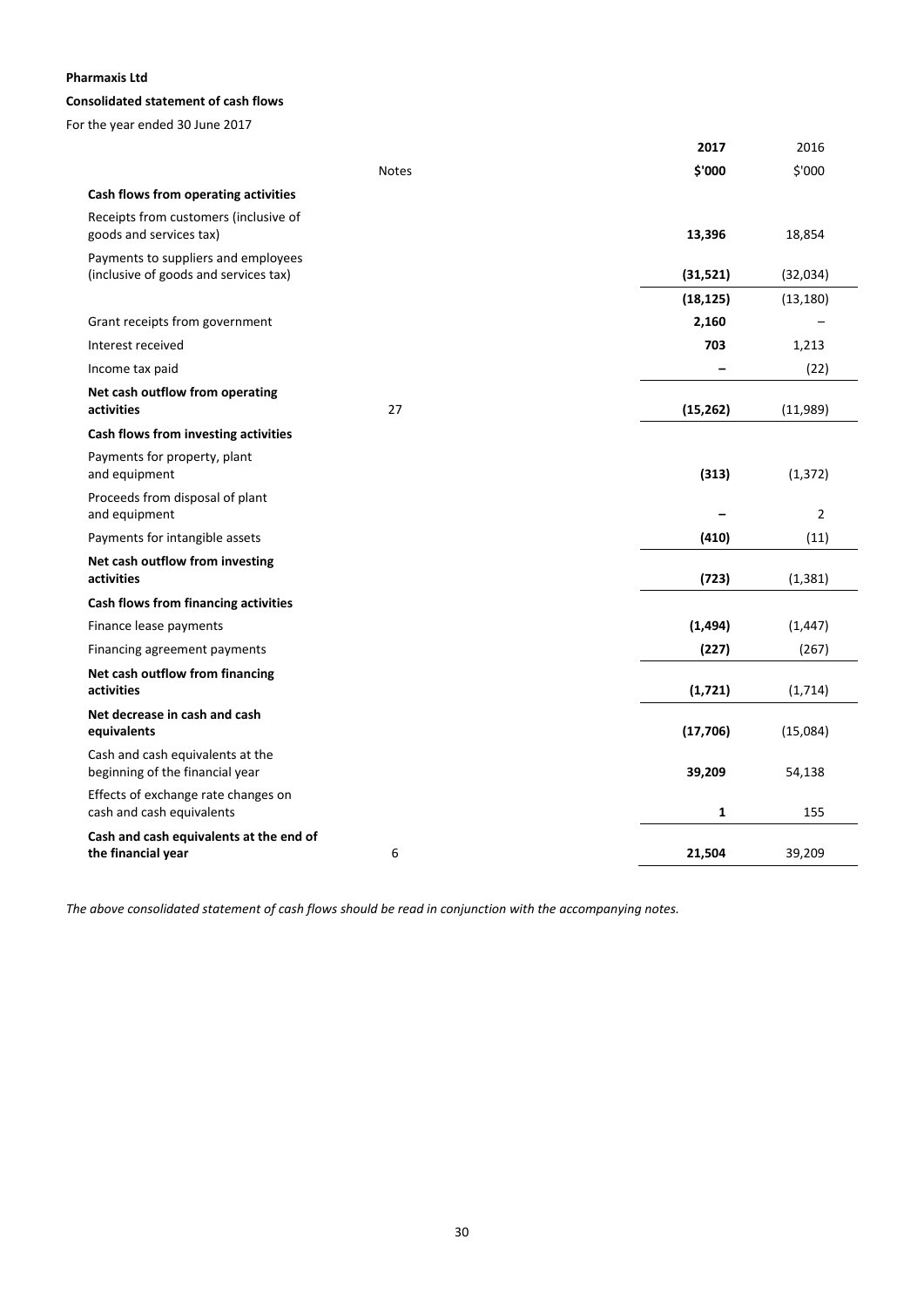#### **Notes to the financial statements**

30 June 2017

### **1. Summary of significant accounting policies**

The principal accounting policies adopted in the preparation of these consolidated financial statements are set out below. These policies have been consistently applied to all the years presented, unless otherwise stated. The financial statements are for the consolidated entity consisting of Pharmaxis Ltd and its subsidiaries.

### **(a) Basis of preparation**

This general purpose financial report has been prepared in accordance with Australian Accounting Standards, Interpretations issued by the Australian Accounting Standards Board, and the *Corporations Act 2001.* Pharmaxis Ltd is a for profit entity for the purposes of preparing the financial statements.

### *Compliance with IFRS*

The consolidated financial statements of Pharmaxis Ltd also comply with International Financial Reporting Standards (IFRS) as issued by the International Accounting Standards Board (IASB).

### *Historical cost convention*

These financial statements have been prepared under the historical cost convention.

### *Critical accounting estimates*

The preparation of financial statements requires the use of certain critical accounting estimates. It also requires management to exercise its judgement in the process of applying the Group's accounting policies. The estimates and assumptions that have a significant risk of causing a material adjustment to the carrying amounts of assets and liabilities within the next financial year are discussed below.

- *(i) Clinical trial cost reimbursements* The group recognises revenue in relation to its partnering agreement of Bronchitol in the US for cystic fibrosis with Chiesi Farmaceutici SpA. The revenue recognised in the income statement related to this agreement requires a level of judgement in forecasting the overall costs required to complete the associated clinical trial.
- *(ii) Finance liabilities* ‐ The group has recognised a financial liability in relation to an agreement with NovaQuest Pharma Opportunities Fund III, LP in accordance with the accounting policy stated in note 1 r (ii). The finance cost recognised in the income statement related to this financial liability has been calculated by taking into account sales forecasts in territories covered by the agreement, timing of launch into these territories and applicable exchange rates. Significant judgement has been applied in deriving these assumptions. Where the outcomes of these assumptions are different from the amounts that were initially recorded, such differences will impact the financial liabilities and finance costs in the period in which such determination is made.
- *(iii) Income taxes* ‐ The group is subject to income taxes in Australia and jurisdictions where it has foreign operations. Significant judgement is required in determining the worldwide provision for income taxes and other tax related balances. There are certain transactions and calculations undertaken during the ordinary course of business for which the ultimate tax determination is uncertain. The group estimates its tax liabilities/receipts based on the group's understanding of the tax law. Where the final tax outcome of these matters is different from the amounts that were initially recorded, such differences will impact the current and deferred income tax assets and liabilities in the period in which such determination is made.

### **(b) Principles of consolidation**

The consolidated financial statements incorporate the assets and liabilities of all subsidiaries of Pharmaxis Ltd (''company'' or ''parent entity'') as at 30 June 2017 and the results of all subsidiaries for the year then ended. Pharmaxis Ltd and its subsidiaries together are referred to in this financial report as the Group or the consolidated entity.

Subsidiaries are all entities (including structured entities) over which the group has control. The group controls an entity when the group is exposed to, or has rights to, variable returns from its involvement with the entity and has the ability to affect those returns through its power to direct the activities of the entity.

Subsidiaries are fully consolidated from the date on which control is transferred to the group. They are deconsolidated from the date that control ceases.

Intercompany transactions, balances and unrealised gains on transactions between group companies are eliminated.

Unrealised losses are also eliminated unless the transaction provides evidence of an impairment of the transferred asset. Accounting policies of subsidiaries have been changed where necessary to ensure consistency with the policies adopted by the group.

### **(c) Segment reporting**

Operating segments are reported in a manner consistent with the internal reporting provided to the chief operating decision maker. The chief operating decision maker, which is responsible for allocating resources and assessing performance of the operating segments, has been identified as the group's senior management committee.

### **(d) Foreign currency translation**

### *(i) Functional and presentation currency*

Items included in the financial statements of each of the Group's entities are measured using the currency of the primary economic environment in which the entity operates ('the functional currency'). The consolidated financial statements are presented in Australian dollars, which is Pharmaxis Ltd's functional and presentation currency.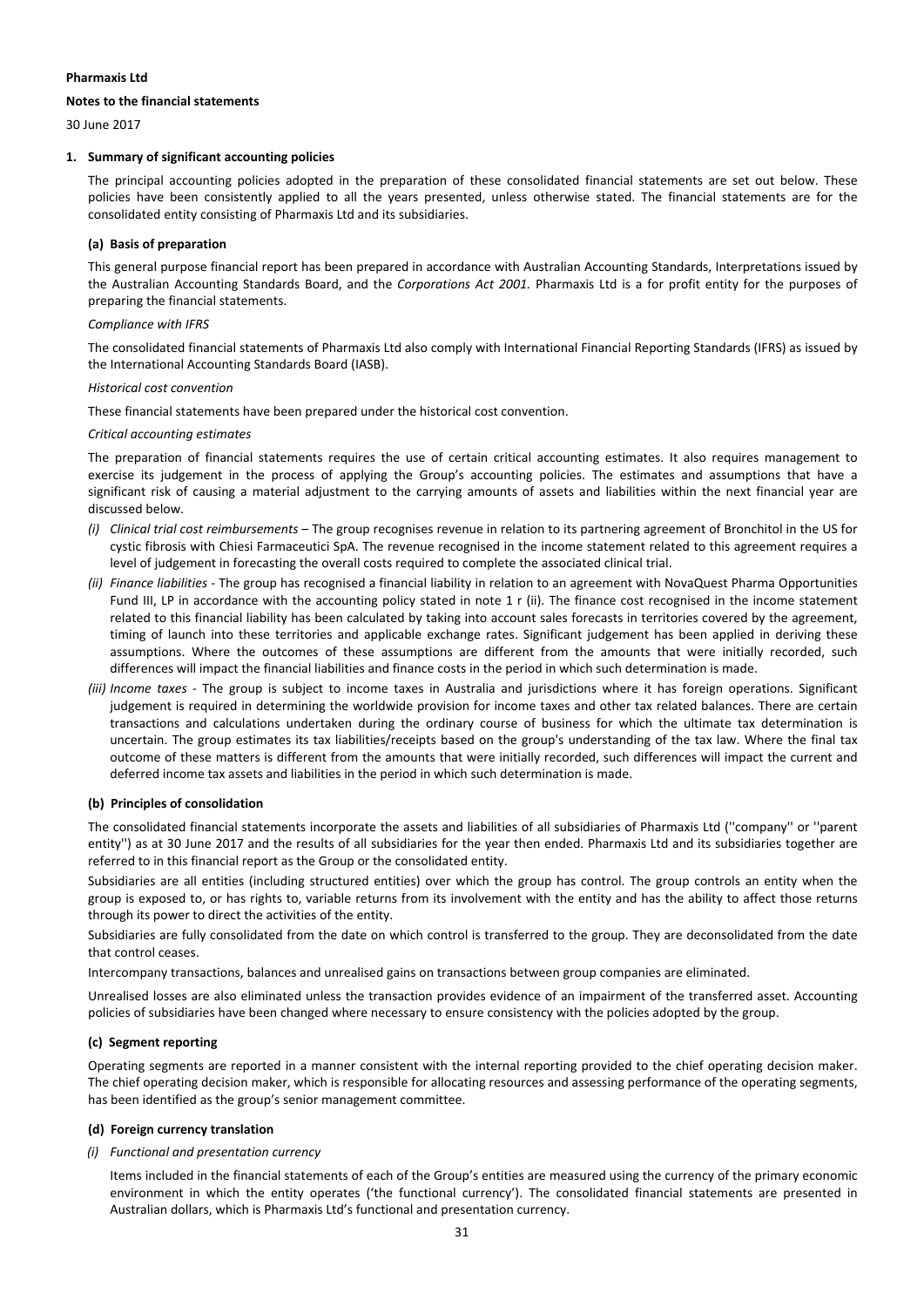#### **Notes to the financial statements**

30 June 2017

### **1. Summary of significant accounting policies (continued)**

*(ii) Transactions and balances*

Foreign currency transactions are translated into the functional currency using the exchange rates prevailing at the dates of the transactions. Foreign exchange gains and losses resulting from the settlement of such transactions and from the translation at year‐end exchange rates of monetary assets and liabilities denominated in foreign currencies are recognised in the income statement, except when deferred in equity as qualifying cash flow hedges and qualifying net investment hedges. All other foreign exchange gains and losses are presented in the income statement on a net basis within other expenses.

### *(iii) Group companies*

The results and financial position of all the Group entities that have a functional currency different from the presentation currency are translated into the presentation currency as follows:

- assets and liabilities for each balance sheet presented are translated at the closing rate at the date of that balance sheet;
- income and expenses for each income statement are translated at average exchange rates (unless this is not a reasonable approximation of the cumulative effect of the rates prevailing on the transaction dates, in which case income and expenses are translated at the dates of the transactions); and
- all resulting exchange differences are recognised in other comprehensive income.

On consolidation, exchange differences arising from the translation of any net investment in foreign entities, and of borrowings and other financial instruments designated as hedges of such investments, are taken to other comprehensive income. When a foreign operation is sold or any borrowings forming part of the net investment are repaid, a proportionate share of such exchange differences are recognised in the income statement, as part of the gain or loss on sale where applicable.

### **(e) Revenue recognition**

Revenue is measured at the fair value of the consideration received or receivable. Amounts disclosed as revenue are net of applicable rebates, returns and trade allowances. The group recognises revenue when the amount of revenue can be reliably measured, it is probable that future economic benefits will flow to the entity and specific criteria have been met for each of the group's activities as described below. The group bases its estimates on historical results, taking into consideration the type of customer, the type of transaction and the specifics of each arrangement.

Revenue is recognised for the major business activities as follows:

*(i) Sale of goods*

Sales revenue is measured at the fair value of the consideration received or receivable. Revenue from the sale of goods is recorded when goods have been dispatched and the risk and rewards have passed to the customer.

*(ii) Interest income*

Interest income is recognised on a time proportion basis using the effective interest method.

*(iii) Research & Development tax incentive income*

Research & Development tax incentive income is recognised when there is reasonable assurance that the income will be received, the relevant expenditure has been incurred, and the consideration can be reliably measured.

(iv) Sale of drug candidates

Milestone payments received pursuant to a Drug Candidate Asset and Purchase agreement with no further performance obligations on the part of the company are recognised as income when they are receivable under the terms of the contract and their receipt is probable.

*(v) Clinical trial cost reimbursements*

Clinical trial cost reimbursement revenue is recognised in accordance with the stage of completion of the associated clinical trial and when the consideration can be reliably measured and the receipt is probable.

### **(f) Government grants**

Grants from the government are recognised at their fair value where there is a reasonable assurance that the grant will be received and the company will comply with all attached conditions. When the company receives income in advance of incurring the relevant expenditure, it is treated as deferred income asthe company recognisesthe income only when the relevant expenditure has been incurred.

Government grants relating to costs are deferred and recognised in the income statement over the period necessary to match them with the costs that they are intended to compensate.

Government grants relating to the purchase of plant and equipment are included in liabilities as deferred income and are credited to the income statement on a straight‐line basis over the expected lives of the related assets.

### **(g) Income tax**

The income tax expense or revenue for the period is the tax payable on the current period's taxable income based on the applicable income tax rate for each jurisdiction adjusted by changes in deferred tax assets and liabilities attributable to temporary differences and unused tax losses.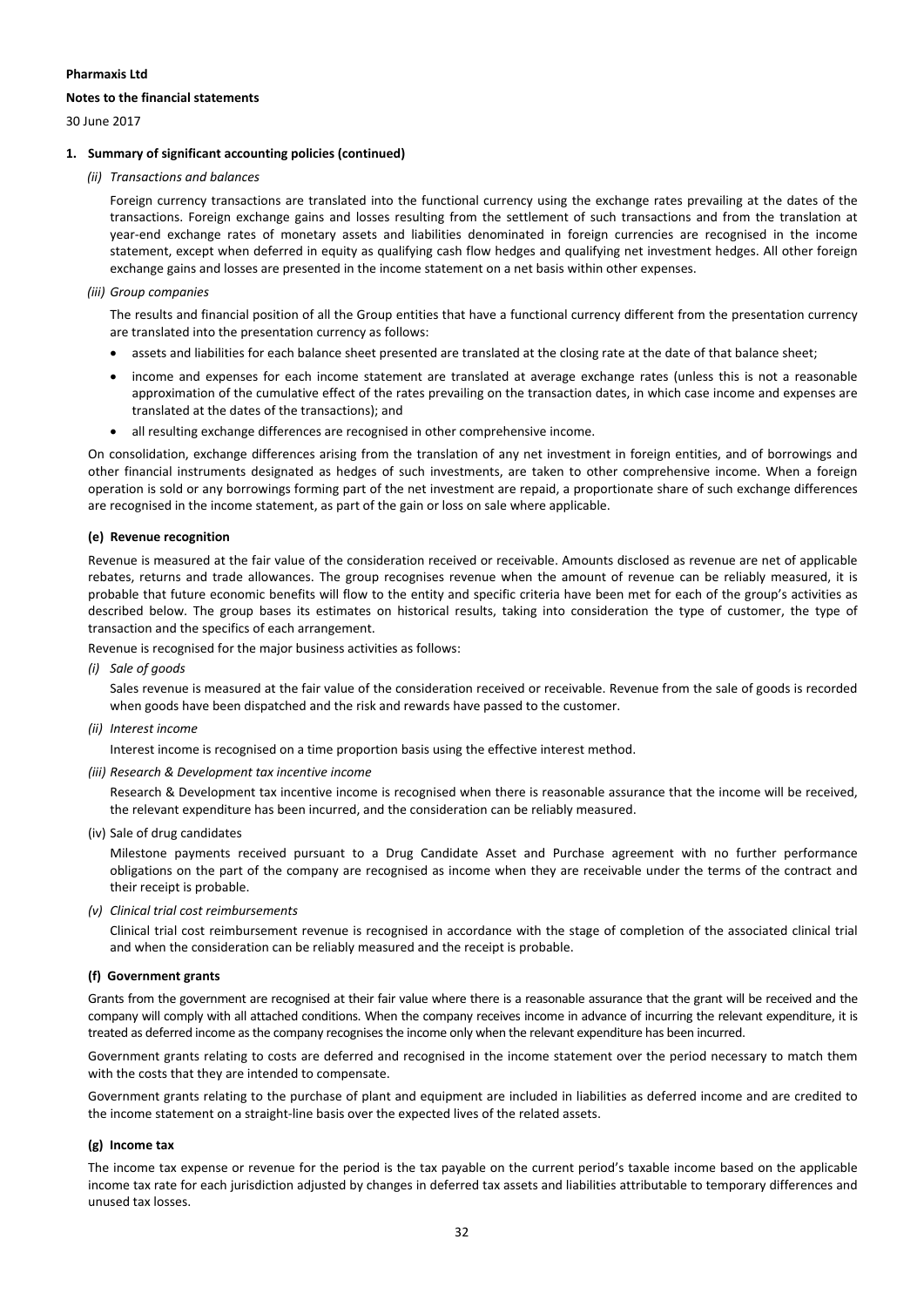### **Notes to the financial statements**

30 June 2017

### **1. Summary of significant accounting policies (continued)**

The current income tax charge is calculated on the basis of the tax laws enacted or substantively enacted at the end of the reporting period in the countries where the company's subsidiaries and associates operate and generate taxable income. Management periodically evaluates positions taken in tax returns with respect to situations in which applicable tax regulation is subject to interpretation. It establishes provisions where appropriate on the basis of amounts expected to be paid to the tax authorities.

Deferred income tax is provided in full, using the liability method, on temporary differences arising between the tax bases of assets and liabilities and their carrying amounts in the consolidated financial statements. However, deferred income tax is not accounted for if it arises from initial recognition of an asset or liability in a transaction other than a business combination that at the time of the transaction affects neither accounting nor taxable profit or loss. Deferred income tax is determined using tax rates (and laws) that have been enacted or substantially enacted by the reporting date and are expected to apply when the related deferred income tax asset is realised or the deferred income tax liability is settled.

Deferred tax assets are recognised for deductible temporary differences and unused tax losses only if it is probable that future taxable amounts will be available to utilise those temporary differences and losses.

Deferred tax liabilities and assets are not recognised for temporary differences between the carrying amount and tax bases of investments in controlled entities where the parent entity is able to control the timing of the reversal of the temporary differences and it is probable that the differences will not reverse in the foreseeable future.

Deferred tax assets and liabilities are offset when there is a legally enforceable right to offset current tax assets and liabilities and when the deferred tax balances relate to the same taxation authority. Current tax assets and tax liabilities are offset where the entity has a legally enforceable right to offset and intends either to settle on a net basis, or to realise the asset and settle the liability simultaneously.

Current and deferred tax is recognised in profit or loss, except to the extent it relates to items recognised in other comprehensive income or directly in equity. In this case, the tax is also recognised in other comprehensive income, or directly in equity, respectively.

The Group has unused tax losses of \$326 million at 30 June 2017 as described in note 5.

### **(h) Leases**

Leases of property where the Group, as lessee, has substantially all the risks and rewards of ownership are classified as finance leases (note 23). Finance leases are capitalised at the lease's inception at the fair value of the leased property or, if lower, the present value of the minimum lease payments. The corresponding rental obligations, net of finance charges, are included in other short-term and long-term payables. Each lease payment is allocated between the principal repayment and the finance cost. The finance cost is charged to the income statement over the lease period so as to produce a constant periodic rate of interest on the remaining balance of the liability for each period. The property acquired under the finance lease is depreciated over the asset's useful life or over the shorter of the asset's useful life and the lease term if there is no reasonable certainty that the Group will obtain ownership at the end of the lease term. Any lease incentive received is recognised in the income statement on a straight‐line basis over the lease term.

Leases in which a significant portion of the risks and rewards of ownership are not transferred to the Group as lessee are classified as operating leases (note 23). Payments made under operating leases (net of any incentives received from the lessor) are charged to the income statement on a straight‐line basis over the period of the lease.

### **(i) Business combinations**

The acquisition method of accounting is used to account for all business combinations regardless of whether equity instruments or other assets are acquired. The consideration transferred for the acquisition of a subsidiary comprises the fair values of the assets transferred, the liabilities incurred and the equity interests issued by the group. The consideration transferred also includes the fair value of any contingent consideration arrangement and the fair value of any pre‐existing equity interest in the subsidiary. Acquisition‐related costs are expensed as incurred. Identifiable assets acquired and liabilities and contingent liabilities assumed in a business combination are, with limited exceptions, measured initially at their fair values at the acquisition date. On an acquisition-by-acquisition basis, the group recognises any non‐controlling interest in the acquiree either at fair value or at the non‐controlling interest's proportionate share of the acquiree's net identifiable assets. The excess of the consideration transferred, the amount of any non-controlling interest in the acquiree and the acquisition‐date fair value of any previous equity interest in the acquiree over the fair value of the group's share of the net identifiable assets acquired is recorded as goodwill. If those amounts are less than the fair value of the net identifiable assets of the subsidiary acquired and the measurement of all amounts has been reviewed, the difference is recognised directly in profit or loss as a bargain purchase.

Where settlement of any part of cash consideration is deferred, the amounts payable in the future are discounted to their present value as at the date of exchange. The discount rate used is the entity's incremental borrowing rate, being the rate at which a similar borrowing could be obtained from an independent financier under comparable terms and conditions. Contingent consideration is classified either as equity or a financial liability. Amounts classified as a financial liability are subsequently remeasured to fair value with changes in fair value recognised in profit or loss.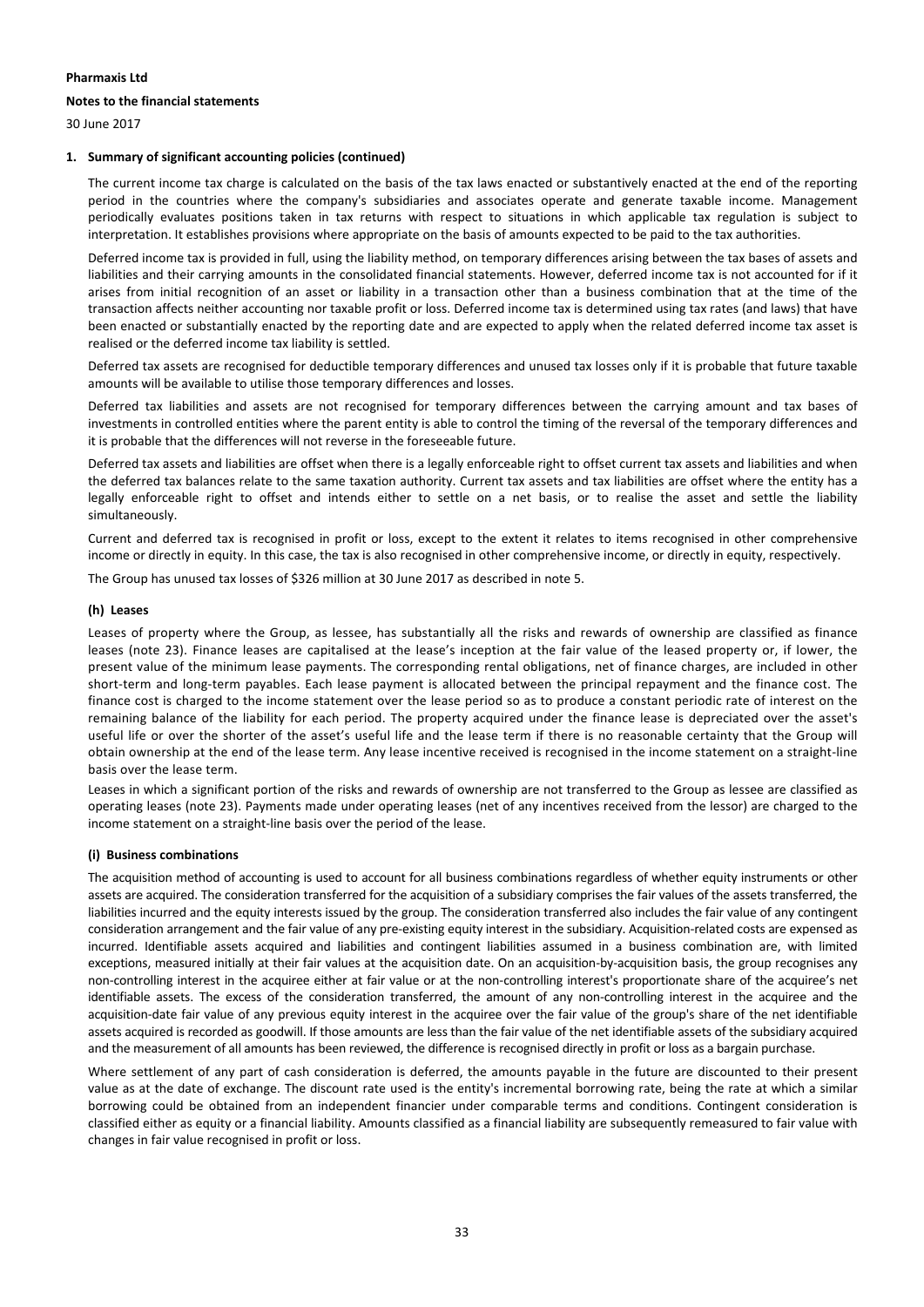#### **Notes to the financial statements**

30 June 2017

### **1. Summary of significant accounting policies (continued)**

### **(j) Impairment of assets**

Intangible assets that have an indefinite useful life are not subject to amortisation and are tested annually for impairment or more frequently if events or changes in circumstances indicate that they might be impaired. Other assets are reviewed for impairment whenever events or changes in circumstances indicate that the carrying amount may not be recoverable. An impairment loss is recognised for the amount by which the asset's carrying amount exceeds its recoverable amount. The recoverable amount is the higher of an asset's fair value less costs to sell and value in use.

For the purposes of assessing impairment, assets are grouped at the lowest levels for which there are separately identifiable cash inflows which are largely independent of the cash inflows from other assets or groups of assets (cash-generating units). Non-financial assets other than goodwill that suffered impairment are reviewed for possible reversal of the impairment at each reporting date.

### **(k) Cash and cash equivalents**

For purposes of the statement of cash flows, cash includes cash on hand, deposits at call, term deposits and bank accepted commercial bills, which are subject to an insignificant risk of changes in value.

Bank accepted commercial bills are short‐term deposits held with banks with maturities of three months or less, which are acquired at a discount to their face value. The bills are carried at cost plus a portion of the discount recognised as income on an effective yield basis. The discount brought to account each period is accounted for as interest received.

### **(l) Trade receivables**

Trade receivables are recognised initially at fair value and subsequently measured at amortised cost using the effective interest method, less provision for impairment. Trade receivables are due for settlement between 30 – 120 days from date of invoice. They are presented as current assets unless collection is not expected for more than twelve months after the reporting date.

Collectability of trade receivables is reviewed on an ongoing basis. Debts which are known to be uncollectible are written off by reducing the carrying amount directly. An allowance account (provision for impairment of trade receivables) is used when there is objective evidence that the Group will not be able to collect all amounts due according to the original terms of the receivables. Significant financial difficulties of the debtor, probability that the debtor will enter bankruptcy or financial reorganisation, and default or delinquency in payments (more than 30 days overdue) are considered indicators that the trade receivable is impaired. The amount of the impairment allowance is the difference between the asset's carrying amount and the present value of estimated future cash flows, discounted at the original effective interest rate. Cash flows relating to short-term receivables are not discounted if the effect of discounting is immaterial.

The amount of the impairment loss is recognised in the income statement within administration expenses. When a trade receivable for which an impairment allowance had been recognised becomes uncollectible in a subsequent period, it is written off against the allowance account. Subsequent recoveries of amounts previously written off are credited against administration expenses in the income statement.

#### **(m) Inventories**

Raw materials, work in progress and finished goods are stated at the lower of cost and net realisable value. Cost comprises direct materials, direct labour and an appropriate proportion of variable and fixed overhead expenditure, the latter being allocated on the basis of normal operating capacity. Costs are assigned to individual items of inventory on the basis of weighted average costs. Costs of purchased inventory are determined after deducting rebates and discounts. Net realisable value is the estimated selling price in the ordinary course of business less the estimated costs of completion and the estimated costs necessary to make the sale.

### **(n) Property, plant and equipment**

Property, plant and equipment is stated at historical cost less depreciation. Historical cost includes expenditure that is directly attributable to the acquisition of the items.

Subsequent costs are included in the asset's carrying amount or recognised as a separate asset, as appropriate, only when it is probable that future economic benefits associated with the item will flow to the Group and the cost of the item can be measured reliably. All other repairs and maintenance are charged to the income statement during the financial period in which they are incurred.

Depreciation on other assets is calculated using the straight-line method to allocate their cost, net of their residual values, over their estimated useful lives, as follows:

| Plant and equipment                                                                                                             | $5 - 15$ years |
|---------------------------------------------------------------------------------------------------------------------------------|----------------|
| Computer equipment                                                                                                              | 4 years        |
| Leased building and improvements                                                                                                | 15 years       |
| المفاط فمحامل ومحاميا وامحماها المفاوضو ومحافظة المتفرز المعارضين والمتحدث ومحامدت المتابع والمستحدث والمتحدث والمحافظ والتاريخ |                |

The assets' residual values and useful lives are reviewed, and adjusted if appropriate, at each balance sheet date.

An asset's carrying amount is written down immediately to its recoverable amount if the asset's carrying amount is greater than its estimated recoverable amount (note 1(j)).

Gains and losses on disposals are determined by comparing proceeds with carrying amount. These are included in the income statement.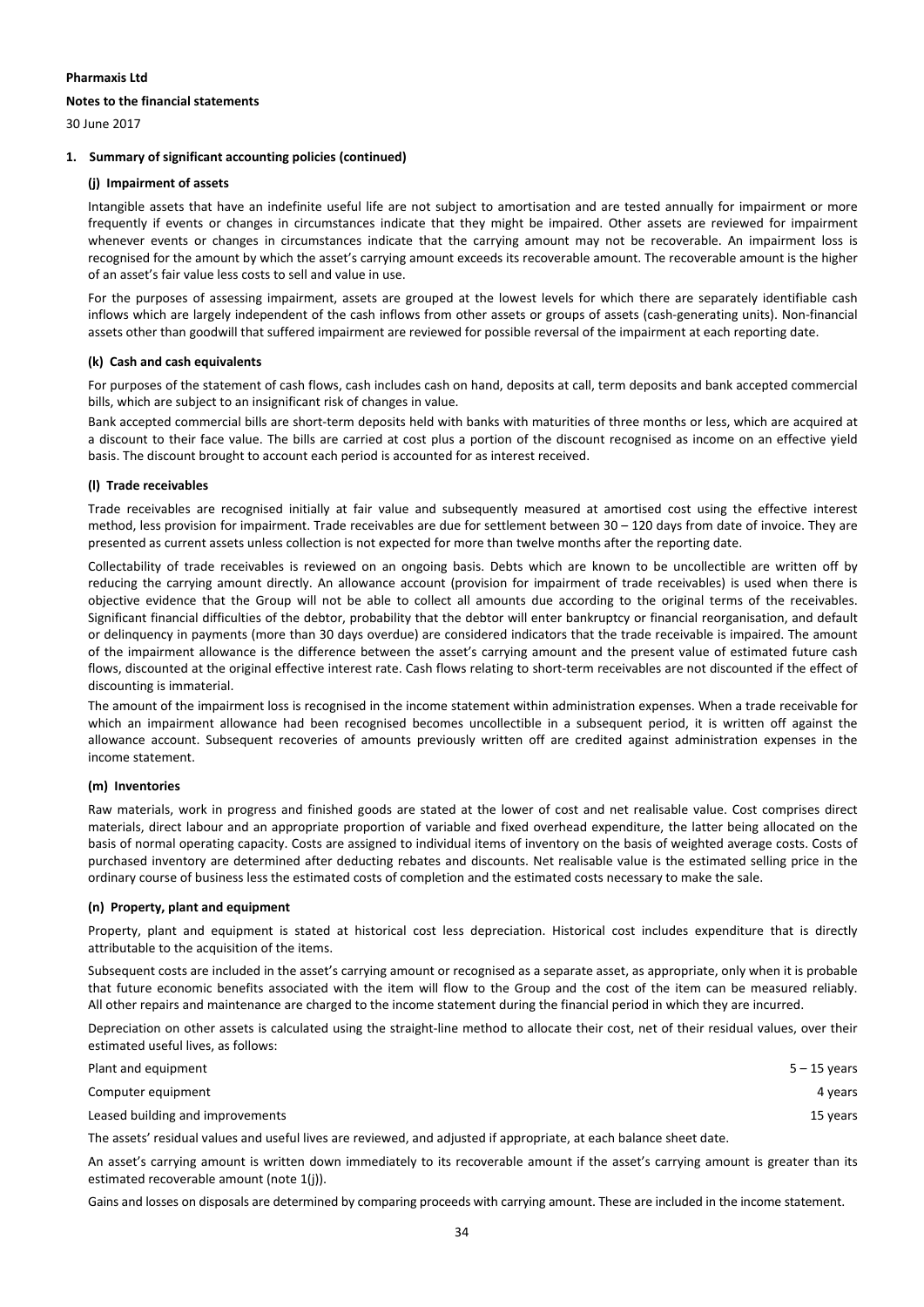### **Notes to the financial statements**

30 June 2017

### **1. Summary of significant accounting policies (continued)**

### **(o) Intangible assets**

#### *(i) Patents*

Patents have a finite useful life and are carried at cost less accumulated amortisation and impairment losses. Amortisation is calculated using the straight-line method to allocate the cost of the patents over their estimated useful lives, which vary from 5 to 20 years.

#### *(ii) Trademarks*

Trademarks have a finite useful life and are carried at cost less accumulated amortisation and impairment losses. Amortisation is calculated using the straight‐line method to allocate the cost of the trademarks over their estimated useful lives, which are assessed as 20 years.

### *(iii) Research and development*

Research expenditure is recognised as an expense as incurred. Costs incurred on development projects (relating to the design and testing of new or improved products) are recognised as intangible assets when it is probable that the project will be a success considering its commercial and technical feasibility and its costs can be measured reliably. Other development expenditures that do not meet these criteria are recognised as an expense as incurred.

### *(iv) Software*

Software licenses are carried at cost less accumulated amortisation and impairment losses. Amortisation is calculated using the straight‐line method to allocate the cost of the software over their estimated useful lives, which vary from three to five years.

### **(p) Trade and other payables**

These amounts represent liabilities for goods and services provided to the Group prior to the end of financial year which are unpaid. The amounts are unsecured and are usually paid within 30 days of recognition and receipt of a valid invoice. Trade and other payables are presented as current liabilities unless payment is not due within twelve months from the reporting date.

### **(q) Employee benefits**

### *(i) Short term obligations*

Liabilities for wages and salaries, including non-monetary benefits and annual leave are recognised in other payables in respect of employees' services up to the reporting date and are measured at the amounts expected to be paid when the liabilities are settled.

*(ii) Long term obligations*

The liability for long service leave is recognised in the provision for employee benefits and measured as the present value of expected future payments to be made in respect of services provided by employees up to the end of the reporting period. Consideration is given to expected future wage and salary levels and periods of service. Expected future payments are discounted using market yields at the end of the reporting period on corporate bonds with terms and currencies that match, as closely as possible, the estimated future cash outflows. The obligations are presented as current liabilities in the balance sheet if the entity does not have an unconditional right to defer settlement for at least twelve months after the reporting date, regardless of when the actual settlement is expected to occur.

#### *(iii) Retirement benefit obligations*

Contributions to defined contribution funds are recognised as an expense as they become payable.

*(iv) Equity‐based payments*

Equity‐based compensation benefits are provided to employees via the Pharmaxis Employee Equity Plans. Information relating to these schemes is set out in note 30. The fair value of equity granted under the various plans are recognised as an employee benefit expense with a corresponding increase in equity. The fair value is measured at grant date and recognised over the period during which the employees become unconditionally entitled to the options / performance rights.

For options the fair value at grant date is determined using a Black-Scholes option pricing model that takes into account the exercise price, the term of the option, the share price at grant date and expected price volatility of the underlying share, the expected dividend yield and the risk‐free interest rate for the term of the option. For performance rights the fair value at grant date is taken to be the closing share price on the date of grant.

The fair value of the options granted excludes the impact of any non-market vesting conditions (for example, performance targets). Non-market vesting conditions are included in assumptions about the number of options / performance rights that are expected to become exercisable. At each balance sheet date, the Company revises its estimate of the number of options / performance rights that are expected to become exercisable. The employee benefit expense recognised each period takes into account the most recent estimate.

*(v) Bonus plans*

The Group recognises a liability and an expense for bonuses where contractually obliged or where there is a past practice that has created a constructive obligation.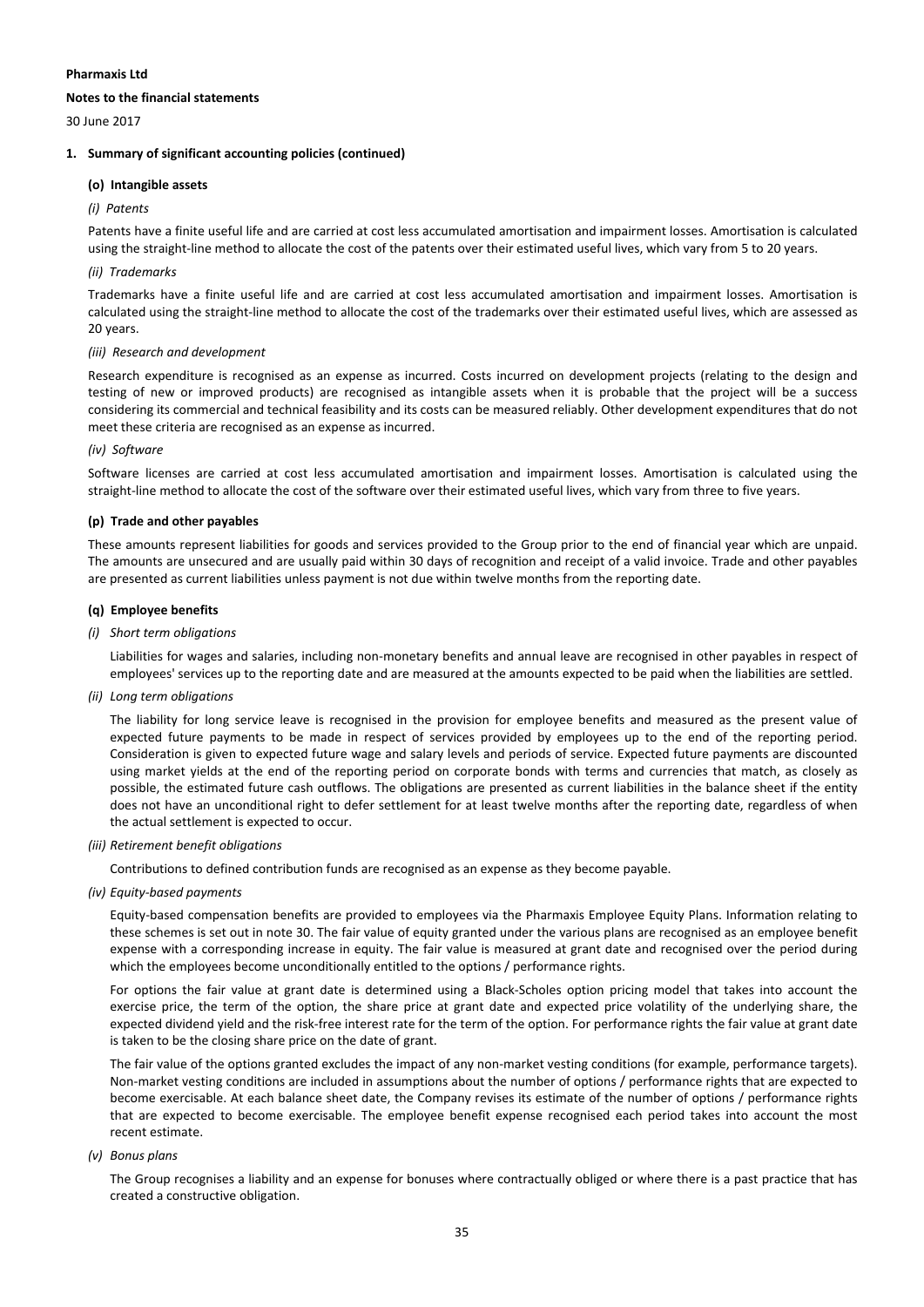### **Notes to the financial statements**

30 June 2017

### **1. Summary of significant accounting policies (continued)**

*(vi) Termination benefits*

Termination benefits are payable when employment is terminated by the group before the normal retirement date, or when an employee accepts voluntary redundancy in exchange for these benefits. The group recognises termination benefits at the earlier of the following dates: (a) when the group can no longer withdraw the offer of those benefits; and (b) when the entity recognises costs for a restructuring that is within the scope of AASB 137 and involves the payment of termination benefits. In the case of an offer made to encourage voluntary redundancy, the termination benefits are measured based on the number of employees expected to accept the offer. Benefits falling due more than 12 months after the end of the reporting period are discounted to present value.

### **(r) Other liabilities**

### *(i) Deferred lease incentive*

The deferred lease incentive relates to a cash incentive received pursuant to a lease agreement. The deferred incentive is amortised to the income statement over the lease term of 15 years.

*(ii) Financing agreement*

The company recognised a financial liability which may be contingent in the event of the occurrence or non‐occurrence of uncertain future events (or on the outcome of uncertain circumstances) that are beyond the control of both the group and its counter party.

The group does not have an unconditional right to avoid delivering cash or another financial asset (or otherwise to settle it in such a way that it would be a financial liability) as it does not control the final outcome. A transfer of economic benefits as a result of a past event (the issue of the financial liability) cannot be avoided depending on the outcome of the future event.

The financial liability is initially recognised at fair value of the estimated cash flows that are expected to occur over the expected life of the liability, net of transaction costs incurred. The financial liability is subsequently measured at amortised cost. Any difference between the proceeds (net of transaction costs) and the redemption amount is recognised in profit or loss, in finance costs, over the period of the financial liability using the effective interest method. When the estimated cash flows are revised, the carrying amount of the liability is recalculated by computing the present value of the revised estimated future cash flows at the original effective interest rate.

Financial liabilities are removed from the balance sheet when the obligation specified in the contract is discharged, cancelled or expired. The difference between the carrying amount of a financial liability that has been extinguished or transferred to another party and the consideration paid, including any non‐cash assets transferred or liabilities assumed, is recognised in profit or loss as other income or finance costs.

### **(s) Contributed equity**

Ordinary shares are classified as equity.

Incremental costs directly attributable to the issue of new shares or options (net of recognised tax benefits) are shown in equity as a deduction from the proceeds. Incremental costs directly attributable to the issue of new shares or options for the acquisition of a business are not included in the cost of the acquisition as part of the purchase consideration.

#### **(t) Earnings per share**

*(i) Basic earnings per share*

Basic earnings per share is calculated by dividing net result after income tax attributable to equity holders of the company, excluding any costs of servicing equity other than ordinary shares, by the weighted average number of ordinary shares outstanding during the financial year.

#### *(ii) Diluted earnings per share*

Diluted earnings per share adjusts the figures used in the determination of basic earnings per share to take into account the after income tax effect of interest and other financing costs associated with dilutive potential ordinary shares and the weighted average number of shares assumed to have been issued for no consideration in relation to dilutive potential ordinary shares.

### **(u) Goods and Services Tax (GST)**

Revenues, expenses and assets are recognised net of the amount of associated GST, unless the GST incurred is not recoverable from the taxation authority. In this case it is recognised as part of the cost of acquisition of the asset or as part of the expense.

Receivables and payables are stated inclusive of the amount of GST receivable or payable. The net amount of GST recoverable from, or payable to, the taxation authority is included with other receivables or payables in the balance sheet.

Cash flows are presented on a gross basis. The GST components of cash flows arising from investing or financing activities which are recoverable from, or payable to the taxation authority, are presented as operating cash flow.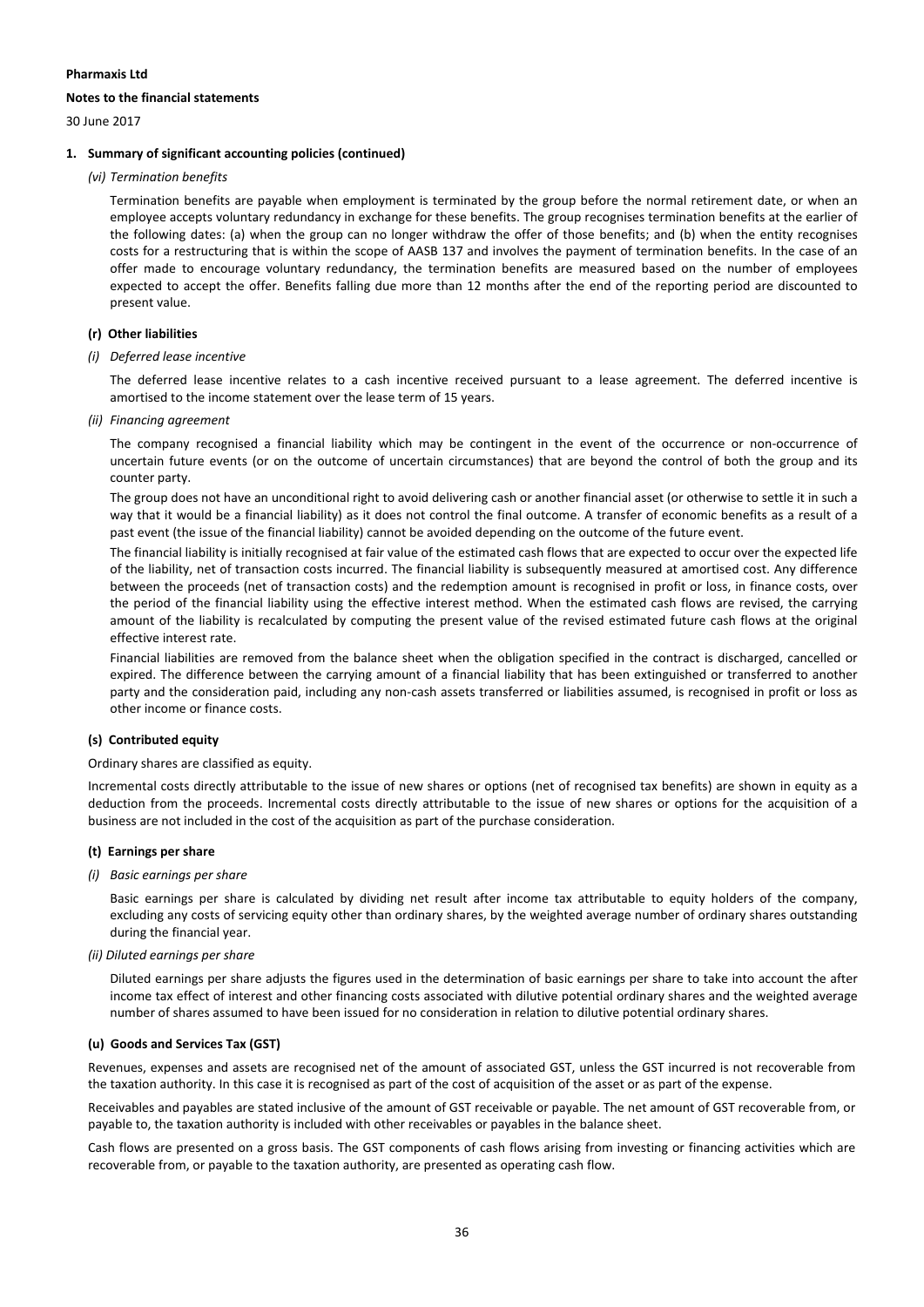### **Notes to the financial statements**

30 June 2017

### **1. Summary of significant accounting policies (continued)**

### **(v) Rounding of amounts**

The Company is of a kind referred to in ASIC Corporations (Rounding in the Financial/Directors' Reports) Instrument 2016/191, issued by the Australian Securities and Investments Commission, relating to the ''rounding off'' of amounts in the financial report. Amounts in the financial report have been rounded off in accordance with that Instrument to the nearest thousand dollars, or in certain cases, the nearest dollar.

### **(w) Parent entity financial information**

The financial information for the parent entity, Pharmaxis Ltd, disclosed in note 31 has been prepared on the same basis as the consolidated financial statements. Investments in subsidiaries are accounted for at cost in the financial statements of Pharmaxis Ltd. Dividends received are recognised in the parent entity's profit or loss when its right to receive the dividend is established.

### **(x) New accounting standards and interpretations**

Certain new accounting standards and interpretations have been published that are not mandatory for 30 June 2017 reporting periods. The Group has assessed the impact of the new lease standard (AASB 16) to have a \$2.3m increase in property, plant and equipment and corresponding liability in finance lease when adopted by the Group for the financial year commencing 1 July 2019.

The Group's current revenue recognition treatment as noted in 1.(e) will not be materially impacted by the new revenue standard (AASB 15). The new standard will be adopted by the Group for the financial year commencing 1 July 2018.

The Group will not be impacted by the transition to the new financial instruments standard (AASB 9) which is to be adopted from 1 July 2017.

### **2. Segment information**

### **(a) Description of segments**

The group's senior management committee, considers the business from a product development stage perspective and has identified two reportable segments:

- 1. Bronchitol and Aridol business covering the ongoing clinical development, manufacture and sale of the Bronchitol and Aridol globally. The committee monitors the performance of these two products collectively.
- 2. New Drug Development this segment encompasses the drug discovery and early stage clinical development of the group's new drug candidates.

The corporate head office related costs of the group's business are not regarded as a segment but are disclosed below.

### **(b) Segment information provided to the senior management committee**

The segment information provided to the senior management committee for the reportable segments for the year ended 30 June 2017 is as follows: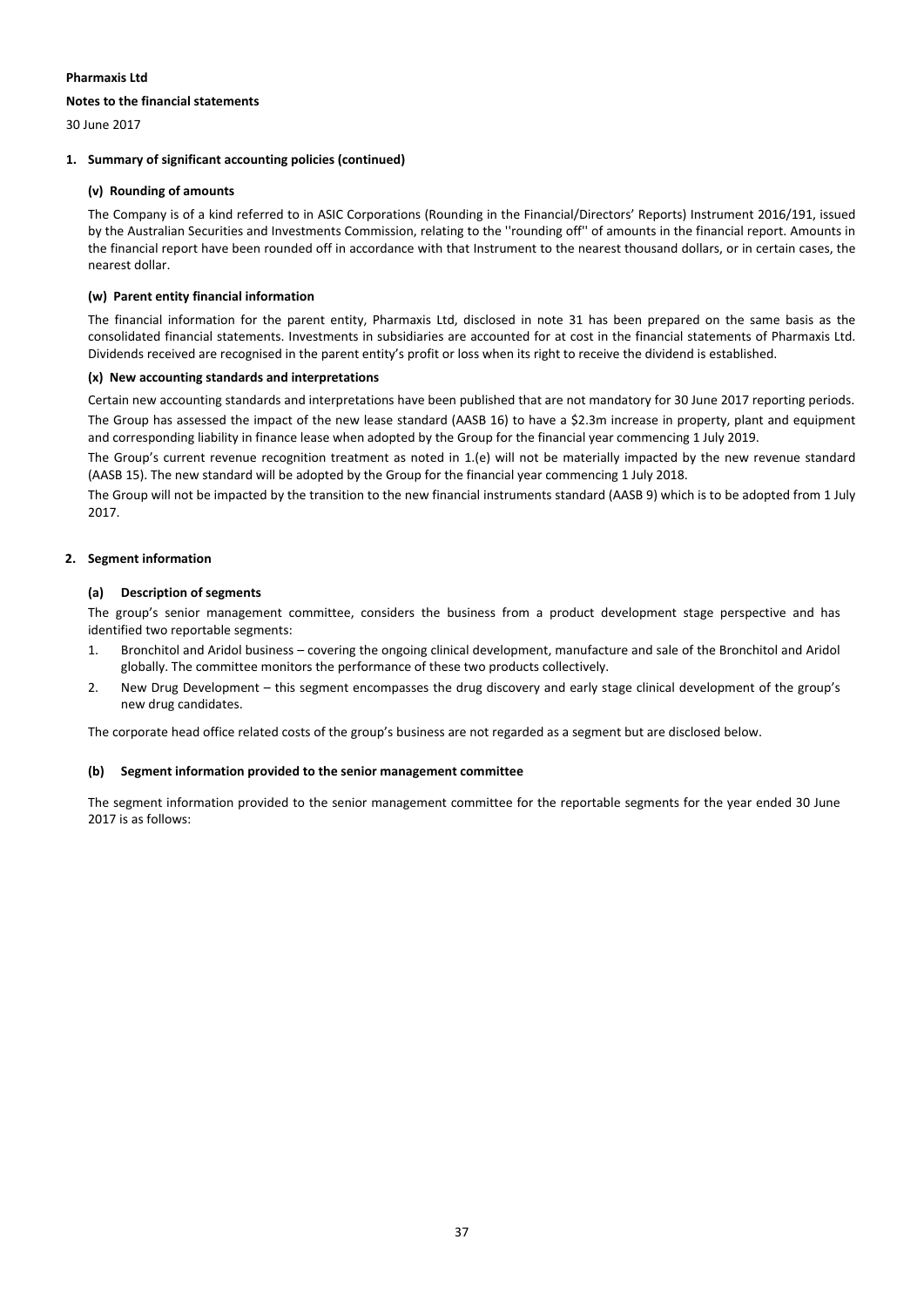### **Notes to the financial statements**

30 June 2017

### **2. Segment information (continued)**

|                                          | <b>Bronchitol &amp;</b><br>Aridol | <b>New Drug</b><br><b>Development</b> | Corporate | Total     |
|------------------------------------------|-----------------------------------|---------------------------------------|-----------|-----------|
|                                          | \$'000                            | \$'000                                | \$'000    | \$'000    |
| 2017<br><b>Segment Revenue</b>           |                                   |                                       |           |           |
| Sales revenue                            | 4,823                             |                                       |           | 4,823     |
| Other revenue                            | 8,624                             |                                       |           | 8,624     |
| Other income                             | 97                                | 3,417                                 | 337       | 3,851     |
|                                          | 13,544                            | 3,417                                 | 337       | 17,298    |
| <b>Expenses from ordinary activities</b> |                                   |                                       |           |           |
| Employee costs                           | (6,037)                           | (2,026)                               | (2,058)   | (10, 121) |
| Administration & corporate               | (412)                             | (137)                                 | (1, 398)  | (1,947)   |
| Rent, occupancy & utilities              | (483)                             | (74)                                  | (591)     | (1, 148)  |
| Clinical trials <sup>(1)</sup>           | (10, 017)                         |                                       |           | (10, 017) |
| Drug development                         |                                   | (5,068)                               |           | (5,068)   |
| Sales, marketing & distribution          | (1,061)                           |                                       |           | (1,061)   |
| Safety, medical and regulatory affairs   | (1, 379)                          |                                       |           | (1, 379)  |
| Manufacturing purchases                  | (1, 326)                          |                                       |           | (1, 326)  |
| Other                                    | 71                                | (226)                                 | (306)     | (461)     |
|                                          | (20, 644)                         | (7, 531)                              | (4, 353)  | (32, 528) |
| <b>Adjusted EBITDA</b>                   | (7, 100)                          | (4, 114)                              | (4,017)   | (15, 230) |
| 2016                                     |                                   |                                       |           |           |
| <b>Segment Revenue</b>                   |                                   |                                       |           |           |
| Sales revenue                            | 6,135                             |                                       |           | 6,135     |
| Other revenue                            | 8,200                             |                                       |           | 8,200     |
| Other income                             | 575                               | 2,580                                 | 317       | 3,472     |
|                                          | 14,910                            | 2,580                                 | 317       | 17,807    |
| <b>Expenses from ordinary activities</b> |                                   |                                       |           |           |
| Employee costs                           | (5,560)                           | (1,782)                               | (2, 116)  | (9, 458)  |
| Administration & corporate               | (498)                             | (139)                                 | (1, 342)  | (1,979)   |
| Rent, occupancy & utilities              | (607)                             | (78)                                  | (611)     | (1, 296)  |
| Clinical trials <sup>(1)</sup>           | (11, 846)                         | (109)                                 |           | (11, 955) |
| Drug development                         |                                   | (2,910)                               |           | (2,910)   |
| Sales, marketing & distribution          | (1, 101)                          |                                       |           | (1, 101)  |
| Safety, medical and regulatory affairs   | (1,707)                           |                                       |           | (1,707)   |
| Manufacturing purchases                  | (1,928)                           |                                       |           | (1,928)   |
| Other                                    | 109                               | (187)                                 | (236)     | (314)     |
|                                          | (23, 138)                         | (5,205)                               | (4, 305)  | (32, 648) |
| <b>Adjusted EBITDA</b>                   | (8, 228)                          | (2,625)                               | (3,988)   | (14, 841) |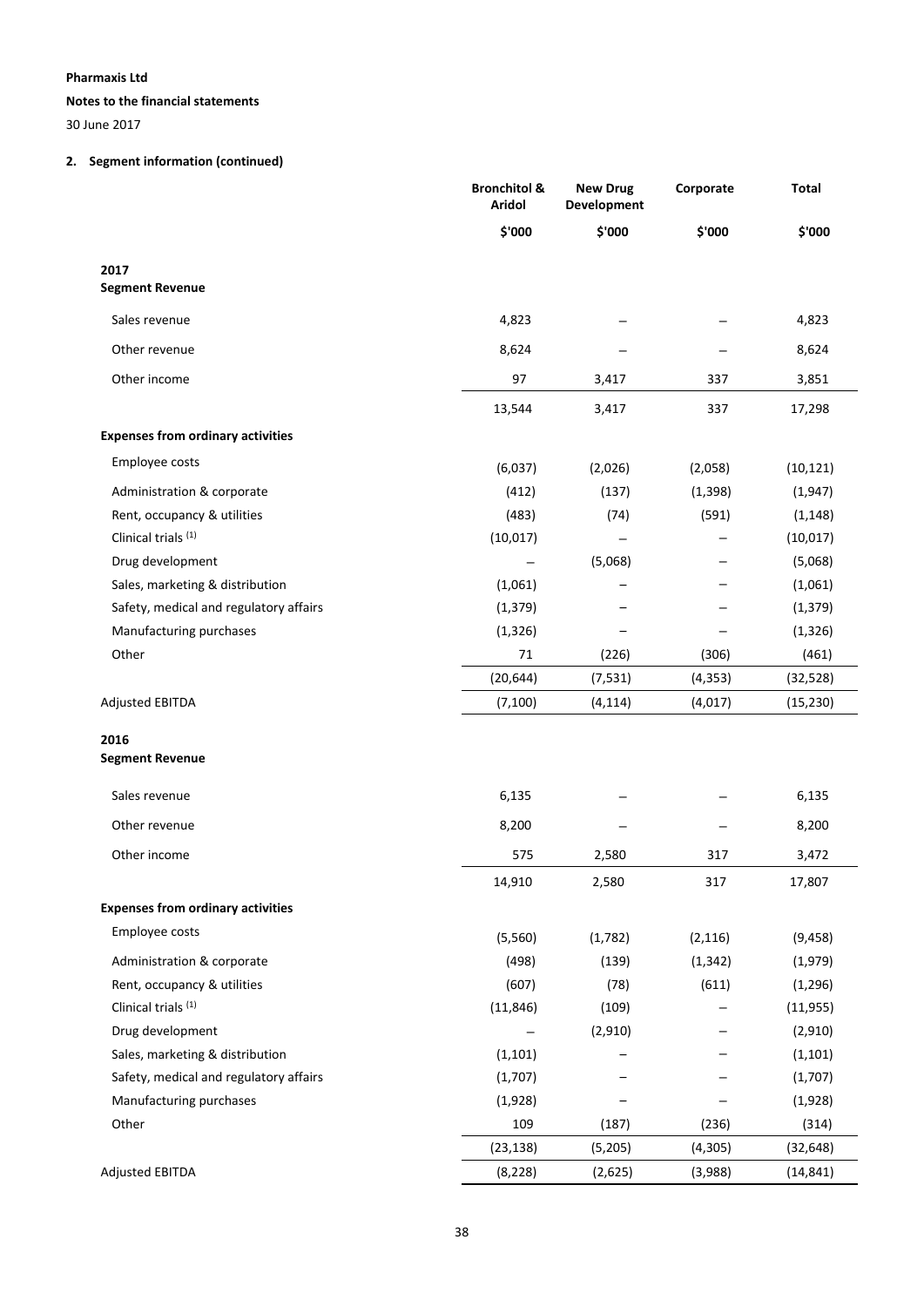## **Pharmaxis Ltd Notes to the financial statements**

30 June 2017

### **2. Segment information (continued)**

(1) The clinical trial costs for the year ending 30 June 2017 are split by the following projects in Bronchitol and Aridol: CF303 \$10.0m (2016: \$11.2m), CF204 \$0.1m (2016: \$0.6m); and Drug Discovery: PXS‐4728A \$Nil (2016: \$0.1m).

The senior management committee uses the adjusted EBITDA as a measure to assess performance of the segments. This excludes the effects of non-recurring expenditure such as redundancy costs, partnering and financing agreement legal expenses, business development expenses and patent impairments when the impairment is the result of an isolated, non-recurring event. It also excludes the effects of equity‐settled share‐based payments and unrealised gains/losses on financial instruments.

A reconciliation of adjusted EBITDA to operating loss before income tax is provided as follows:

|                                                       | 2017      | 2016      |  |
|-------------------------------------------------------|-----------|-----------|--|
|                                                       | \$'000    | \$'000    |  |
| <b>Adjusted EBITDA</b>                                | (15, 230) | (14, 841) |  |
| Interest revenue                                      | 703       | 1,213     |  |
| Finance costs                                         |           |           |  |
| Financing agreement credits (1)                       |           | 3,135     |  |
| Finance lease charges                                 | (623)     | (676)     |  |
| Depreciation and amortisation expense                 | (3,059)   | (3,028)   |  |
| Impairment of patents and other assets                |           | (174)     |  |
| Redundancy expenses                                   |           | (156)     |  |
| Non recurring legal and business development expenses |           | (103)     |  |
| Share-based payment expenses                          | (941)     | (915)     |  |
| Unrealised losses (gains) on financial instruments    | 804       | (911)     |  |
| (Loss) / profit before income tax                     | (18, 346) | (16, 456) |  |
|                                                       |           |           |  |

(1) The Company reviewed and amended the estimated cash flows of the NovaQuest liability as per the financing agreement accounting policy note 1 (a) (ii), as a result the change in the NovaQuest liability has been reflected in the income statement for the year ended 30 June 2016.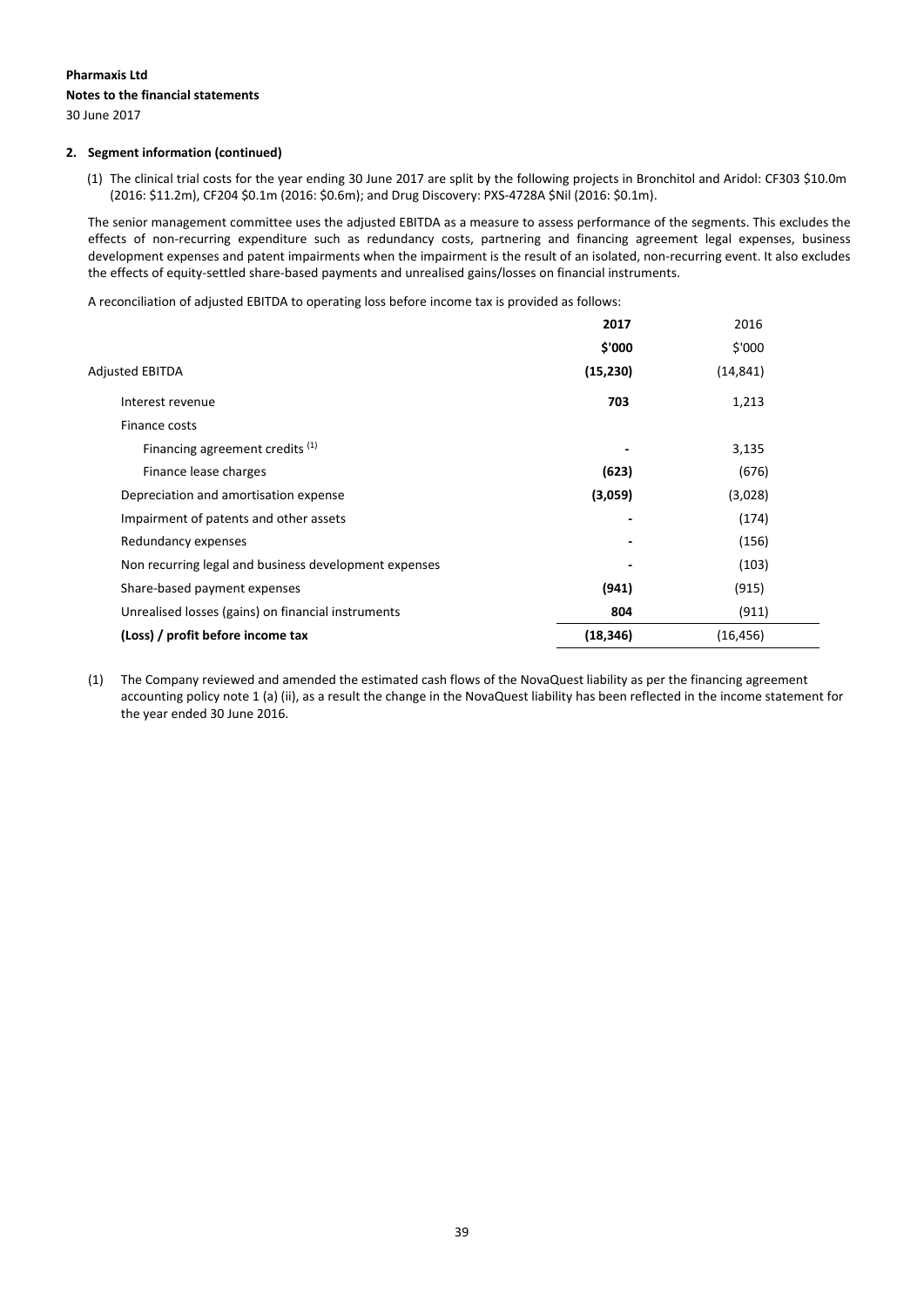**Notes to the financial statements** 30 June 2017

### **3a. Revenue**

|                                                 | 2017   | 2016   |
|-------------------------------------------------|--------|--------|
|                                                 | \$'000 | \$'000 |
| Sales revenue                                   |        |        |
| Sale of goods                                   | 4,823  | 6,135  |
| Other revenue                                   |        |        |
| Clinical trial cost reimbursements              | 8,463  | 8,200  |
| Interest                                        | 703    | 1,213  |
| Other                                           | 161    |        |
|                                                 | 9,327  | 9,413  |
|                                                 |        |        |
| 3b. Other income                                |        |        |
|                                                 | 2017   | 2016   |
|                                                 | \$'000 | \$′000 |
| R&D Tax Incentive income                        | 3,160  | 2,100  |
| Drug Discovery service fees                     | 328    | 925    |
| Other                                           | 363    | 447    |
|                                                 | 3,851  | 3,472  |
|                                                 |        |        |
| 4. Expenses                                     |        |        |
| Profit / (loss) before income tax includes the  | 2017   | 2016   |
| following specific expenses:                    | \$'000 | \$'000 |
| Depreciation (note 10)                          |        |        |
| Plant and equipment                             | 1,468  | 1,464  |
| Computer equipment                              | 64     | 71     |
| Leased building and improvements                | 1,712  | 1,676  |
| <b>Total depreciation</b>                       | 3,244  | 3,211  |
| Amortisation & impairment (note 11)             |        |        |
| Patents                                         | 17     | 201    |
| Trademarks                                      | 6      | 5      |
| Software                                        | 30     | 22     |
| <b>Total amortisation</b>                       | 53     | 228    |
| Amortisation of deferred lease incentive        | (239)  | (239)  |
| Impairment (recovery) losses - financial assets |        |        |
| Trade receivables                               | (7)    | 75     |
| Net loss on disposal of plant and equipment     | 1      |        |
| Rental expense relating to operating leases     | 675    | 745    |
| Net foreign exchange (gains) losses             | (781)  | 843    |
| Employee salaries and benefits expense          |        |        |
| Defined contribution superannuation             | 729    | 613    |
| Share-based payment expenses                    | 942    | 915    |
| Contractor benefits expenses                    | 970    | 655    |
| Other employee benefits expenses                | 8,422  | 8,346  |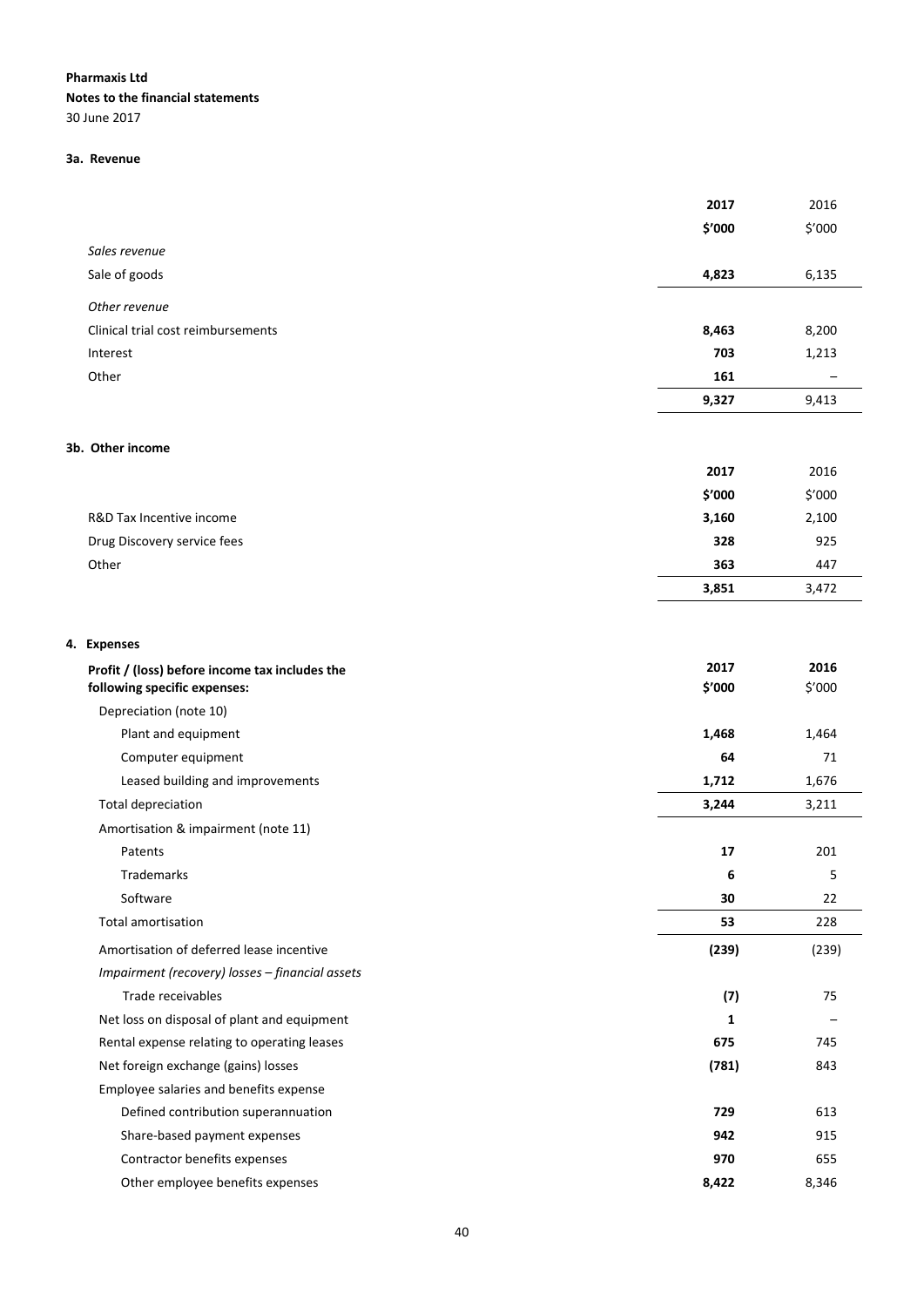### **Notes to the financial statements**

30 June 2017

### **5. Income tax expense**

| (a) Numerical reconciliation of prima facie tax                                            | 2017      | 2016           |
|--------------------------------------------------------------------------------------------|-----------|----------------|
| expense to actual income tax expense                                                       | \$'000    | \$'000         |
| (Loss) / profit before income tax expense                                                  | (18, 346) | (16, 456)      |
| Tax at the Australian tax rate 30% (2016:30%)                                              | (5,504)   | (4,937)        |
| Tax effect of amounts which are not deductible<br>(taxable) in calculating taxable income: |           |                |
| Share-based payments                                                                       | 283       | 275            |
| Government research tax incentives                                                         | 948       | 807            |
| Sundry items                                                                               | 225       | 57             |
| Total                                                                                      | (4,048)   | (3,798)        |
| Deferred tax benefits (utilised) / not recognised                                          | 4,048     | 3,805          |
| Income tax expense                                                                         |           | $\overline{7}$ |
| This represents current income tax expense.                                                |           |                |
| (b) Tax losses                                                                             |           |                |
| Unused tax losses for which no deferred tax<br>asset has been recognised                   | 325,536   | 310,785        |
| Potential tax benefit at 30%                                                               | 97,661    | 93,236         |
| All unused tax losses were incurred by the parent entity.                                  |           |                |
| 6. Current assets - Cash and cash equivalents                                              |           |                |
|                                                                                            | 2017      | 2016           |
|                                                                                            | \$'000    | \$′000         |
| Cash at bank and in hand                                                                   | 525       | 474            |
| Deposits at call                                                                           | 4,500     | 3,553          |
| Term deposits                                                                              | 16,479    | 35,182         |
|                                                                                            | 21,504    | 39.209         |

### **Interest rate risk exposure**

The Group's exposure to interest rate risk is discussed in note 29. The maximum exposure to credit risk at the reporting date is the carrying amount of each class of cash and cash equivalents above.

### **7. Current assets – Trade and other receivables**

|                                                    | 2017   | 2016   |
|----------------------------------------------------|--------|--------|
|                                                    | \$′000 | \$′000 |
| Trade receivables                                  | 1,281  | 2,781  |
| Provision for impairment of receivables (note (b)) | (19)   | (128)  |
|                                                    | 1,262  | 2,653  |
| R&D Tax Incentive receivable                       | 3,100  | 2,100  |
| Prepayments (note (c))                             | 134    | 146    |
| Tax related receivables                            | 73     | 96     |
| Other receivables (note (d))                       |        |        |
|                                                    | 4,569  | 4,995  |
|                                                    |        |        |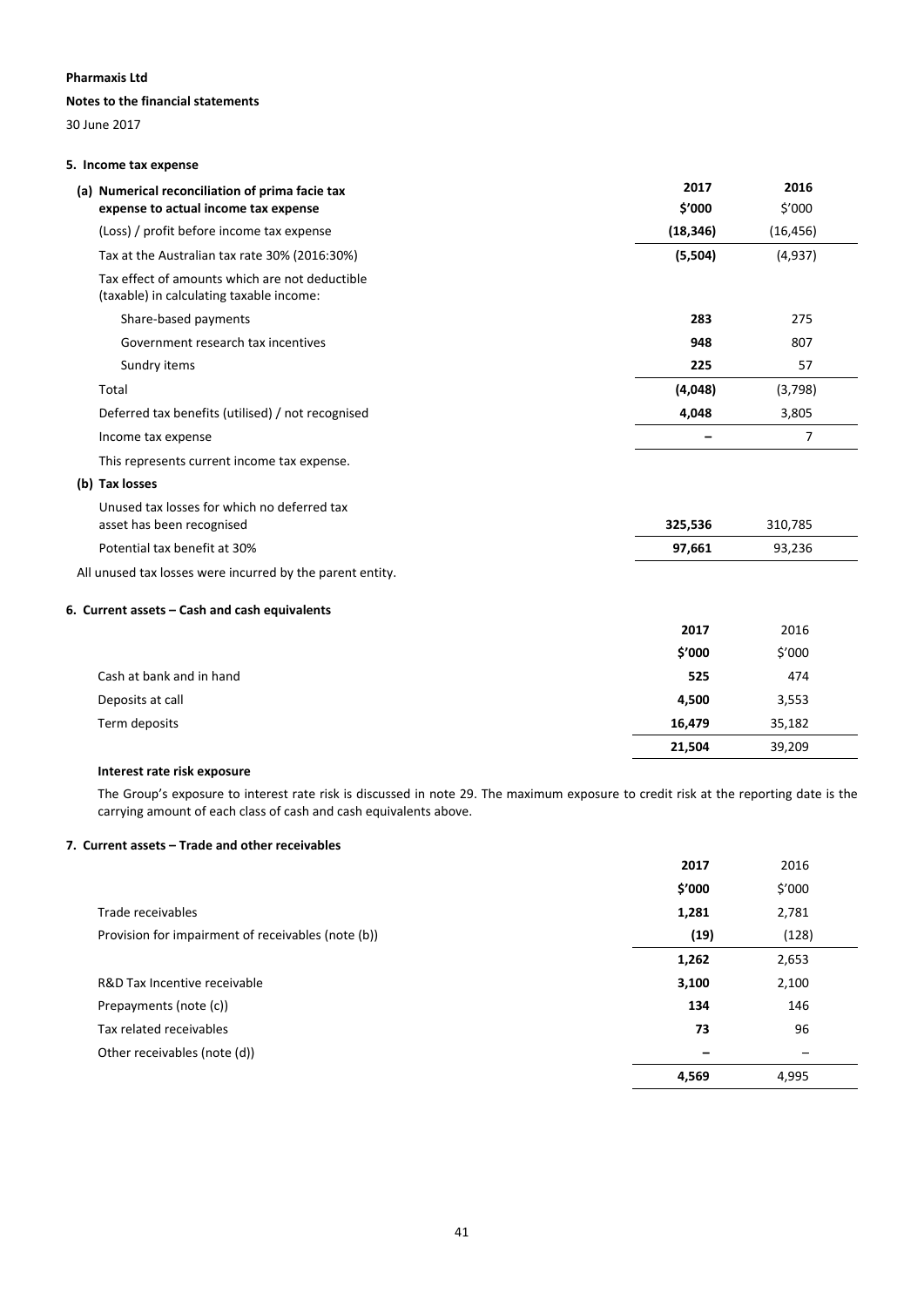#### **Notes to the financial statements**

30 June 2017

### **7. Current assets – Trade and other receivables (continued)**

### **(a) Past due but not impaired**

As of 30 June 2017, trade receivables of \$206,241 (2016: \$90,666) were past due but not impaired. These relate to a number of independent customers for whom there is no recent history of default. The aging analysis of these trade receivables is as follows:

|               | 2017                     | 2016   |
|---------------|--------------------------|--------|
|               | \$′000                   | \$′000 |
| Up to 1 month | 152                      | 84     |
| 1 to 2 months | $\overline{\phantom{a}}$ |        |
| Over 2 months | 54                       |        |
|               | 206                      | 91     |

The other classes within trade and other receivables do not contain impaired assets and are not past due. Based on the credit history of these other classes, it is expected that these amounts will be received when due. The group does not hold any collateral in relation to these receivables.

### **(b) Impaired trade receivables**

As of 30 June 2017 trade receivables of \$19,014 (2016: \$127,774) were impaired.

### **(c) Prepayments**

Prepayments relate to insurance premiums paid in advance.

### **(d) Other receivables**

Other receivables represented cash held at bank to cover bank guarantee facilities related to corporate credit card and local payment clearing house.

### **(e) Foreign exchange and interest rate risk**

Information about the Group's exposure to foreign currency risk and interest rate risk in relation to trade and other receivables is provided in note 29.

### **(f) Fair value and credit risk**

Due to the short-term nature of these receivables, their carrying amount is assumed to approximate their fair value. The maximum exposure to credit risk at the reporting date is the carrying amount of each class of receivables mentioned above. Refer to note 29 for more information on the risk management policy of the Group and the credit quality of the entity's trade receivables.

### **8. Current assets – Inventories**

|                                     | 2017   | 2016                     |
|-------------------------------------|--------|--------------------------|
|                                     | \$'000 | \$′000                   |
| Raw materials - at cost             | 763    | 879                      |
| Work-in-progress - at cost          | 432    | 349                      |
| Finished goods - at cost            | 1,375  | 985                      |
|                                     | 2,570  | 2,213                    |
| 9. Non-current assets - Receivables |        |                          |
|                                     | 2017   | 2016                     |
|                                     | \$′000 | \$′000                   |
| Other receivables (a)               | 1,309  | 1,297                    |
| Prepayments                         | 119    | $\overline{\phantom{a}}$ |
|                                     | 1,428  | 1,297                    |

### **(a) Other receivables**

Other receivables primarily represents cash held at bank to cover bank guarantee facilities related to finance and operating lease commitments.

### **(b) Prepayments**

Prepayments represent an upfront contractual advance to a third party.

### **(c) Fair value**

The carrying amount of the non-current receivables approximates their fair value.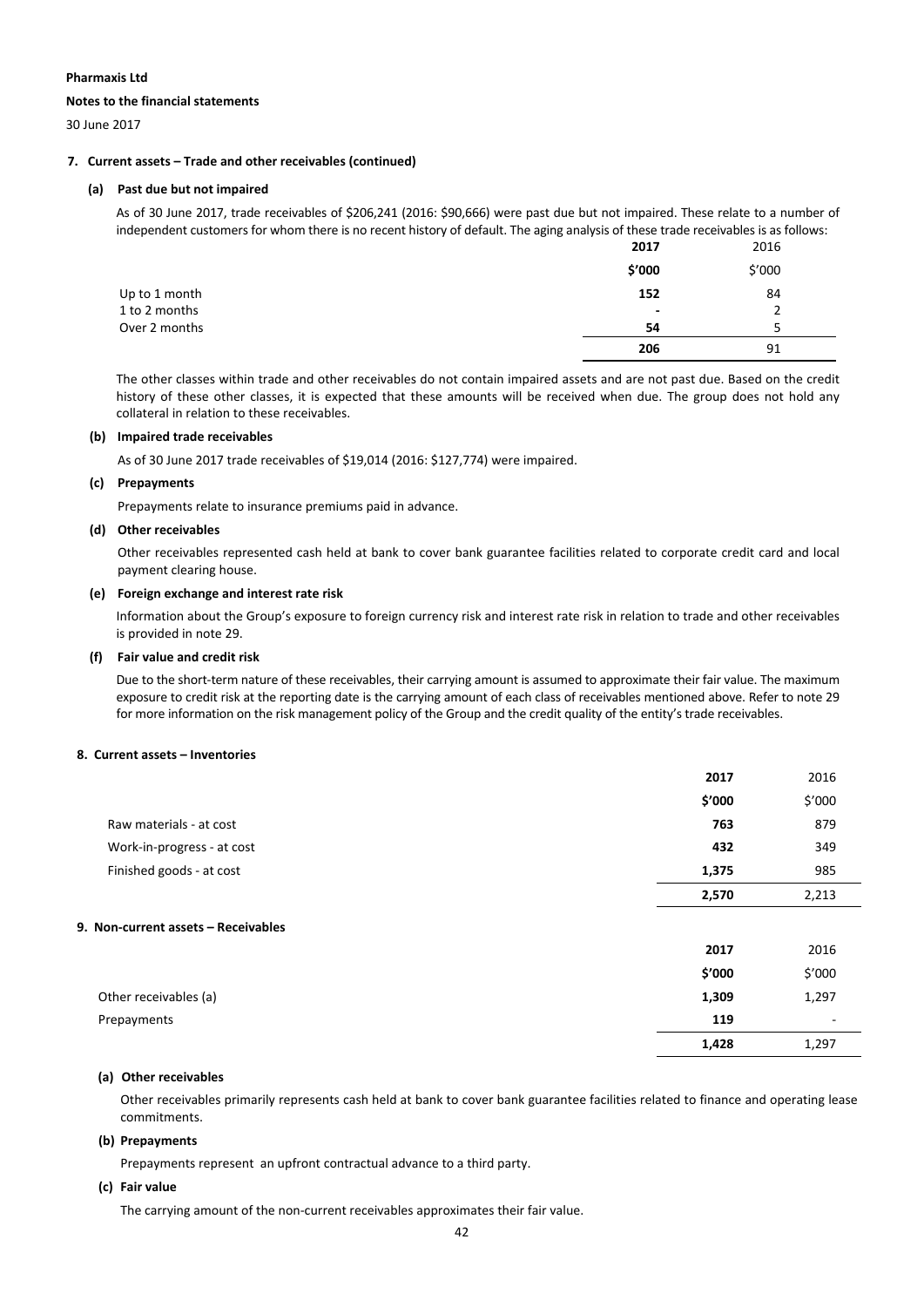### **Notes to the financial statements**

30 June 2017

### **9. Non‐current assets – Receivables (continued)**

### **(d) Risk exposure**

Information about the Group's exposure to credit risk, foreign exchange and interest rate risk is provided in note 29.

### **10. Non‐current assets – Property, plant and equipment**

|                                         | <b>Plant and</b><br>equipment | Computer<br>equipment | <b>Leased building</b><br>and<br>improvements | Total     |
|-----------------------------------------|-------------------------------|-----------------------|-----------------------------------------------|-----------|
|                                         | \$'000                        | \$'000                | \$'000                                        | \$'000    |
| At 1 July 2015                          |                               |                       |                                               |           |
| Cost                                    | 14,695                        | 679                   | 22,843                                        | 38,217    |
| Accumulated depreciation and impairment | (8, 467)                      | (603)                 | (9, 513)                                      | (18, 583) |
| Net book amount                         | 6,228                         | 76                    | 13,330                                        | 19,634    |
| Year ended 30 June 2016                 |                               |                       |                                               |           |
| Opening net book amount                 | 6,228                         | 76                    | 13,330                                        | 19,634    |
| Exchange differences                    | 1,045                         | 154                   | 173                                           | 1,372     |
| Additions                               |                               | (2)                   |                                               | (2)       |
| <b>Disposals</b>                        | (1,464)                       | (71)                  | (1,676)                                       | (3, 211)  |
| Depreciation charge                     | 5,809                         | 157                   | 11,827                                        | 17,793    |
| Closing net book amount                 | 14,695                        | 679                   | 22,843                                        | 38,217    |
| At 30 June 2016                         |                               |                       |                                               |           |
| Cost                                    | 15,744                        | 814                   | 23,011                                        | 39,569    |
| Accumulated depreciation and impairment | (9,935)                       | (657)                 | (11, 184)                                     | (21, 776) |
| Net book amount                         | 5,809                         | 157                   | 11,827                                        | 17,793    |
| Year ended 30 June 2017                 |                               |                       |                                               |           |
| Opening net book amount                 | 5,809                         | 157                   | 11,827                                        | 17,793    |
| Additions                               | 227                           | 78                    | 8                                             | 313       |
| Disposals                               |                               | (2)                   |                                               | (2)       |
| Depreciation charge                     | (1, 468)                      | (64)                  | (1, 712)                                      | (3, 244)  |
| Closing net book amount                 | 4,568                         | 169                   | 10,123                                        | 14,860    |
| At 30 June 2017                         |                               |                       |                                               |           |
| Cost                                    | 15,971                        | 890                   | 23,019                                        | 39,880    |
| Accumulated depreciation and impairment | (11, 403)                     | (721)                 | (12, 896)                                     | (25,020)  |
| Net book amount                         | 4,568                         | 169                   | 10,123                                        | 14,860    |

### **(a) Leased assets**

Leased building and improvements includes the following amounts where the Group is a lessee under a finance lease:

|                          | 2017     | 2016    |
|--------------------------|----------|---------|
|                          | \$'000   | \$′000  |
| Cost                     | 13,916   | 13,916  |
| Accumulated amortisation | (7, 548) | (6,620) |
| Net book amount          | 6,368    | 7,296   |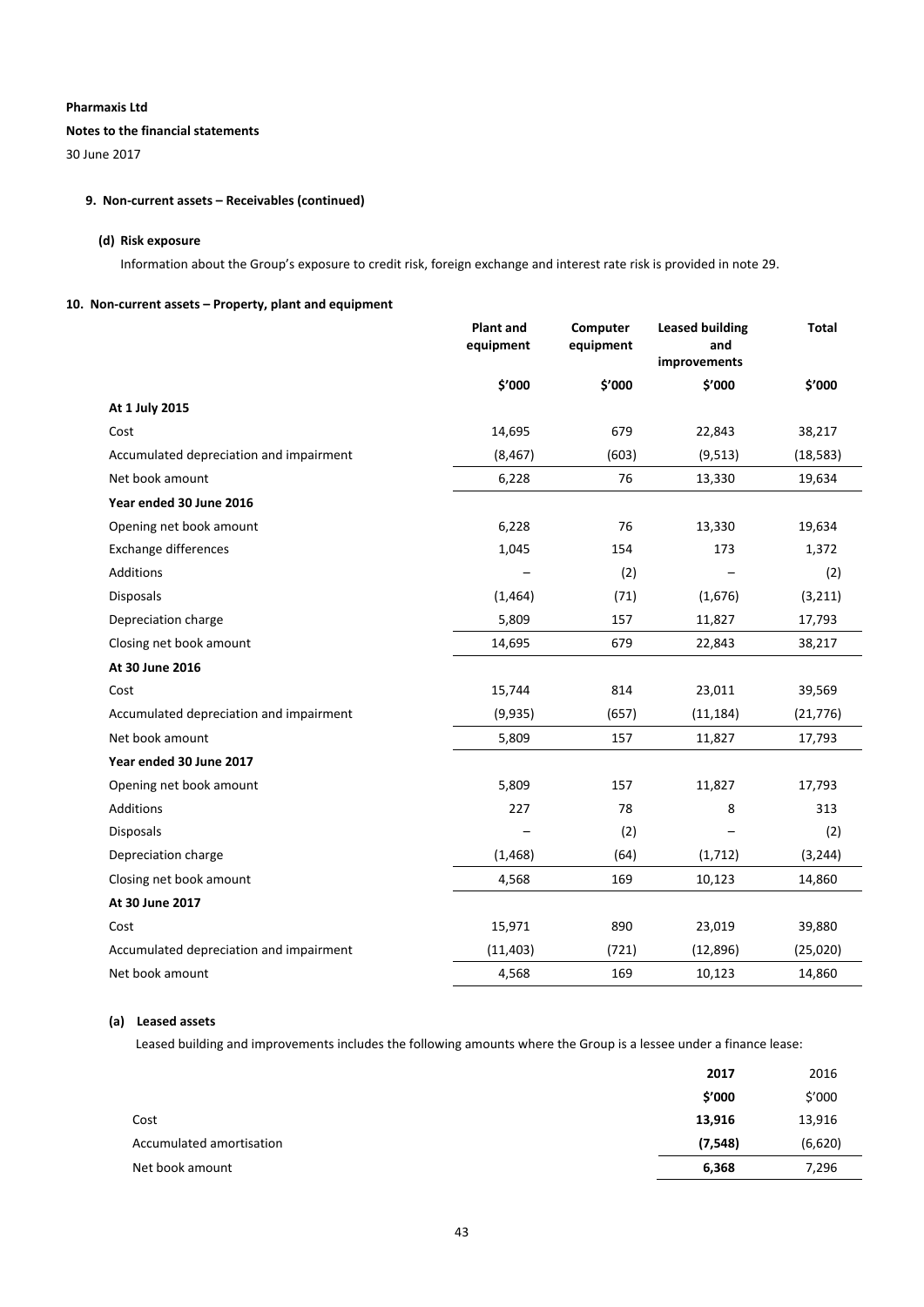#### **Notes to the financial statements**

30 June 2017

### **11. Non‐current assets – Intangible assets**

|                                         | <b>Patents</b><br>\$'000 | <b>Trademarks</b><br>\$'000 | Software<br>\$'000       | <b>Total</b><br>\$'000 |
|-----------------------------------------|--------------------------|-----------------------------|--------------------------|------------------------|
| At 1 July 2015                          |                          |                             |                          |                        |
| Cost                                    | 19,027                   | 111                         | 591                      | 19,729                 |
| Accumulated amortisation and impairment | (18, 772)                | (46)                        | (548)                    | (19, 366)              |
| Net book amount                         | 255                      | 65                          | 43                       | 363                    |
| Year ended 30 June 2016                 |                          |                             |                          |                        |
| Opening net book amount                 | 255                      | 65                          | 43                       | 363                    |
| Additions                               |                          |                             | 11                       | 11                     |
| <b>Disposals</b>                        |                          |                             |                          |                        |
| Amortisation charge                     | (27)                     | (5)                         | (22)                     | (54)                   |
| Impairment charge                       | (174)                    | $\qquad \qquad -$           | $\overline{\phantom{0}}$ | (174)                  |
| Closing net book amount                 | 54                       | 60                          | 32                       | 146                    |
| At 30 June 2016                         |                          |                             |                          |                        |
| Cost                                    | 19,027                   | 111                         | 602                      | 19,740                 |
| Accumulated amortisation and impairment | (18, 973)                | (51)                        | (570)                    | (19, 595)              |
| Net book amount                         | 54                       | 60                          | 32                       | 146                    |
| Year ended 30 June 2017                 |                          |                             |                          |                        |
| Opening net book amount                 | 54                       | 60                          | 32                       | 146                    |
| Additions                               | 104                      |                             | 306                      | 410                    |
| <b>Disposals</b>                        |                          |                             | $\overline{\phantom{0}}$ |                        |
| Amortisation charge                     | (17)                     | (6)                         | (30)                     | (53)                   |
| Impairment charge                       |                          | $\overline{\phantom{0}}$    | $\overline{\phantom{0}}$ |                        |
| Closing net book amount                 | 141                      | 54                          | 308                      | 503                    |
| At 30 June 2017                         |                          |                             |                          |                        |
| Cost                                    | 19,131                   | 111                         | 908                      | 20,150                 |
| Accumulated amortisation and impairment | (18,990)                 | (57)                        | (600)                    | (19, 647)              |
| Net book amount                         | 141                      | 54                          | 308                      | 503                    |

### **12. Current liabilities – Trade and other payables**

|                           | 2017   | 2016   |
|---------------------------|--------|--------|
|                           | \$'000 | \$′000 |
| Trade payables            | 3,324  | 2,196  |
| Other payables (note (a)) | 3,494  | 2,826  |
|                           | 6,818  | 5,022  |

### **(a) Other payables**

Other payables include accruals for annual leave. The entire obligation is presented as current, since the Group does not have an unconditional right to defer settlement.

### **(b) Risk exposure**

Information about the Group's exposure to foreign exchange risk is provided in note 29.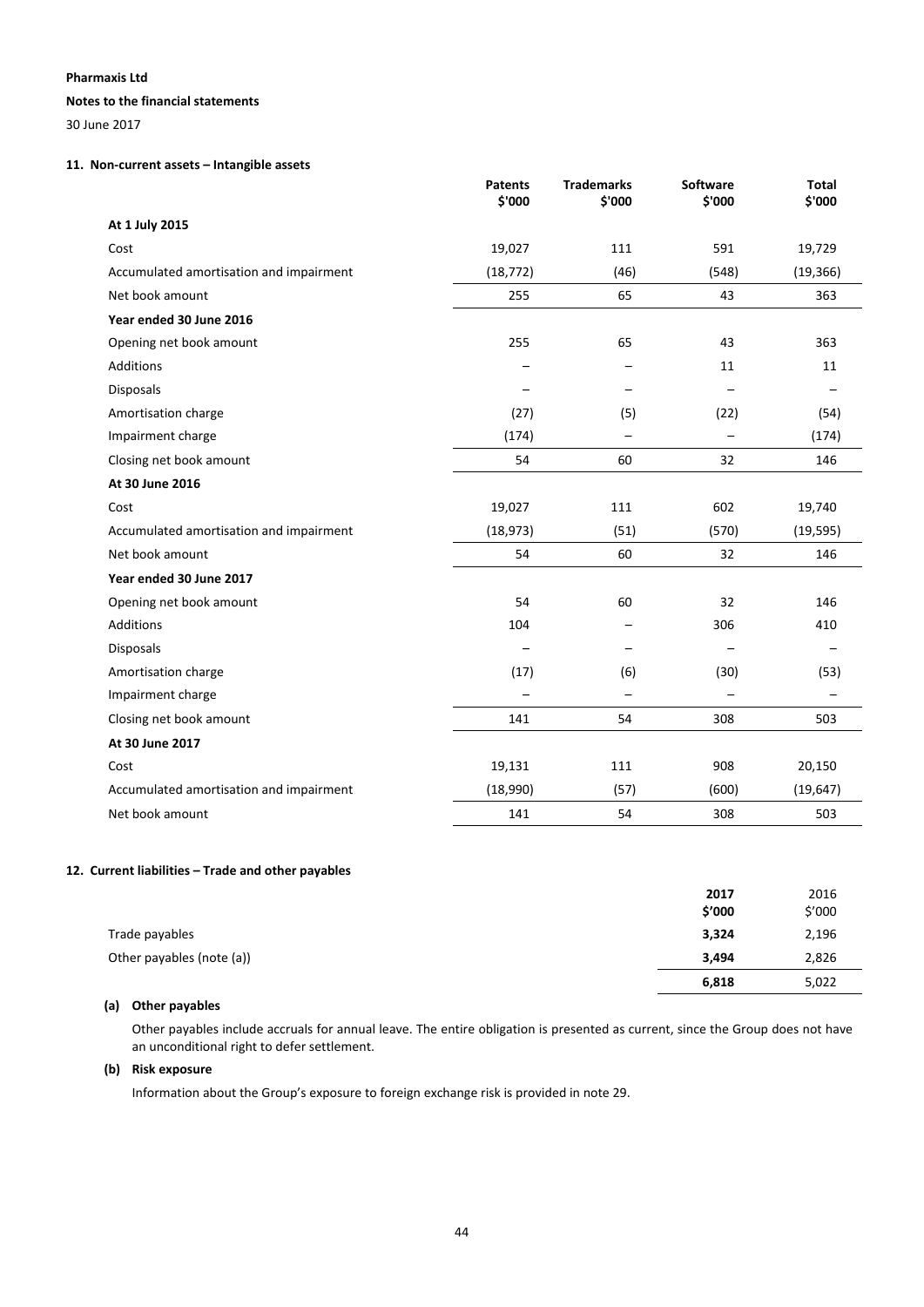#### **Notes to the financial statements**

30 June 2017

### **13. Current liabilities – Borrowings**

|                             | 2017<br>\$'000 | 2016<br>\$′000 |
|-----------------------------|----------------|----------------|
| <b>Secured</b>              |                |                |
| Lease liabilities (note 23) | 981            | 864            |
|                             |                |                |

#### **(a) Security and fair value disclosures**

Information about the security relating to each of the secured liabilities and the fair value of each of the borrowings is provided in note 16.

### **(b) Risk exposure**

Information about the Group's exposure to risks arising from current and non‐current borrowings is provided in note 29.

#### **14. Current liabilities – Other liabilities**

|                                                 | 2017   | 2016   |
|-------------------------------------------------|--------|--------|
|                                                 | \$'000 | \$′000 |
| Deferred lease incentive (a)                    | 239    | 239    |
| Financing agreement (a)                         | 658    | 601    |
| Deferred clinical trial cost reimbursements (b) | 1,144  | 3,748  |
|                                                 | 2.040  | 4,588  |

(a) Information about the deferred lease incentive and financing agreement provided in note 17.

(b) Pursuant to the company's agreement with Chiesi Farmaceutici SpA (Chiesi) for the commercialisation of Bronchitol in the US for cystic fibrosis, Chiesi is responsible for funding up to a maximum of US\$22 million of the associated costs from the clinical research organisation managing the clinical trial. According to Australian Accounting Standards (AASB 118 *Revenue*) revenue associated with this agreement shall be recognised by reference to the stage of completion (and estimated completion cost base) of the underlying clinical trial. In compliance with this treatment, as at 30 June 2017 the Company had incurred cumulative reimbursable costs \$28.8 million (2016: \$22.2m) and has booked associated other revenue of \$27.7 million (2016: \$18.5m), resulting in deferred revenue of \$1.1 million (2016: \$3.7m).

### **15. Current liabilities – Provisions**

|                                          | 2017   | 2016   |
|------------------------------------------|--------|--------|
|                                          | \$′000 | \$′000 |
| Employee benefits - long service leave   | 682    | 538    |
|                                          |        |        |
|                                          |        |        |
| 16. Non-current liabilities - Borrowings |        |        |
|                                          | 2017   | 2016   |
| <b>Secured</b>                           | \$′000 | \$′000 |
| Lease liabilities (note 23)              | 8,270  | 9,258  |
|                                          |        |        |

#### **Secured liabilities and assets pledged as security**

Lease liabilities are effectively secured, as the rights to the leased assets recognised in the financial statements revert to the lessor in the event of default.

### **17. Non‐current liabilities – Other liabilities**

|                              | 2017   | 2016   |
|------------------------------|--------|--------|
|                              | \$'000 | \$′000 |
| Deferred lease incentive (a) | 1,379  | 1,617  |
| Financing agreement (b)      | 21,483 | 22,573 |
|                              | 22,862 | 24,190 |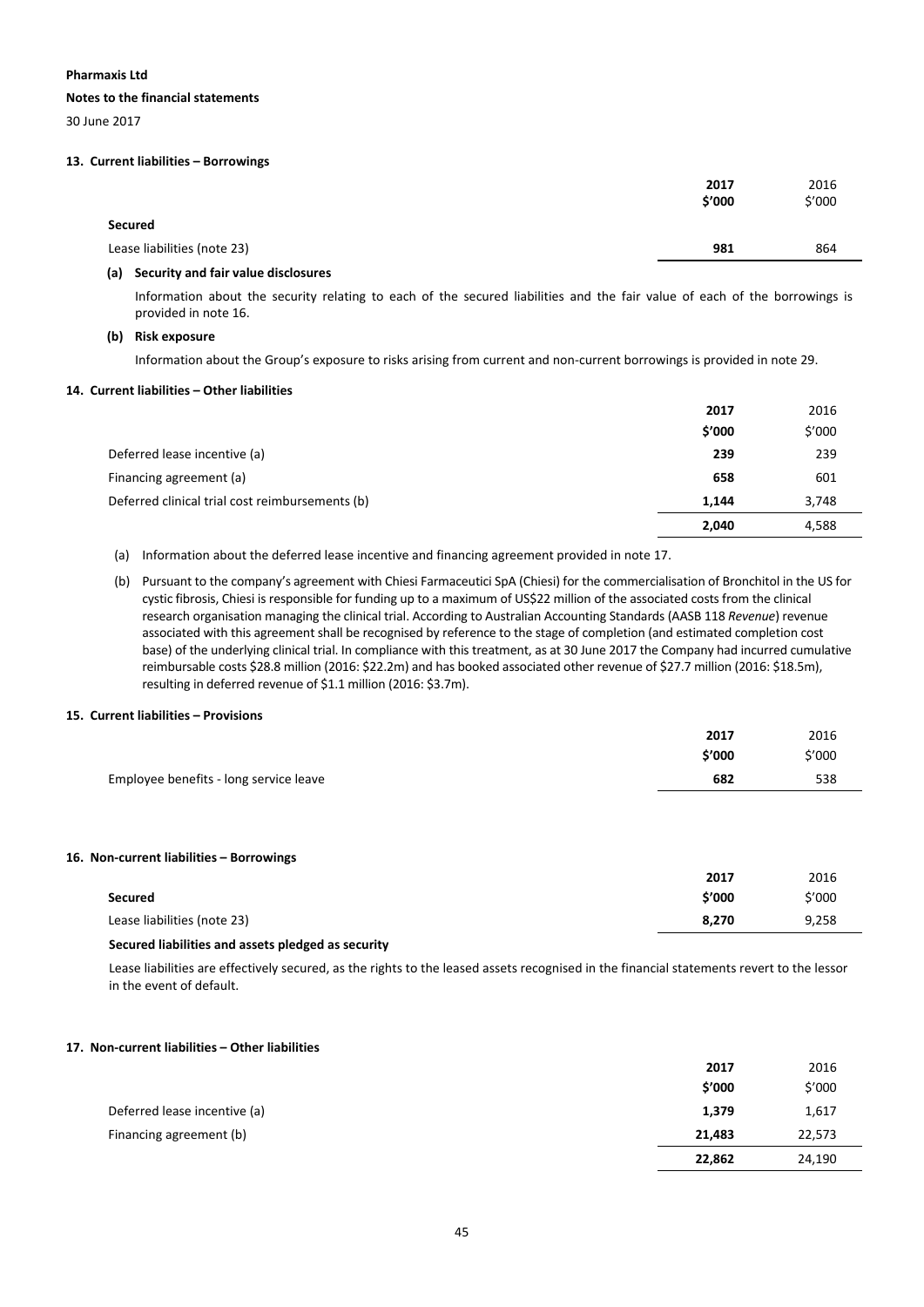### **Notes to the financial statements**

30 June 2017

### **17. Non‐current liabilities – Other liabilities (continued)**

- (a) The deferred lease incentive relates to a cash incentive received pursuant to a lease agreement. The deferred incentive is amortised over the 15 year lease term on a straight‐line basis.
- (b) On 30 January 2013, the company entered a financing agreement (as subsequently amended on 24 December 2014) with NovaQuest Pharma Opportunities Fund III, LP (NovaQuest) under which NovaQuest agreed to invest US\$20 million to support the continued development, manufacturing and commercialisation of Bronchitol for cystic fibrosis in the European Union ("EU") and the United States ("US"). As consideration for its investment, NovaQuest will only receive payments based upon the EU and US sales revenue of Bronchitol for cystic fibrosis for a term of eight years in the EU (1 April 2021) and seven years from the launch of Bronchitol in the US. Payments that may become due are determined by reference to EU and US sales revenue bands and corresponding annual payment percentages.

The balance represents the initial investment by NovaQuest of US\$20 million plus accrued finance costs (calculated based on forecast future sales of Bronchitol in the EU and US over the term of the finance agreement) less product net sales payments up to 30 June 2017 in accordance with accounting policy note 1(r)(ii). At 30 June 2016 the forecast future sales of Bronchitol in the EU were revised down resulting in a \$3.1m reduction of the liability recorded as a negative finance cost.

### **18. Non‐current liabilities – Provisions**

|                                        | 2017   | 2016   |
|----------------------------------------|--------|--------|
|                                        | \$'000 | \$′000 |
| Employee benefits - long service leave | 260    | 267    |

### **19. Contributed equity**

|                                 |               | <b>Consolidated and</b><br><b>Parent entity</b> |               | <b>Consolidated and</b><br>Parent entity |         |
|---------------------------------|---------------|-------------------------------------------------|---------------|------------------------------------------|---------|
|                                 |               | 2017                                            | 2016          | 2017                                     | 2016    |
| <b>Share capital (note (a))</b> | <b>Notes</b>  | <b>Shares</b>                                   | <b>Shares</b> | \$'000                                   | \$'000  |
| Ordinary shares                 | $(b)$ , $(c)$ |                                                 |               |                                          |         |
| Fully paid                      |               | 319,106,844                                     | 317,154,457   | 344,623                                  | 344,623 |

### **Movements in ordinary share capital:**

| <b>Details</b>                    | Number of<br>shares | <b>Issue price</b><br>(1) | \$'000  |
|-----------------------------------|---------------------|---------------------------|---------|
| Opening balance as at 1 July 2015 | 314,813,957         |                           | 344,623 |
| Exercise of employee options      | 2,132,500           | $\zeta -$                 |         |
| Employee Share Plan               | 208,000             | $\zeta -$                 |         |
| Closing Balance at 30 June 2016   | 317,154,457         |                           | 344,623 |
| Exercise of employee options      | 1,770,387           | $\zeta -$                 |         |
| <b>Employee Share Plan</b>        | 182,000             | $\zeta -$                 |         |
| Closing Balance at 30 June 2017   | 319,106,844         |                           | 344,623 |

(1) The issue price on exercise of employee options represents an average issue price for the respective financial year.

### **(a) Ordinary shares**

Ordinary shares entitle the holder to participate in dividends and the proceeds on winding up of the company in proportion to the number of and amounts paid on the shares held.

On a show of hands every holder of ordinary shares present at a meeting in person or by proxy, is entitled to one vote, and upon a poll each share is entitled to one vote.

### **(b) Equity plans**

Information relating to the Pharmaxis Employee Equity Plans, including details of equity instruments issued, exercised and lapsed during the financial year and outstanding at the end of the financial year, is set out in note 30.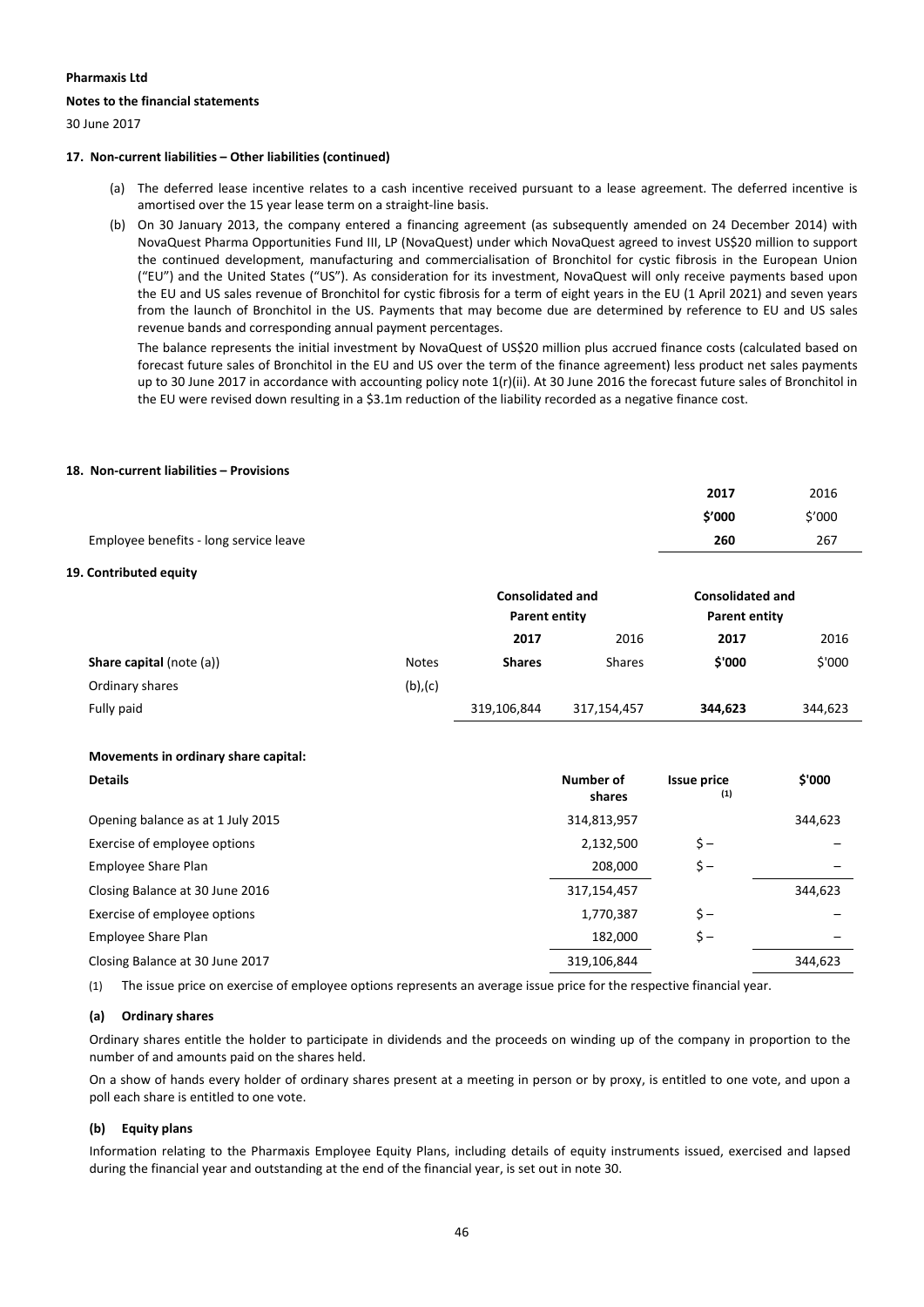### **Notes to the financial statements**

30 June 2017

### **19. Contributed equity (continued)**

### **(c) Capital risk management**

The Group's objectives when managing capital is to safeguard its ability to continue as a going concern and to maintain an optimal capital structure to reduce the cost of capital.

The Group predominately uses equity to finance its projects. In order to maintain or adjust the capital structure, the Group may issue new shares.

### **20. Reserves and accumulated losses**

|                                                                              | 2017   | 2016   |
|------------------------------------------------------------------------------|--------|--------|
| (a)<br><b>Reserves</b>                                                       | \$'000 | \$'000 |
| Share-based payments reserve                                                 | 19,512 | 18,571 |
| Foreign currency translation reserve                                         |        |        |
|                                                                              | 19,512 | 18,571 |
| Share-based payments reserve                                                 |        |        |
| Balance 1 July                                                               | 18,571 | 17,656 |
| Equity expense / (credit)                                                    | 941    | 915    |
| Balance 30 June                                                              | 19,512 | 18,571 |
| Foreign currency translation reserve                                         |        |        |
| Balance 1 July                                                               |        | (153)  |
| Currency translation on dormant entity recognised in the<br>income statement |        | 153    |
| Currency translation differences arising during the year                     |        |        |
| Balance 30 June                                                              |        |        |

### **(b) Accumulated losses**

Movements in accumulated losses were as follows:

|                                  | 2017       | 2016       |
|----------------------------------|------------|------------|
|                                  | \$'000     | \$'000     |
| Balance 1 July                   | (342, 268) | (325, 805) |
| Net (loss) / profit for the year | (18, 346)  | (16, 463)  |
| Balance 30 June                  | (360, 614) | (342, 268) |
|                                  |            |            |

### **(c) Nature and purpose of reserves**

*(i) Share‐based payments reserve*

The share-based payments reserve is used to recognise the fair value of equity instruments granted.

*(ii) Foreign currency translation reserve*

Exchange differences arising on translation of the foreign controlled entities are taken to the foreign currency translation reserve, as described in note 1(d). The foreign currency translation reserve that was attributable to Pharmaxis Pharmaceuticals Limited was recognised in the income statement for the year ended 30 June 2016 as the company is no longer in operation.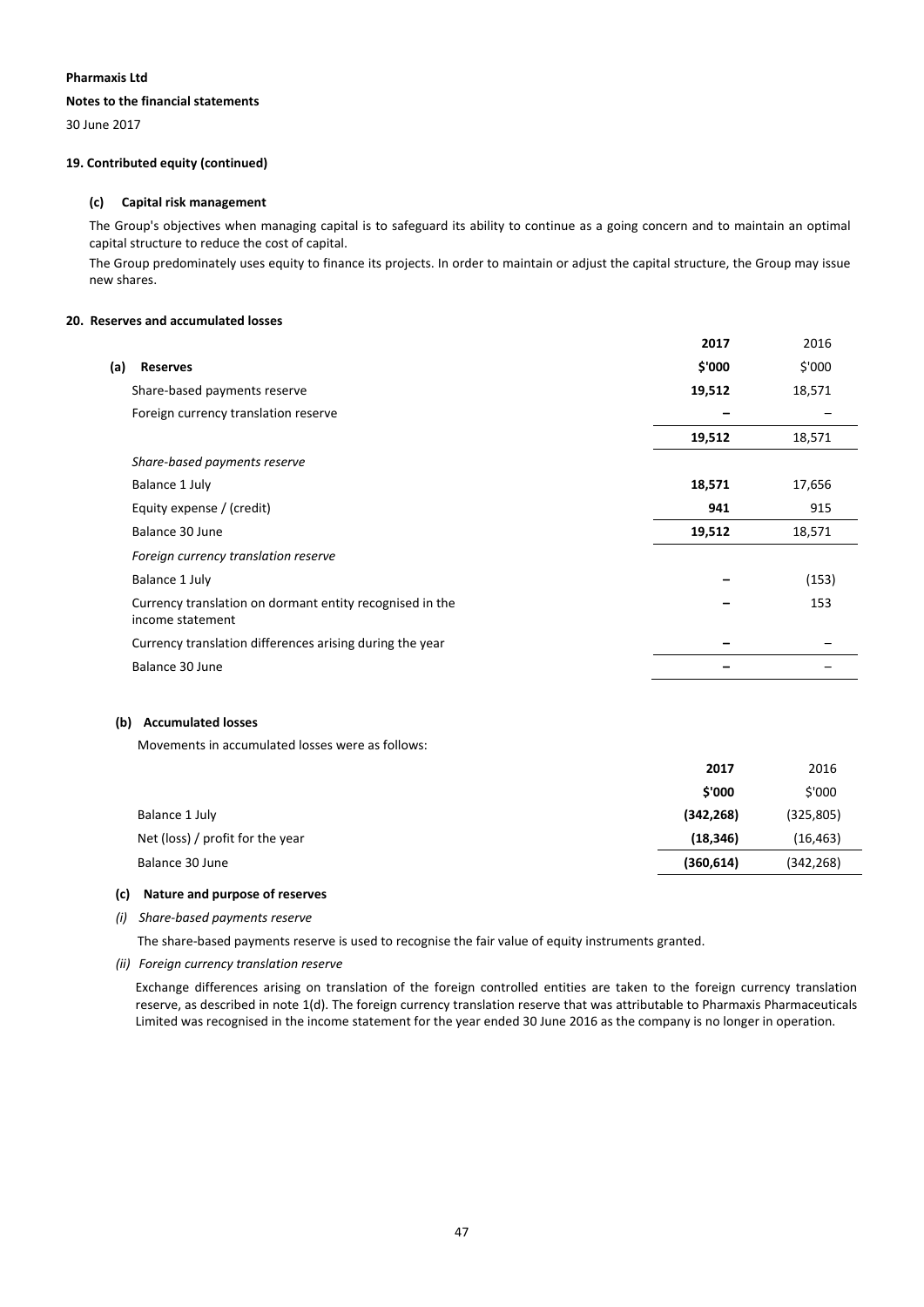### **Notes to the financial statements**

30 June 2017

### **21. Remuneration of auditors**

During the year the following fees were paid or payable for services provided by the auditor of the parent entity, its related practices and non‐related audit firms:

|                                                                              | 2017    | 2016    |
|------------------------------------------------------------------------------|---------|---------|
| <b>Audit services</b><br>(a)                                                 | \$      | \$      |
| PricewaterhouseCoopers Australian firm                                       |         |         |
| Audit and review of financial reports                                        | 98,000  | 126,500 |
| PricewaterhouseCoopers UK firm                                               |         |         |
| Audit of the financial report of Pharmaxis<br><b>Pharmaceuticals Limited</b> | 6,747   | 14,448  |
| Total remuneration for audit services                                        | 104,747 | 140,928 |
| (b)<br><b>Tax services</b>                                                   |         |         |
| PricewaterhouseCoopers Australian firm                                       |         |         |
| Tax compliance services                                                      | 106,125 | 33,675  |
| International tax consulting and other tax advice                            | 7,600   | 35,500  |
|                                                                              | 113,725 | 69,175  |
| Other PricewaterhouseCoopers firms                                           |         |         |
| Tax compliance services                                                      | 50,301  | 40,607  |
| Total remuneration for tax services                                          | 164,026 | 109,782 |

### **22. Contingent liabilities**

The Group had contingent liabilities at 30 June 2017 in respect of:

#### *Guarantees*

The Group's bankers have issued bank guarantees secured by deposits at the bank for which no provision has been made in the accounts. The Group at 30 June 2017 had total deposits of \$1.3 million (2016: \$1.3 million) covering a rental bond, corporate credit card and payment clearing house facilities, and a UK Customs Duty Deferment facility.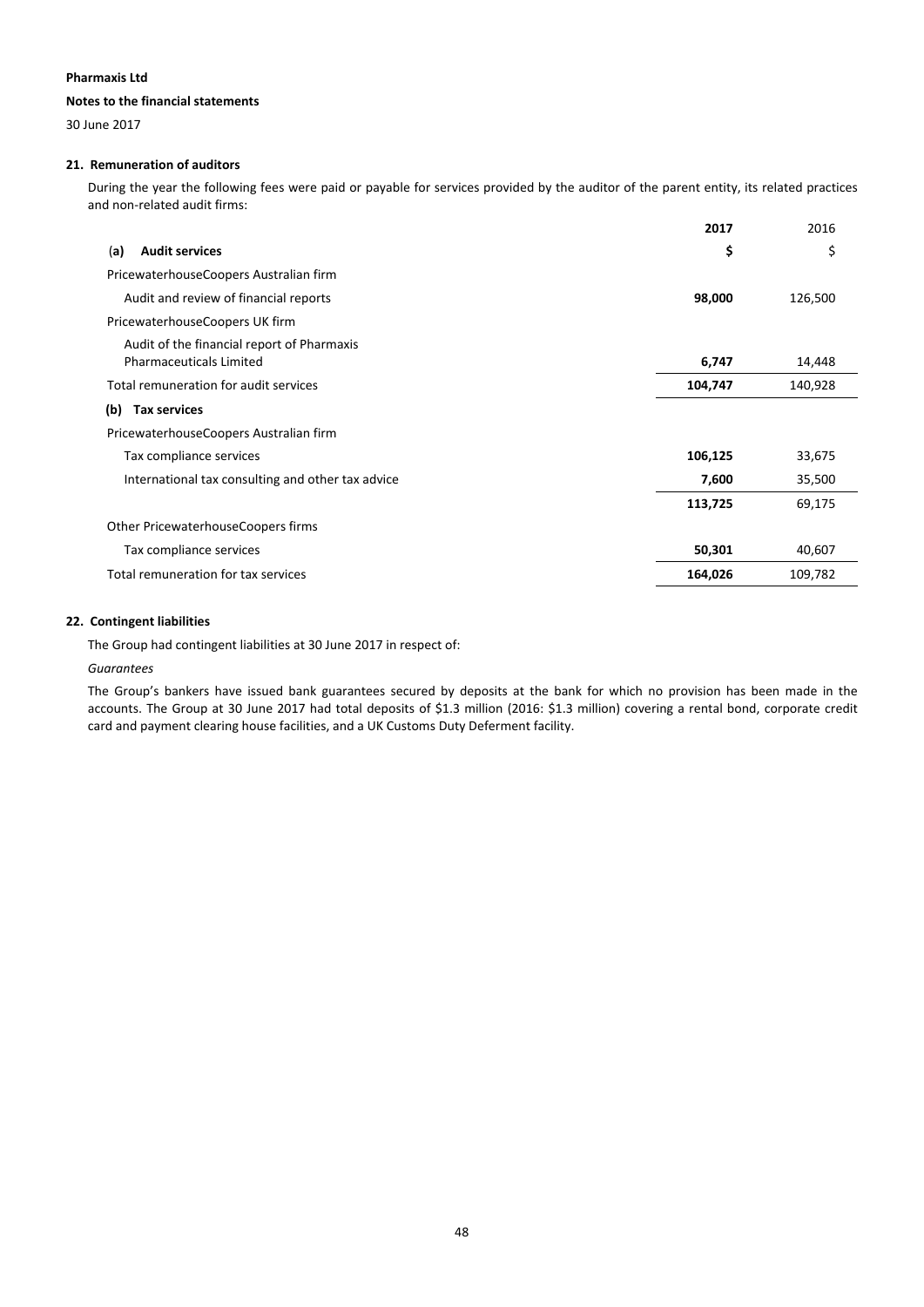### **Notes to the financial statements**

30 June 2017

### **23. Commitments**

### **(a) Capital Commitments**

Capital expenditure contracted for at the reporting date but not recognised as liabilities is as follows:

|                          | 2017   | 2016   |
|--------------------------|--------|--------|
|                          | \$'000 | \$'000 |
| Plant and equipment      |        |        |
| Payable: Within one year | 45     | 34     |
|                          |        |        |

### **(b) Lease Commitments**

### *(i)* Non‐cancellable operating leases

The Group leases various offices and items of plant and equipment under non-cancellable operating leases expiring within one to nine years. The leases have varying terms, escalation clauses and renewal rights. On renewal, the terms of the leases are renegotiated.

|                                                                                                                    | 2017   | 2016   |
|--------------------------------------------------------------------------------------------------------------------|--------|--------|
|                                                                                                                    | \$'000 | \$'000 |
| Commitments for minimum lease payments in relation to non-<br>cancellable operating leases are payable as follows: |        |        |
| Within one year                                                                                                    | 798    | 762    |
| Later than one year but not later than five years                                                                  | 3,450  | 3,237  |
| Later than 5 years                                                                                                 | 710    | 1,810  |
|                                                                                                                    | 4,958  | 5,809  |
|                                                                                                                    |        |        |

### *(ii)* Finance leases

The Group has a lease agreement for its custom designed manufacturing, warehousing, research and office facility of approximately 7,200 square metres. The lease has a term of 15 years, with two options to renew for a further five years each and the option to break the lease at ten years but with financial penalties attached. The initial minimum annual rental under the agreement for the finance lease component was \$1.2 million. The operating lease component (disclosed in note 23 (b) (i)) was \$0.4 million. Both components increase each year for the term of the agreement by 3.25%.

|                                                                      | 2017    | 2016    |
|----------------------------------------------------------------------|---------|---------|
|                                                                      | \$'000  | \$'000  |
| Commitments in relation to finance leases are payable<br>as follows: |         |         |
| Within one year                                                      | 1,551   | 1,502   |
| Later than one year but not later than five years                    | 6,726   | 6,514   |
| Later than five years                                                | 3,266   | 4,986   |
| Minimum lease payments                                               | 11,543  | 13,002  |
| Future finance charges                                               | (2,292) | (2,880) |
| Total lease liabilities                                              | 9,251   | 10,122  |
| Current (note 13)                                                    | 981     | 864     |
| Non-current (note 16)                                                | 8,270   | 9,258   |
|                                                                      | 9,251   | 10,122  |

### *(iii) Other commitments*

The Company has in place a number of contracts with consultants and contract research organisations in relation to its business activities. The terms of these contracts are for relatively short periods of time and/or allow for the contracts to be terminated with relatively short notice periods. The actual committed expenditure arising under these contracts is therefore not material.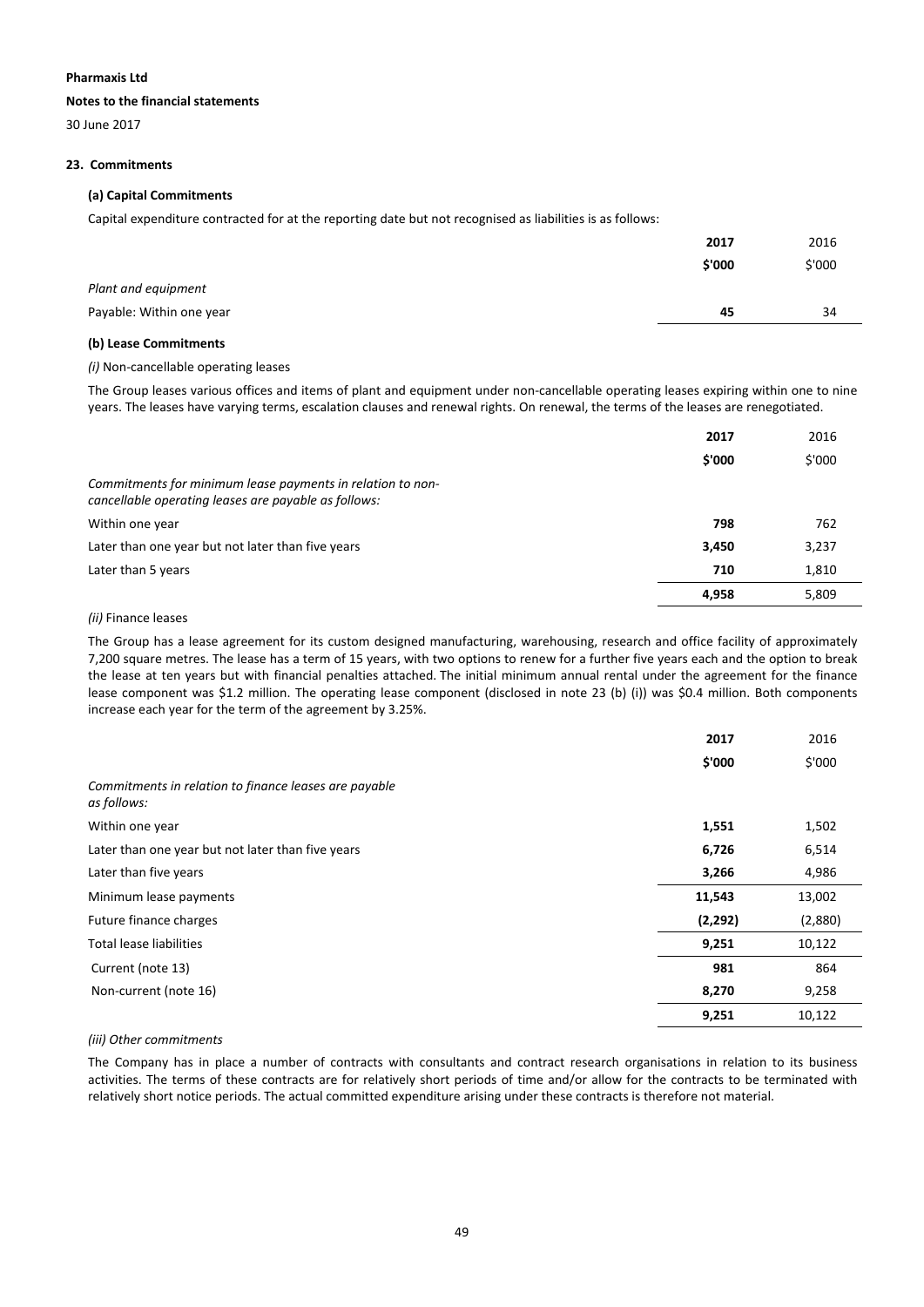### **Notes to the financial statements**

30 June 2017

### **24. Related party transactions**

### **(a) Parent entities**

The parent entity within the Group is Pharmaxis Ltd (incorporated in Australia).

### **(b) Subsidiaries**

Interests in subsidiaries are set out in note 25.

### **(c) Key management personnel compensation**

|                              | 2017      | 2016      |
|------------------------------|-----------|-----------|
|                              | S         |           |
| Short-term employee benefits | 2,125,514 | 2,003,686 |
| Post-employment benefits     | 160,458   | 146,374   |
| Leave entitlement benefits   | 49,097    | 43,090    |
| Share-based payments         | 709,825   | 627,338   |
|                              | 3,044,894 | 2,820,488 |

Detailed remuneration disclosures are provided in the remuneration report under section 2.2.

### **25. Subsidiaries**

The consolidated financial statements incorporate the assets, liabilities and results of the following subsidiaries in accordance with the accounting policy described in note 1(b):

|                                          | Country of           | <b>Equity holding</b>  |      |      |
|------------------------------------------|----------------------|------------------------|------|------|
| Name of entity                           | incorporation        | <b>Class of shares</b> | 2017 | 2016 |
|                                          |                      |                        | %    | %    |
| <b>Pharmaxis Pharmaceuticals Limited</b> | United Kingdom       | Ordinary               | 100  | 100  |
| Pharmaxis, Inc.                          | <b>United States</b> | Ordinary               | 100  | 100  |
| Topigen Pharmaceuticals Inc.             | Canada               | Ordinary               | 100  | 100  |
| Technology Innovation Limited            | United Kingdom       | Ordinary               | 100  | 100  |

### **26. Events occurring after the balance sheet date**

No matter or circumstance has arisen since 30 June 2017 that has significantly affected, or may significantly affect:

- (a) the group's operations in future financial years, or
- (b) the results of those operations in future financial years, or
- (c) the group's state of affairs in future financial years.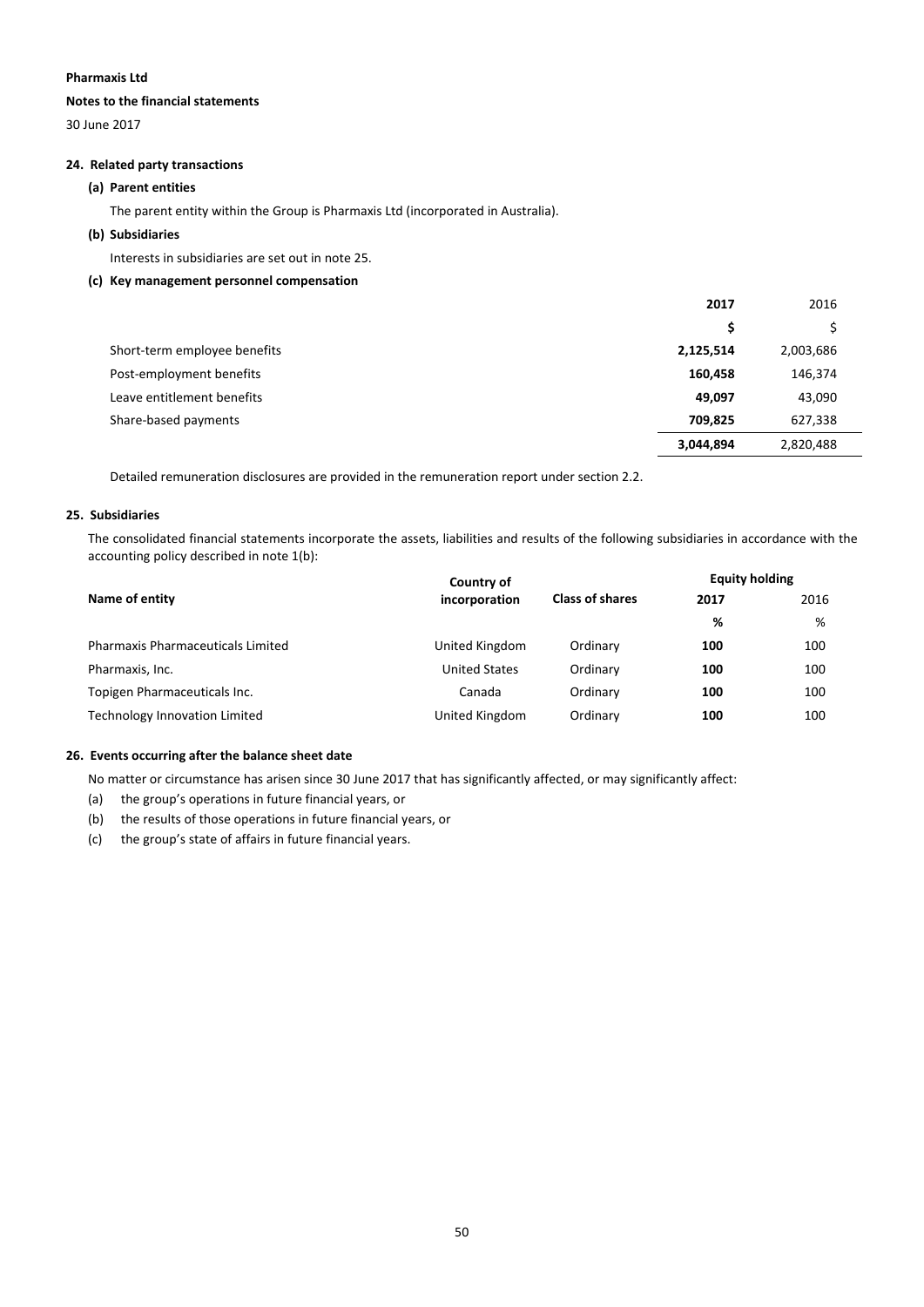### **Notes to the financial statements**

30 June 2017

27. Reconciliation of profit / (loss) after income tax to net cash inflows / (outflows) from operating activities

|                                                                | 2017      | 2016      |
|----------------------------------------------------------------|-----------|-----------|
|                                                                | \$'000    | \$'000    |
| Loss for the year                                              | (18, 346) | (16, 463) |
| Depreciation of property, plant & equipment                    | 3,244     | 3,211     |
| Amortisation & impairment of intangibles                       | 53        | 228       |
| Amortisation of lease incentive                                | (239)     | (239)     |
| Impairment losses - financial assets                           |           |           |
| Trade receivables                                              | (109)     | 64        |
| Finance charges                                                | 623       | (2, 459)  |
| Financing agreement unrealised foreign exchange (gains) losses | (804)     | 911       |
| Non-cash share-based payments (credit) / expense               | 941       | 915       |
| Net loss on disposal of non-current assets                     | 1         |           |
| Change in operating assets and liabilities                     |           |           |
| Decrease in trade receivables                                  | 1,499     | 1,276     |
| Increase in inventories                                        | (356)     | (638)     |
| Increase in other operating assets                             | (1,095)   | (786)     |
| Increase / (decrease) in trade payables                        | 1,128     | (504)     |
| (Decrease) / increase in other operating liabilities           | (1,937)   | 2,462     |
| Increase in other provisions                                   | 135       | 33        |
| Net cash outflow from operating activities                     | (15, 262) | (11,989)  |

### **28. Earnings per share**

|                                                                                                                          | 2017        | 2016        |
|--------------------------------------------------------------------------------------------------------------------------|-------------|-------------|
|                                                                                                                          | Cents       | Cents       |
| (a) Basic earnings per share                                                                                             |             |             |
| Loss attributable to the ordinary equity holders of the company                                                          | (5.8)       | (5.2)       |
| (b) Diluted earnings per share                                                                                           |             |             |
| Loss attributable to the ordinary equity holders of the company                                                          | (5.8)       | (5.2)       |
| Weighted average number of shares used as the denominator<br>(c)                                                         |             |             |
| Weighted average number of ordinary shares used as the denominator in calculating basic<br>earnings / (loss) per share   | 318,515,621 | 316,931,465 |
| Weighted average number of ordinary shares used as the denominator in calculating diluted<br>earnings / (loss) per share | 319,106,844 | 317,154,457 |

### **(d) Information concerning the classification of option securities**

Options granted to employees under the Pharmaxis Ltd Employee Option Plan are considered to be potential ordinary shares and have been included in the determination of diluted earnings per share to the extent to which they are dilutive. The options have not been included in the determination of basic earnings per share. Details relating to the options are set out in note 30.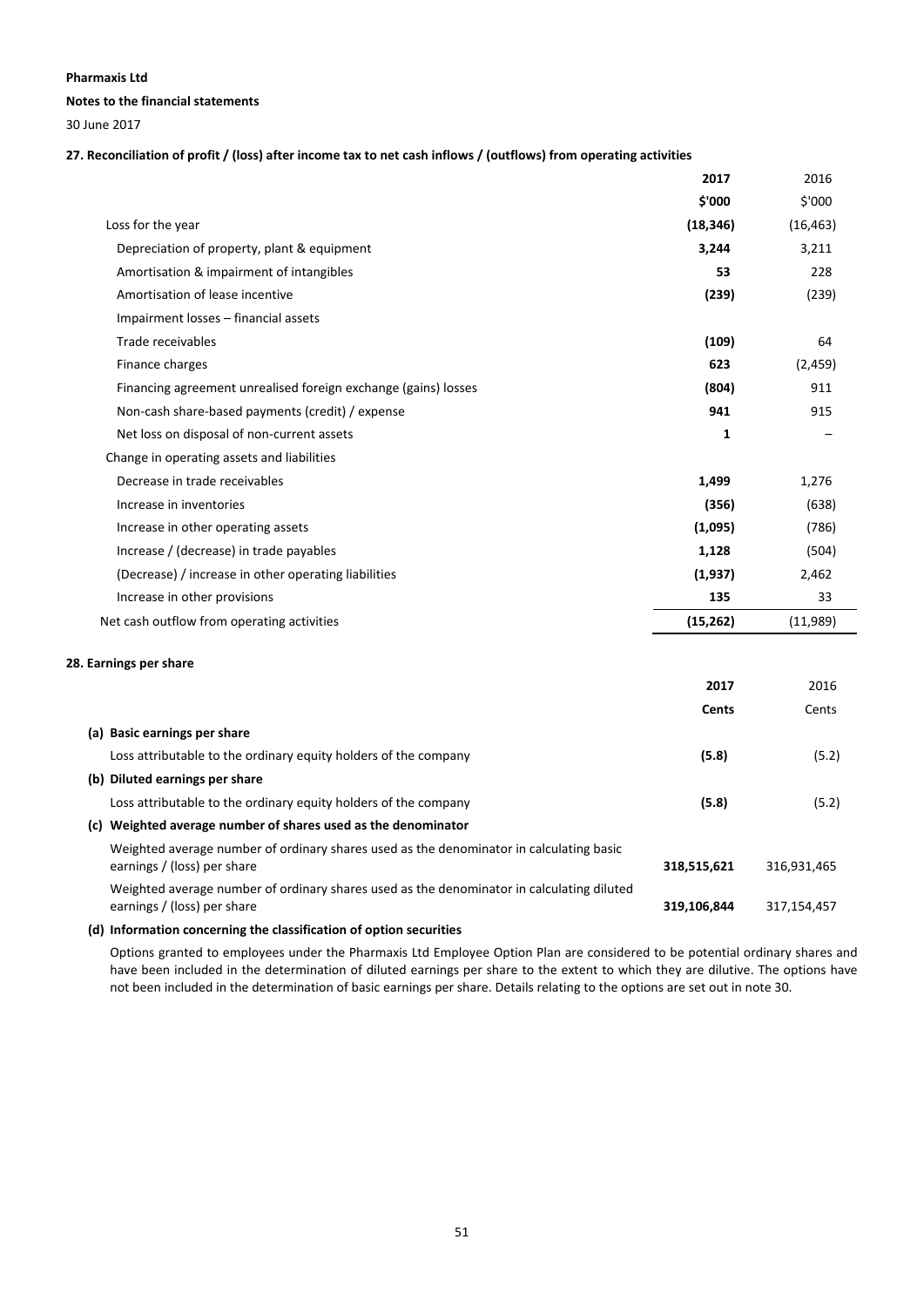### **Notes to the financial statements**

30 June 2017

### **29. Financial risk management**

The Group's activities expose it to a variety of financial risks: market risk (including currency risk and interest rate risk), credit risk and liquidity risk. The Group's overall risk management program focuses on the unpredictability of financial markets and seeks to minimise potential adverse effects on the financial performance of the Group.

The Group uses different methods to measure different types of risks to which it is exposed. These methods include sensitivity analysis in the case of interest rate, foreign exchange and other price risks and aging analysis for credit risk.

Risk management is carried out by the Chief Financial Officer under policies approved by the Board of Directors. The Board provides written principles of overall risk management, as well as policies covering specific areas, such as foreign exchange risk, interest rate risk, credit risk and investment of excess liquidity. The Group holds the following financial instruments:

|                                       | 2017   | 2016   |
|---------------------------------------|--------|--------|
| <b>Financial assets</b>               | \$'000 | \$'000 |
| Cash and cash equivalents             | 21,504 | 39,209 |
| Trade and other receivables (current) | 4,569  | 4,995  |
| Other receivables (non-current)       | 1,428  | 1,297  |
|                                       | 27,501 | 45,501 |
| <b>Financial liabilities</b>          |        |        |
| Trade and other payables              | 6,818  | 5,022  |
| <b>Borrowings</b>                     | 9,251  | 10,122 |
| Other liabilities                     | 23,759 | 25,030 |
|                                       | 39,828 | 40,174 |

### **(a) Market risk**

### *(i) Foreign exchange risk*

Foreign exchange risk arises from future commercial transactions and recognised assets and liabilities denominated in a currency that is not the entity's functional currency. The risk is measured using sensitivity analysis and cash flow forecasting. The Group's exposure to foreign currency risk at the reporting date was as follows:

|                              | 30 June 2017 |            |                          |                 | 30 June 2016             |            |
|------------------------------|--------------|------------|--------------------------|-----------------|--------------------------|------------|
|                              | <b>USD</b>   | <b>GBP</b> | <b>EUR</b>               | <b>USD</b>      | GBP                      | <b>EUR</b> |
|                              | \$'000       | \$'000     | \$'000                   | \$'000          | \$'000                   | \$'000     |
| Cash and cash<br>equivalents | 2,375        | 135        | 181                      | 865             | 538                      | 769        |
| Trade receivables            | 91           | 119        | 595                      | 1,893           | 115                      | 132        |
| Other receivables            | -            | 241        | $\overline{\phantom{0}}$ | $\qquad \qquad$ | 269                      | 20         |
| Trade payables               | 2,414        | 321        | 50                       | 1,683           | 70                       | 133        |
| Other payables               | 1,482        | 216        | 132                      | 708             | 165                      | 106        |
| Other liabilities            | 22,142       | -          |                          | 23,174          | $\overline{\phantom{m}}$ | -          |

#### *Group sensitivity*

Based on the financial instruments held at 30 June 2017, had the Australian dollar weakened/strengthened by 5% against the USD with all other variables held constant, the Group's post-tax results for the year would have been \$1,605,000 lower / \$1,452,000 higher (2016: \$1,128,000 higher/\$1,021,000 lower), mainly as a result of foreign exchange gains/losses on translation of USD denominated financial assets/liabilities as detailed in the above table.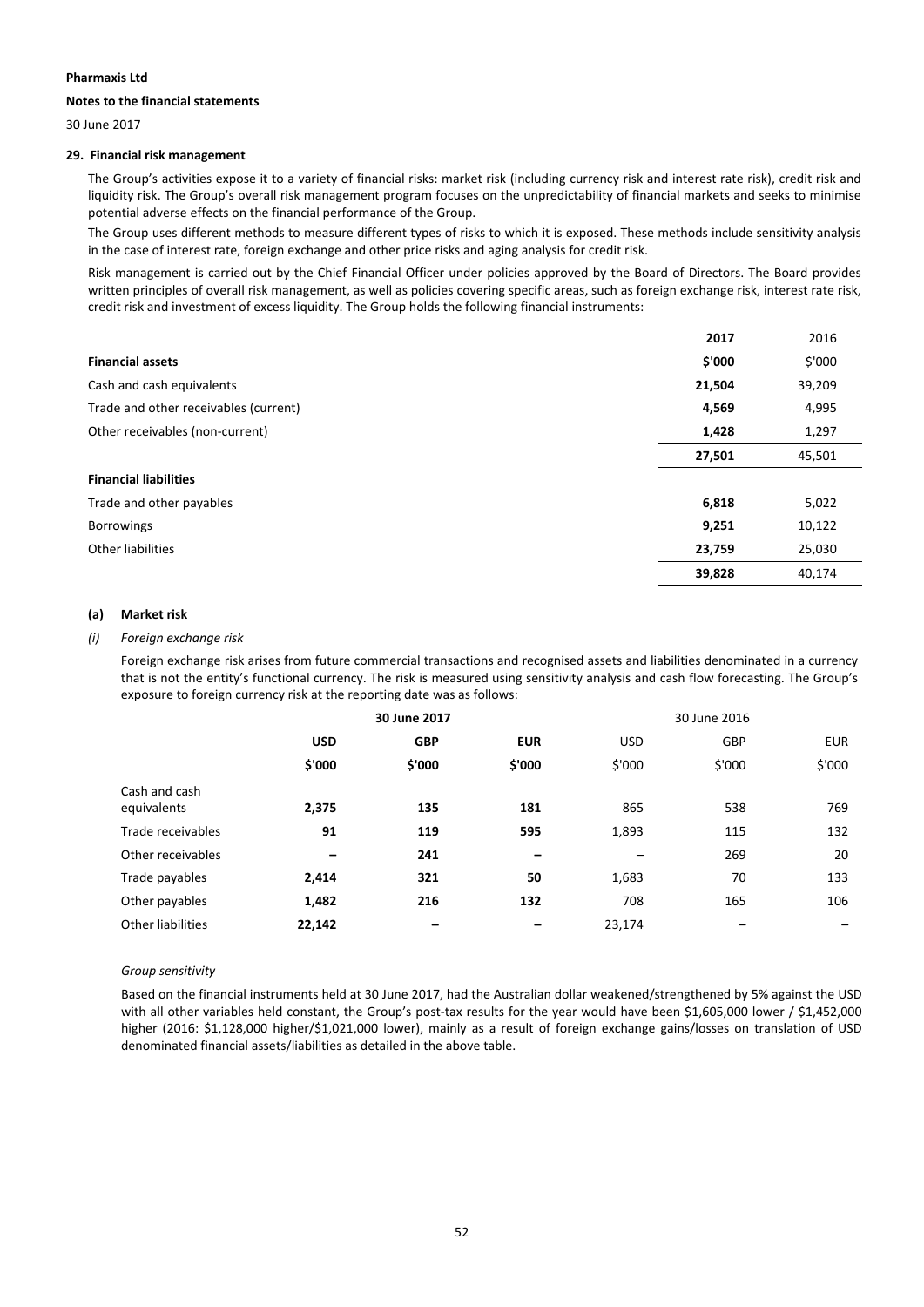### **Notes to the financial statements**

30 June 2017

### **29. Financial risk management (continued)**

### *(i) Cash flow and fair value interest rate risk*

The Group's main interest exposure arises from term deposits held. As at the reporting date, the Group had the following cash profile:

|                                 | 30 June 2017     |                | 30 June 2016     |                |
|---------------------------------|------------------|----------------|------------------|----------------|
|                                 | Weighted average |                | Weighted average |                |
|                                 | interest rate    | <b>Balance</b> | interest rate    | <b>Balance</b> |
|                                 | %                | \$'000         | %                | \$′000         |
| Cash at bank & deposits at call | 0.0              | 5,025          | 0.0              | 4,027          |
| Term deposits                   | 2.44             | 16,479         | 2.77             | 35,182         |
| Other receivables               | 1.31             | 1,309          | 1.50             | 1,297          |
|                                 |                  |                |                  |                |

*Group sensitivity*

The Group's main interest rate risk arises from cash and cash equivalents. At 30 June 2017, if interest rates had changed by +/‐ 50 basis points from the year‐end rates with all other variables held constant, post‐tax results for the year would have been \$89,000 lower/higher (2016 – change of 50 bps: \$182,000 lower/higher), mainly as a result of higher/lower interest income from cash and cash equivalents.

### **(b) Credit risk**

Credit risk is managed on a group basis. Credit risk arises from cash and cash equivalents and deposits with banks and financial institutions, as well as credit exposures to customers, including outstanding receivables and committed transactions. For banks and financial institutions, only independent rated parties with a minimum short term money market rating of 'A‐2' and a long term credit rating of 'A+' are accepted. Credit risk on term deposits is further managed by spreading a minimum of 50% of the investment portfolio across the four major Australian banks (with a short term rating of A1+).

Customer credit risk is managed by the establishment of credit limits. The compliance with credit limits by customers is regularly monitored by management, as is the ageing analysis of receivable balances. The maximum exposure to credit risk at the reporting date is the carrying amount of the financial assets as summarised in note 7 and note 9. The credit quality of financial assets that are neither past due nor impaired can be assessed by reference to external credit ratings:

|                           | 2017                     | 2016                     |
|---------------------------|--------------------------|--------------------------|
|                           | \$'000                   | \$'000                   |
| Cash and cash equivalents |                          |                          |
| $A-1+$                    | 16,881                   | 29,617                   |
| $A-1$                     | 4,609                    | 5,969                    |
| $A-2$                     |                          | 3,606                    |
| Not rated                 | 14                       | 17                       |
|                           | 21,504                   | 39,209                   |
| <b>Trade receivables</b>  |                          |                          |
| Not rated                 | 1,262                    | 2,653                    |
| <b>Other receivables</b>  |                          |                          |
| AA-                       | 41                       | 30                       |
| $A+$                      | 1,268                    | 1,267                    |
| Not rated                 | $\overline{\phantom{m}}$ | $\overline{\phantom{m}}$ |
|                           | 1,309                    | 1,297                    |

Other receivables primarily represent bank guarantee facilities related to finance and operating leases, corporate credit card and local payment clearing house facilities.

### **(c) Liquidity risk**

Prudent liquidity risk management implies maintaining sufficient cash and cash equivalents. The Group manages liquidity risk by continuously monitoring forecast and actual cash flows and matching the maturity profiles of financial assets and liabilities. Surplus funds are generally only invested in instruments that are tradeable in highly liquid markets with short term maturity profiles.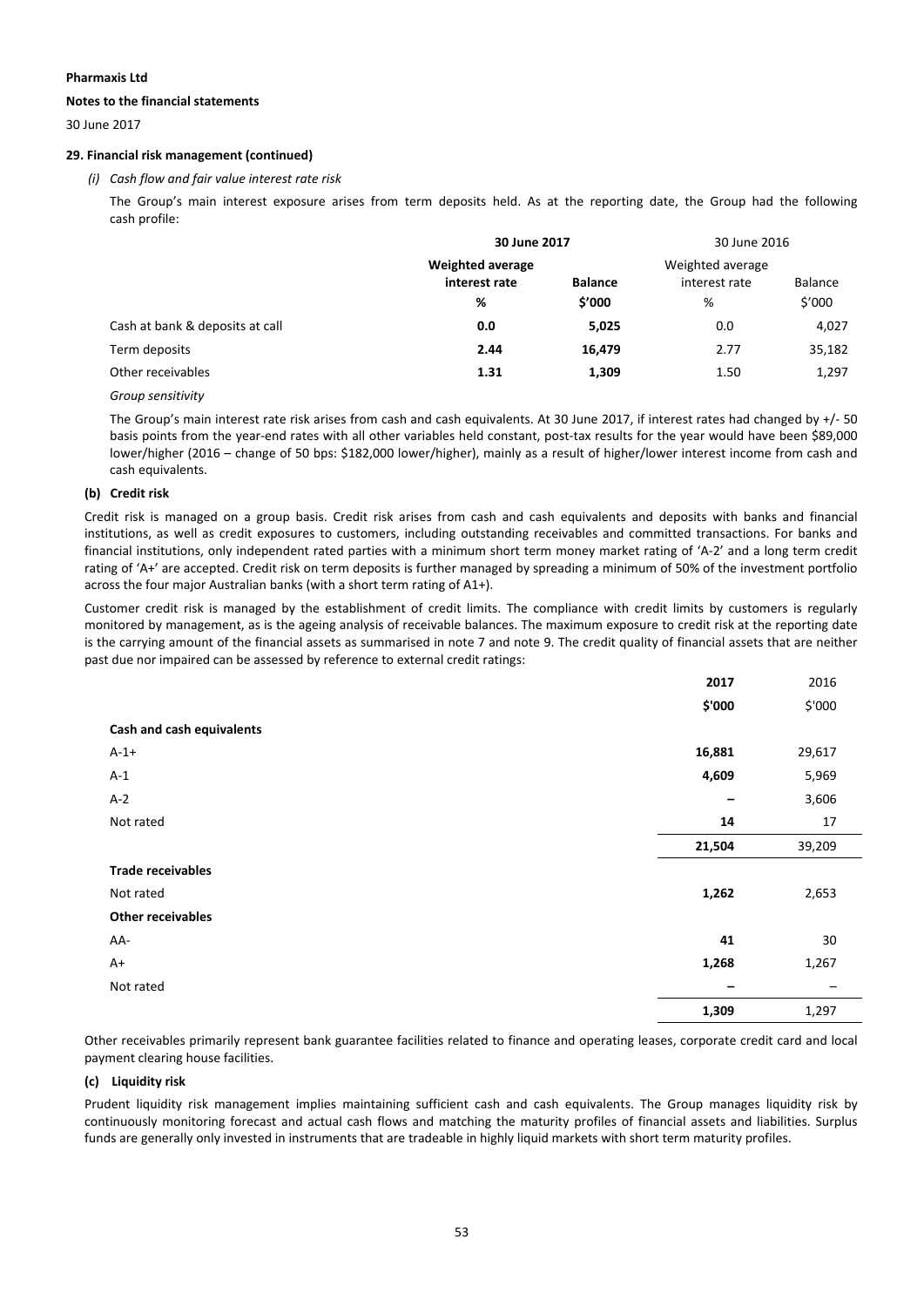### **Notes to the financial statements**

30 June 2017

### **29. Financial risk management (continued)**

### *Maturities of financial liabilities*

The table below analyse the Group's financial liabilities, into relevant maturity groupings based on the remaining period at the reporting date to the contractual maturity date. The amounts disclosed in the table are the contractual undiscounted cash flows.

|                              | Less than 1<br>year | <b>Between 1</b><br>and 2 years | <b>Between 2</b><br>and 5 years | Over 5<br>years | <b>Total contractual</b><br>cash flows | Carrying<br>Amount |
|------------------------------|---------------------|---------------------------------|---------------------------------|-----------------|----------------------------------------|--------------------|
|                              | \$'000              | \$'000                          | \$'000                          | \$'000          | \$'000                                 | \$'000             |
| Group - at 30 June 2017      |                     |                                 |                                 |                 |                                        |                    |
| Non-interest bearing         | 8,201               | 239                             | 716                             | 437             | 9,593                                  | 9,593              |
| Fixed rate                   | 1,551               | 1,602                           | 5,124                           | 3,379           | 11,656                                 | 9,249              |
| <b>Total non-derivatives</b> | 9,752               | 1,841                           | 5,840                           | 3,816           | 21,249                                 | 18,842             |
| Group - at 30 June 2016      |                     |                                 |                                 |                 |                                        |                    |
| Non-interest bearing         | 9,009               | 239                             | 716                             | 662             | 10,626                                 | 10,626             |
| Fixed rate                   | 1,503               | 1,551                           | 4,963                           | 5,142           | 13,159                                 | 10,121             |
| <b>Total non-derivatives</b> | 10,512              | 1.790                           | 5,679                           | 5,804           | 23.785                                 | 20.747             |

Included on the balance sheet is a financial liability related to a financing agreement of \$22,142,000 (2016: \$23,174,000). This liability is accounted for in accordance with Accounting Policy note 1(r)(ii) and the term of the agreement and forecast product related payment obligations are as detailed in Note 17(b).

### **(d) Fair value estimation**

The fair value of financial assets and liabilities must be estimated for recognition and measurement or for disclosure purposes.

The carrying value less impairment provision of trade receivables and payables are assumed to approximate their fair values. The carrying value of financial liabilities for disclosure purposes is estimated by discounting future contractual cash flows at the current market interest rate that is available to the Group for similar financial instruments.

### **30. Share‐based payments**

### **(a) Employee Option Plan (closed)**

The Pharmaxis Employee Option Plan ("EOP") was approved by shareholders in 1999 and amended by shareholders in June 2003. The company ceased granting market exercise price options under the EOP in October 2009 in favour of Pharmaxis Performance Rights (refer below). The maximum number of options available to be issued under the EOP is 15% of total issued shares including the EOP. All employees and directors were eligible to participate in the EOP, but did so at the invitation of the Board.

The terms of market exercise price options issued were determined by the Board. Options were generally granted for no consideration and vest equally over a four year period. Once vested, the options remain exercisable for up to 10 years from the grant date or termination of employment (whichever is earlier). For options granted after 1 January 2003 the annual vesting is subject to approval by the Remuneration and Nomination Committee of the Board. The Committee gives its approval for vesting based on the achievement of individual employee's personal annual objectives. Options granted under the EOP carry no dividend or voting rights. When exercisable, each option is convertible into one ordinary share.

The exercise price was set by the Board. Before the company listed on the Australian Securities Exchange in November 2003, the Board set the exercise price based on its assessment of the market value of the underlying shares at the time of grant. From listing until 31 August 2006 the exercise price was set as the average closing price of Pharmaxis Ltd shares on the Australian Securities Exchange on the 5 business days prior to the grant of the options. From 1 September 2006 the exercise price was set as the average of the volume weighted average price of Pharmaxis Ltd shares on the Australian Securities Exchange on the 5 business days prior to the grant of options.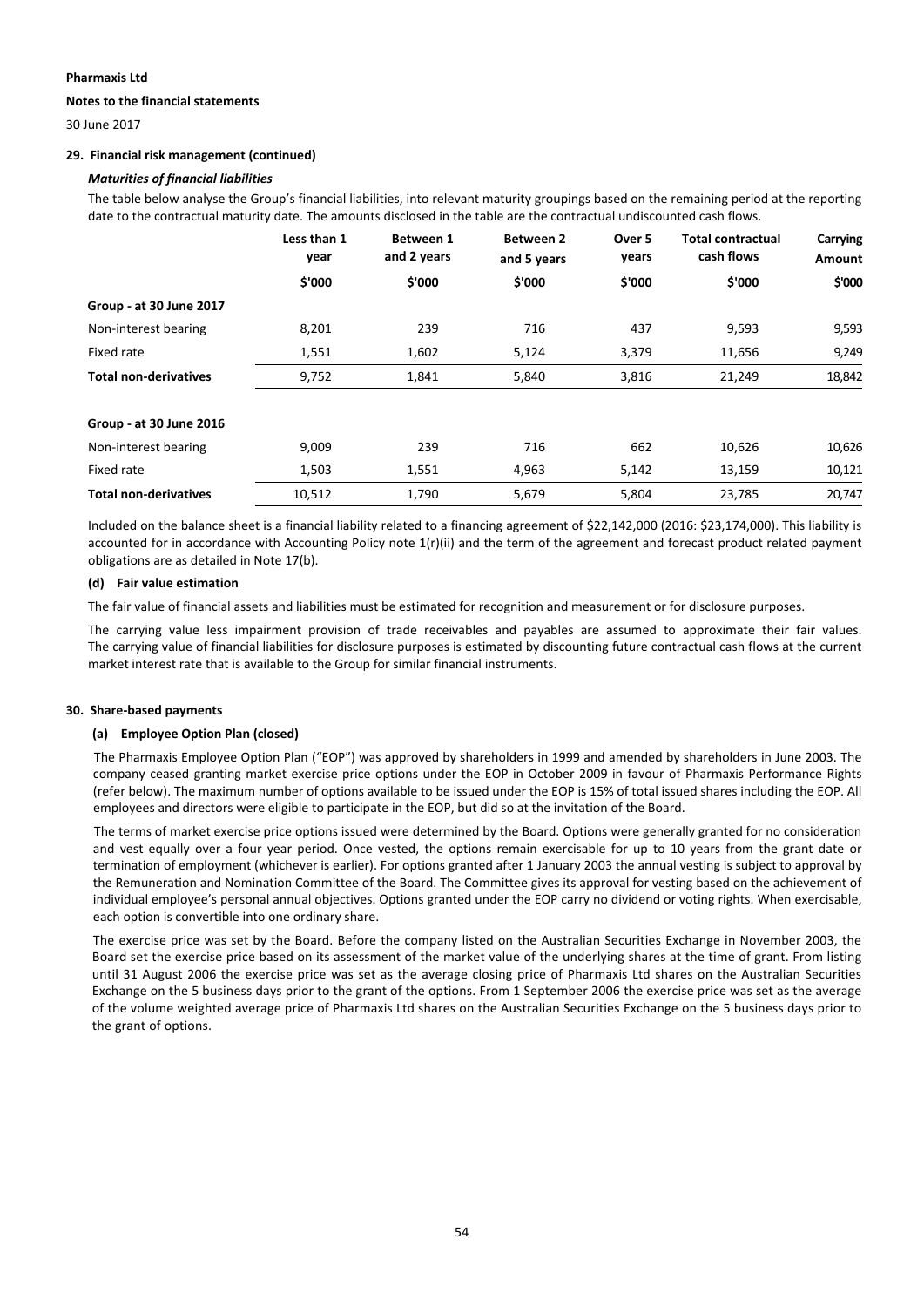### **Notes to the financial statements**

30 June 2017

### **30. Share‐based payments (continued)**

Set out below are details of the total number of options exercised during the year and the weighted average share price at exercise date.

|                                                                           | 2017 | 2016 |
|---------------------------------------------------------------------------|------|------|
| Number of options exercised during the year                               | -    |      |
| Weighted average Share price at exercise date of options exercised during |      |      |
| the vear                                                                  | ς –  |      |

There were 460,000 vested options at 30 June 2017 (621,250 at 30 June 2016). Set out below are summaries of options granted under the plan:

| <b>Grant Date</b> | <b>Expiry date</b>     | <b>Exercise</b><br>price | <b>Balance</b> at<br>start of the | Granted | <b>Exercised</b><br>during the during the | <b>Forfeited</b><br>during the | <b>Balance at end</b><br>of the year | <b>Vested at</b><br>end of the |
|-------------------|------------------------|--------------------------|-----------------------------------|---------|-------------------------------------------|--------------------------------|--------------------------------------|--------------------------------|
|                   |                        |                          | year                              | year    | year                                      | year                           |                                      | year                           |
|                   | Consolidated - 2017    |                          |                                   |         |                                           |                                |                                      |                                |
| 15 Aug 2006       | 14 Aug 2016            | \$1.7770                 | 18,750                            |         |                                           | 18,750                         |                                      |                                |
| 26 Oct 2006       | 14 Aug 2016            | \$1.7770                 | 20,000                            |         |                                           | 20,000                         |                                      |                                |
| 20 Sept 2006      | 19 Sept 2016           | \$1.7518                 | 5,000                             |         |                                           | 5,000                          |                                      |                                |
| 14 Dec 2006       | 13 Dec 2016            | \$2.9310                 | 15,000                            |         | —                                         | 15,000                         |                                      |                                |
| 18 Jun 2007       | 17 Jun 2017            | \$3.1755                 | 102,500                           |         | -                                         | 102,500                        |                                      |                                |
| 10 Aug 2007       | 9 Aug 2017             | \$3.2490                 | 17,000                            |         |                                           | -                              | 17,000                               | 17,000                         |
| 6 Nov 2007        | 5 Nov 2017             | \$4.1500                 | 40,000                            |         |                                           |                                | 40,000                               | 40,000                         |
| 8 Feb 2008        | 7 Feb 2018             | \$3.1266                 | 3,000                             |         |                                           |                                | 3,000                                | 3,000                          |
| 11 Apr 2008       | 10 Apr 2018            | \$1.9735                 | 4,000                             |         |                                           |                                | 4,000                                | 4,000                          |
| 23 June 2008      | 22 June 2018           | \$1.4590                 | 1,500                             |         |                                           | -                              | 1,500                                | 1,500                          |
| 23 Oct 2008       | 22 June 2018           | \$1.4590                 | 200,000                           |         |                                           | -                              | 200,000                              | 200,000                        |
| 12 Aug 2008       | 11 Aug 2018            | \$1.6770                 | 100,500                           |         |                                           | -                              | 100,500                              | 100,500                        |
| 23 Oct 2008       | 22 Oct 2018            | \$1.4660                 | 2,500                             |         |                                           |                                | 2,500                                | 2,500                          |
| 11 Dec 2008       | 10 Dec 2018            | \$1.0207                 | 5,000                             |         |                                           |                                | 5,000                                | 5,000                          |
| 23 Jun 2009       | 22 Jun 2019            | \$2.4098                 | 86,500                            |         |                                           | -                              | 86,500                               | 86,500                         |
| Total             |                        |                          | 621,250                           |         | $\qquad \qquad -$                         | 161,250                        | 460,000                              | 460,000                        |
|                   | Average exercise price |                          | \$1.728                           |         |                                           | \$2.773                        | \$1.996                              | \$1.996                        |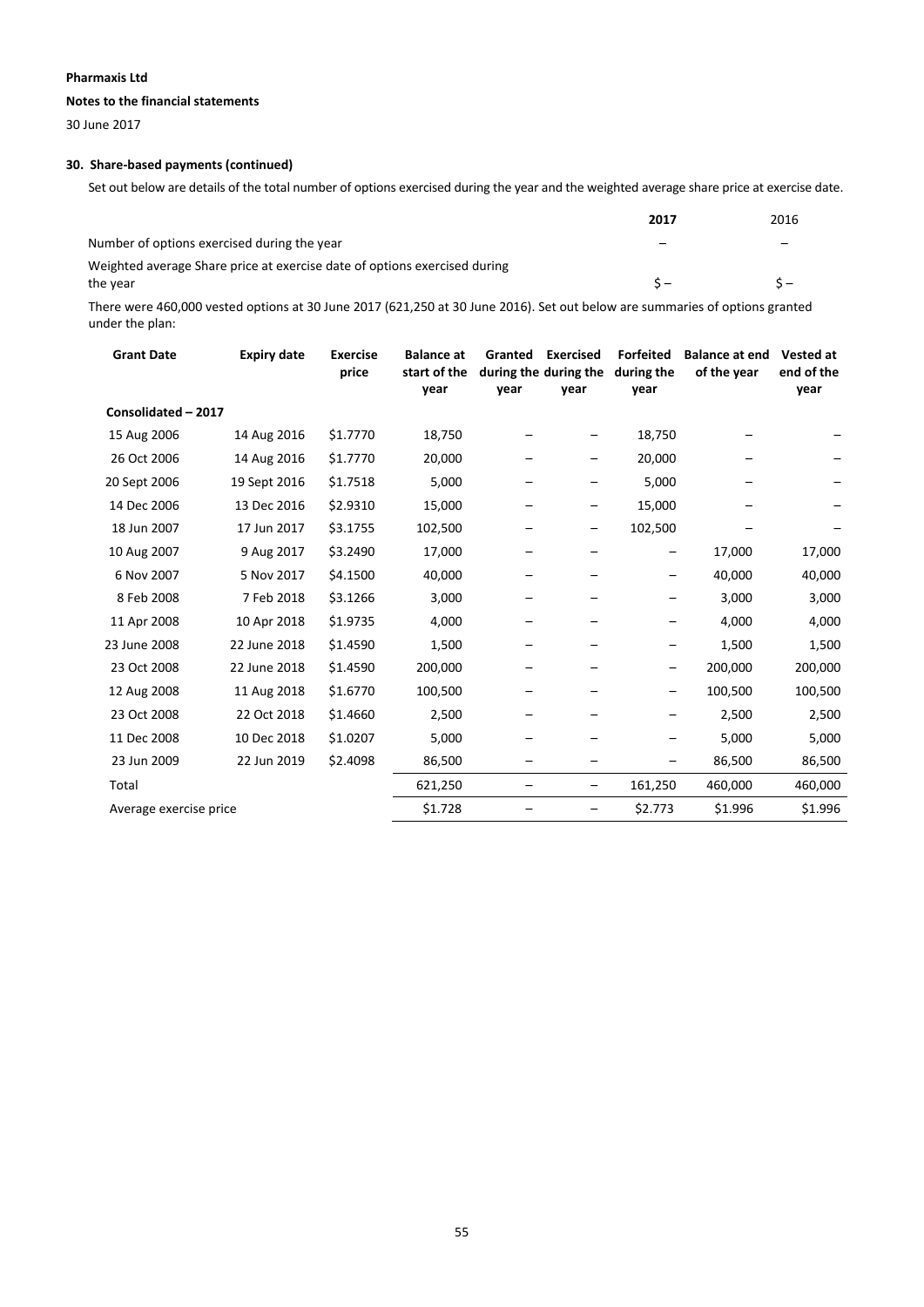**Notes to the financial statements**

30 June 2017

### **30. Share‐based payments (continued)**

| <b>Grant Date</b>      | <b>Expiry date</b> | <b>Exercise</b><br>price | <b>Balance at</b><br>start of the<br>year | Granted<br>during the<br>year | <b>Exercised</b><br>during the<br>year | <b>Forfeited</b><br>during the<br>year | <b>Balance at end</b><br>of the year | <b>Vested at</b><br>end of the<br>year |
|------------------------|--------------------|--------------------------|-------------------------------------------|-------------------------------|----------------------------------------|----------------------------------------|--------------------------------------|----------------------------------------|
| Consolidated - 2016    |                    |                          |                                           |                               |                                        |                                        |                                      |                                        |
| 5 Aug 2005             | 4 Aug 2015         | \$1.6500                 | 472,500                                   |                               |                                        | 472,500                                |                                      |                                        |
| 17 Oct 2005            | 16 Oct 2015        | \$2.6320                 | 30,000                                    |                               | $\overline{\phantom{a}}$               | 30,000                                 |                                      |                                        |
| 13 Feb 2006            | 12 Feb 2016        | \$2.0540                 | 10,000                                    |                               | $\overline{\phantom{a}}$               | 10,000                                 |                                      |                                        |
| 1 June 2006            | 31 May 2016        | \$1.8940                 | 7,500                                     |                               |                                        | 7,500                                  |                                      |                                        |
| 15 Aug 2006            | 14 Aug 2016        | \$1.7770                 | 439,750                                   |                               |                                        | 421,000                                | 18,750                               | 18,750                                 |
| 26 Oct 2006            | 14 Aug 2016        | \$1.7770                 | 20,000                                    |                               |                                        |                                        | 20,000                               | 20,000                                 |
| 20 Sept 2006           | 19 Sept 2016       | \$1.7518                 | 10,000                                    |                               | $\frac{1}{2}$                          | 5,000                                  | 5,000                                | 5,000                                  |
| 14 Dec 2006            | 13 Dec 2016        | \$2.9310                 | 15,000                                    |                               |                                        | -                                      | 15,000                               | 15,000                                 |
| 18 Jun 2007            | 17 Jun 2017        | \$3.1755                 | 102,500                                   |                               |                                        |                                        | 102,500                              | 102,500                                |
| 10 Aug 2007            | 9 Aug 2017         | \$3.2490                 | 1,033,500                                 |                               |                                        | 1,016,500                              | 17,000                               | 17,000                                 |
| 5 Nov 2007             | 14 Nov 2016        | \$3.0858                 | 200,000                                   |                               |                                        | 200,000                                |                                      |                                        |
| 6 Nov 2007             | 5 Nov 2017         | \$4.1500                 | 40,000                                    |                               |                                        |                                        | 40,000                               | 40,000                                 |
| 8 Feb 2008             | 7 Feb 2018         | \$3.1266                 | 3,000                                     |                               |                                        | -                                      | 3,000                                | 3,000                                  |
| 11 Apr 2008            | 10 Apr 2018        | \$1.9735                 | 4,000                                     |                               |                                        |                                        | 4,000                                | 4,000                                  |
| 23 June 2008           | 22 June 2018       | \$1.4590                 | 1,500                                     |                               |                                        |                                        | 1,500                                | 1,500                                  |
| 23 Oct 2008            | 22 June 2018       | \$1.4590                 | 200,000                                   |                               |                                        |                                        | 200,000                              | 200,000                                |
| 12 Aug 2008            | 11 Aug 2018        | \$1.6770                 | 777,500                                   |                               | $\overline{\phantom{a}}$               | 677,000                                | 100,500                              | 100,500                                |
| 23 Oct 2008            | 22 Oct 2018        | \$1.4660                 | 15,000                                    |                               | $\overline{\phantom{a}}$               | 12,500                                 | 2,500                                | 2,500                                  |
| 11 Dec 2008            | 10 Dec 2018        | \$1.0207                 | 5,000                                     |                               |                                        |                                        | 5,000                                | 5,000                                  |
| 5 Feb 2009             | 4 Feb 2019         | \$1.1980                 | 20,000                                    |                               | $\overline{\phantom{a}}$               | 20,000                                 |                                      |                                        |
| 23 Jun 2009            | 22 Jun 2019        | \$2.4098                 | 678,875                                   |                               |                                        | 592,375                                | 86,500                               | 86,500                                 |
| Total                  |                    |                          | 4,085,625                                 | $\qquad \qquad -$             |                                        | 3,464,375                              | 621,250                              | 621,250                                |
| Average exercise price |                    |                          | \$2.335                                   |                               |                                        | \$2.360                                | \$1.728                              | \$1.728                                |

*Fair value of options granted*

There were no market exercise price options granted during the year ended 30 June 2017.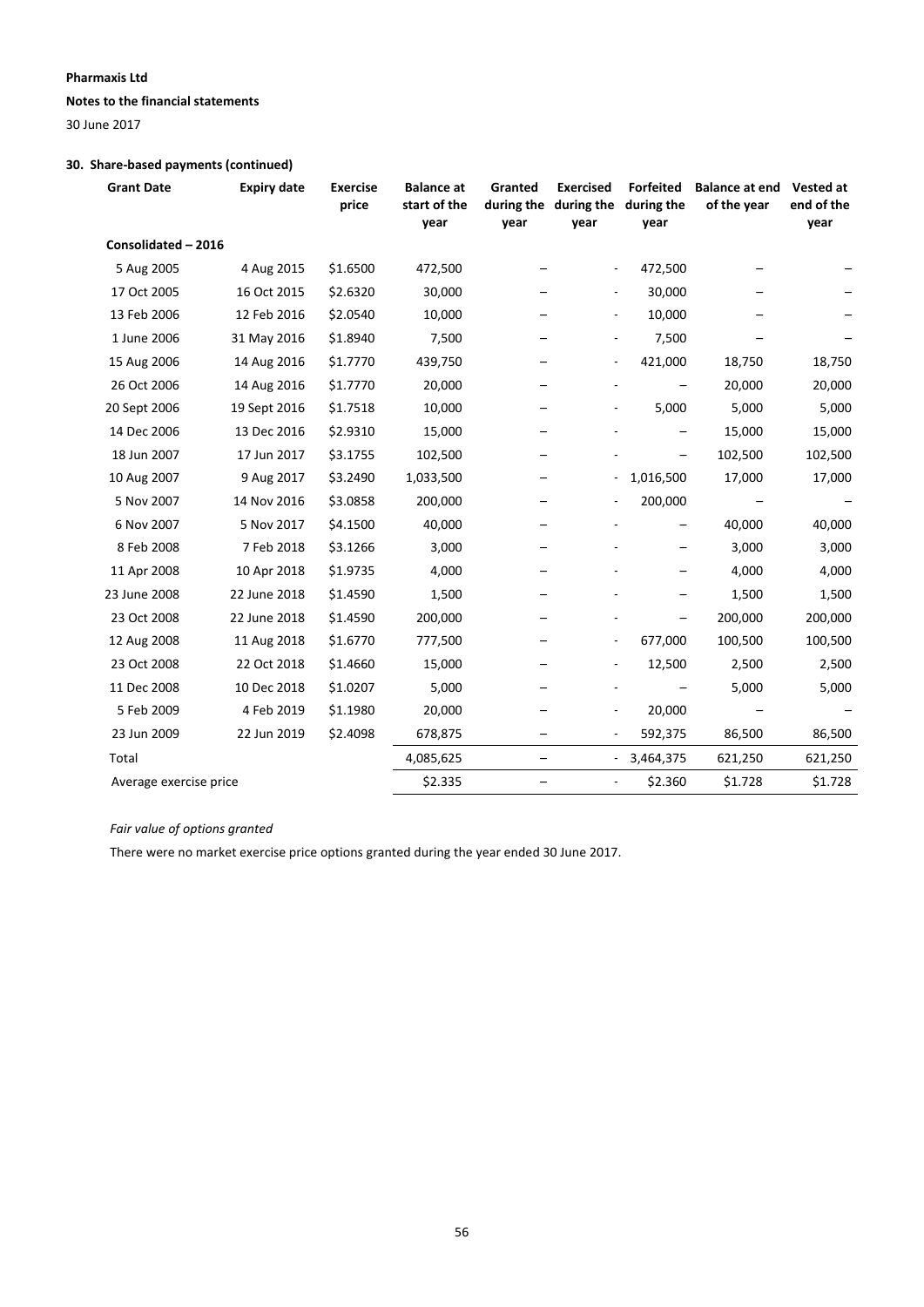### **Notes to the financial statements**

30 June 2017

### **30. Share‐based payments (continued)**

### **(b) Performance Rights Plan**

The Pharmaxis Performance Rights Plan was launched in September 2010 and enables the grant of employee options with a zero grant price and a zero exercise price, known commonly as "Performance Rights" to eligible employees of the Group. Senior Executives will, together with other eligible employees be invited by the Remuneration and Nomination Committee to participate in this plan. The key features of the plan are as follows:

- Performance Rights are granted under the Pharmaxis Employee Option Plan ("EOP"), initially approved by shareholders in 1999.
- Grant price and exercise price of zero, with a life of 10 years from grant date.
- The number of performance rights to be granted is determined by the Board, taking into account the employee's position and responsibility, the employee's performance, the employee's salary, and the Pharmaxis share price.
- The vesting of performance rights is set by the Board at an appropriate future date or dates and vesting will only occur if the employee remains an employee of the Group. The performance rights will lapse in the event the employee ceases to be an employee before the vesting date.
	- o In 2010 the Board set the vesting term as the third anniversary of the grant date.
	- o In 2012 the Board determined to vest half the performance rights two years from the grant date and the other half to vest three years from the grant date.
	- $\circ$  The performance rights issued in 2013 vested in three instalments. Thirty percent on 31<sup>st</sup> January 2014, thirty five percent on 31st July 2014 and thirty five percent on 31st July 2015. The initial tranche was designed to provide a retention incentive to Senior Executives and other key employees over what was a particularly challenging time. The last two vesting dates were subject to achievement of performance criteria related to the business restructuring.
	- o The performance rights issued in 2016 have various vesting dates with 37% vesting on 30 June 2016, 38% on 30 June 2017 and 25% on 30 June 2018. This reflects a mix of an additional grant of performance rights to four senior executives in recognition of significant achievements in 2015 with a one year vesting from grant date, and a general grant of performance rights with half the performance rights vesting two years from the grant date and the other half vesting three years from the grant date.
	- o In 2017 the Board determined to vest half the performance rights two years from the grant date and the other half to vest three years from the grant date.
	- o Apart from performance rights granted in 2013, the Board did not impose additional performance criteria at the point of vesting. Performance rights are granted at the end of the financial year and performance during the year is one factor considered by the Board in determining the quantum of grants. Additional performance criteria at the point of vesting isnot considered to be appropriate given the stage of the Company's development, the Company's market valuation and the requirement for agility in adapting corporate objectives in response to the drug development process. The Board considers that the interests of shareholders are better served by a conservative approach to the quantum of performance rights granted, a relative balanced vesting period and by imposing restrictions on resale as discussed below.
	- Shares issued upon exercise of performance rights are restricted from sale by the employee as follows:
		- o for performance rights granted in 2010 shares issued upon exercise were restricted from sale for four years from grant date.
		- o for performance rights granted in 2012, 2016 and 2017 shares issued upon exercise were restricted from sale for three years from grant date.
		- o for performance rights granted in 2013 shares issued upon exercise were not subject to any restriction, except as noted below for Senior Executive Officers.
		- o shares issued upon exercise of performance rights to Senior Executive Officers are restricted from sale by the officer as long as they are employed by the Group, without prior approval of the Board. The guidelines under which the Board will determine whether to give its approval include the progress of the Group in achieving its stated goals over the period since grant, the impact of a sale on the market in the Group's shares, the Pharmaxis share price, and whether it is an appropriate time for such a sale, amongst other criteria.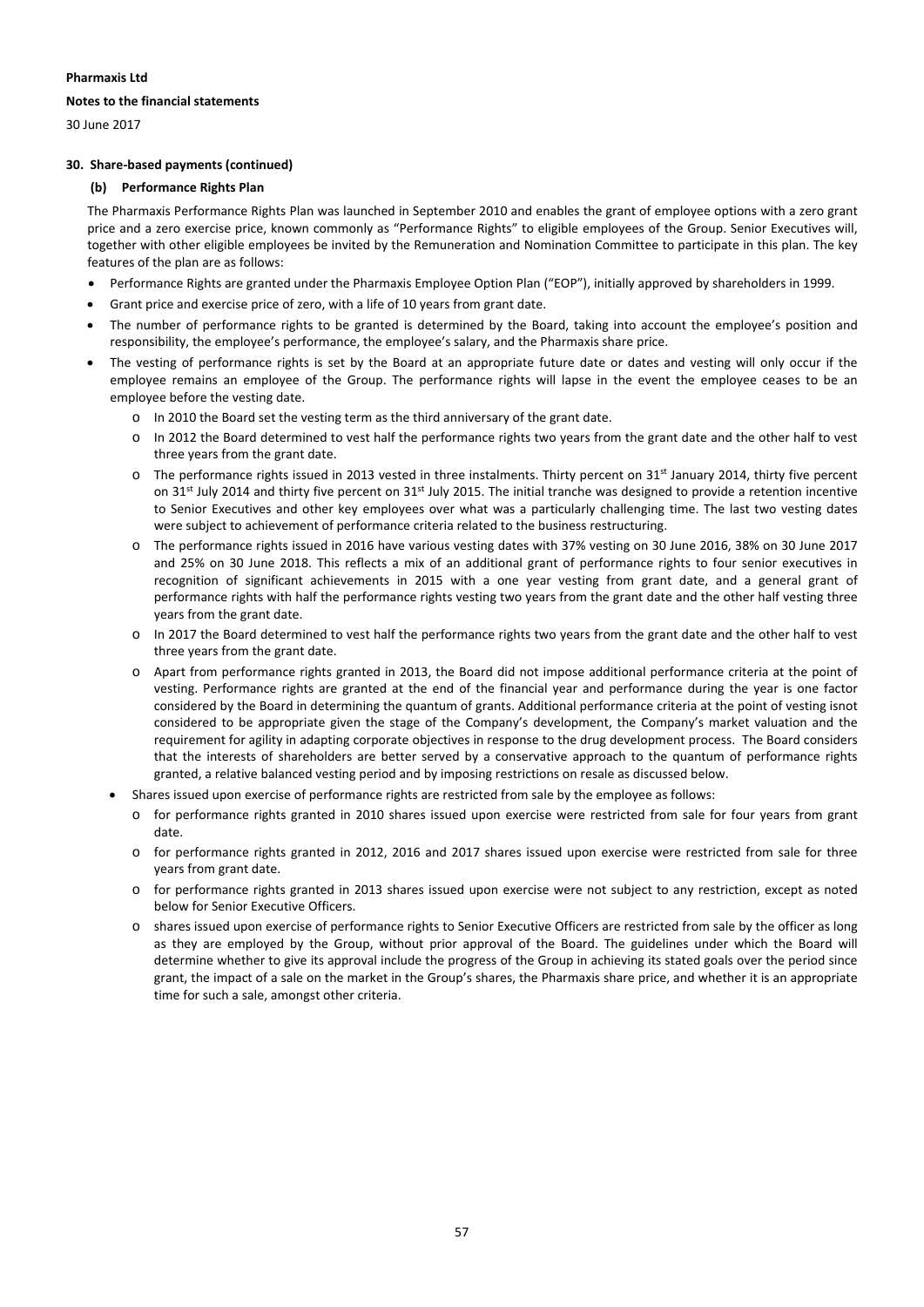### **Notes to the financial statements**

30 June 2017

### **30. Share‐based payments (continued)**

There were 3,147,250 vested performance rights at 30 June 2017 (1,656,000 at 30 June 2016). Set out below are summaries of the performance rights granted under the plan:

| <b>Grant Date</b>        | <b>Expiry Date</b> | <b>Exercise</b><br>price | <b>Balance at</b><br>start of the<br>year | Granted<br>during the<br>year | <b>Exercised</b><br>during the<br>year | during the<br>year | Forfeited Balance at end<br>of the year | Vested at<br>end of the<br>year |
|--------------------------|--------------------|--------------------------|-------------------------------------------|-------------------------------|----------------------------------------|--------------------|-----------------------------------------|---------------------------------|
| <b>Consolidated 2017</b> |                    |                          |                                           |                               |                                        |                    |                                         |                                 |
| 20 Oct 2010              | 6 Sept 2020        | $\zeta -$                | 17,000                                    | -                             | 7,000                                  |                    | 10,000                                  | 10,000                          |
| 29 Jun 2012              | 28 Jun 2022        | $\zeta -$                | 232,000                                   | $\overline{\phantom{m}}$      | 30,000                                 | $\mathbf{r}$       | 202,000                                 | 202,000                         |
| 18 Oct 2012              | 17 Oct 2022        | $\mathsf{S}-$            | 30,000                                    | -                             |                                        |                    | 30,000                                  | 30,000                          |
| 7 Jun 2013               | 6 Jun 2023         | $\zeta -$                | 561,137                                   | $\overline{\phantom{m}}$      | 368,387                                |                    | 192,750                                 | 192,750                         |
| 31 Jul 2015              | 30 Jun 2025        | $\mathsf{S}-$            | 4,324,000                                 | -                             | 550,000                                |                    | 3,774,000                               | 2,307,000                       |
| 20 Nov 2015              | 30 Jun 2025        | $\zeta -$                | 1,626,000                                 | $\overline{\phantom{m}}$      | 815,000                                |                    | 811,000                                 | 405,500                         |
| 26 Jul 2016              | 30 Jun 2026        | $\zeta -$                | -                                         | 3,848,000                     | -                                      | 104,000            | 3,744,000                               |                                 |
| 29 Nov 2016              | 31 Aug 2026        | $\zeta$ -                |                                           | 53,000                        |                                        |                    | 53,000                                  |                                 |
| 29 Nov 2016              | 29 Nov 2026        | $\zeta -$                | -                                         | 827,000                       |                                        |                    | 827,000                                 |                                 |
| Total                    |                    |                          | 6,790,137                                 | 4,728,000                     | 1,770,387                              | 104,000            | 9,643,750                               | 3,147,250                       |

| <b>Grant Date</b>        | <b>Expiry Date</b> | <b>Exercise</b><br>price | <b>Balance at</b><br>start of the<br>year | Granted<br>during the<br>year | <b>Exercised</b><br>during the<br>year | during the<br>year | Forfeited Balance at end<br>of the year | <b>Vested at</b><br>end of the<br>year |
|--------------------------|--------------------|--------------------------|-------------------------------------------|-------------------------------|----------------------------------------|--------------------|-----------------------------------------|----------------------------------------|
| <b>Consolidated 2016</b> |                    |                          |                                           |                               |                                        |                    |                                         |                                        |
| 7 Sept 2010              | 6 Sept 2020        | $\zeta -$                | 8,000                                     | -                             | 8,000                                  |                    |                                         |                                        |
| 20 Oct 2010              | 6 Sept 2020        | $\zeta$ -                | 29,000                                    | -                             | 12,000                                 |                    | 17,000                                  | 17,000                                 |
| 15 Nov 2010              | 14 Nov 2020        | $\zeta$ -                | 9,000                                     | -                             | 9,000                                  |                    |                                         |                                        |
| 29 Jun 2012              | 28 Jun 2022        | $\zeta -$                | 435,000                                   | -                             | 203,000                                |                    | 232,000                                 | 232,000                                |
| 18 Oct 2012              | 17 Oct 2022        | $\zeta$ -                | 30,000                                    | -                             |                                        |                    | 30,000                                  | 30,000                                 |
| 7 Jun 2013               | 6 Jun 2023         | $\zeta$ -                | 1,761,637                                 | -                             | 1,200,500                              |                    | 561,137                                 | 561,137                                |
| 29 Nov 2013              | 6 Jun 2023         | $\mathsf{S}-$            | 700,000                                   | $\qquad \qquad$               | 700,000                                |                    |                                         |                                        |
| 31 Jul 2015              | 30 Jun 2025        | $\zeta -$                | $\overline{\phantom{m}}$                  | 4,384,000                     | -                                      | 60,000             | 4,324,000                               | 1,390,000                              |
| 20 Nov 2015              | 30 Jun 2025        | $\zeta -$                | -                                         | 1,626,000                     |                                        |                    | 1,626,000                               | 815,000                                |
| Total                    |                    |                          | 2,972,639                                 | 6,010,000                     | 2,132,500                              | 60,000             | 6,790,137                               | 1,656,000                              |
|                          |                    |                          |                                           |                               |                                        |                    |                                         |                                        |

There were 104,000 performance rights forfeited during 2017 (2016: 60,000). The weighted average remaining contractual life of performance rights outstanding at the end of the period was 8.40 years (2016 – 8.70 years).

### *Fair value of performance rights granted*

The assessed fair value at grant date of performance rights granted during the year ended 30 June 2017 is detailed in the table below. The fair value at grant date is taken as the closing share price on the date of grant.

|                   | Year ended 30 June 2017   |                          |                    | Year ended 30 June 2016 |                           |                          |                    |  |
|-------------------|---------------------------|--------------------------|--------------------|-------------------------|---------------------------|--------------------------|--------------------|--|
| <b>Grant date</b> | No. of options<br>granted | <b>Exercise</b><br>Price | <b>Share Price</b> | <b>Grant date</b>       | No. of options<br>granted | <b>Exercise</b><br>Price | <b>Share Price</b> |  |
| 26 Jul 2016       | 3.848.000                 | $\overline{\phantom{m}}$ | \$0.2821           | 31 Jul 2015             | 4.384.000                 | $\overline{\phantom{m}}$ | \$0.225            |  |
| 29 Nov 2016       | 880,000                   | -                        | \$0.2658           | 20 Nov 2015             | 1,626,000                 | -                        | \$0.230            |  |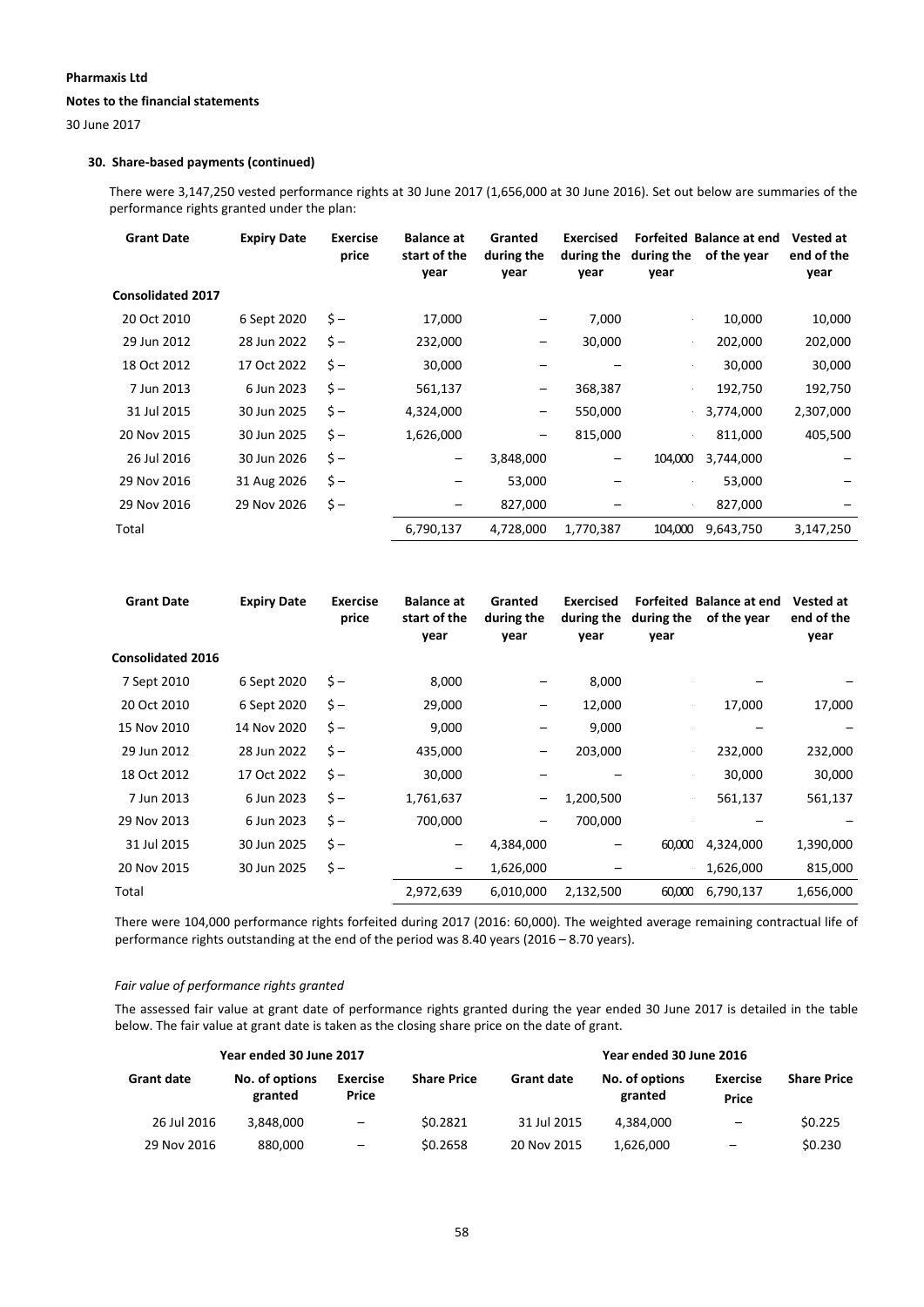### **Pharmaxis Ltd Notes to the financial statements**

30 June 2017

### **30. Share‐based payments (continued)**

### **(c) Employee Share Plan**

The Pharmaxis Share Plan was launched in September 2010 and will grant up to A\$1,000 of fully paid Pharmaxis ordinary shares to eligible employees of the Group. For employees outside of Australia, Pharmaxis Ltd may grant A\$1,000 of options (refer note (d) below) in place of ordinary shares. Senior executives do not participate in this plan. Set out below are summaries of employee shares granted under the plan:

| 2017                                                                         | 2016    |
|------------------------------------------------------------------------------|---------|
| Number of shares issued under the plan to participating employees<br>182.000 | 208,000 |

### **(d) International Employee Equity Plan**

The Pharmaxis International Employee Equity Plan was launched in September 2010 and enables the grant of up to A\$1,000 of zero exercise price options to eligible employees outside Australia (referred to herein as 'International ZEPO').

There were no International ZEPO's outstanding as at 30 June 2017 (2016: Nil).

There were 860 International ZEPO's forfeited during 2016.

### **(e) Expenses arising from share‐based payment transactions**

Total expenses arising from share‐based payment transactions recognised during the period as part of employee benefit expense were as follows:

|                                                       | 2017   | 2016            |
|-------------------------------------------------------|--------|-----------------|
|                                                       | \$'000 | $^{\star}$ '000 |
| Equity instruments issued under employee equity plans | 941    | 915             |

### **31. Parent entity financial information**

### **(a) Summary financial information**

The individual financial statements for the parent entity show the following aggregate amounts.

|                              | 2017       | 2016       |
|------------------------------|------------|------------|
| <b>Balance sheet</b>         | \$'000     | \$'000     |
| Current assets               | 28,643     | 46,417     |
| Total assets                 | 45,434     | 65,653     |
| <b>Current liabilities</b>   | 10,521     | 11,012     |
| <b>Total liabilities</b>     | 41,913     | 44,727     |
| Shareholders' equity         |            |            |
| Issued capital               | 344,623    | 344,623    |
| Share based payments reserve | 19,512     | 18,571     |
| <b>Accumulated losses</b>    | (360, 614) | (342, 268) |
|                              | 3,521      | 20,926     |
| (Loss) / profit for the year | (18, 346)  | (14, 967)  |
| Total comprehensive income   | (18, 346)  | (14, 967)  |

### **(b) Contractual commitments for the acquisition of property, plant and equipment**

As at 30 June 2017, the parent entity had contractual commitments for the acquisition of property, plant or equipment totalling \$45,000 (30 June 2016 ‐ \$34,000). These commitments are not recognised as liabilities as the relevant assets have not yet been received.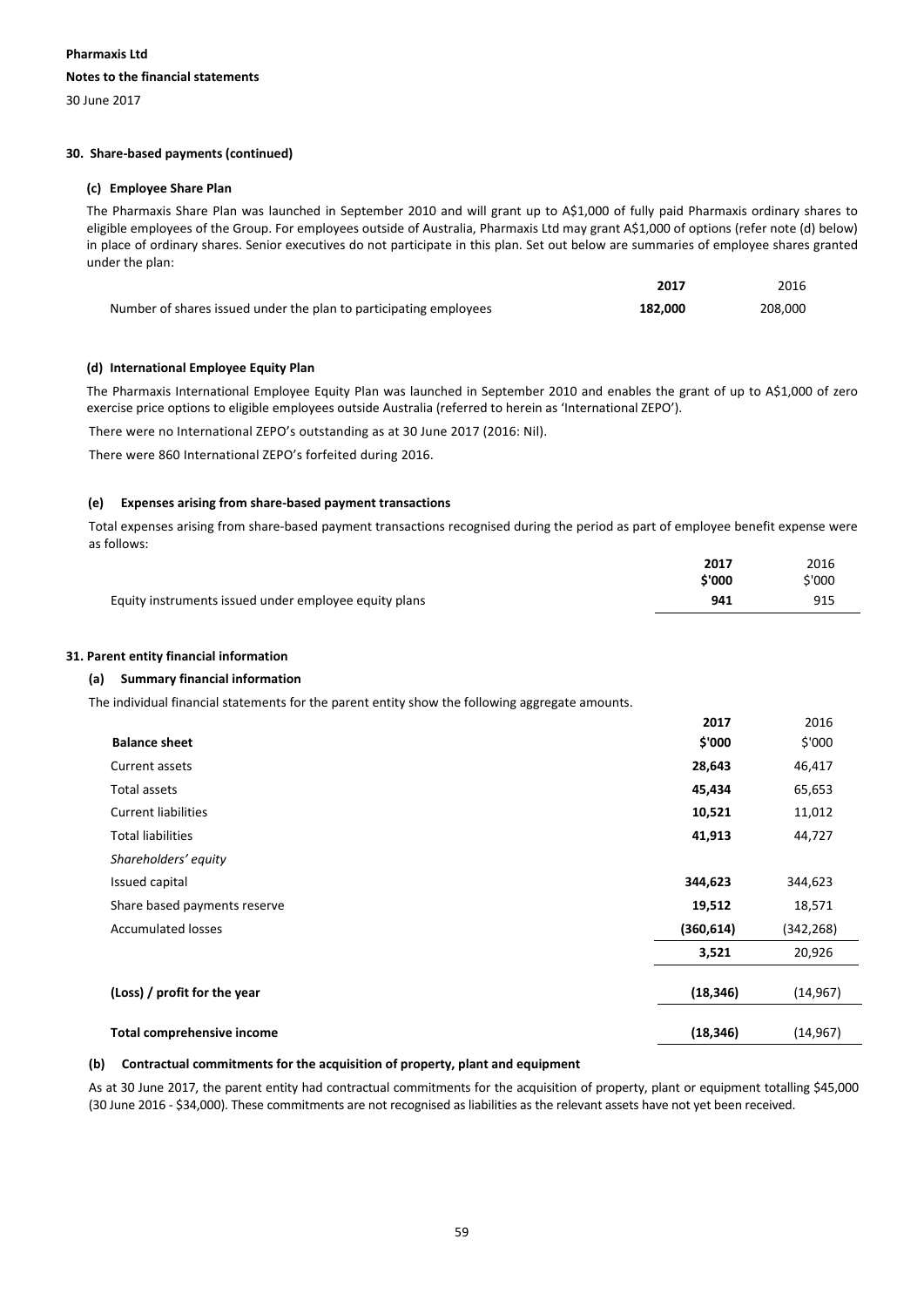### **6.2 DIRECTORS' DECLARATION**

In the directors' opinion:

- (a) the financial statements and notes set out on pages 25 to 59 are in accordance with the *Corporations Act 2001,* including:
	- (i) complying with Accounting Standards, the *Corporations Regulations 2001* and other mandatory professional reporting requirements; and
	- (ii) giving a true and fair view of the consolidated entity's financial position as at 30 June 2017 and of its performance for the financial year ended on that date; and
- (b) there are reasonable grounds to believe that the company will be able to pay its debts as and when they become due and payable.

Note 1(a) confirms that the financial statements also comply with International Financial Reporting Standards as issued by the International Accounting Standards Board.

The directors have been given the declarations by the chief executive officer and chief financial officer required by section 295A of the *Corporations Act 2001.*

This declaration is made in accordance with a resolution of the directors.

Gaz Philips

Gary J Phillips Director Sydney 10 August 2017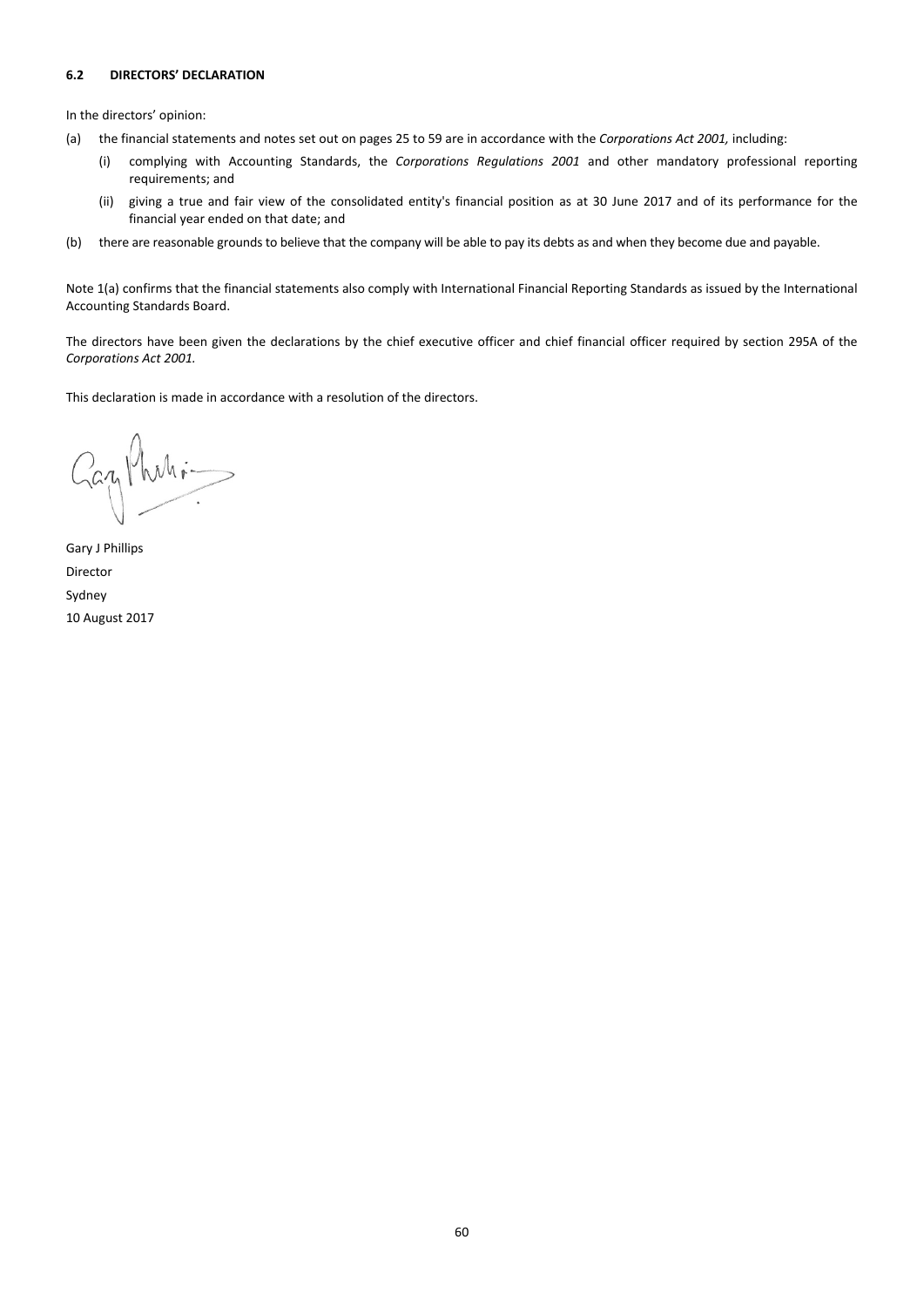

## *Independent auditor's report*

To the shareholders of Pharmaxis Ltd

## *Report on the audit of the financial report*

### *Our opinion*

### In our opinion:

The accompanying financial report of Pharmaxis Ltd (the Company) and its controlled entities (together, the Group or Pharmaxis) is in accordance with the *Corporations Act 2001*, including:

- a) giving a true and fair view of the Group's financial position as at 30 June 2017 and of its financial performance for the year then ended
- b) complying with Australian Accounting Standards and the *Corporations Regulations 2001*.

### *What we have audited*

The Group financial report comprises:

- the consolidated balance sheet as at 30 June 2017
- the consolidated income statement for the year then ended
- the consolidated statement of comprehensive income for the year then ended
- the consolidated statement of changes in equity for the year then ended
- the consolidated statement of cash flows for the year then ended
- the notes to the financial statements, which include a summary of significant accounting policies and
- the directors' declaration.

### *Basis for opinion*

We conducted our audit in accordance with Australian Auditing Standards. Our responsibilities under those standards are further described in the *Auditor's responsibilities for the audit of the financial report* section of our report. We believe that the audit evidence we have obtained is sufficient and appropriate to provide a basis for our opinion.

### *Independence*

We are independent of the Group in accordance with the auditor independence requirements of the *Corporations Act 2001* and the ethical requirements of the Accounting Professional and Ethical Standards Board's APES 110 *Code of Ethics for Professional Accountants* (the Code) that are relevant to our audit of the financial report in Australia. We have also fulfilled our other ethical responsibilities in accordance with the Code.

### *Our audit approach*

An audit is designed to provide reasonable assurance about whether the financial report is free from material misstatement. Misstatements may arise due to fraud or error. They are considered material if individually or in aggregate, they could reasonably be expected to influence the economic decisions of users taken on the basis of the financial report.

### *PricewaterhouseCoopers, ABN 52 780 433 757*

*One International Towers Sydney, Watermans Quay, Barangaroo, GPO Box 2650, Sydney, NSW 2001 T: +61 2 8266 0000, F: +61 2 8266 9999, www.pwc.com.au* 

Liability limited by a scheme approved under Professional Standards Legislation.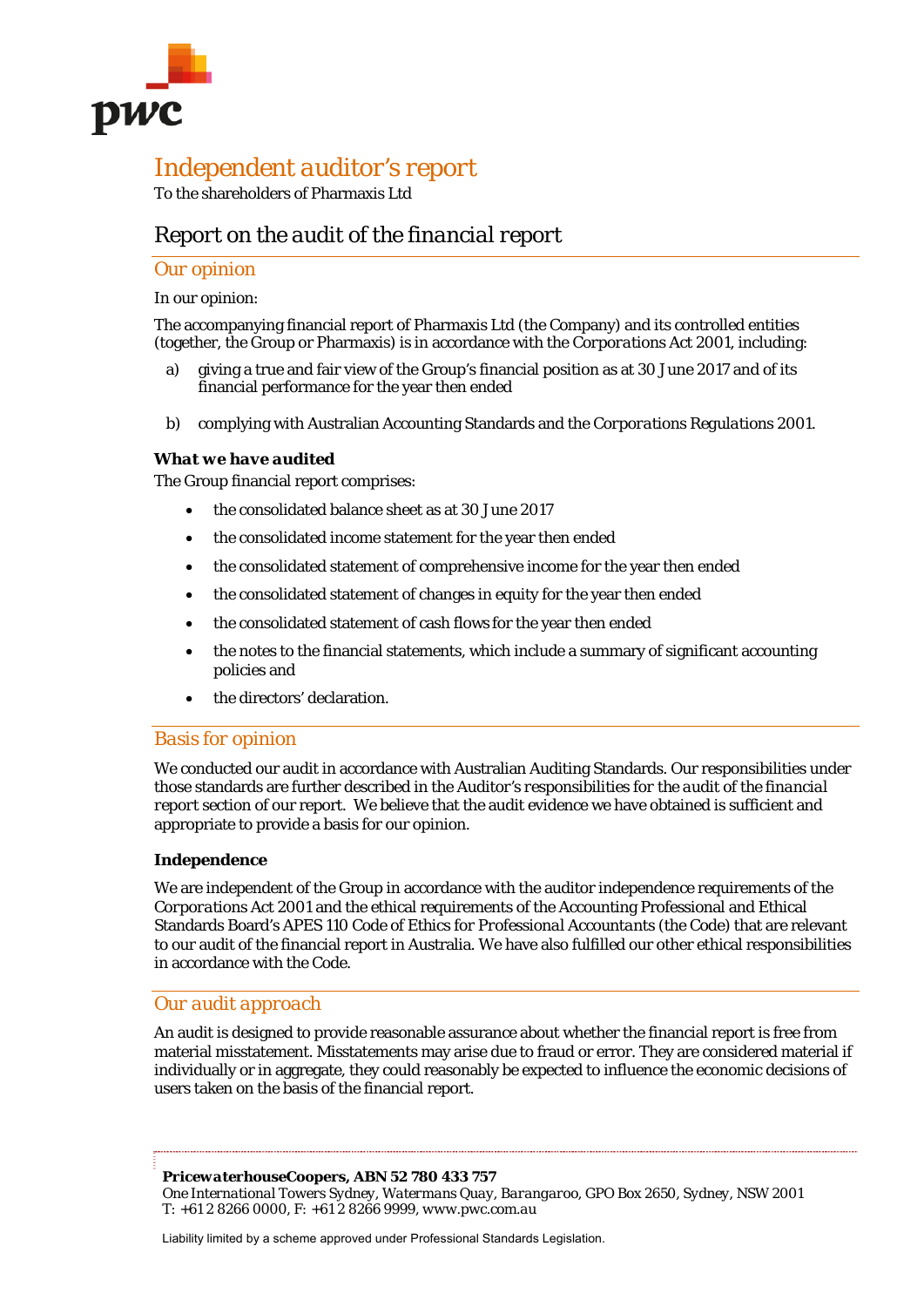Having regard to the operational and governance structure of the Group, we tailored the scope of our audit and skills of our audit team to ensure that sufficient work was undertaken to enable us to form an opinion on the financial report as a whole.



### *Materiality*

For the purpose of our audit we applied an overall materiality of \$0.9m, which approximates 5% of the Group's loss before tax.

We selected this benchmark, based on our professional judgement, noting that:

- loss before tax is the metric against which the performance of the Company is most commonly measured
- 5% is within the range of commonly acceptable profit/loss related thresholds.

We applied this materiality threshold, together with qualitative considerations, to:

- determine the scope of our audit and the nature, timing and extent of our audit procedures and
- evaluate the effect of any identified misstatements on the financial report as a whole.

### *Audit scope*

Our audit focused on:

- subjective judgements made by the Group and
- significant accounting estimates involving assumptions and inherently uncertain future events.

Pharmaxis is a pharmaceutical research company with approved products in various markets around the world, and a drug discovery program dedicated to finding new treatments for patients in areas of high unmet clinical need. The accounting processes are structured around a group finance function at its head office in Sydney. Our audit procedures were predominately performed at Group head office in Sydney.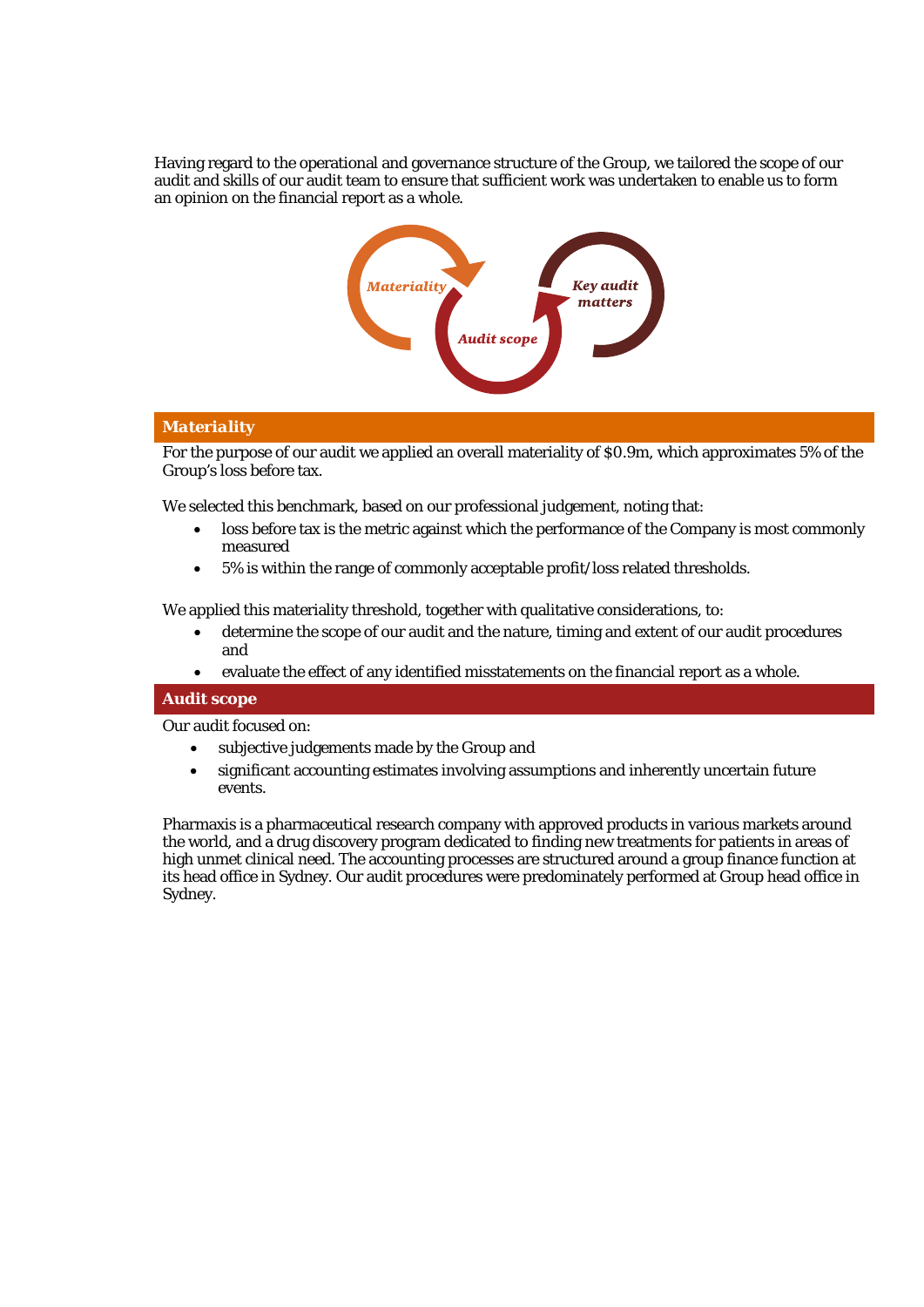### *Key audit matters*

Key audit matters are those matters that, in our professional judgement, were of most significance in our audit of the financial report for the current period. Amongst other relevant topics, we communicated the key audit matters to the Audit Committee. The key audit matters were addressed in the context of our audit of the financial report as a whole, and in forming our opinion thereon, and we do not provide a separate opinion on these matters. Further, any commentary on the outcomes of a particular audit procedure is made in that context.

### **Key audit matter How our audit addressed the key audit matter**

### *Financial liability*

### *(Refer to note 17: \$21.5m financing agreement)*

The Group has a financing agreement with NovaQuest Pharma Opportunities Fund III, LP (NovaQuest) under which Pharmaxis received US\$20 million to support the continued development, manufacturing and commercialisation of Bronchitol for cystic fibrosis in the European Union (EU) and the United States of America (US). The repayment amounts and timing of the NovaQuest financing are dependent on the quantum and timing of forecast sales in territories covered by the agreement.

The accounting for the NovaQuest financial liability was assessed as a key audit matter given:

- the financial significance of the liability to the statement of financial position; and
- the judgement applied by the Group in assessing the assumptions deriving the liability's balance and associated finance costs, including forecast sales in territories covered by the agreement and timing of launch into these territories.

Our audit procedures included:

- reading the applicable executed contracts and checking that the basis and composition of the financing in the executed contracts was consistent with the accounting principles applied for the liability
- assessing the assumptions of the quantum and timing of forecast sales in applicable territories within the financial liability calculations, including considering consistency with Group forecasts and Board of Director minutes
- examining bank statements for liability repayments
- recalculating the principal financial liability calculations

 comparing the exchange rates used in the financial liability calculations to market data. We assessed the appropriateness of the Group's disclosure in the financial report in light of the requirements of the Australian Accounting Standards.

### *Other revenue and income recognition (Refer to note 3a)*

The Group earns revenue from clinical trial cost reimbursements under an agreement with Chiesi Pharmaceutici SpA. Clinical trial cost reimbursement revenue is recognised in accordance with the stage of completion of the associated clinical trial.

The accounting for this item of revenue was assessed as a key audit matter given:

- the financial significance to the result for the period; and
- the judgment applied by the group in the assessment of the total expected clinical trial costs and assessing the percentage of completion of the clinical trial.

Our audit procedures included:

- reading the underlying contractual entitlements and reading board of director minutes and checking that the terms in the contracts were consistent with the accounting revenue principles applied
- examining bank statements for receipt of associated income
- testing the completeness of the associated clinical trial costs
- considering the estimated overall costs required to complete the associated clinical trials
- Recalculating the percentage of completion of the clinical trial to support the quantum of revenue recognised and deferred.

We also assessed the adequacy of the revenue disclosures in the financial report in light of the requirements of the Australian Accounting Standards.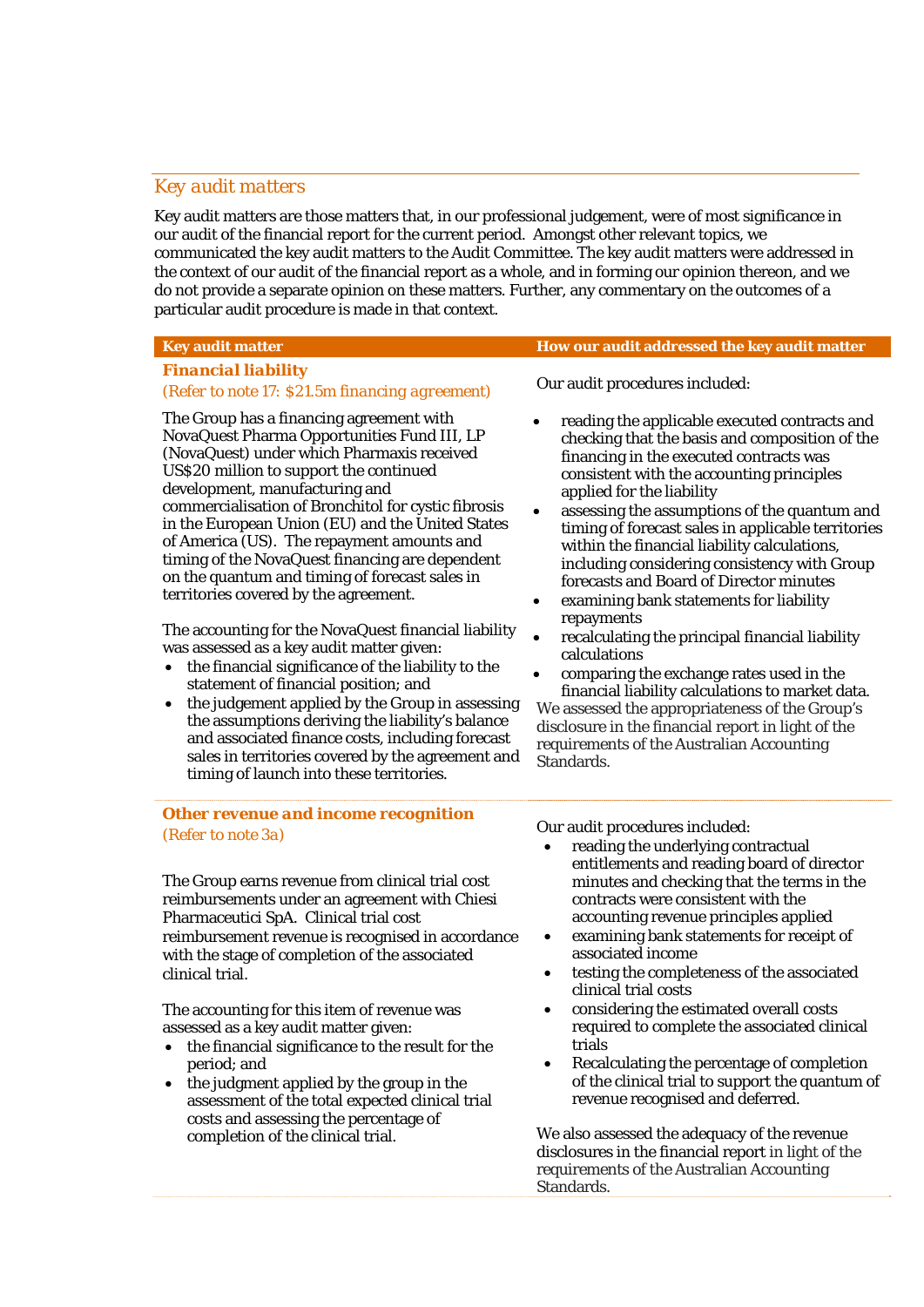### *Other information*

The directors are responsible for the other information presented within the Company's annual report. This other information comprises the Director's Report, Corporate Governance, Senior Management, Operating and Financial Review and Prospects in the Company's annual report (but does not include the financial report and our auditor's report thereon) which we obtained prior to the date of this auditor's report. We also expect other information to be made available to us after the date of this auditor's report, including Shareholder Information.

Our opinion on the financial report does not cover the other information and accordingly we do not and will not express any form of assurance conclusion thereon.

In connection with our audit of the financial report, our responsibility is to read the other information identified above and, in doing so, consider whether the other information is materially inconsistent with the financial report or our knowledge obtained in the audit, or otherwise appears to be materially misstated.

If, based on the work we have performed on the other information that we obtained prior to the date of this auditor's report, we conclude that there is a material misstatement of this other information, we are required to report that fact. We have nothing to report in this regard.

When we read the other information not yet received as identified above, if we conclude that there is a material misstatement therein, we are required to communicate the matter to the directors and use our professional judgement to determine the appropriate action to take.

### *Responsibilities of the directors for the financial report*

The directors of the Company are responsible for the preparation of the financial report that gives a true and fair view in accordance with Australian Accounting Standards and the *Corporations Act 2001* and for such internal control as the directors determine is necessary to enable the preparation of the financial report that gives a true and fair view and is free from material misstatement, whether due to fraud or error.

In preparing the financial report, the directors are responsible for assessing the ability of the Group to continue as a going concern, disclosing, as applicable, matters related to going concern and using the going concern basis of accounting unless the directors either intend to liquidate the Group or to cease operations, or have no realistic alternative but to do so.

### *Auditor's responsibilities for the audit of the financial report*

Our objectives are to obtain reasonable assurance about whether the financial report as a whole is free from material misstatement, whether due to fraud or error, and to issue an auditor's report that includes our opinion. Reasonable assurance is a high level of assurance, but is not a guarantee that an audit conducted in accordance with the Australian Auditing Standards will always detect a material misstatement when it exists. Misstatements can arise from fraud or error and are considered material if, individually or in the aggregate, they could reasonably be expected to influence the economic decisions of users taken on the basis of the financial report.

A further description of our responsibilities for the audit of the financial report is located at the Auditing and Assurance Standards Board website at: http://www.auasb.gov.au/auditors\_responsibilities/ar1.pdf. This description forms part of our auditor's report.